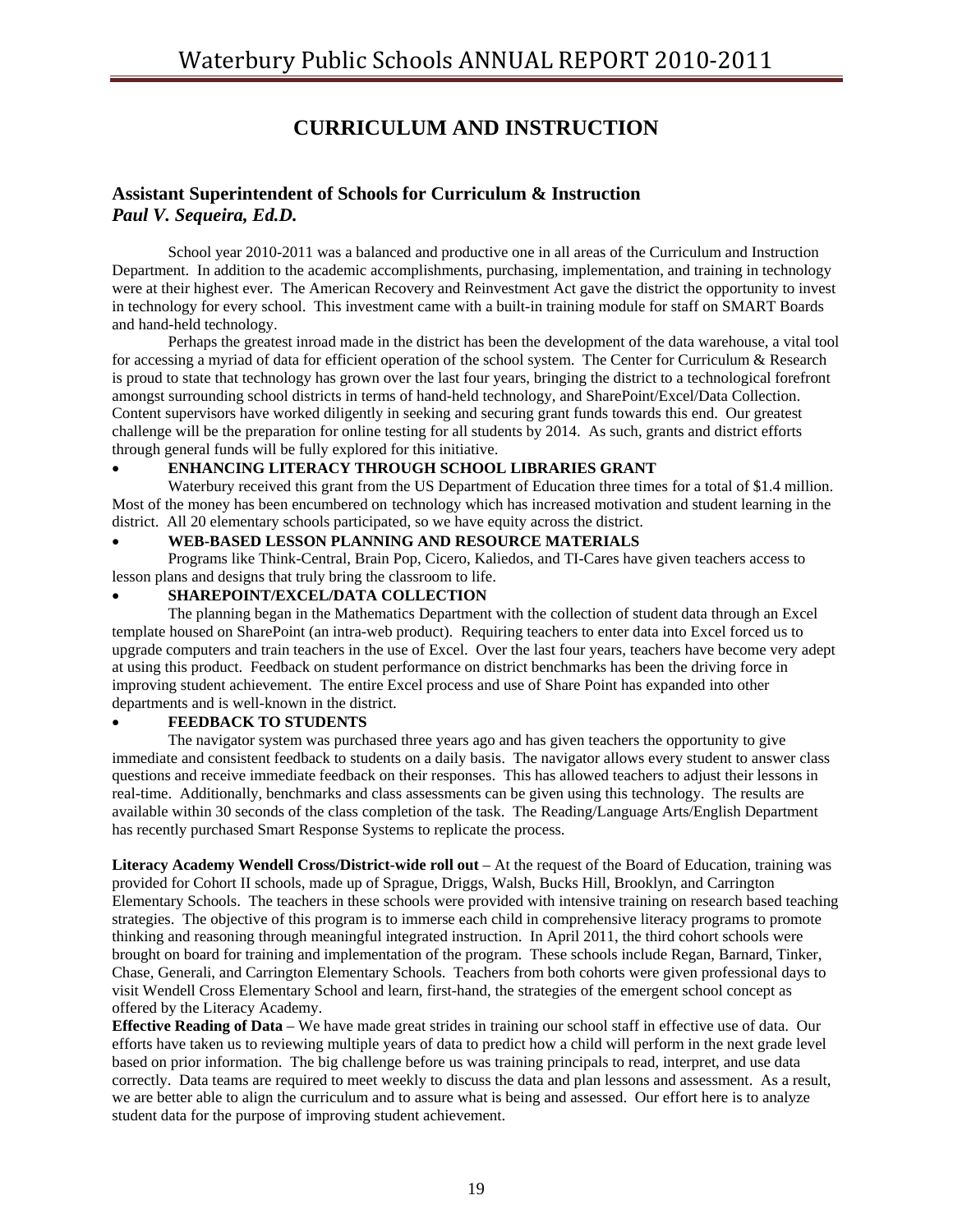**Professional Learning Committee** – This committee is comprised of a cross selection of district staff, and continues to meet and provide professional development support for Waterbury staff. In order to function effectively, the PLC developed surveys and feedback forms to address staff needs based on their articulation. Also, the feedback from teachers and administrators was a great tool for the committee to summarize adult reaction to the various staff development opportunities provided to district staff.

**Connecticut Accountability for Learning Initiatives (CALI)** – Connecticut State Department has worked closely with our Central Office and staff in providing support to data teams at the school level. CSDE was generous in providing an additional consultant to assist Waterbury and also made a concerted effort to obtain our input to better make use of CALI services. To that effect, we chose to prioritize CALI services for our middle schools as the focal point for 2011-2012.

**Walkthrough Process -** We realized a long time ago that teacher evaluations done on classroom instruction were not effective. Since then, we have made great strides towards the implementation of the walkthrough concept. Walkthroughs were piloted in three different standardized formats in May 2010 and September 2010. The results of this pilot were used to create a set of guidelines whereby each School Improvement Team developed and submitted their own walkthrough process. They were required to base their school-based form on general requirements that were developed and presented by the PLC Committee in November 2010. The administrators began to formalize their processes and by March 2011 were required to complete 25 walkthroughs per month. Through district-wide input, we have developed a model, template, and strategies for the walkthrough process. We believe that through these types of consistent monitoring practices and instant feedback teachers will help improve the teaching and learning process in the classroom.

**Targeted Prep Time Academy (TPTA) -** Continues to be one of our foremost tutorial programs in the district. We have made great strides over the years and last year we revised the format. Three Elementary Division Facilitators were responsible for the 18 elementary sites including on-site walkthroughs. Each site had a lead teacher who reported directly to the appropriate division facilitator. Attendance was collected by facilitators. Class sizes were maintained at 10 to 15 students per class. Program length was 90 minutes, 3 days per week for 60 days over 3 sessions. Target grades were 2, 3, 4 and 5 depending on student needs at the school. Pre and post assessments were given and posted to SharePoint.

**Middle School -** During the 2010-2011 school year, students in the 3 comprehensive middle schools participated in 3 Credit Retrieval sessions where students were provided the opportunity to improve their marking period report card grade by attending 12 hours of after-school sessions in reading and mathematics. Approximately 90% of the students who enrolled completed the entire program. Additionally, a CMT Prep class was offered as an after-school program in February.

**High School -** Students in the 3 comprehensive high schools and the Arts Magnet School participated in varying courses of Credit Retrieval (renamed Grade Retrieval) Program. Students were provided the opportunity to improve their marking period report card grades by attending 12 hours of after-school sessions. At the high school level several adjustments were made to increase student participation. However, student participation remains low for these type of after-school programs. The goal for next year will be to provide more "in-school Tier II" programs to decrease student failure rates.

**Soar to Success (Pre-K-4) -** Students who were substantially deficient in reading are required to attend. Students receive intensive instruction in reading (2.5 hrs.) and math

(l hr.) daily. Breakfast and lunch are served. All program data was coordinated by the Summer School Administrator with the support of an outside consultant.

**Summer Transition 5 to 6 (5<sup>th</sup> graders entering grade 6)** - Students received one hour each of math, science, social studies, and reading instruction daily. Tier 3 instruction included READ 180 and math tutoring. Approximately 180 students participated. This was the third year of the program. All program data was coordinated by the content supervisors and an outside consultant.

**Pilot Summer Transition 8 to 9 (8<sup>th</sup> graders entering grade 9) -** Students received two hours each of Algebra I/ II and English 9 instruction daily. Approximately 50 students participated. Students completing program requirements were granted additional points to their first marking period report card grade. This was the first year of the program. All program data was coordinated by the content supervisors.

**Literacy Academy -** Increase from 1 pilot school (Cohort 1) to 8 schools (7 new schools) to create Cohort 2. The principals and teachers were trained by "Literacy How" consultants, classroom teachers from the pilot school, and the reading teacher from the pilot school. Teachers also visited model classrooms across Cohort 1 and 2. The expansion of the program was closely monitored by the Superintendent, and the Assistant Superintendent, the Reading Supervisor K-5, and the Board of Education. Walkthroughs and monitoring visits were done weekly. This project will expand to include 4 additional schools in Cohort 3 in 2011-2012.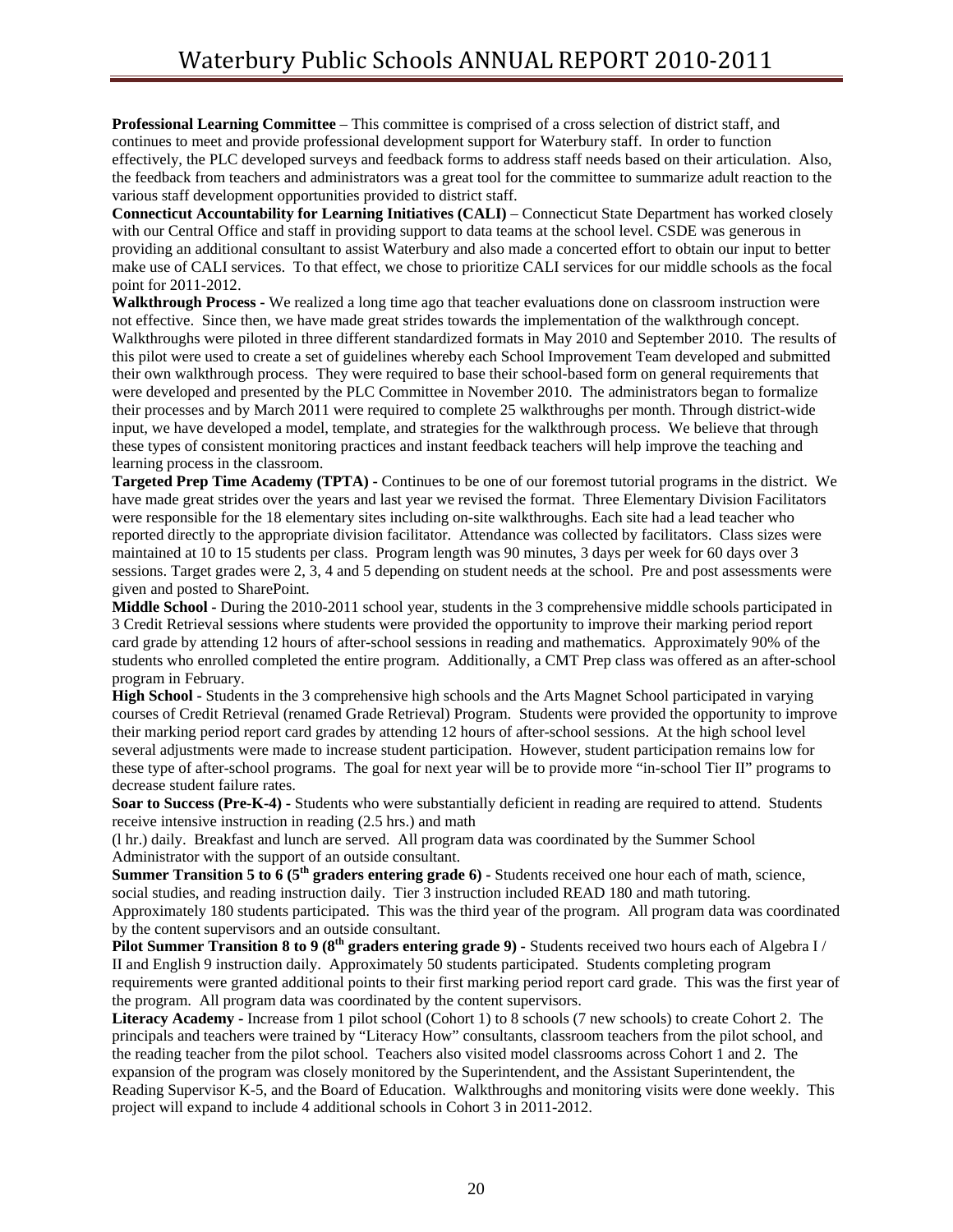**Middle School Accelerated Academy -** The academy just completed Year 2. There were 200 new sixth graders added to the program. There were 180 seventh graders who had completed the program as sixth graders the year before. These programs accept the top-performing fifth graders from across the district into the 3 comprehensive middle schools. The expected enrollment for 2011-2012 is 1145 sixth graders, 200 seventh graders, and 180 eighth graders. The House Principals, the Reading/Language Arts Supervisor 6-12, and the Assistant Superintendent monitor the program.

**Middle School Scheduling** - This is vital for a productive operation of our middle schools. As a result, planning meetings started in 2010 and continued throughout the 2011 school year. It is expected that implementation will take place in 2013. These plans are being incorporated into the new District Improvement Plan for 2011-2014. Schedules and course selections are being adjusted to accommodate the needs of all students, particularly in Reading/Language Arts and Mathematics. The schedule changes will also allow for stronger teacher collaboration and improve instructional strategy implementation.

**Data Warehousing -** During the 2010-2011 school year, central office, school principals, and teachers met with the IBM Cognos Connection consultants to develop the Data Warehousing program for the district. Although the indepth operation of the Data Warehouse will be handled by the Information Technology Department, assistant superintendents, supervisors, and principals spent a considerable amount of time in developing the dashboard to reflect the operational data for the efficient running of the district and individual schools. We believe we are at the cutting edge of technology as it applies to data analysis for Data Driven Decision Making.

**Virtual Learning Plan -** Planning for developing the Virtual Learning proposal has been two years in the making. We believe that in the future many of our courses and assignments will emerge from this concept. The State of Connecticut Education Reform Act has made on-line learning programs mandatory for all schools experiencing a dropout rate higher than 8%. To meet this need, CSDE has a Vertical Learning Center for high school students in the state. During our planning phase, we realized that this offering will increase the learning options with opportunities to take AP test preparations, complete extra courses, and repeat courses that a student failed in regular class time. Thus, the student can move forward at an individual pace. However, there is a cost factor involved. A sixteen week course can be completed as quickly as the student can meet the requirements of the course. A penalty is imposed if a student takes more than twenty weeks. Although many of the components are in place, there are contractual and budgetary issues to be addressed before full implementation of the program can be completed.

### **CLOSURE**

Our vision for the 2011-2012 school year and beyond must focus on continuity and consistency if we are to achieve the results we seek. Adding more programs is not the answer, but effective monitoring of every district operations is the key. We have made a concerted effort in training all school administrators in the concepts of Professional Learning Communities, Data Driven Decision Making, Common Formative Assessments, Progress Book, use of SMART Boards in the classroom, and Benchmark Assessments. In order to be effective in our efforts, we must rely on various forms of data in order to make informed decisions and for our long term planning in the district. Our district must also concentrate on revising the current lock-step schedules in place which do not allow for creative teaching patterns that help students to learn. We have proven through our Middle School Accelerated Academy that our students can succeed at rigor as evidenced with the  $7<sup>th</sup>$  grade students taking the SATs for the first time where many students received a combined score of 950. The Literacy Academy concept for the emergent child is working well and embraced by the classroom teachers. We are making aggressive strides towards higher performance and greater productivity in the district through collaborative efforts and support for all staff.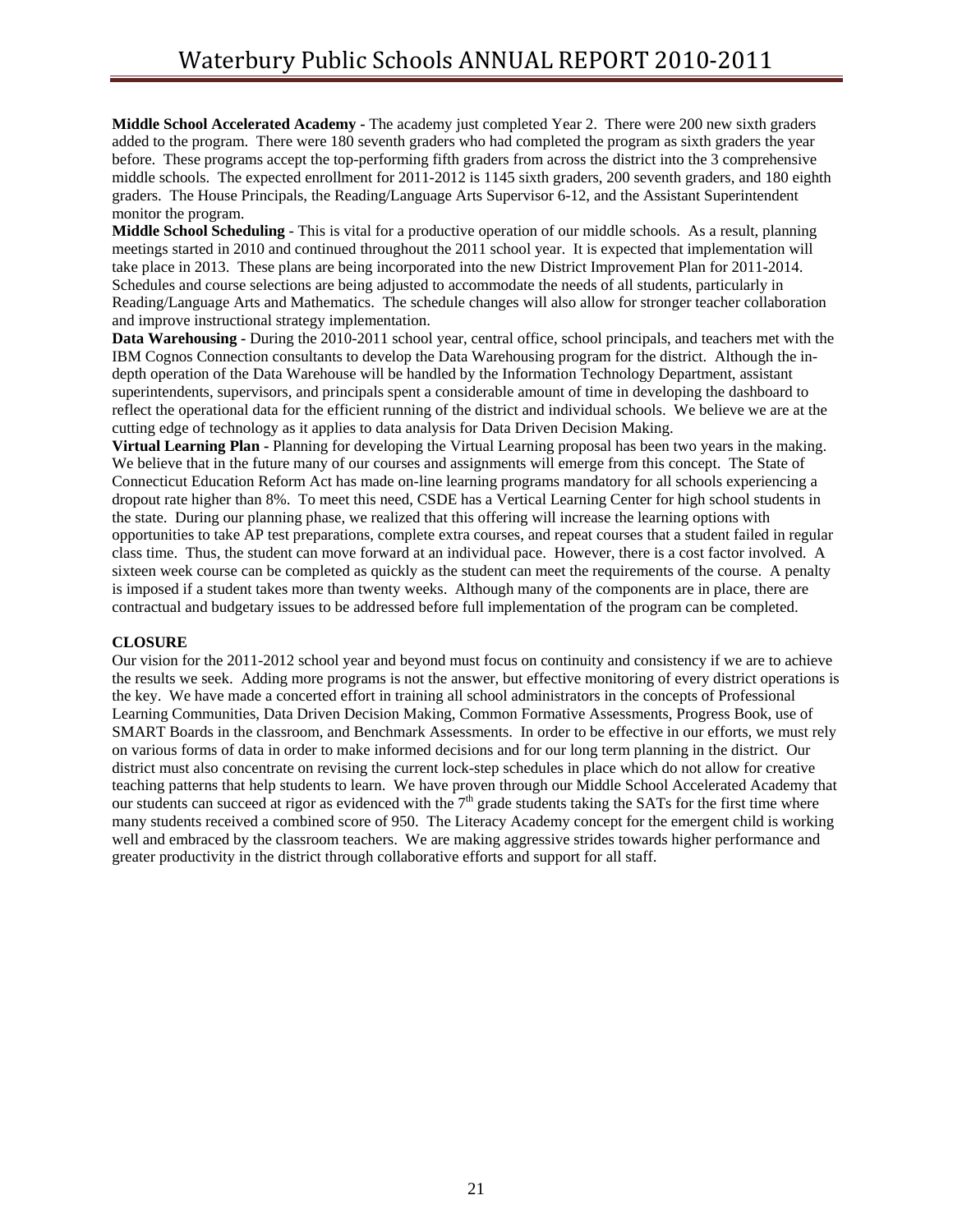# **Reading/Language Arts Department**  *Patricia Conlon Moran, Supervisor K – 6*

**I. Goals:** Provide leadership and support in Reading/Language Arts to increase academic achievement for all Waterbury students by increasing proficiency in literacy.

 **a. Goals for 2010-2011** 

 The goals for 2010-2011 were to ensure that all the procedures and strategies outlined in the District Improvement Plan for literacy were implemented. This included:

- Continued focus on oral language, vocabulary and reading in the content areas for all elementary students
- Supporting Data teams and School Improvement teams in individual schools
- Continuing Professional Learning Communities at various levels (Grade, School, District)
- Implementing revised Reading Tier III Intervention for TPTA
- Providing pre/post tests for TPTA and Summer School
- Literacy facilitators continued to provide on-going job embedded professional development tailored to the identified needs of teachers within individual buildings
- Rolling out scientifically-based reading researched practices throughout the District
- Supporting Wendell Cross as a Literacy Academy
- Supporting Cohort II Literacy Academy schools
- Implementing federal and state initiatives and/or mandates:
	- o Continued implementation of the Literacy How at Sprague School, Wendell Cross School and Generali School
	- o Implementation of "Enhancing Literacy through School Libraries" Grant at all 20 elementary schools
- Developing and implementing a walk-through protocol.

### **b. Goals for 2010-2012**

 The goal for 2011-2012 is to ensure that all the procedures and strategies outlined in the District Improvement Plan for literacy are implemented. This will include:

- Continued development of Professional Learning Communities and Common Formative Assessments
- Developing systems, procedures and forms that will be district wide rather than in individual schools
- Continued focus on oral language, vocabulary and reading in the content areas for all elementary students
- Focus on enhancing the rigor of instruction for all students
- Continue the implementation of the Literacy How and rolling out best practices with the Literacy Facilitators
- Continue to support the Literacy Academies including the new Cohort III schools

### **II. Highlights:**

- Literacy Facilitators provided job-embedded professional development by coaching and modeling researchbased instructional practices to meet the needs of individual teachers and/or grade level teams.
- Discussions about Tier II and Tier III interventions continued. Intervention logs were used by all who provided Tier II or Tier III to document interventions appropriately.
- Implementation of the Literacy How initiative continued at Sprague, Wendell Cross and Generali. Professional development was job embedded training, modeling and coaching. In addition to being at the three schools, Literacy How provided professional development for the Literacy Facilitators and other reading department staff.
- Recognition for student achievement in Literacy was highlighted by the third annual Waterbury Language Arts Festival at the Palace Theater for students in grades 4-12.
	- o Over 2,500 students, teachers and parents attended and it was a glorious representation of the creativity and talent of the students in Waterbury.
- Development of a *Digging Deeper* binder and a *Progress Monitoring binder* to assist teachers in identifying which type of intervention must be implemented for Tier II or Tier III instruction
- Our teachers are internalizing how to not only collect data but how to analyze it and then alter their instructional practices based on what the data is telling them.
- Implementing Tier III intervention for reading during TPTA and Summer School. Explicit small group instruction was focused on targeted needs of students based on their Individual Reading Plans.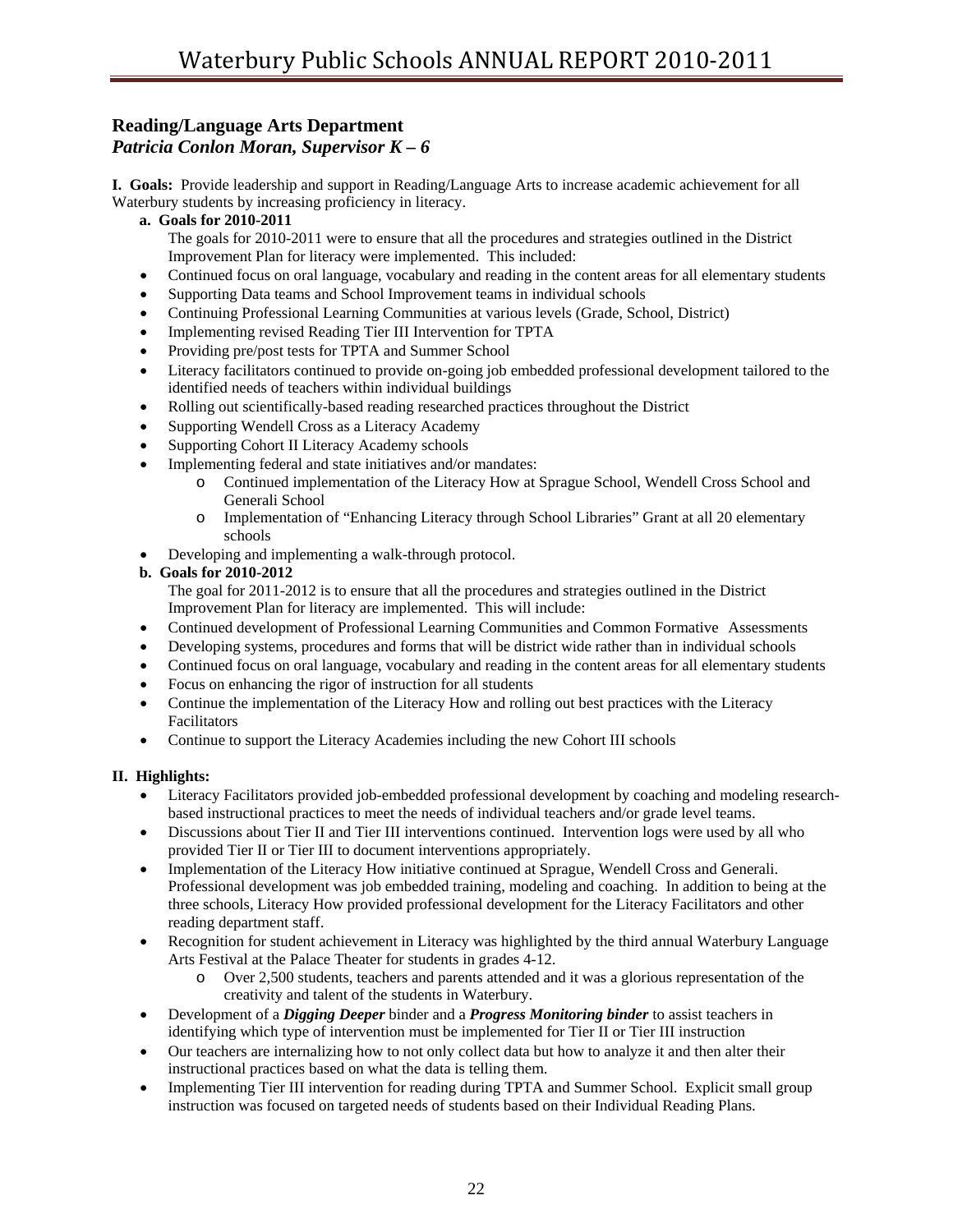- Development of Intervention Logs to ensure that Tier II and Tier III interventions are documented appropriately throughout the district.
- Providing pre/post tests for TPTA and Summer School addressing the specific components of literacy: phonemic awareness, phonics, vocabulary, comprehension and fluency.
- Implementing a walk-through protocol to ensure that all the components of literacy (phonemic awareness, phonics, fluency, comprehension, vocabulary and writing) are being implemented with fidelity in all classrooms.
- Enabling our fifth-grade students to have an opportunity to have authentic applications of their literacy skills while incorporating science and social studies concepts and expanding their technology skills with the Enhancing Literacy through School Libraries Grant.
	- o Students were able to access web sites that their teachers had preapproved to do an in-depth study of Connecticut, France and China. We had a website in conjunction with the French Embassy in New York which enabled our teachers and students to communicate with their counterparts in France. In April of this year, the Education Minister from France came to see what our students were doing and was very impressed. (We now have established a partnership which can continue after the grant ends.) After completing the research, students created a report and project to showcase what they had done. A district-wide family night was held in May at the Waterbury Arts Magnet School and students presented what they had done in a myriad of ways. Over 250 people attended and were very impressed with the students' work! The grant has ended but we have the capacity to sustain what we have accomplished in the years to come.

#### **III. Strengths of Education Program:**

There are many strengths in this department, but the overarching one is that the foundation has been laid, and the literacy components outlined in the District Improvement Plan are being implemented. Schools are becoming professional learning communities which know how to analyze data and then adjust instructional strategies based on the data. Teaching is differentiated and common formative assessments are used to monitor student progress. Students move within and among groups as the data dictates. The Literacy Facilitators provide ongoing, jobembedded professional development tailored to the needs of individual teachers. Teacher knowledge regarding the three tiers of reading has increased as a result of the coaching and modeling and teachers feel that they are being supported in the implementation of Scientific Research Based Interventions. Significant changes have been made to Targeted Prep Time Academy and Soar to Success Summer School based on our data…instruction is targeted to meet the needs of individual students. Differentiating instruction for students is critical to ensure that all children are pushed to their highest level…students who need remediation as well as students who are gifted and talented. Our teachers are internalizing how to not only collect data but how to analyze it and then alter their instructional practices based on what the data is telling them.

# **Reading / Language Arts Department**  *Nicholas Albini, Supervisor, 7 – 12*

### **I. GOALS: The Waterbury Public Schools will attain high academic achievement for all students in literacy.**  a. Accomplishment of Goals 2010-2011

#### **MIDDLE SCHOOL (6-8)**

 The goal was addressed through on-going visits to the schools and by classroom walk-throughs in an effort to support the Reading/Language Arts and literacy teachers. During data team meetings and with individual teachers from September to June, Effective Teaching Strategies (ETS) were implemented. Individual schools designed and administered their own Common Formative Assessments (CFAs) and scoring rubrics. In grades  $6 - 8$ , the CFA data was used to drive instruction and identify specific students in need of re-teaching targeted skills. The Reading / Language Arts content supervisor also attended meetings whenever scheduling permitted at all middle schools to assist with the implementation and analysis of CFAs. Occasionally the supervisor also met with representatives from CALI and CAS during these data team meetings.

 Middle school students who received marking period averages of less than 75 in the first 3 marking periods at the 3 comprehensive middle schools participated in the Grade Retrieval Program to improve their marking period grade and reduce student retention. We also instituted a CMT Preparation class in the month of February to support the students with skills that are directly measured on the CMTs. The teachers used lessons that were written by a committee of teachers in conjunction with the Reading/Language Arts Supervisor. All classes are monitored by the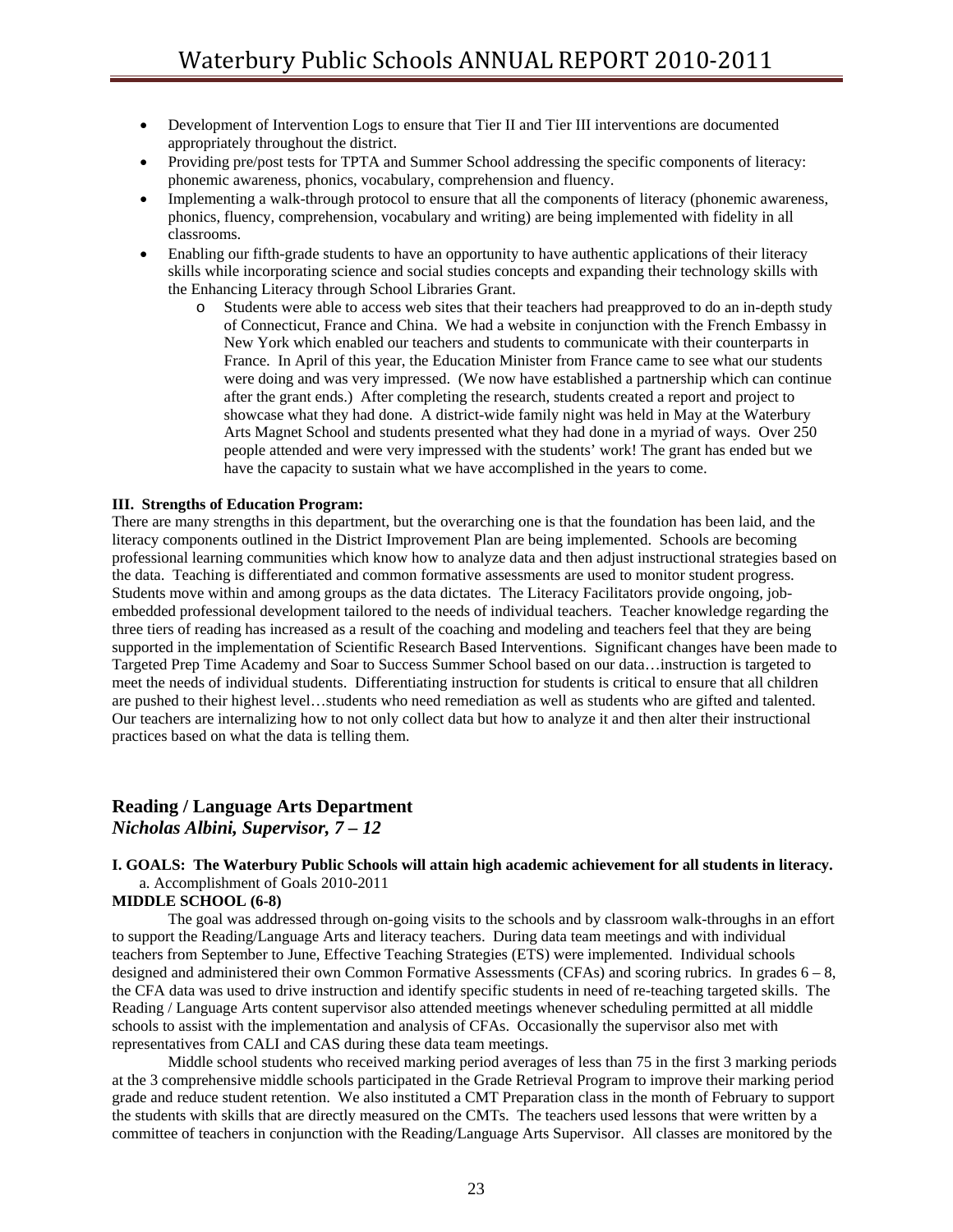supervisor at each middle school to ensure fidelity to the Program and to maintain instructional rigor. Bussing is also provided to the students to assist the parents to encourage student participation.

 The Read 180 Program continues to be implemented at North End Middle School, Wallace Middle School, and West Side Middle School for regular education students. The Program shows success at all 3 schools but takes on different models of instruction. North End utilizes the Program as an alternative mode of instruction compared to a traditional Reading class, Wallace's Program services 20 Grade 6 students from each of the 3 Houses, West Side services 20 Grade 6 students and 20 Grade 7 students. The classes at North End are 45 minutes in length while the classes at Wallace and West Side are 90 minutes. We are moving towards identical models in each building once a middle school restructuring plan is formally implemented.

 In preparation for the CMTs in March, each grade level utilized a majority of non-fiction articles as reading passages for all CMT practice assessments. As a District, we have been moving towards a substantial increase in the reading and writing of non-fiction articles. This is an effort to increase content vocabulary. The teachers modeled all assessments with actual Strand A, B, C, and D CMT-type questions using the state-developed scoring rubric. The literacy portfolio requirements continue to be an integral component to monitoring student achievement in CMT skills. The requirements addressed each part of the CMT that is tested in Reading/Language Arts – writing, reading comprehension, editing and revising, and Degrees of Reading Power.

 We have completed our second year of the Middle School Accelerated Program and we continue to increase enrollment. Added rigor was added to the curriculum and for the most part, the students respond with integrity. There are a very small number of students who do not respond well to the additional workload, but adjustments are continually made. The Program has grown in each year from inception. We are continuing with our summer program for the incoming Grade 6 MSAA students for the summer of 2011. There will be 20 students from each middle school who will attend Naugatuck Valley Community College for a 4-day science-based program from STARBASE. This year we have also partnered with Johns Hopkins University that enabled our Grade 7 MSAA students to participate in taking the SATs. Our students responded with glowing results. There were a total of 140 students from the 3 middle schools who accepted this challenge and 38 students attained the minimum score of 410 in the Verbal and/or 430 in the Mathematics. Of the 38 students, 26 students scored at least 410 in the Verbal, 5 scored at least 430 in the Math, and 7 students scored the minimum in both the Verbal and the Math. These students were honored at this year's MSAA Grade 6 Reception and received Certificates of Achievement for their unparalleled success.

We have implemented Final Exams in all Reading and Language Arts classes in all middle schools including Enlightenment and State Street. This process will ensure continuous, effective instruction through the end of the school year. The Final Exams are skill-based acquisition derived from Laying the Foundation encompassing Grades 6-10 which is part of the high school program of Project Opening Doors in Grades 11 and 12.

#### **HIGH SCHOOL (9-12)**

 High school students who received marking period averages less than 65 at the 3 comprehensive high schools and the Arts Magnet School participated in the Grade Retrieval Program to improve their marking period grade. This is a continuation from the previous year. The teachers used lessons that were written by Department Chairpersons and the English Supervisor for the after-school program for Grades 9 and 10. It is an extremely successful program that enables many students to improve their report card grades and prevent failing the courses for the year. This should also impact the number of students taking summer school courses.

 This year common midterm exams, common final exams, and quarterly benchmark assessments were given in all English 9 and 10 courses (including literacy) at the high school level. By using anchor sets as templates for common scoring, uniformity in scoring has improved among teachers. This also allows the teacher to better monitor student progress and identify areas in need of improvement. This data is analyzed during Data Team meetings and during Collaboration time as provided by the Board of Education. The portfolio requirements were also rewritten to better address our newly adopted Common Core State Standards.

 For the first time, a mandatory summer reading program was instituted for all high schools. All incoming Grade 12 students at Crosby, all incoming Grade 12 Honor students at Kennedy and Wilby, and all incoming Grade 9 students at Waterbury Arts Magnet were required to read a specified novel accompanied with a writing assignment. The books were purchased by the English Supervisor to be added to each individual's department resources. This summer assignment was met with varying degrees of success. A less than acceptable percentage of students fulfilled their obligation with the summer reading assignment.

 The English Department continues to support Project Opening Doors at Wilby High School and Crosby High School. This Program strongly encourages students to participate in the registration of AP courses. This will greatly enhance a student's ability for college acceptance while earning college credit in high school. The English Department has purchased textbooks to supplement the textbooks that are purchased through the Project's grant.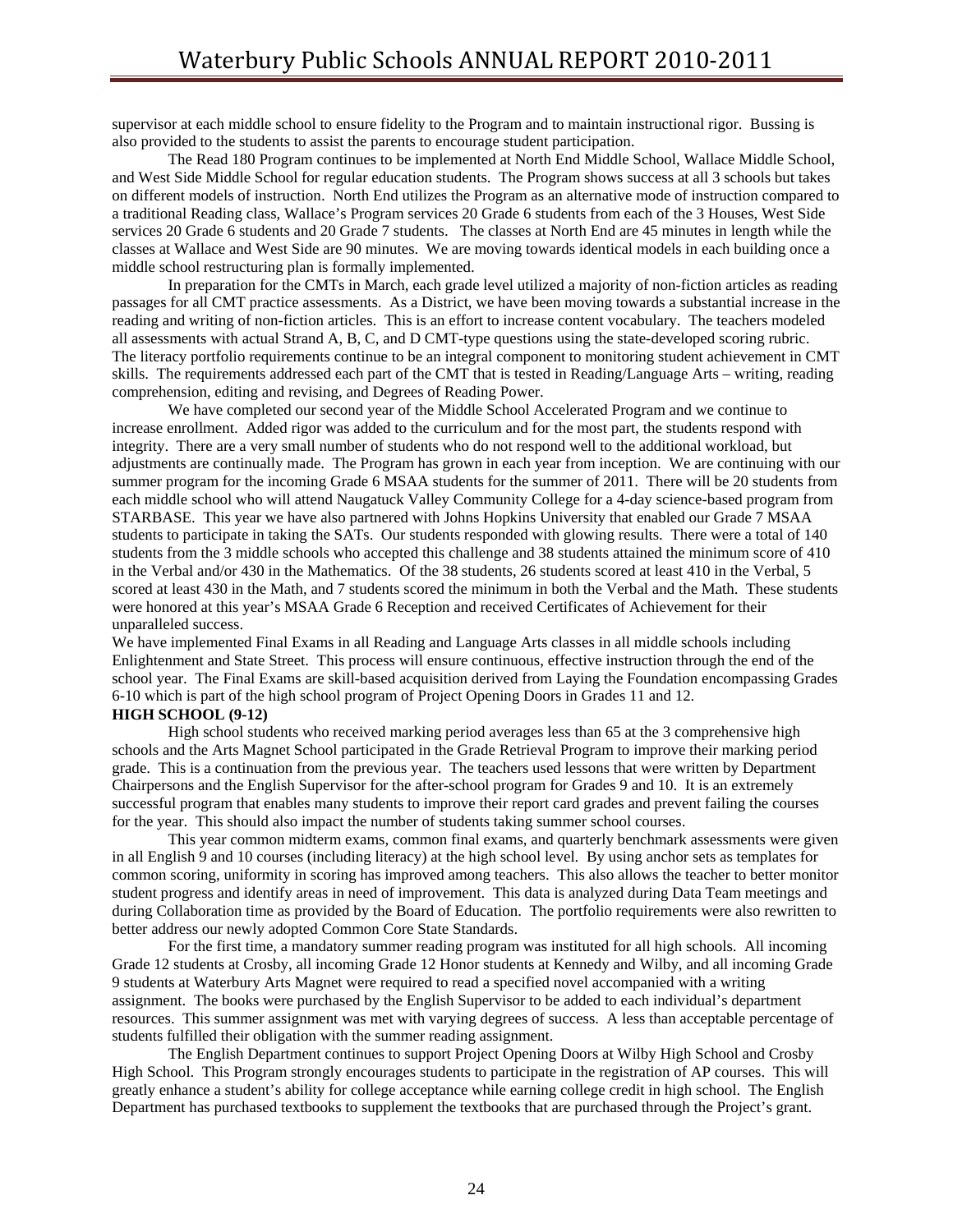### b. Goals for 2010-2011

 There is one Tier I Indicator for literacy and 2 Tier II Indicators as outlined in the District Improvement Plan. The Tier II strategies, results indicators, and monitoring are outlined specifically in the plan. The following is a brief summary of those components.

#### **Tier I:**

To increase reading proficiency for all students by a minimum of 15% by the end of three years as measured by Developmental Reading Assessment (DRA), Connecticut Mastery Tests (CMT) and Connecticut Academic Performance Test (CAPT).

### **Tier II:**

Create and implement a district-wide Professional Learning Community System to improve the achievement of all students in core subject areas particularly in literacy and numeracy.

Provide additional prescriptive instructional support systems to address the needs of students identified as below proficient in literacy and numeracy.

#### **MIDDLE SCHOOL (6-8)**

 The Read 180 Program is offered in all 3 comprehensive middle schools for either 45 or 90 minutes per day from 4-5 days per week. A schedule was developed with the building principal of each school, house principals and the Reading/Language Arts supervisor. The teachers also received additional novels from the Reading/Language Arts Supervisor that are used during the independent reading phase.

 Credit Retrieval in the middle schools takes place 3 sessions for each of the first 3 marking periods. In addition, a CMT preparatory session was offered to students in February, between marking periods 2 and 3.

 As part of the District Improvement Plan, a new Middle School Accelerated Academy in grade 6 was implemented in each of the 3 comprehensive middle schools. This Program follows a compacted curriculum that enables the students to eventually attain high school credits in grade 8. The Reading/Language Arts/English Supervisor, 6-12 is providing the leadership for this Program. The current Grade 6 students and Grade 7 students received another book to keep and read as part of their summer reading/writing assignment as they did when they entered the Program in Grade 6. For each summer assignment, the students are required to read a total of 3 books each with and accompanying writing assignment.

### **HIGH SCHOOL (9-12)**

The Credit Retrieval Program was expanded in the high schools. We offered up to 3 sessions for grades 9 and 10 for each of the first 3 marking periods. This Program has prevented students from failing English for the participating year and also in reducing student retention in the upcoming years. The English Department also piloted a new format to increase student enrollment in the Program by reducing the number of required days to attend but increasing the take-home assignments. This new format will be evaluated to measure its success.

 The Reading/Language Arts/English Supervisor, the department chairpersons, and selected teachers created benchmark assessments in each of the high schools and the Alternative Programs. This provides the Supervisor and each school with individual student achievement as well as district status with the CAPT assessment. This initiative is a strategy in the District Improvement Plan for 2008-2011 and will continue in the 2011-2014 DIP.

 We are continuing with our vertical collaboration between the middle schools and the high schools. This is year 2 and we have expanded the expectations of Grade 8 students. The Grade 8 Final Exams include Response to Literature, Reading for Information, and Editing and Revising – the 3 components assessed on the CAPT.

### **II. HIGHLIGHTS from 2010-2011**

**1.** The grades 9-12 English curriculum and book list was completed by a committee consisting of department chairpersons, selected teachers, and the English Supervisor that was presented to the Board of Education and approved on September 14, 2009. This was an essential component for Kennedy High School, Crosby High School, and Waterbury Arts Magnet Middle and High School NEASC accreditation in this academic year and Wilby High School in the following year. Each NEASC Committee commended the English curriculum and recommended only minor revisions.

**2.** The Grades 6-8 Reading/Language Arts curriculum and book list was approved by The Board of Education on September 14, 2009. It was developed by a committee of the 2 Reading/Language Arts Supervisors, the elementary Reading facilitators, and selected middle school teachers. The last curriculum was written in 2001. It includes a required reading list, a recommended/suggested reading list, and a below and above reading list with it. This also significantly assisted Waterbury Arts Magnet School (middle school) as they, too, have pursued NEASC accreditation. The curriculum was accepted without a recommendation.

**3.** The Reading/Language Arts/English Supervisor purchased an average of \$7,000.00 worth of books and technology for each Library Media Center in each of the District middle schools and high schools.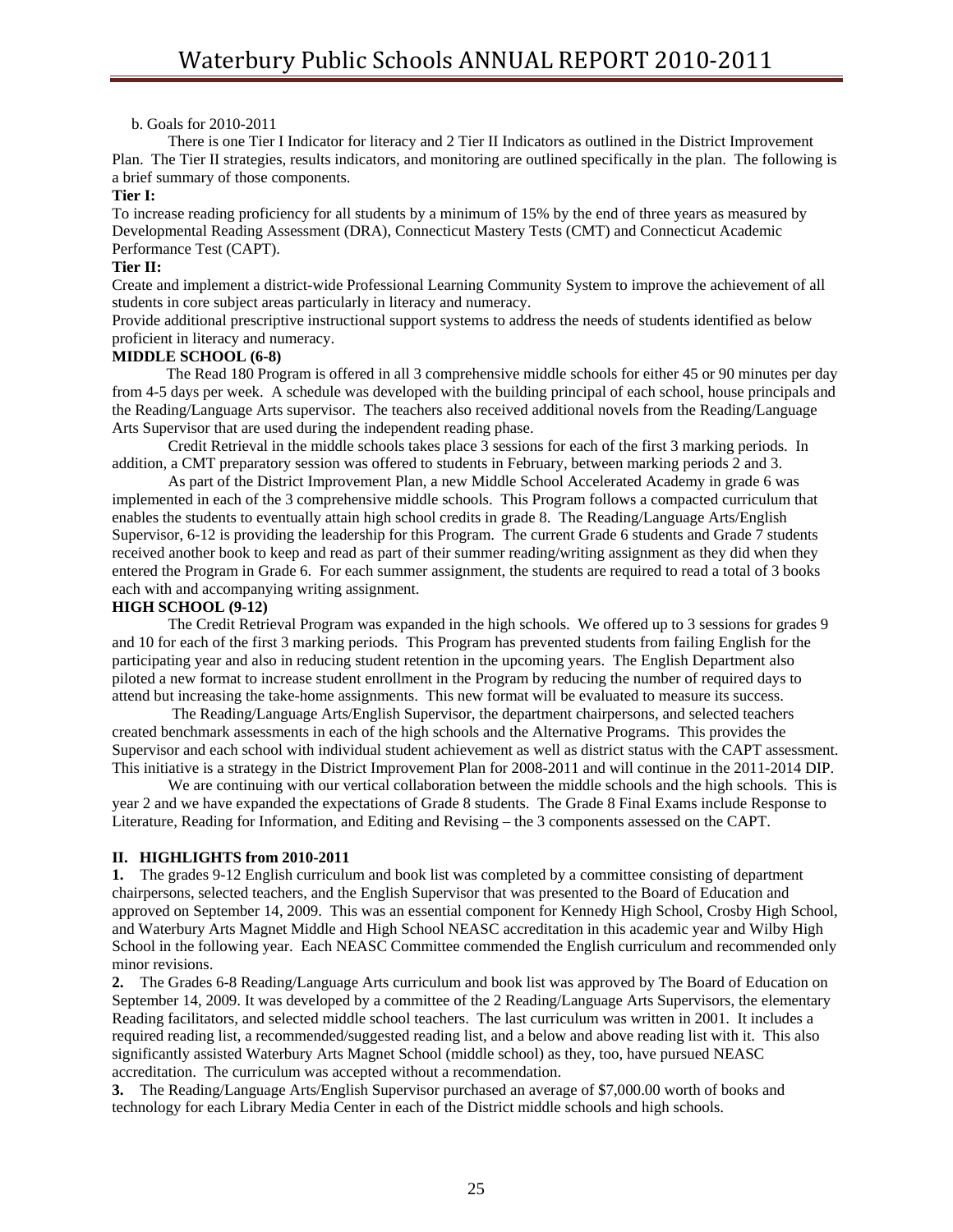**4.** In an effort to further advance technology in our Reading/Language Arts classrooms, the Supervisor purchased 10 sets of 32 Smart Response Systems. Each comprehensive middle school received 3 sets and the Arts Magnet School received 1. These systems will provide the Supervisor, teacher, and student with immediate results regarding an assessment. This enables the teacher to immediately access the data and to adjust and target his/her instruction to meet the needs of each student.

### **III. STRENGTHS of Educational Program**

 The initiative of a Professional Learning Community (PLC), a District Improvement Plan Tier II Indicator, plays an important role in Waterbury's educational process. It was the charge of our 3 days of Professional Development at the beginning of the 2010-2011 school year. This is a continuation and elaboration from the 2009- 2010 year. This training focuses on job-embedded learning for staff members (teachers and administrators) as a commitment to student learning.

 This year's focus for the Reading/Language Arts/English Supervisor was to focus on "How will we respond when some students don't learn?" The supervisor provided in-service to all middle school Reading, Language Arts, and literacy teachers and all English and literacy teachers in the high school during the first two days of Professional Development in August of 2010. The presentation highlighted Differentiated Instruction as part of student learning. This is a monumental shift in teaching for secondary teachers.

 The Professional Development that is planned for the 2010-2011 school year revolves around the theme of "Reading Strategies for the Content Areas." Resource books and in-service has been provided in 2009-2010 and will continue throughout 2010-2011 in all areas of instruction – core and non-core subjects.

With the ARRA funds that became available this year, the supervisor was able to equip all Reading, Language Arts, ELL, and Focus classrooms with Interactive White Boards in the three comprehensive middle schools and all English classrooms with Interactive White Boards in the three comprehensive high schools. The Reading/Language Arts/English Supervisor also purchased a minimum of 300 trade books per grade level for grades 6-12. This translates into a rich classroom with traditional and technological resources where the supervisor can more effectively support teachers.

 The supervisor has developed a dual articulation with Naugatuck Valley Community College and our 4 high schools and alternative program for college credit. The new course, Public Speaking, has been added to our high school curriculum so that Grade 12 students in the District can earn 3 elective college credits. The Public Speaking course will be a half-year course for .5 high school credit that will be taught with a Journalism II class. The agreement with NVCC also includes 25 textbooks for each of the locations which total more than \$10,000.00.

 The English Department is moving forward in attempts to address the needs of all students with all ability levels. The driving force is helping students further their educational goals. All students should master academic requirements and societal responsibilities that shape well-rounded and successful community leaders. We are partnering with external agencies, post-secondary schools, and parents in an effort to support student success in the Waterbury Public Schools.

# **Mathematics Department**  *Pamela Barker-Jones, Supervisor*

### **I Goals**

**A.** Indicate how you accomplished your 2009-10 Annual Goals. **Tier I Goal: To increase mathematics proficiency for students by a minimum of 15% by the end of three years as measured by the CMT and CAPT.** 

#### **ELEMENTARY (K-5)**

There was great excitement in July 2010 when Waterbury received the Math CMT report for grades 3, 4, and 5. Waterbury was the first district in the lowest DRG to exceed the proficiency mark in Mathematics. Grade 5 achieved 82.7% proficiency surpassing the state proficiency mark of 82%. This is the only time in the history of the Fourth Generation CMT that this happened at any grade level in Mathematics in the DRG. Additionally, the State proficiency for Mathematics grade 5 was 87.8 and Waterbury was only 5.1 % behind that. Waterbury Elementary Math Scores were the highest in the DRG, and the closest districts in the DRG were more than 10 percentage points behind.

A new textbook was implemented in grades 4 and 5, and the curriculum was revised to begin to address the change over to the Common Core State Standards. The elementary teachers in all grades, but particularly in grades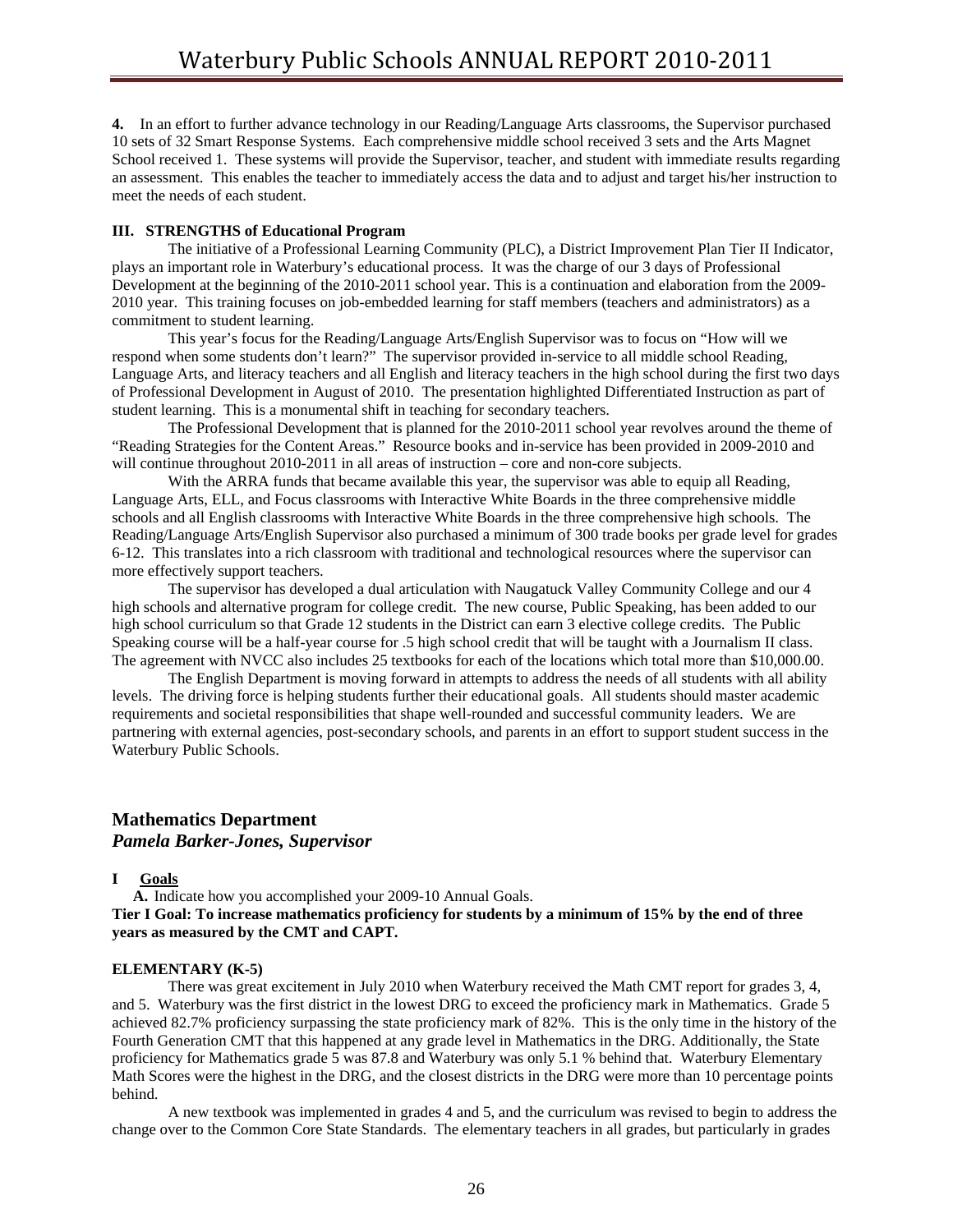3 – 5 worked diligently to incorporate the newer strategies that will move our students forward over the next three years as we prepare for the new testing in 2014.

The five elementary Math coaches continued to work as a Professional Learning Community. They worked tirelessly to monitor, coach, and attend all the Math data teams in the 17 schools that they service. The department worked together with Nick Chapman to create a new data base for collecting data. This change from SharePoint to the WPS Math Data Base will allow the math benchmark data to flow easily into the new data warehouse system. The data base was piloted for the end of the year benchmarks in grades  $1 - 5$  with 95% participation from teachers.

#### **MIDDLE SCHOOL (6-8)**

 Data Teams continued to strengthen at the middle school level. Although some schools have a stronger Data Team process than others, the overall process strengthens each year.

 The TI-Navigator System was used for all district benchmarks this year. The benchmark system was changed to incorporate pre and post tests for each of three curriculum cycles. Using the TI-Navigator System in all 6 – 8 classrooms has proved very successful in providing instant feedback to students and teachers. This translates into better instructional practices across the middle schools.

 The credit-retrieval program was very successful and continues to run well at all three comprehensive middle schools. These programs give students the opportunity to get extra support behind the school day. The Math teachers also get to use more differentiated strategies that they can then replicate in the regular classroom.

#### **HIGH SCHOOL (9-12)**

 The Board approved curriculum revisions and course sequencing began its second year of implementation. Additionally, pre and post benchmark assessments were used in Algebra I, Geometry, Algebra II, Discrete Math, and Pre-Calculus. These benchmarks assisted the teachers in staying on pace while paying closer attention to the needs of the students.

 The curriculum work that was done over the last three years is very well aligned to the new Common Core State Standards. Although the CAPT performance is still low, the focus on Common Core will better prepare the students for the future end-of-the-year state assessments and the new overall assessment in grade 11. CAPT will continue to be a problem until the Reading level of students is raised.

Teachers are becoming more proficient with the graphing calculator, interactive whiteboards, and Navigator technology. This year we expanded our use to the TI-Inspire for the upper level classes. These newer calculators are better for our advanced students and should help our AP Calculus students achieve higher scores on the AP exams.

#### **Goals for the 2010-11 year:**

### **Tier I Goal: To increase mathematics proficiency for students by a minimum of 15% by the end of three years as measured by the CMT and CAPT.**

 This goal has not changed over the last three years as it is one of the major goals of the District Improvement Plan. The approach to making this happen changes slightly each year. However, the main focus is on improving instructional strategies and using data to inform instruction. Additionally, we will be making a large push to inform students of their progress, particularly at the middle school and high school levels using the TI-Navigator System.

### **II HIGHLIGHTS**

**HIGHLIGHT 1:** The Waterbury Public Schools was named as a National Texas Instruments Reference District for our outstanding use and integration of technology in the Mathematics classrooms.

 **HIGHLIGHT 2:** The new WPS Math Data Base was created in preparation for Data Warehousing. The WPS Math Data Base is the first curriculum data base to be created in the district

**HIGHLIGHT 3:** Waterbury CMT Mathematics scores in grade 5 exceeded the state proficiency mark of 82%.

#### **III STRENGTHS**

 The major strengths of the department are shared leadership, organization, and program development. The supervisor, district administrators, and the teachers have shared the responsibility for improving Mathematics. The supervisor has communicated the vision of the department as well as long and short term goals and continues to advocate for mathematical excellence for all students. The Mathematics coaches in conjunction with the district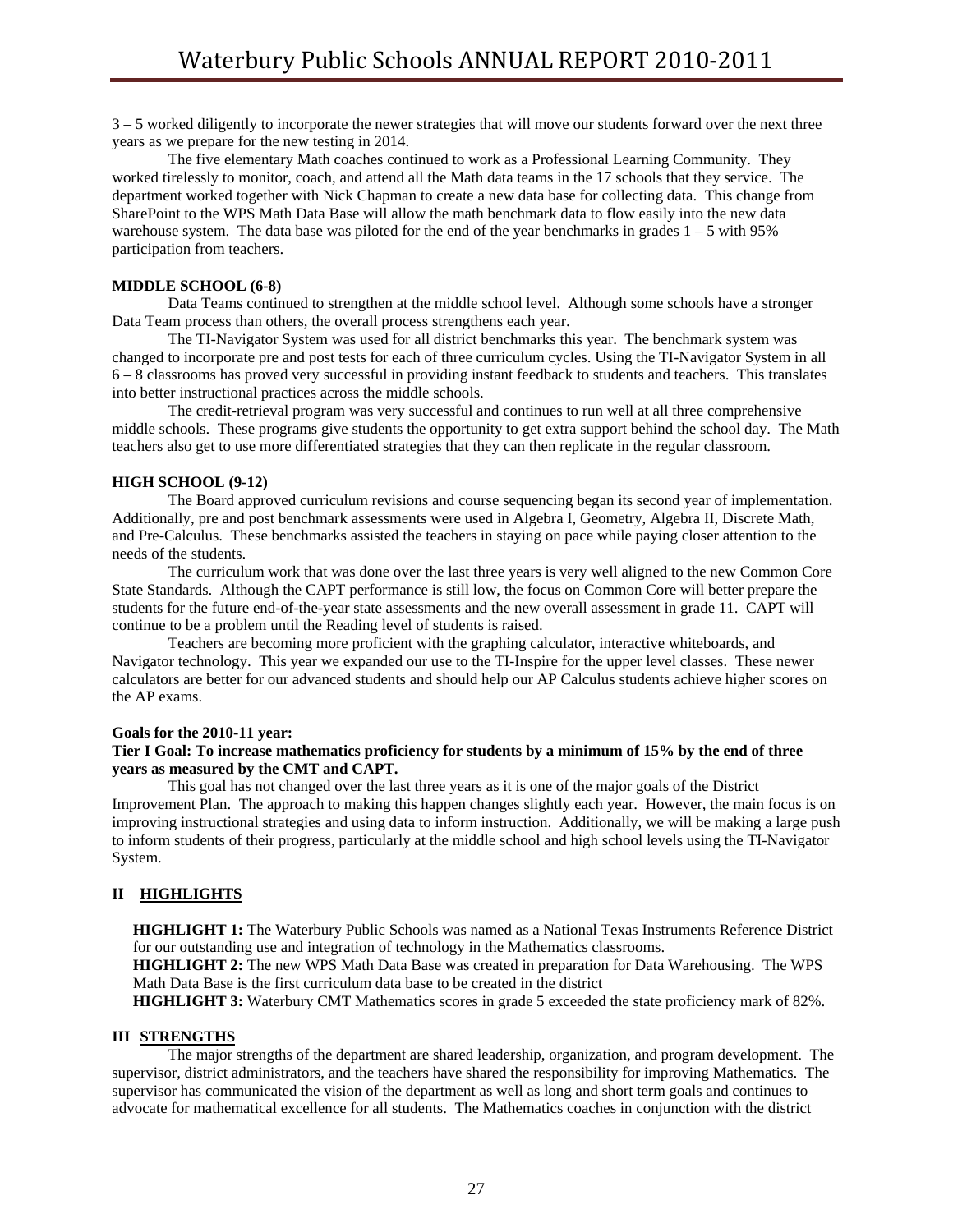principals have done an excellent job of supporting and communicating these goals to the instructional community in their buildings.

 The department stays current with research and its application in the classroom. At all levels teachers are beginning to realize the importance of research-based initiatives and materials. Additionally, the Mathematics Department has been very proactive in adopting the Common Core State Standards for Mathematics. Teacher training in the new standards has been on-going throughout the year.

 Overall the department has shown improvement and will continue to work toward the goals of the District Improvement Plan. The department is well-positioned as a Professional Learning Community and will continue to build on collaboration, ingenuity, organization, and public relations both in the district and the community. Mathematics education is the "gatekeeper" to higher education and, as a department we continue to push the gate open for all of our students every day.

# **Science and Technology Education**  *Victoria Chaudhuri, Supervisor*

Science: Achievement of Goals

- A regular sequence of walkthrough observations was done, with particular focus on  $9<sup>th</sup>$  grade physical science
- Common Formative Assessment is becoming embedded in the science planning team strategies.
- Teachers are formulating more ways to use the CFAs
- A Chemical Hygiene Plan is in place at each high school so as to be in compliance with federal regulations under the OSHA Laboratory Standard
- Introduction of use of science notebooks in the elementary classrooms. Further training will be given in the August PD.
- A Chemical Hygiene Plan is in place at each middle and K-8 school so as to be in compliance with federal regulations under the OSHA Laboratory Standard
- Science Curriculum in the high schools and middle schools are being implemented with 100% compliance
- After school programs for elementary science were opened in partnership with the  $21<sup>st</sup>$  Century Grant
- You Be the Chemist was implemented at Wallace Middle School. A sectional competition was put on at Wallace with students from Naugatuck Middle School. The winner (a Naugatuck student) attended a statewide competition in Hartford.
- After school programs for middle school science continued with the STEM grant through the University of Connecticut and the  $21<sup>st</sup>$  Century program
- In the high schools and middle schools, science classes supported the reading programs by having reading comprehension in each lesson
- Continued to recruit and hire highly qualified teachers as defined by NCLB for middle school and high school science
- Collaborative planning teams continued at the middle schools and were instituted at the high schools.
- Common Formative Assessments were done and did provide data to drive classroom instruction and identify students in need of extra support
- Benchmark assessments in Physical Science (4 assessments) and Biology (4 assessments) were instituted at the high schools. This data will form a baseline for achievement progress.

Technology Education: Achievement of Goals

- Continued to hire highly qualified teacher as defined by NCLB for middle school and high school
- Technology teachers are independently trying to find a way to use common formative assessments in technology education classes
- 2 teachers were trained for Project Lead the Way
- New computers were provided to Gateway to Technology teachers at the middle school
- 3 courses in the technology education curricula were completely re-written. They had not been revised since 1998. Completely new CT SDE Career and Technology Education Competencies were issued in 2009. These are being used to guide the revisions. The goal is to revise all technology curricula
- Perkins Grant monies were used to buy SMART Boards for the high school, buy needed equipment and provide professional development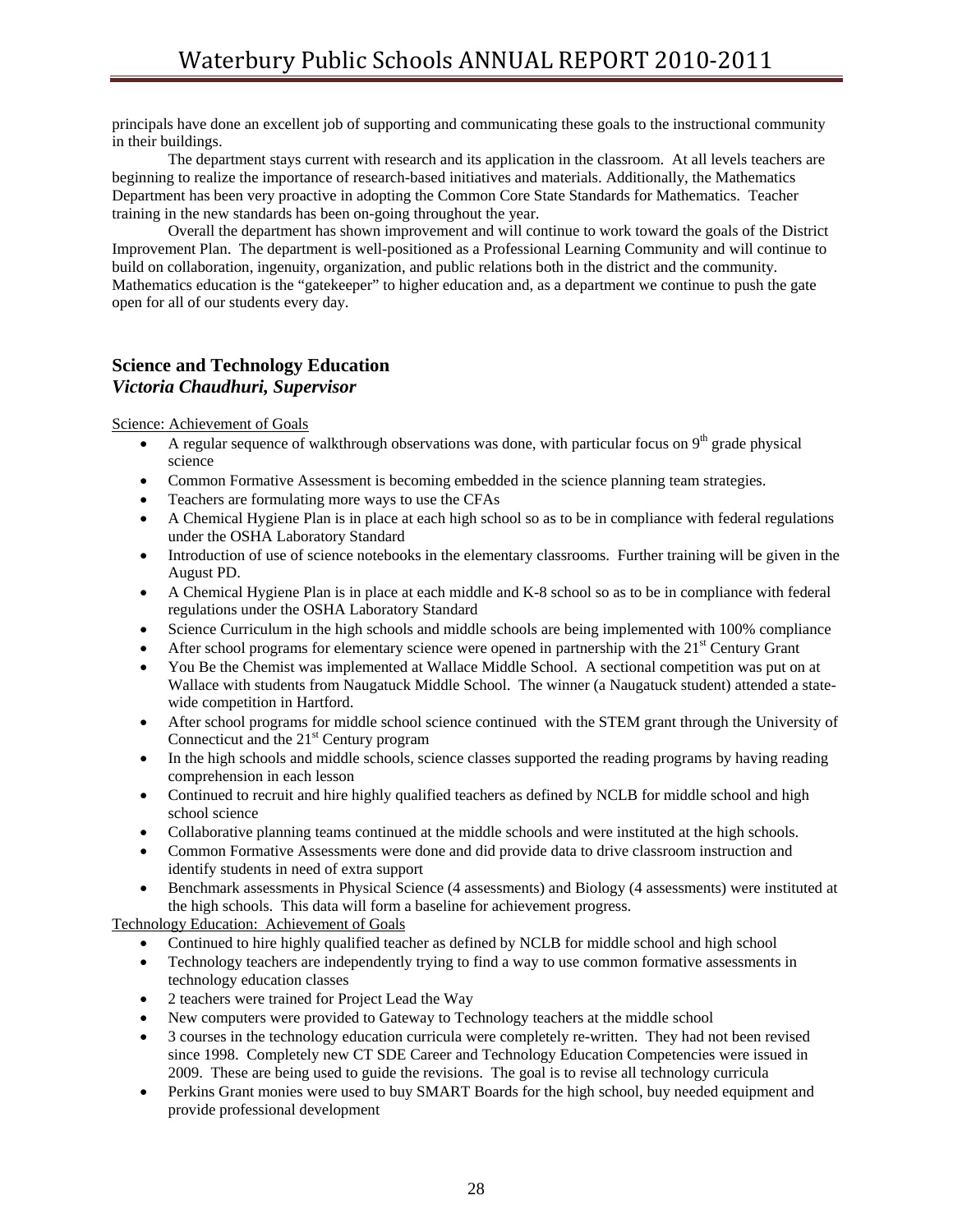# **Highlights**

- The second year of You Be the Chemist was accomplished.
- Teachers from Crosby High School attended AP training through Project Opening Doors
- Environmental Science Honors was implemented
- Honors weight was granted to Project Lead the Way Courses by the Board of Education
- After school STEM program at North End Middle School was a success
- Health and Science Fair at Wilby High School was a success
- Students have been recruited and registered for the new articulated classes with NVCC in Human Biology and Physics
- Students from Crosby High School competed in the Envirothon. This competition is sponsored by the CT Department of Environmental Protection (DEP)

# **Strengths**

- The teachers of science and technology are highly qualified and seek out projects and programs for students on their own
- Professional development is sought out by the teachers and many pay for their own training
- The reading in the science and technology content areas is done regularly with fidelity to program requirements and reading department paradigms
- The curriculum has scope and sequence from kindergarten through  $12<sup>th</sup>$  grade
- Opportunities for internships in the community

# **Social Studies and Family Consumer Sciences**  *Michael Harris - Supervisor*

# **I. GOALS:**

# **a. Accomplishment of Goals 2010-2011**

Because I am new to this position, I did not set formal goals with Central Office for this year; however, I did set personal goals to work towards. Due to the fact that I am a Social Studies certified person but my job requires me to oversee not only Social Studies but also Business, Family and Consumer Sciences, Culinary Arts and Allied Health; my major goal was to become familiar with all of these areas. Meeting staff, becoming familiar with course offerings, and learning the day to day operation of these departments was extremely important. Learning to complete the Carl D. Perkins Grant Budget and Narrative was extremely important as well. I also wanted to continue my department's initiative to assist all schools and students to close the achievement gap. This past year has been a learning experience each and every day, and after 10 months on the job, I feel I have been pretty successful meeting my initial goals.

# **b. Goals for 2011-2012**

I would like to continue to have my departments assist in closing the achievement gap. Many of my teachers will be given Professional Development on Reading in the Content Areas with an emphasis on the new Common Core Standards. Some of my staff will receive Professional Development on the continued use of technology in the classroom. In addition, some of my staff will receive Professional Development on Data Driven Decision Making. All of this Professional Development will allow my staff to align their lessons to meet the needs of all of their students sitting in their classroom. Finally, we would like to add to the number of Articulation courses we offer our students in the hopes of having them earn post-secondary credits.

# **II. HIGHLIGHTS from 2010-2011:**

 This year we had our first Hispanic Heritage Month Celebration. Students from all over the City completed a project/assignment celebrating the accomplishments of a Hispanic American. Some of the completed work was displayed at the Chase Building and the students and their parents/guardians were invited to attend. We had students from the Elementary, Middle and High Schools attend. We also continued with the District's celebration of Black History Month. I was able to fill a binder with lesson plans prepared by teachers throughout the district and they were presented to Dr. Snead, Dr. Sequeira, Mrs. Cullinan and all members of the Board of Education. In March, I took 28 students from Crosby, Wilby and WAMS to the CABE Day Event in Hartford. Our students had an opportunity to meet the Governor as well as some of our local Representatives at the Legislative Offices.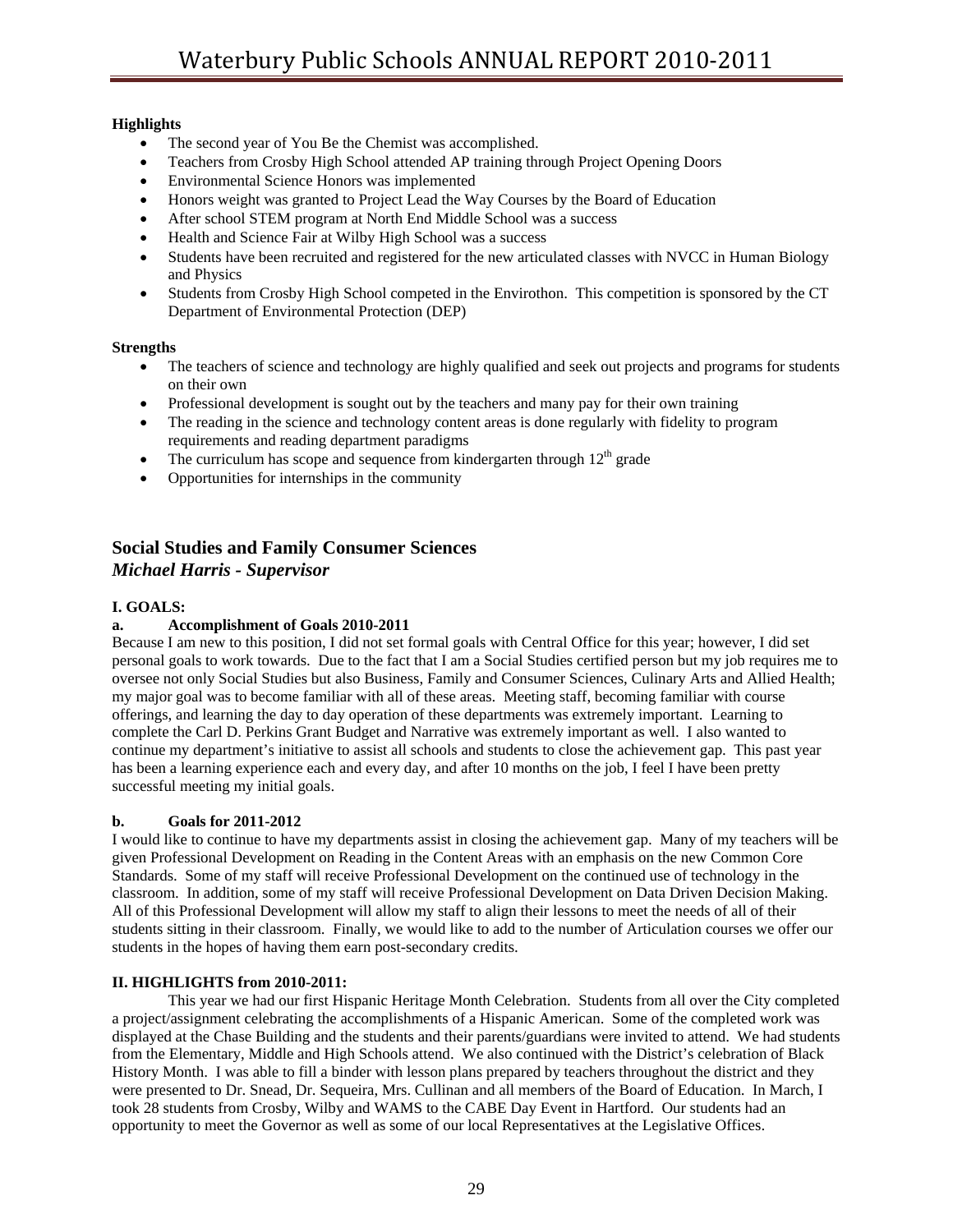All Social Studies teachers now have a SMART Board in their classroom. Wallace teachers received their boards this year and they are really excited about the integrating of Technology into their lessons.

 Finally, with the aid of Dr. Sequeira, the City will have U.S. History software available in 10 of our schools serving as a pilot program to have our students using the internet as a major source in their Social Studies classes. All of our Comprehensive High Schools, Middle Schools, and WAMS along with Wendell Cross, Gilmartin, and Chase Elementary Schools will serve as the pilot sites. It will be very exciting to see how the software will impact our students. Our teachers are very excited and are looking forward to implementing it into their daily lessons.

### **III. Strengths of Educational program:**

Our  $10<sup>th</sup>$  Grade Writing scores still are very strong on the CAPT, although we continue to strive for higher scores for all students. Kennedy had an audit done by the State of Connecticut in regards to the CTE Program. The State was very happy with the number of Articulation courses we offer students to receive post-secondary credits at NVCC and UCONN. The State was also impressed with the Technology we provide our students to assist in the learning process. Finally, with continued Professional Development, several members of my department are integrating more and more Technology into the classroom. Whether it is a new or veteran teacher, they are embracing the idea of new strategies for instruction to meet the needs of all of their students.

# **Heath and Physical Education**  *Joseph R. Gorman, Supervisor*

### **I. GOALS:**

a. Accomplishment of Goals 2010-2011 (from School Improvement Plan)

b. Goals for 2010-2011 (from School Improvement Plan)

#### **Achievement Area #1: Student Performance – Satisfactorily completed**

District –wide results on the 2009 Connecticut Physical Fitness Assessment reached a second consecutive historical high water mark. This was a slightly unexpected but welcome development, with 42.2% of all fourth, sixth, eight and tenth grade students meeting or exceeding the assessment Health Standard on all four test items, up from the previous high of 41% last year.

Our 2011-2012 student performance goal is to continue to improve, or at least maintain these advanced gains on the 2010-2011 Connecticut Physical Fitness Assessment.

# **Achievement Area #2: Staff Development – Satisfactorily completed**

**Our 2010-2011 staff development goals were to:** 

*1. Fully train all middle school staff in regard to the use and maintenance of all new fitness center and bioanalysis equipment and initiate infusion within the curriculum.* 

*2. Train all high school staff to prepare for implementation of the revised High School Health, Physical Education and Wellness Curriculum in SY 2011-2012.* 

- Middle school staff training on the use and maintenance of the new fitness center equipment began on August 25, 2010 and continued throughout the year. Routine use of bio-analysis tools with students by teachers is progressing rapidly.
- Carol White PEP Grant-funded presenters conducted intensive Middle School staff development in technology training on May 25th, 2011 to enable staff to begin using their new HP Slate 500 computers for instructional and data management purposes.
- Led collaborative Health and Physical Education Professional Learning Community development re: assessment; high school curriculum preparation and alignment to NEASC compliance reviews at Kennedy, Wilby, Crosby and WAMS High Schools,
- Led collaborative Elementary Physical Education Curriculum Analysis Tool (PECAT), High School Curriculum Revision, Middle School Curriculum Revision and Virtual Physical Education Manager technology committees.
- All Health and PE staff members were re-certified in CPR and AED management on November 4, 2010.
- Three select Health and Physical Education teachers attended a five-day "High Five" Adventure Education Training in Vermont in April 2011.
- All Health and PE Teachers demonstrated continued improvement in data management skills when they presented Data Walls and Intervention plans regarding the CT. Physical Fitness Assessment to their principal/supervisor, and displayed their data at the BOE workshop on June 6th, 2011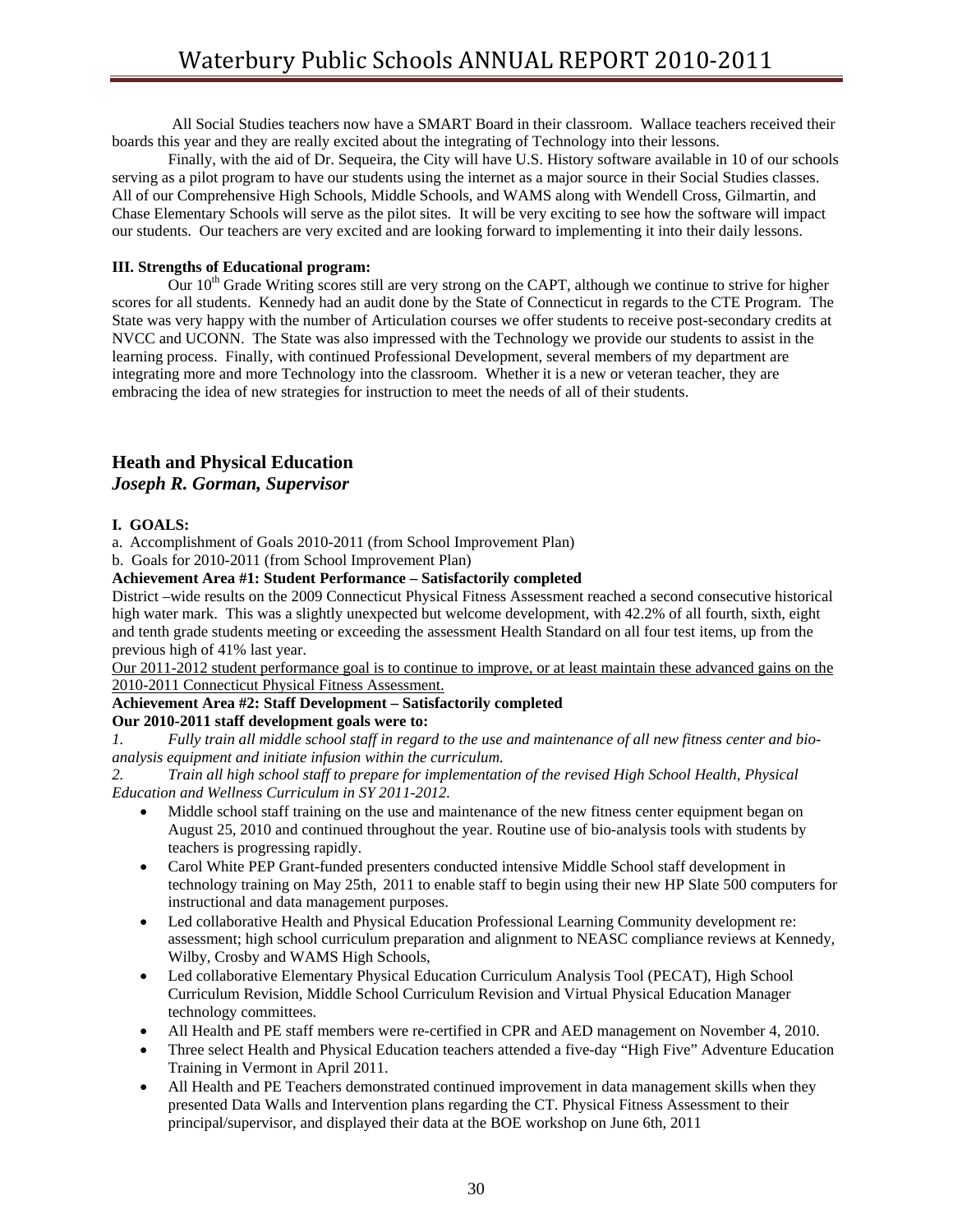- Informal professional learning community activities continue to occur daily through technology via the District Health & PE collaboration site SharePoint. Teachers share lesson and unit plans and grading rubrics with each other and their principals as a regular order of day-to-day departmental business.
- Eleven Health and PE teachers participated fully in the district's New Teacher Orientation & TEAM Mentor training projects.
- All Health Specialists at High and Middle Schools become certified N-O-T Smoking Cessation Instructor-Trainers in November 2010.
- The Waterbury Physical Education Department continued standardized physical fitness test administration throughout the State of Connecticut through use of the new  $3<sup>rd</sup>$  Generation Connecticut Physical Fitness Assessment training and administration DVD videos, CDs and website content produced by the department last year.

# **Achievement #3: Grants Management – Substantially completed**

*1. Maintain responsible stewardship and accountability for all current grant programs.* **Completed Satisfactorily**

- Successfully administered second-year implementation of the three-year, \$825,000.00 Federal Safe and Drug Free Schools Carol M. White PEP Grant.
- Opened high-tech exer-gaming fitness centers at North End Middle School, Wallace Middle School, West Side Middle School, the Waterbury Police Athletic League and the Waterbury YMCA.
- Conducted 4 data collection weeks pertaining to students' weekly physical activity logs to track students' progress at engaging in 'moderate to vigorous physical activity' (MTVPA) time.
- Conducted pre- and post- surveys to all administrators, teachers and students in September 2010 and May 2011 to gauge levels of satisfaction with the new centers and receive feedback for improvements.
- Continued implementation of three (3) separate competitive grants \$2,500.00 New England Dairy Council 'Fuel Up To Play' Wellness Grants at Wallace, North End and WAMS.
- Participated in and received funding for Health instructional materials relevant to the PK-12 District Health and Wellness curriculum through the 'N-O-T' Healthy and Tobacco-Free Schools Grant, in collaboration with Education Connection.
- In process of implementing the three-year, \$825,000 Support for Pregnant and Parenting Teens Grant in collaboration with the Special Education Department, State Dept. of Public Health, Waterbury Dept. of Public Health, StayWell Health Center and the Hispanic Health Council.

### *2. Secure and implement the 2010-2011 federal Resources for Emergency Management for Schools competitive grant.* **Unaddressed**

• Regrettably, the district application for \$250,000 Federal Safe and Drug Free Schools 2010-2011 Emergency Management Grant funding submitted 03/01/10 was ultimately unsuccessful; as such, funding was unavailable.

# **Achievement #4: Athletics**

*Our 2010-2011 athletics goal was to not only sustain, but institutionalize athletic programs to empower increased student participation rates in interscholastic athletics district-wide.* 

- Expanded Middle School Flag Football programs to include full-time coaches and  $6<sup>th</sup>$  and  $7<sup>th</sup>$  grade-only teams, effectively doubling the student participation rate for MS flag football in 2010-2011.
- Expanded Middle School Cross Country programs to include full-time coaches and interscholastic schedules, effectively doubling the number of cross-country meets (and student participation rates) beginning in the fall of 2011-2012.
- Unified Sports programs introduced at Wilby High School and Crosby High School; Kennedy HS pending
- Elementary school-aged "Young Athletes" programs expanded to include Washington, Bucks Hill Annex, Wendell Cross, Gilmartin, et al.
- High School Athletic Directors report positive growth and development observed among their indoor track programs.
- Four Crosby indoor track student-athletes qualified for National Competition in Greensboro, North Carolina – June 2011.
- Implemented Pole Vault Landing system to service all WPS High School Track and Field Teams.
- In process of negotiating year-round athletic trainers for all interscholastic teams year-round beginning in August 2011.
- Re-initiated free sports physicals for student–athletes at all 6 comprehensive middle and high schools in June 2011 through collaboration with StayWell Health Center.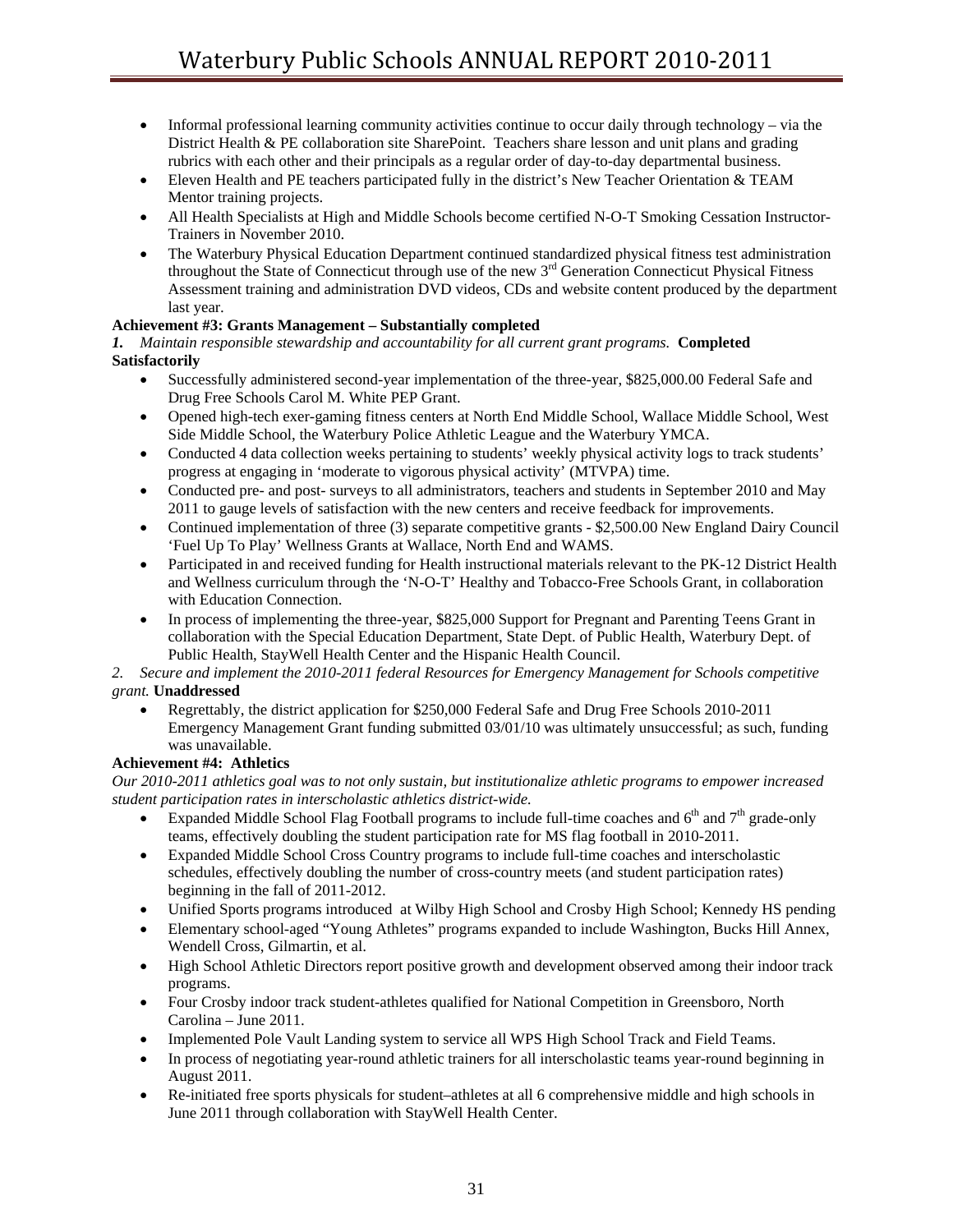Our 2011-2012 athletics goal is to facilitate and empower the athletic directors, coaches and programs to substantially increase student participation rates in all interscholastic athletics throughout the entire district.

# **II. HIGHLIGHTS from SY 2010-2011**

- District –wide results on the 2009 Connecticut Physical Fitness Assessment reached a second consecutive historical high water mark with 42.2% of all students tested passing all 4 CPFA assessments at the Healthy Standard level.
- Opened high-tech exer-gaming fitness centers at North End Middle School, Wallace Middle School, West Side Middle School, the Waterbury Police Athletic League and the Waterbury YMCA.
- Completed revision process and received BOE approval of new High School Health, Physical Education and Wellness Curriculum for implementation in 2011-2012.
- Completed the revision process and anticipate BOE approval of new Middle School Health, Physical Education and Wellness Curriculum for implementation in 2011-2012 sometime in July 2011.
- Unified Sports programs introduced at Wilby High School and Crosby High School; Kennedy HS pending
- Facilitated procurement and installation of pool lifts at Kennedy, Wilby/NEMS and WSMS pools for disability access.
- Expanded Middle School Flag Football programs to include full-time coaches and  $6<sup>th</sup>$  and  $7<sup>th</sup>$  grade-only teams, effectively doubling the student participation rate for MS flag football in 2010-2011.
- Expanded Middle School Cross Country programs to include full-time coaches and interscholastic schedules, effectively doubling the number of cross-country meets (and student participation rates) beginning in the fall of 2011-2012.
- Established the Waterbury Teens Who Care Foundation in collaboration with the Mayor's Task Force Against Substance Abuse, the Waterbury Youth Council and the Central Naugatuck Valley Regional Action Council.
- A grand total of four thousand and twenty-two (4,022) Waterbury Public School students attended the New Britain Rock Cats game vs. Richmond on May 5, 2011; student behavior and comportment were exemplary throughout the entire event.
- Actively participated in numerous committees responsible for, but not limited to, the revisions of the High School GPA standards, Attendance and Discipline Policies, Academic Course Re-Coding mandated by the State of CT, Safe Routes to School, Tools for Schools, Online Learning Initiative, advised ARRA projects management, et.al.
- Helped coordinate the Mission of Mercy project at Wilby HS and North End MS on April 16 and 17, 2011, which provided dental care and clinical dental services to approximately 2100 Connecticut residents completely free of charge.
- Developed, produced and distributed an anti-child obesity flyer aligned with the healthy snack program in collaboration with the Waterbury Board of Health and the WPS Food Service Division.

# **III. STRENGTHS of Educational program**

The strengths of the Health and Physical Education Department have not, and will not, change in any significant way in the foreseeable future. Our primary strengths continue to be our people, our evolving program, and our shared commitment to seek continuous improvements that benefit our kids physically, academically and socially within and beyond our own instructional environments.

- The blending of Middle School Physical Education with Health and Wellness instruction has addressed a long-term student need for adolescent learners, and continues to evolve positively. The new exer-gaming fitness centers have fit in seamlessly with this philosophical direction.
- The curriculum revision processes for High School, Middle School and Elementary Health and Physical Education have been, and continue to be products of ongoing teacher collaboration. Revisions are teachergenerated and directed, and are advised by direct feedback from the students themselves.
- High school students continue to participate in the design and execution of their own personalized Fitness Plans.
- Staff participation in developing alternatives to the traditional physical education program continues to demonstrate genuine responsiveness to the needs of all students.
- The ongoing direction and supervision of prevention services and grants management by the department of Health and Physical Education will continue to serve the interests of the district, and all its students.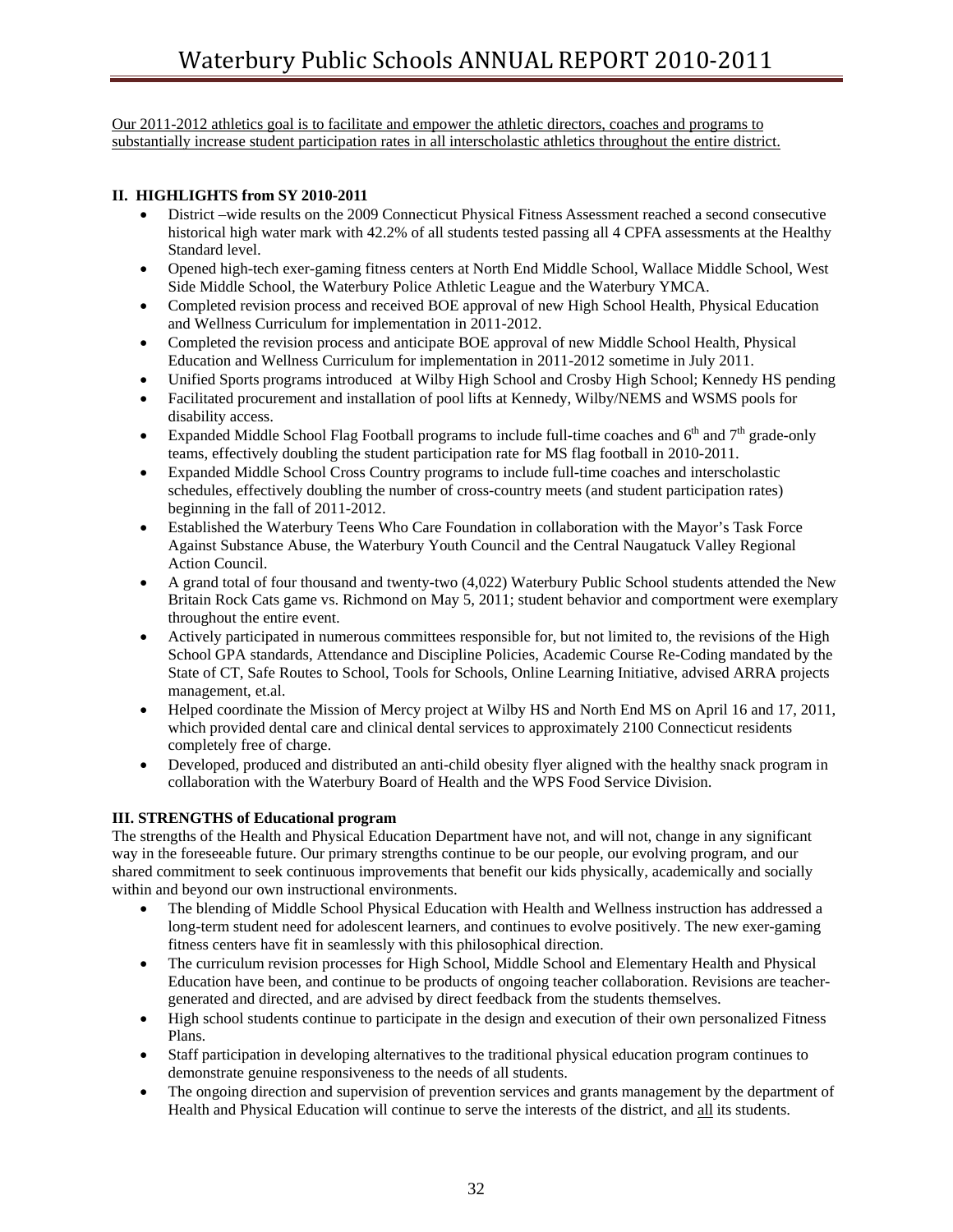- Data Driven Decision Making (DDDM) advises Health and Physical Education instruction and continues as the embraced norm within the Department.
- Elementary Physical Education teachers administer a content area that is exceptionally attractive to the vast majority of children. We intentionally capitalize on this interest to advance interdisciplinary learning through the medium of movement and creative play.
- Department staff is actively engaged in both the academic and extracurricular life of their schools through their participation in committees, special events, coaching assignments, and other roles of leadership within their respective Professional Leaning Communities. As such, they are connected to the school improvement planning process, and utilize this knowledge in designing effective interdisciplinary instructional improvement.

# **Music Department**  *David Gardino, Supervisor*

# **I. GOALS:**

Accomplishment of Goals 2010-2011

- Developed a program to include Waterbury students into the C.M.E.A. Southern Regional Music Festival
- Piloted K-12 curriculum which aligns with improving CAPT and CMT scores
- Revamped course offering in the Music Department; eliminated, consolidated and created new courses and numbers to match new K-12 curriculum
- Implemented new curricula for Piano Lab, Music Theory, Jazz/Rock Orchestra and Foundations of Music
- Developed music program for the new PreK-8 Gilmartin and Duggan Schools

Goals for 2011-2012

- To provide on-going professional development and staff development in order to ensure that all teachers' instructional needs are met
- Develop grade level assessments which line up with the music curriculum as well as state and national music standards
- Develop parent groups to support the school band program
- Continue to use the district wide CPR lesson plan format
- Revamp K-12 music curriculum and edit all weaknesses (revamp and strengthen overall curriculum)

# **II. HIGHLIGHTS FROM 2010-2011:**

- A working relationship continues with the Waterbury Symphony; free concerts have been provided to students
- A working relationship continues with the First Church of Waterbury which provides free concerts for all  $5<sup>th</sup>$  grade students
- Wilby, Kennedy and WAMS high schools, Wallace, North End, West Side and WAMS middle schools marched in the Memorial Day Parade
- Waterbury Public High Schools participated in the Southern Regional Music Festival
- Holiday and year-end programs in every school

# **III. STRENGTHS:**

The music department is experiencing an on-going revival. There continues to be an increase in student involvement in music related classes. We are in a growth period through student elective and program expansion. The Music Department's greatest strength is the music staff and their ability to adapt to situations in a professional manner.

The 2010-2011 school year has truly been one of growth for the Waterbury School's Music Department. We continue to expose the students to performance and arts based enhancement. We look forward to continued growth in the coming years.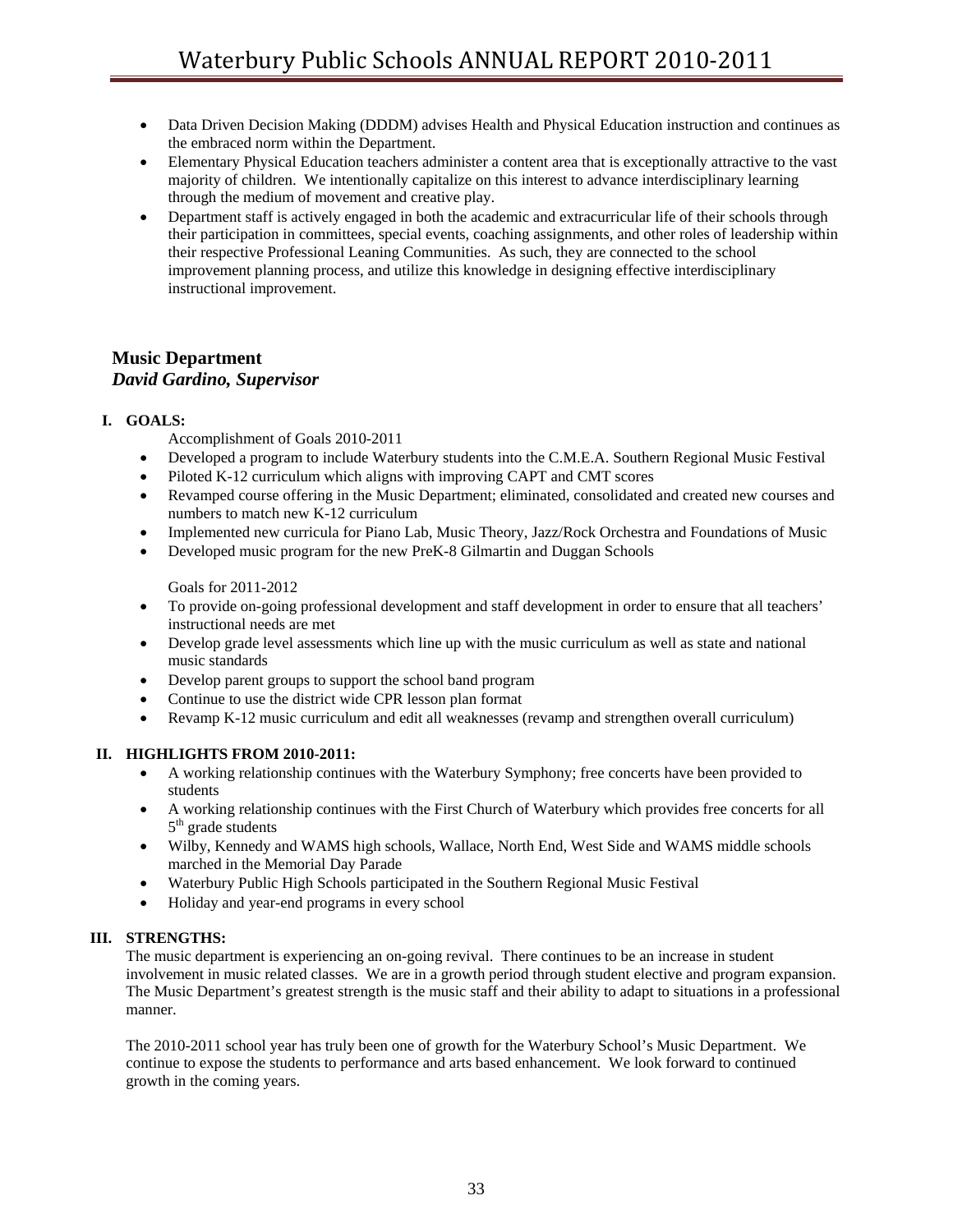# **Early Childhood Education Program**  *Kris Keidel, Supervisor*

### **I. GOALS:**

a. Accomplishment of Goals 2010-2011

This year the Early Childhood Education Program serviced 462 regular education students (Actual total of 625 including all special education inclusion seats). 22% were white, 46% were Hispanic, 26% were black and 6% were other.

Through the use of ELLCO (Early Language and Literacy Classroom Observation Tool) we see remarkable gains in the Pre-kindergarten students' performance. ELLCO helps build better literacy classrooms by assessing the quality of both the classroom environment and teachers' practices. With ELLCO, I am able to collect the essential data needed for professional development and program improvement that lead to better literacy outcomes for our students.

| <b>ELLCO</b> Results 2010 | 2011 for ERF Classrooms               |                      |                           |                      |
|---------------------------|---------------------------------------|----------------------|---------------------------|----------------------|
| Teacher                   | <b>Classroom Environment</b>          |                      | Language and Literacy     |                      |
|                           | Pre $\frac{\textit{#}}{\textit{135}}$ | Post $\frac{\#}{35}$ | Pre $\frac{\#}{60}$       | Post $\frac{\#}{60}$ |
|                           | 28-35 Strong to Exemplary             |                      | 48-60 Strong to Exemplary |                      |
| Teacher 1                 | 27                                    | 32                   | 47                        | 60                   |
| Teacher 2                 | 29                                    | 27                   | 54                        | 54                   |
| Teacher 3                 | 31                                    | 32                   | 51                        | 58                   |
| Teacher 4                 | 32                                    | 34                   | 41                        | 47                   |
| Teacher 5                 | 28                                    | 35                   | 41                        | 59                   |
| Teacher 6                 | 31                                    | 34                   | 52                        | 57                   |
| Teacher 7                 | 35                                    | 35                   | 57                        | 60                   |
| Teacher 8                 | 34                                    | 35                   | 57                        | 55                   |
| Teacher 9                 | 34                                    | 35                   | 59                        | 60                   |
| Teacher 10                | 30                                    | 33                   | 53                        | 59                   |
| Teacher 11                | 31                                    | 29                   | 53                        | 53                   |
| Teacher 12                | 33                                    | 31                   | 53                        | 49                   |

Results:

Classroom Environment: 11 teachers scored within the strong to exemplary range; one teacher scored one point below this range.

Language and Literacy: 11 teachers scored within the strong to exemplary range; one teacher scored one point below this range but went up six points on the rubric scale.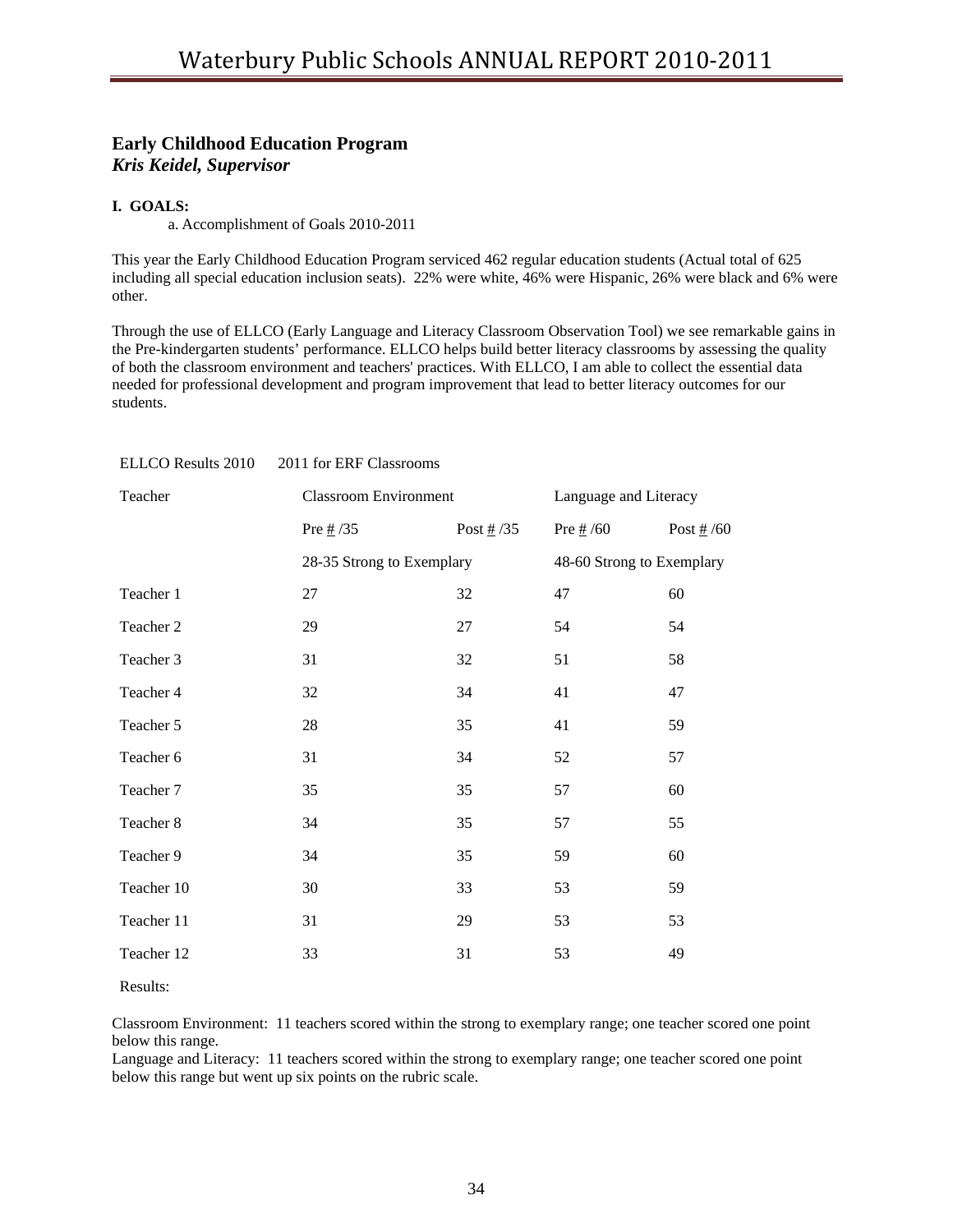Another tool that is used to track students' performance in all Pre K sites is the DIAL 3 screening. Based on the DIAL Pre Test Score average of 17.8 and Post Test score average of 30.7, we have seen outstanding growth in the 2010-2011 school year. I believe this growth can be attributed to the new reading series, the professional development given by the HM consultant and in-class training given by the Pre K literacy coach.

The Early Reading First (ERF) grant is in the third year of implementation; operating in 12 of the district's 29 Pre-Kindergarten classrooms. The program served a total of 191 students in the 2010- 2011 school year. The overwhelming majority of the ERF students were in at least one of the high risk categories (low income, limited English proficiency, and special needs). The program showed impressive gains in literacy skill development as evidenced by outcome data on the PALS assessment (Phonological Awareness Literacy Screening).

| Number of Students Meeting Objectives (PALS) | 173 of 191 |
|----------------------------------------------|------------|
| % of Students Meeting Objectives             | 90%        |

b. Goals for 2010-2011

Below is a specific list of goals for the 2010-2011 school year.

• To increase educator capacity in the pre-kindergarten classrooms through high quality, embedded and sustained professional developments

• To provide Pre-Kindergarten students with cognitive learning opportunities in high-quality language, literature, and print rich environments.

• To improve the early reading skills of the pre-kindergarten students, specifically in the areas of oral language, alphabet knowledge, phonological awareness, print awareness, and kindergarten readiness The Early Childhood Education has identified a series of strategies and activates, categorized as the programs core components/ objectives, through which we expect to generate a positive impacts listed in the programs goals. These core components/objectives are intended to provide structure to programs implementation:

• *High Quality Professional Development*: Educator support that is ongoing, sustained, intensive, and classroom focused (coaching and ongoing professional development)

• *SBRR-Based Curriculum*: SBRR materials that are integrated into the existing preschool program and aligned with the Connecticut Preschool Curriculum Framework( Houghton Mifflin and Breakthrough to Literacy)

• *Targeted Student Support*: Student support purposely focused on assisting English Language Learners and children receiving special education services using the RTI model

# **II. HIGHLIGHTS from 2010-2011**

The School Readiness Grant was approved for the 2011-2013 school years, bringing in \$957,000 in School Readiness funding per year for Bucks Hill Annex, Gilmartin and the new Duggan classroom sights.

The Early Childhood Education Program was approved for a fourth year – no cost extension to the Early Reading First Grant. With this extension, we are able to support three Literacy coaches, the ERF coordination, a Summer Literacy Institute providing a 4 day professional development for Pre K to  $5<sup>th</sup>$  grade teachers and a summer school for 90 Pre-Kindergarten children.

The ERF Literacy coaches were able to assist some kindergarten teachers in an educational environment that is suitable based on the ELLCO. This was a 6 month venture which was appreciated by most kindergarten staff and principals.

# **III. STRENGTHS of Educational program**

This is the second year of implementation for the Houghton Mifflin Pre K Reading Series in all of the 4 year old full day Pre-Kindergarten classrooms. Next year we will be implementing it in all the half day 4 year old classrooms. This series focuses on Phonemic Awareness, Oral Language, Concepts About Print and Letter Identification. As research shows us, these are the basic skills that incoming kindergarten students need to succeed in school. With the use of ARRA funding, we had a Houghton Mifflin consultant come in monthly to work with all the teachers on the implementation of this series.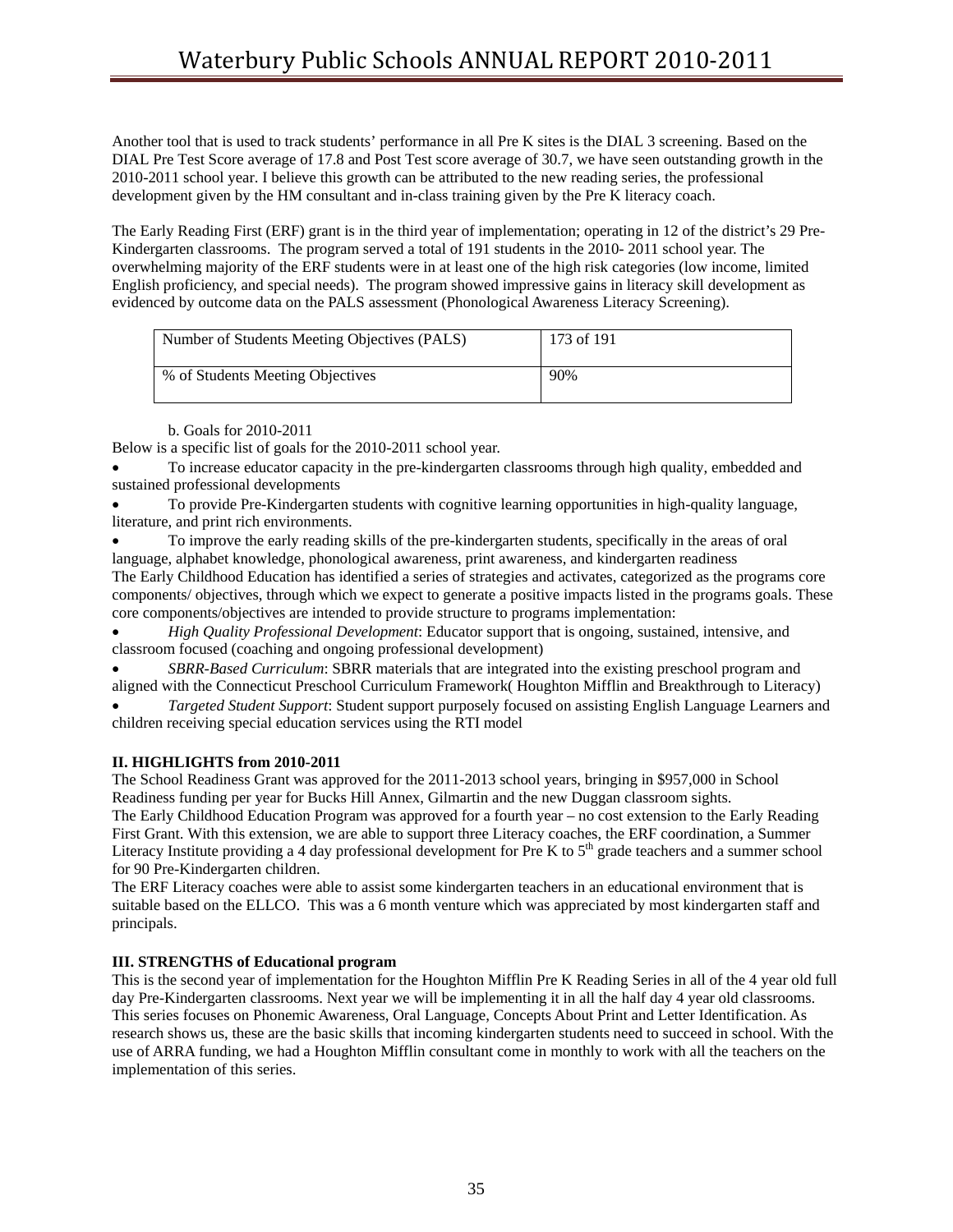# **Bilingual/ESOL Education Department**

*Adela Jorge-Nelson, Supervisor,* 

# **I. Goals**

A. The Bilingual/ESOL Education Department goals were accomplished by:

- Monitoring and updating policies and procedures following the Connecticut General Statutes (CGS), Section 10-17, including the identification, assessment, placement, transferring, and exiting of English Language Learners (ELLs)
- Offering and providing services in accordance with state, local and federal mandates
- Provision of Language Transition Support Services (LTSS) to all students who have reached 30 months in the Bilingual Program
- Completing LAS Links testing for all ELL students in the district as required by law
- Maintaining and analyzing student data to ensure student academic success
- Assessing and monitoring curriculum implementation by Bilingual/ESOL department staff by ensuring adherence to the CT ELL Framework; LAS Links; Curriculum on the Wall; CPR; CMT Standards; and Content Area Curricula, by conducting Professional Learning Communities meetings; teacher training, walkthroughs, and monitoring student assessments
- Conducting city-wide Professional Development on:
	- o Classroom Instruction that Works for ELL's and All Learners
	- o Laws, Regulations, and Implication for Teaching
- Supporting the implementation of Sheltered Instruction in all schools to maintain and enhance Best Practices for all students
- Monitoring OCR recommendations regarding ELLs as well as the Action Plan for the District in coordination with the Superintendent, Assistant Superintendent for Curriculum & Instruction, central office staff, school administrators, and Bilingual/ESOL Department Staff
- Maintaining a partnership with the Reading/Language Arts, Math and Science Department Supervisors in order to improve literacy and numeracy proficiency for all students
- B. Future and Immediate Goals to Improve Student Performance and promote Effective Delivery of Instruction:
	- Increase ELLs academic achievement by monitoring curriculum implementation, teacher training, and student assessments
	- Monitor the implementation of policies and procedures under Connecticut General Statutes (CGS), Section 10-17, NCLB, OCR and Title III
	- On-going partnership with the content area department supervisors in order to incorporate Sheltered Instruction in all content areas
	- Continue focus on academic language development: oral language, vocabulary development, and reading in the content areas for ELLs
	- On-going Professional Learning Communities meetings to ensure that all procedures and strategies outlined in the District Improvement Plan for ELLs are implemented
	- Monitor OCR recommendations and District Action Plan in coordination with the Superintendent, Assistant Superintendent for Curriculum & Instruction, central office staff and administrators

# **II. Highlights**

- The Bilingual/ESOL Education Department, in collaboration with the Reading/Language arts Department and the Social Studies/Family & Consumer Science Department, celebrated the first district-wide Hispanic Heritage Month Celebration
- Administered Language Assessment Scale (LAS) Links to all ELLs as mandated by state and federal requirements & NCLB
- District exceeded the State of Connecticut Department of Education targets for students making progress in English and the target for ELLs scoring proficient for the 2010-2011 school year
- Five current ELLs (three ESL, one Bilingual, and one LTSS) and sixteen students previously identified as ELL were selected by their particular schools to compete in Olympics of the Mind
- Eight current ELLs (five ESL, two Bilingual, and 1 LTSS) and eight students previously identified as ELL were selected to participate in Waterbury Public School's Language Arts Festival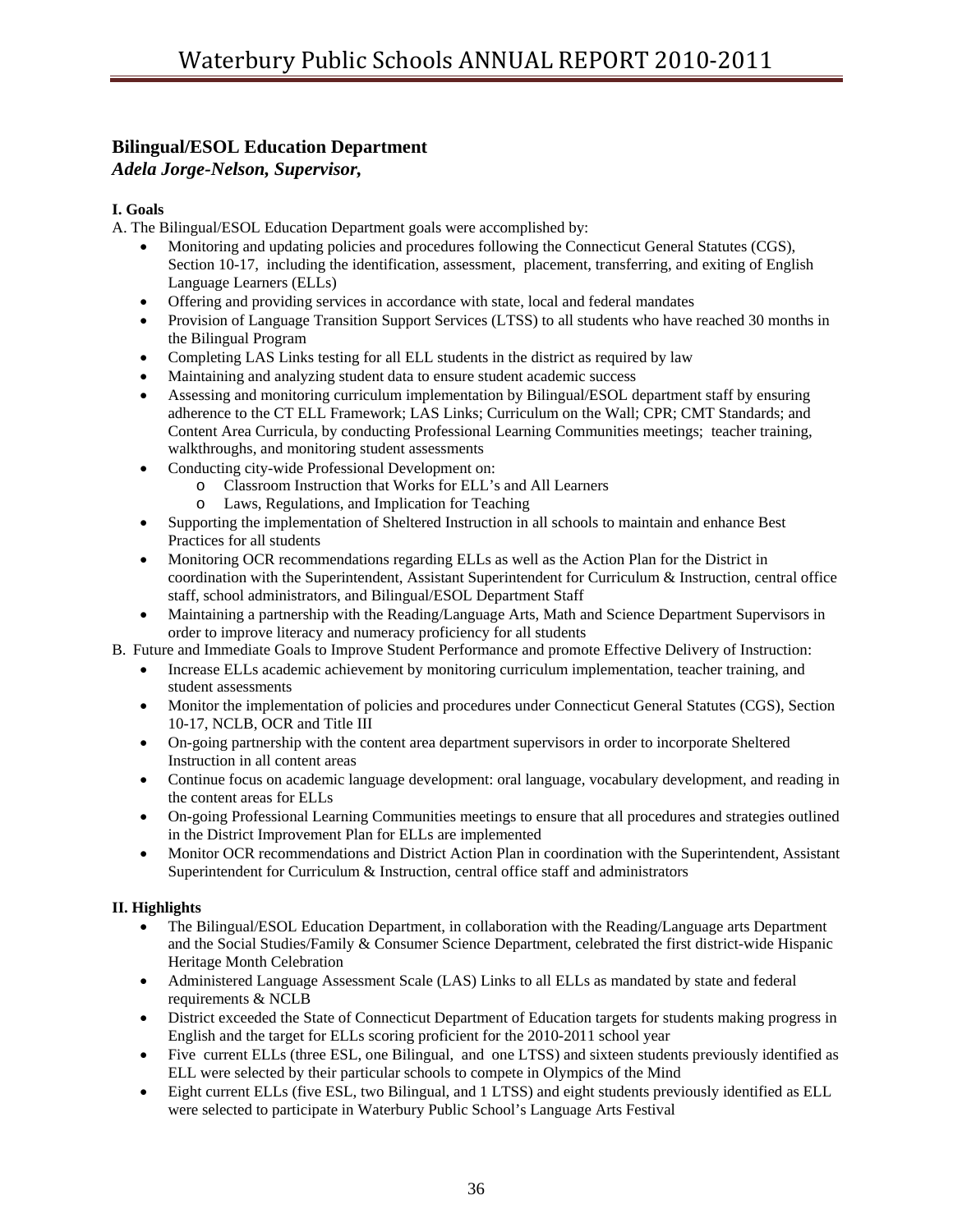- Three current ELLs (one ESL, one Bilingual and one LTSS) and twelve students previously identified as ELL received the Superintendent's Award
- One ESL teacher (Teresa Morais) was selected Teacher of the Year for her individual school
- One Bilingual teacher (Luanelly Iglesias) was awarded the CEA's 2010-2011 Award for Leadership in Hispanic Educational and Community Relationships, as well as the Hispanic Coalition of Greater Waterbury's Coqui Award
- One ESL teacher (Suzanna Dali-Parker) is currently an adjunct professor in Saint Joseph College's Teacher Preparation Program
- Bilingual Staff Developer and Bilingual Literacy Facilitator will attend a three-day "Train the Trainer" Institute on Differentiating Instruction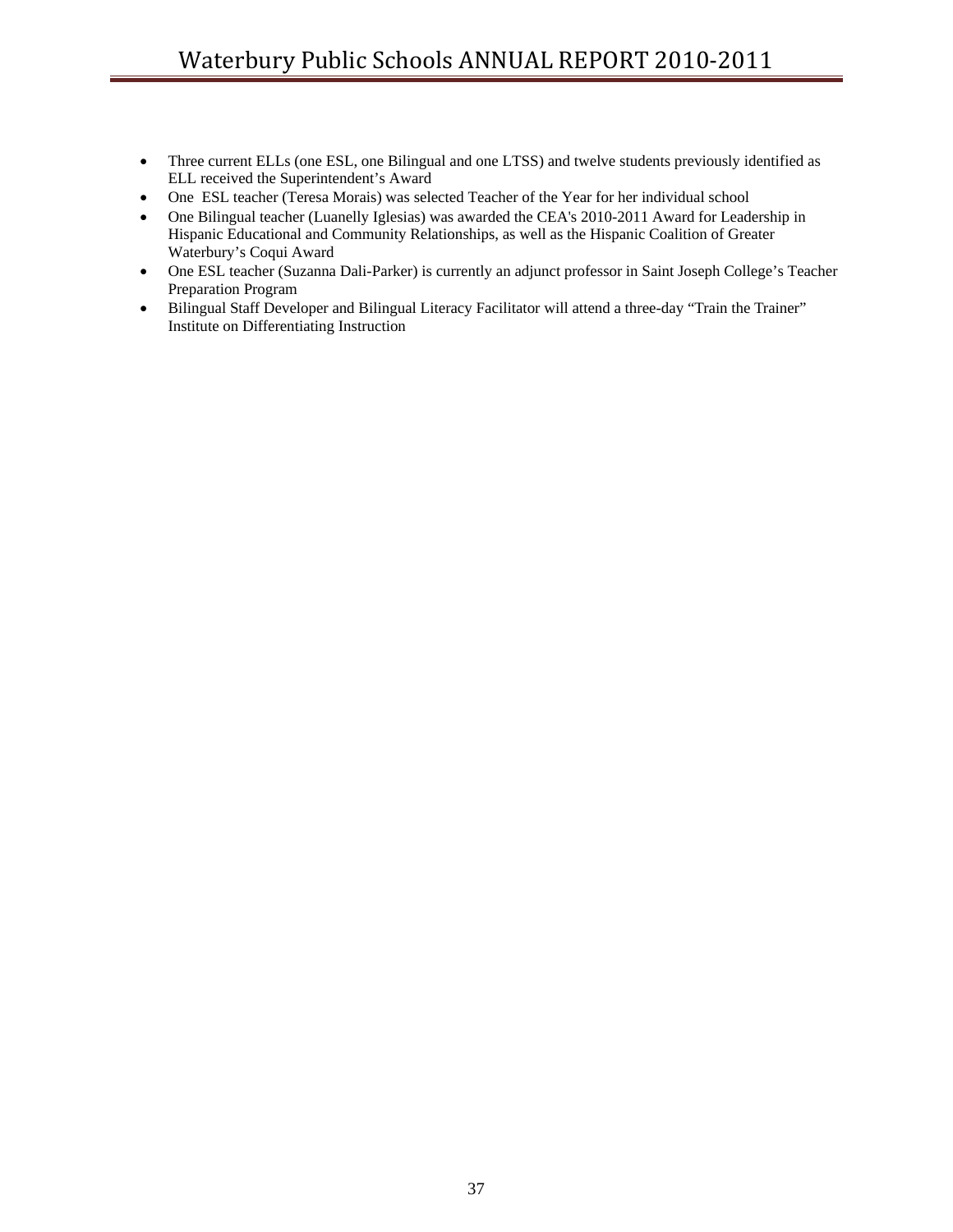During the 2010-2011 school year, the Bilingual/ESOL Education Department conducted a series of city-wide workshops for Bilingual and mainstream teachers on Classroom Instruction that Works for ELL's and All Learners, which encompasses **Marzano's 9 strategies, stages of language acquisition, and the Sheltered Instruction Observational Protocol (SIOP) Model**, as well as workshops on laws, regulations and implications for teaching students with limited English proficiency

| <b>Date</b>        | <b>Workshop Title</b>                                                   | <b>Participants</b> |
|--------------------|-------------------------------------------------------------------------|---------------------|
| Aug. 18, 2010      | Aligning CPR and SIOP: Setting Objectives                               | 64                  |
| Sept. 16, 2010     | Literacy Academy: ESL Teachers                                          | 13                  |
|                    | Stages of Second Language Acquisition, Setting Objectives and Providing |                     |
| Sept. 27, 2010     | Feedback                                                                | 17                  |
| Sept. 28, 2010     | Application of Setting Objectives & Providing Feedback                  | 45                  |
|                    | Stages of Second Language Acquisition, Setting Objectives and Providing |                     |
| Sept. 29, 2010     | Feedback                                                                | 13                  |
| Sept. 30, 2010     | <b>BIL/ESOL</b> Leadership Team                                         | 10                  |
| Oct. 4, 2010       | Bilingual Reading and Title I Meeting                                   | $\overline{7}$      |
| Oct. 18, 2010      | <b>Building Academic Vocabulary</b>                                     | 17                  |
| Oct. 19, 2010      | Application of Building Academic Vocabulary                             | 33                  |
| Oct. 21, 2010      | Using Keystone to Monitor Progress                                      | 9                   |
| Oct. 20, 2010      | Literacy Academy: ESL Teachers                                          | 14                  |
| Oct. 25, 2010      | <b>BIL/ESOL</b> Leadership Team                                         | 18                  |
| Oct. 26, 2010      | Application of Setting Objectives & Providing Feedback                  | 20                  |
| Oct. 27, 2010      | Application of Building Academic Vocabulary                             | 30                  |
| Nov. 4, 2010       | <b>BIL/ESOL</b> Leadership Team                                         | $\overline{7}$      |
| Nov. 8, 2010       | Application of Cues, Questions and Advance Organizers                   | 15                  |
| Nov. 9, 2010       | Application of Cues, Questions and Advance Organizers                   | 27                  |
| Nov. 15, 2010      | <b>Identifying Similarities and Differences</b>                         | 26                  |
| Nov. 16, 2010      | Application of Identifying Similarities and Differences                 | 26                  |
|                    | Literacy Academy ESL Teachers                                           | 16                  |
| Nov. 30, 2010      | Application of Cues, Questions and Advance Organizers                   | 32                  |
| Dec. 2, 2010       | Bilingual Reading and Title I Meeting                                   | 8                   |
| Dec. 6, 2010       | Summarizing and Note Taking Part I                                      | 20                  |
| Dec. 7, 2010       | Application of Summarizing and Note Taking Part I                       | 24                  |
|                    | Literacy Academy ESL Teachers                                           | 9                   |
| Dec. 13, 2010      | Summarizing and Note Taking Part II                                     | 23                  |
| Dec. 14, 2010      | Application of Summarizing and Note Taking Part II                      | 26                  |
| Dec. 15, 2010      | <b>Building Academic Vocabulary</b>                                     | 13                  |
| Jan. 11, 2011      | Cooperative Learning Homework and Practice                              | 26                  |
| Feb. 9, 2011       | <b>Classroom Environment</b>                                            | 32                  |
| Feb. 23, 2011      | Bil/ESOL Dept. CMT/CAPT Q&A                                             | 10                  |
| March 9, 2011      | <b>Bilingual Literacy Academy</b>                                       | 20                  |
| March 17, 2011     | <b>Bilingual Literacy Academy</b>                                       | 17                  |
| April 6, 2011      | <b>Bilingual Literacy Academy</b>                                       | 18                  |
| April 13, 2011     | <b>Bilingual Literacy Academy</b>                                       | 19                  |
| March 1, 2011      | <b>Bilingual Literacy Academy</b>                                       | 17                  |
| April 27, 2011     | <b>Bilingual Literacy Academy</b>                                       | 17                  |
| May 4, 2011        | <b>Bilingual Literacy Academy</b>                                       | 18                  |
|                    | Using PowerPoint to Provide Visual Support for ELLs                     | $25\,$              |
| May 11, 2011       | Laws, Regulations and Implications                                      | 45                  |
| May 12, 2011       | Laws, Regulations and Implications                                      | 25                  |
| May 17, 2011       | Laws, Regulations and Implications 4 teaching                           | 13                  |
| May 25, 2011       | Goals and Expectations                                                  | 69                  |
| May 3, 2011        | Using PowerPoint to Provide Visual Support for ELLs                     | 26                  |
| June 1, 2011       | <b>Bilingual Literacy Academy</b>                                       | 18                  |
| <b>Grand Total</b> |                                                                         | 997                 |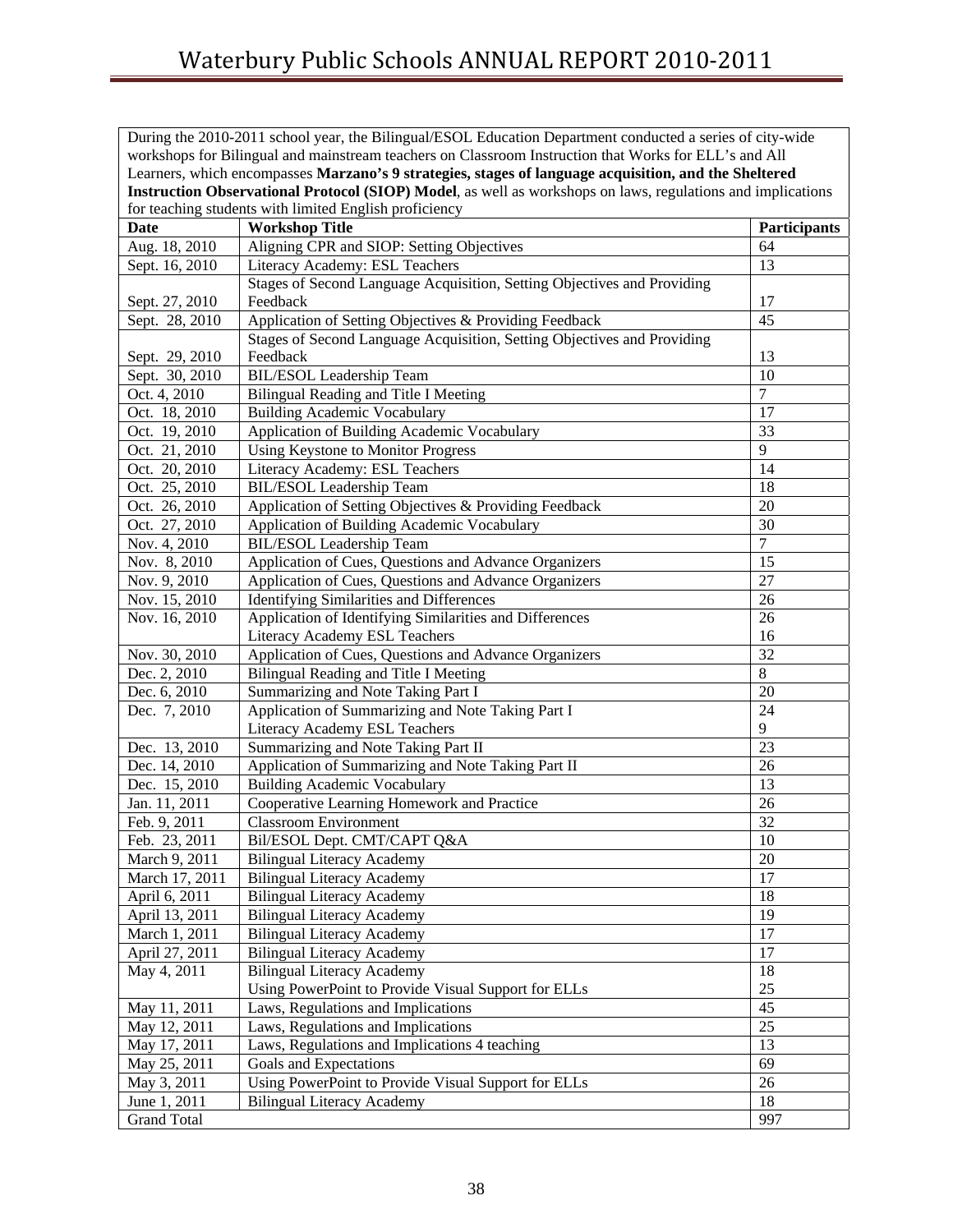| During the 2010-2011 school year, the Bilingual/ESOL Education Department provided Parental Involvement |                                            |                   |  |  |
|---------------------------------------------------------------------------------------------------------|--------------------------------------------|-------------------|--|--|
| workshops to improve student attendance, behavior and academic performance                              |                                            |                   |  |  |
|                                                                                                         |                                            |                   |  |  |
| Date                                                                                                    | Title                                      | Location          |  |  |
| Sept. 28, 2010                                                                                          | Parents' Intro. To Kindergarten            | Hopeville         |  |  |
| Oct. 13, 2010                                                                                           | Grade Level Expectations and Strategies    | Carrington        |  |  |
| Oct. 15, 2010                                                                                           | Reading Strategies/DRA2/EDL2               | Chase             |  |  |
| Oct. 21, 2010                                                                                           | Literacy Night                             | Chase             |  |  |
| Oct. 25, 2010                                                                                           | How to teach your child at home            | Chase             |  |  |
| Oct. 29, 2010                                                                                           | Me Importas: Providing Social and Academic | Chase             |  |  |
|                                                                                                         | Support                                    |                   |  |  |
| Dec. 1, 2010                                                                                            | Helping Your Child Succeed in School       | Carrington        |  |  |
| Dec. 17, 2010                                                                                           | Reading and Writing Strategies             | Chase             |  |  |
| Feb. 24, 2011                                                                                           | DRA2/EDL2                                  | Carrington        |  |  |
| Feb. 24, 2011                                                                                           | Family Reading Night                       | Carrington        |  |  |
| Mar. 25, 2011                                                                                           | EDL2/DRA2 Expectations by Levels           | Chase             |  |  |
| April 5, 2011                                                                                           | Science: Properties of water               | Carrington        |  |  |
| April 12, 2011                                                                                          | Kindergarten Exit Criteria                 | Hopeville         |  |  |
| April 13, 2011                                                                                          | DRA2/EDL2                                  | Hopeville         |  |  |
| April 15, 2011                                                                                          | Trip to NVCC: Parents and Students         | NVCC / Carrington |  |  |

### **III. Strengths**

• ELL students are identified, placed, and serviced in accordance with Connecticut General Statutes (CGS), Section 10-17 and federal mandates (NCLB)

• Provide translations in the two most common languages (Spanish and Albanian) of district-wide documents as well as of forms and letters for individual schools

• Student assessment and performance data is collected, analyzed and distributed to schools in order to drive instruction and monitor students' progress as well as reported through various federal, state, and local reports in coordination with the Technology, Research, Development and Testing Departments

• Ensure ELLs linguistic and academic achievement by implementing Best Practices, Research based strategies and Data Driven Decision making in accordance with CGS and federal mandates; continued planning and providing research based professional development to all Bilingual/ESOL Education Department staff along with district-wide mainstream teachers and administrators; collaboration with Content Area Supervisors to ensure academic success for all ELLs

• Continue evaluation and monitoring of teacher performance through the evaluation process designed and implemented by the district as well as through walkthroughs

### **IV. Statistical Data** (as of May 26, 2011) for the School Year 2010-2011

• The Bilingual/ESOL Education Department currently serves approximately **2304** English Language Learners (ELL)

• Under the state statutes, where a student who has reached the thirty month maximum in the Bilingual Program, and has not met the requirements for English Mastery Standard, Language Transition Support Services (LTSS) are provided

• Language Transition Support Services (LTSS) were provided to approximately **583** students for the time frame noted, of which **136** became eligible for during the 2010-2011 school year

• **1091** students were serviced through ESL classes and approximately 512 students through the Bilingual Transitional Model. There were **118** ELLs who did not receive direct services due to parental request but are monitored and tested annually per NCLB

• A total of **808** new incoming students were tested for English proficiency, of which **603** qualified for and accepted services. Of these, **308** received ESL services, **242** entered the Bilingual Program and **25** were serviced through LTSS

171 students met the exit criteria for proficiency and exited the program for the 2010-2011 school year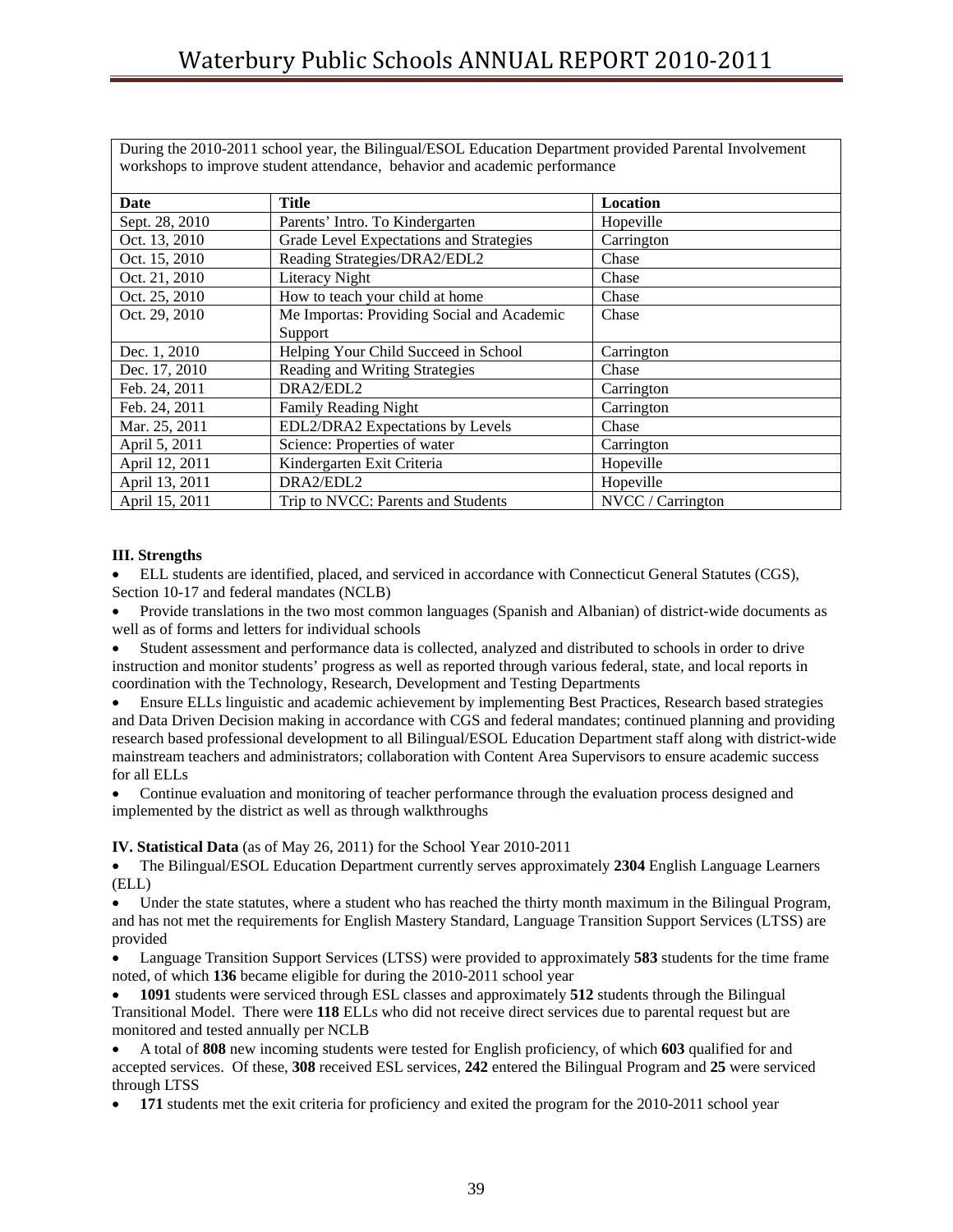# **SPECIAL EDUCATION DEPARTMENT**

### **Assistant Superintendent for Special Education**  *Anne Marie Cullinan*

|                                | Special Education Supervisors: Roberta Abell, Lisa Brown, Luisa Cumbo, Wendie Dawiczyk, |
|--------------------------------|-----------------------------------------------------------------------------------------|
|                                | Denise Derenches, Robert Delaney, Elaine Hlavacek,                                      |
|                                | Wendy Owen, and Jason Sconziano                                                         |
| <b>IDEA Grant Coordinator:</b> | Elaine Skoronski                                                                        |

**I. Goals** 

### **Accomplished during 2010 – 2011**

### **District-Wide Department Goals accomplished during 2010-2011**

- A. Special Education Supervisors have met and collaborated with building staff and administration to assist in the SRBI process by analyzing and reviewing SMART goals, informal and formal assessments, and EIP interventions. In addition, a triangle of SRBI strategies was distributed district wide that provided tiered levels of intervention for academics and behavior.
- B. The Special Services Department has implemented the new LD guidelines during the 2010-2011 school year utilizing the SRBI process. This includes the completion of the LD worksheets for Reading, Writing, and Math as appropriate, as well as the completion of the LD criteria. The district continues to improve the various methods of the data collection process when identifying students as Learning Disabled. The district has piloted the AIMSWEB Program in 5 elementary schools (Regan, Driggs, Wendell Cross, Maloney, and Brooklyn). Ongoing professional development has been given to staff throughout the 2010-2011 school years by in-district, AIMSWEB and CSDE Consultants.
- C. The District improved the accuracy of CAPT/CMT accommodation data collection. The Department of Special Services has regularly met with the Supervisors of Research and Testing and reviewed the procedures and collected data monthly in an effort to improve the overall rate of errors in CMT/CAPT Registration and Accommodation Planning. As a result, there was a significant decline in both CMT/CAPT MAS Registration Errors and Accommodation Planning during the 2010-2011 school year.
- D. The speech and language pathologists continued to identify areas of need to reduce the over identification of language minority students. A district-wide focus group was established that looked at many areas impacting the referral and evaluations of language minority students. A final report will be forthcoming and the district will address and strengthen our identification process and services.
- E. The district decreased the incidences of errors relating to CAPT/CMT MAS testing process through monthly monitoring of Tienet reports. Monthly reviews of policy, procedure and data assisted in the decrease of errors by 50%. Special Education Supervisors review Tienet monthly to ensure accuracy in completion of PPT paperwork including but not limited to CMT accommodation forms, paperwork set from DRAFT to Final, completion of eligibility criteria, marking period progress and caseload updates.
- F. The District continued to implement Positive Behavior Support Programs. The district continued the Implementation of PBIS (Positive Behavior Intervention Supports). This district-wide initiative has promoted positive behaviors through ongoing professional development led by UCONN Professor Dr. George Sugai as planned by Assistant Superintendent Mrs. Anne Marie Cullinan. The district held its annual PBIS celebration to Quassy as well as other PBIS celebrations district wide.
- G. The District held various programs to increase parent involvement which included workshops provided to parents and members of the community involving behavior, transition planning and early childhood education. The State Street After School Program had several parent functions. The School Readiness Program held its annual family day which was attended by many Waterbury families. In addition, several staff worked through a community collaborative to increase family involvement.
- H. The District continued to collaborate with Probate Court and the Truancy Clinic. The Department is seeking ways to expand its Truancy Clinic into more elementary and middle schools, and it applied to various state and private funding sources to accomplish it. The Special Services Staff has regularly met in collaborative efforts with Court/Probationary Staff and Local Community Agencies including Well-Path, WYSS, DCF and others. Special Services Staff has participated in community based initiatives through the LIST Program.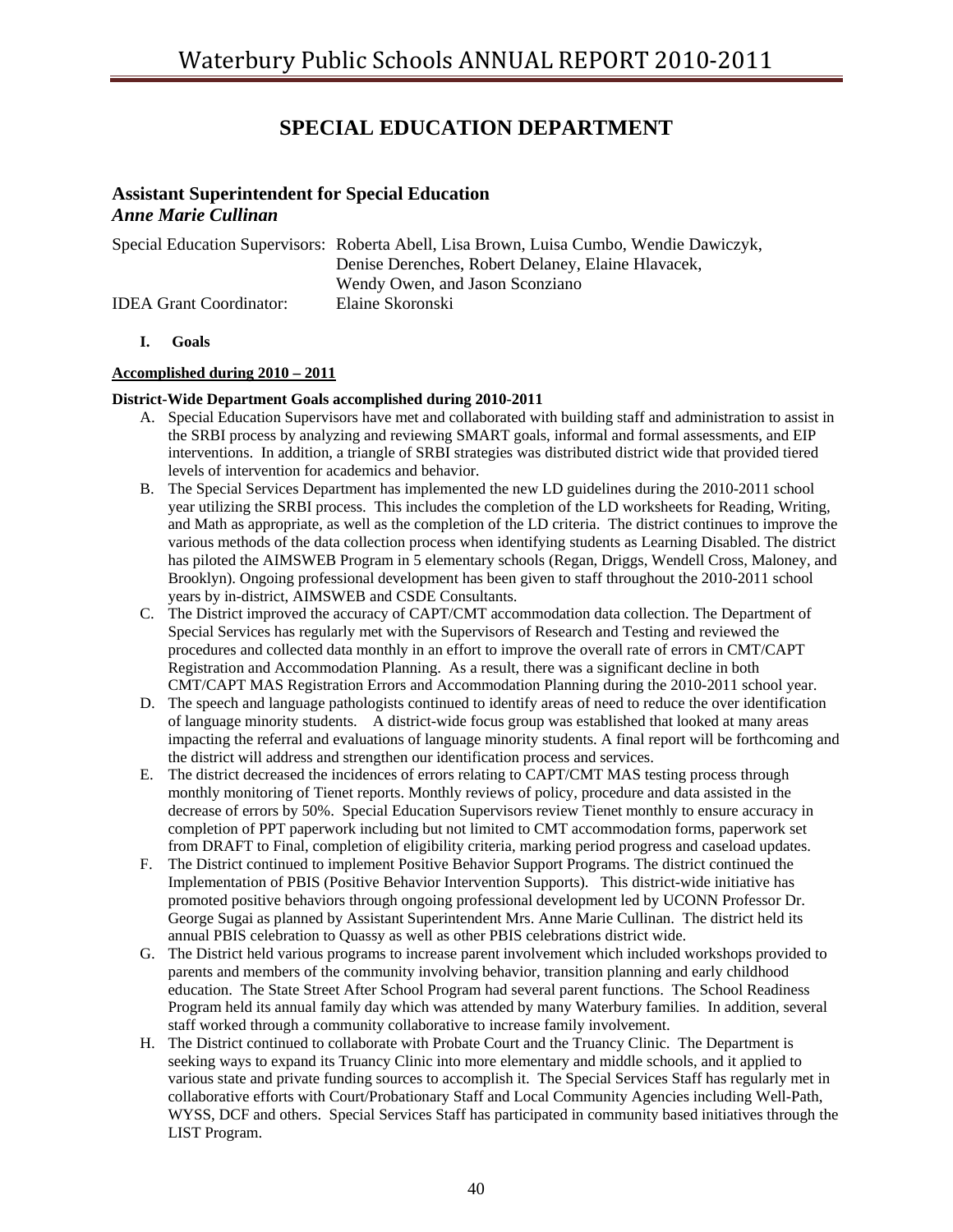- I. The District implemented a continuum of positive intervention strategies to address student behaviors in the following ways:
	- a. The district teams continued to meet with PBIS coaches from each building and were provided continual technical support. All schools have been visited for the SET and reports were submitted to the individual building by the collaborative coaches. These reports provided data to use to sustain the effective practices which they are conducting.
	- b. After School Detention Programs were implemented at each of the comprehensive Middle Schools and High Schools
	- c. The District continued to train personnel, use and refine its in-school suspension program in the middle and high schools. Documents were updated and put into electronic format with notebooks distributed to each school.
	- d. The in-school suspension program was successfully expanded into all of the elementary schools with materials distributed to each school and training provided to the staff.
	- e. The Department of Special Education was able to incorporate 11 students who were out placed into approved private special education programs.
	- f. Continued to utilize the automated message system for parental notification of absenteeism.
	- g. Continued to utilize the Truancy Clinic in selected sites as an intervention to reduce truancy.
	- h. The district has successfully navigated the utilization of the attendance retrieval program in the Middle and High Schools to include the alternative programs.
	- i. Continued to monitor the use of Support Service Personnel to implement research-based programs.

### **Preschool Goals accomplished during 2010-2011**

- A. The Pre-K at Bucks Hill Annex has continued to maintain compliance with NAEYC standards to keep accreditation. The staff continuously assesses classroom and daily procedures to ensure compliance with the standards. Administration dedicates part of each staff meeting to reviewing NAEYC standards to ensure proper implementation of existing criteria, understanding and implementation of any changed or new criteria.
- B. Additionally, the Pre-K staff has worked hard to ensure that every minute of the students' school day is focused learning. With the addition of the new, state of the art playground, Pre-K teachers have spent much time working on ways to incorporate CT Benchmarks into outside play. The results have been very effective, for example, using the water and sand tables to focus on science concepts. Additionally, the climbing equipment has been a great way to work on motor skills as well as language and mathematics concepts. Furthermore, the painting easels have supported creative expression as well as language skills. Play is more than just play at the preschool.
- C. After talking to many parents and learning about their needs and hearing their suggestions, the teachers at the preschool have started a lending library. The idea is to have age appropriate books available to families that they can take home to share with their children. By having the books to borrow, families are able to carry over skills practiced at school. It also creates the foundations for lifelong enjoyment of reading for our students, and it also creates time for families to come together and bond. We have started this library but continue to find ways to improve on the initial concept and keep our supply growing. This is a project that we at the preschool will continue to shape and support.
- D. Finally, based on research that demonstrates the need for parents as partners in student education, the preschool holds regular parent meetings. Each meeting focuses on a specific topic to be discussed and then time for school staff and parents to have conversations regarding issues on parenting and child development. These meetings have been attended by families on an inconsistent basis. As we continue to work to increase attendance, we are assessing the effectiveness of the model and are trying new ways to reach and support parents.

### **Elementary School Goals accomplished during 2010-2011**

A. Implemented Early Intervention Services utilizing progress monitoring data to identify students with a learning disability. Special Education Supervisors analyzed and reviewed SRBI tiered levels of intervention including SMART goals, EIP interventions and formal and informal assessments. The new LD criteria were utilized as well as the LD worksheets for the Reading, Writing and Math.

### **Middle School Goals accomplished during 2010-2011**

- A. WSMS continued to utilize system 44 with special education students and asses it effectiveness in improving reading skills and possible use district wide.
- B. The BDLCs in the District were reviewed and the systems were analyzed. The department is in the process of improving the system of entering and exiting students and to improve specific BDLC programming.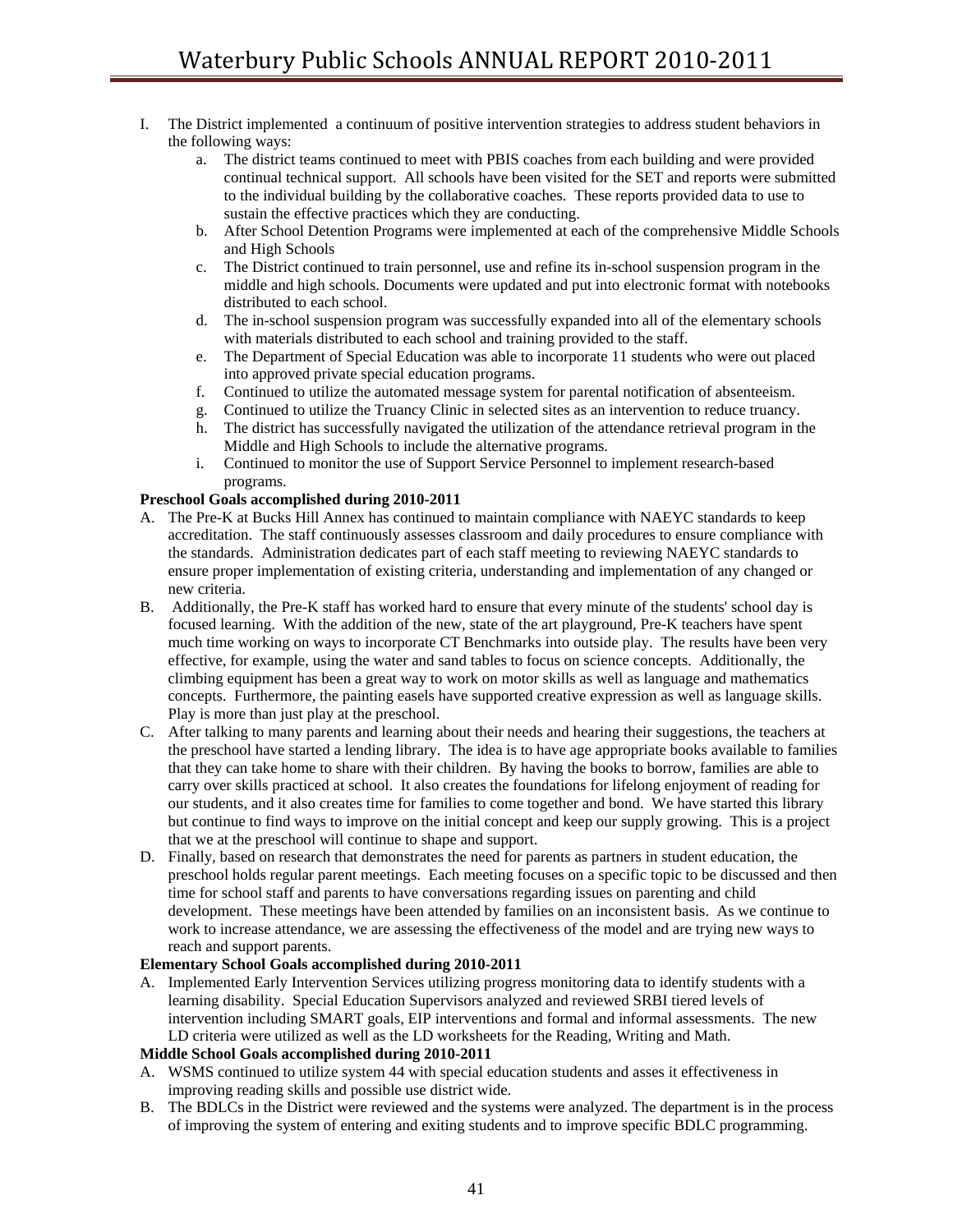# **High School Goals accomplished during 2010-2011**

- A. CBT Programs between the three high schools were aligned. The High School Transition Task Force met quarterly to restructure the CBT program. Our goals were to better service CBT students, review present jobsites, transportation and enhance work experience by regrouping the CBT population by their grade level.
- B. The Rally &Rigor reading program continues to be gradually incorporated into several Special Education classes.

### **Goals for 2011-2012**

### **District-Wide Department Goals for 2011-2012**

- A. To review the EIP process as it relates to the new Guidelines for Identifying Children with Learning Disabilities.
- B. To continue to implement Positive Behavior Support Programs. Continued Implementation of PBIS Programs and Teaching Initiatives at a building base level. Continued use of the Collaborative Instruction Coaches to monitor, evaluate and assist in PBIS.
- C. To continue programs to increase parental engagement
- D. To revise the 504 manual
- E. To train all Waterbury Public School staff in de-escalation techniques during 2011/2012 school year. The department will coordinate, and implement Crisis Prevention Intervention. The district will train approximately 70 trainers who will be responsible for training all staff both regular and special education in de-escalation and behavioral management techniques.
- F. To restructure K -12 BDLC programs for consistency and continuity to promote a positive learning environment.
- G. To plan a district supported Preschool program for children on the Autism Spectrum
- H. To implement a PreK-12 behavioral consultation model for students experiencing challenging behaviors
- I. To continue to oversee the Connecticut Accountability and Learning Initiative for the Waterbury Public Schools
- J. To continue to oversee with the Connecticut Association of Schools the Demonstration School Project
- K. To in-service administrative staff on the expulsion process
- L. Special Education Supervisory Staff will continue to collaborate with Supervisor of Research and Testing in an effort to minimize staff generated errors and coordinate CSDE Initiatives at a District-Wide Level.
- M. Special Education Supervisory and Support Staff will collect, monitor and report to the CDSE data regarding the following
	- a. Evaluation Timeline
	- b. Resolution Collection
	- c. Restraint and Seclusion
	- d. "Out of District" Attendance and Enrollment
- N. Special Education Supervisory Staff will organize, plan and implement training for all paraprofessionals in areas related to student academic and behavioral achievement.
- O. We will continue to work collaboratively with Probate Court and Truancy Clinic
- P. We will continue to utilize the automated message system for parental notification of absenteeism
- Q. To Incorporate the Data Warehouse System in the Collection of Special Education Student Monitoring Systems
- R. To continue to programmatically meet with Specialized Departments: School Psychologist, School Social Workers, School Counselors and Speech and Language Pathologists
- S. To refine the Guidance Grade 5 Assessment Instrument to focus instruction on the goal of obtaining 90% mastery for each of the 19 common learning objectives established.
- T. To continue to plan and pursue guidance activities, lessons, and projects that promote safe and positive school climates, and reinforce concepts and skills taught in the classrooms and in small groups.
- U. To increase the average daily attendance rates of students in the District.
- V. To increase the use of alternatives to out of school suspension.

### **Preschool Goals for 2011-2012**

- A. To continue to maintain NAEYC Accreditation and Program Standards.
- B. To continue to increase Early Childhood Outcomes (ECO) for all preschool students.
- C. To continue to work with Waterbury School Readiness and Community Programs to identify those Pre K students at risk and support the early identification process.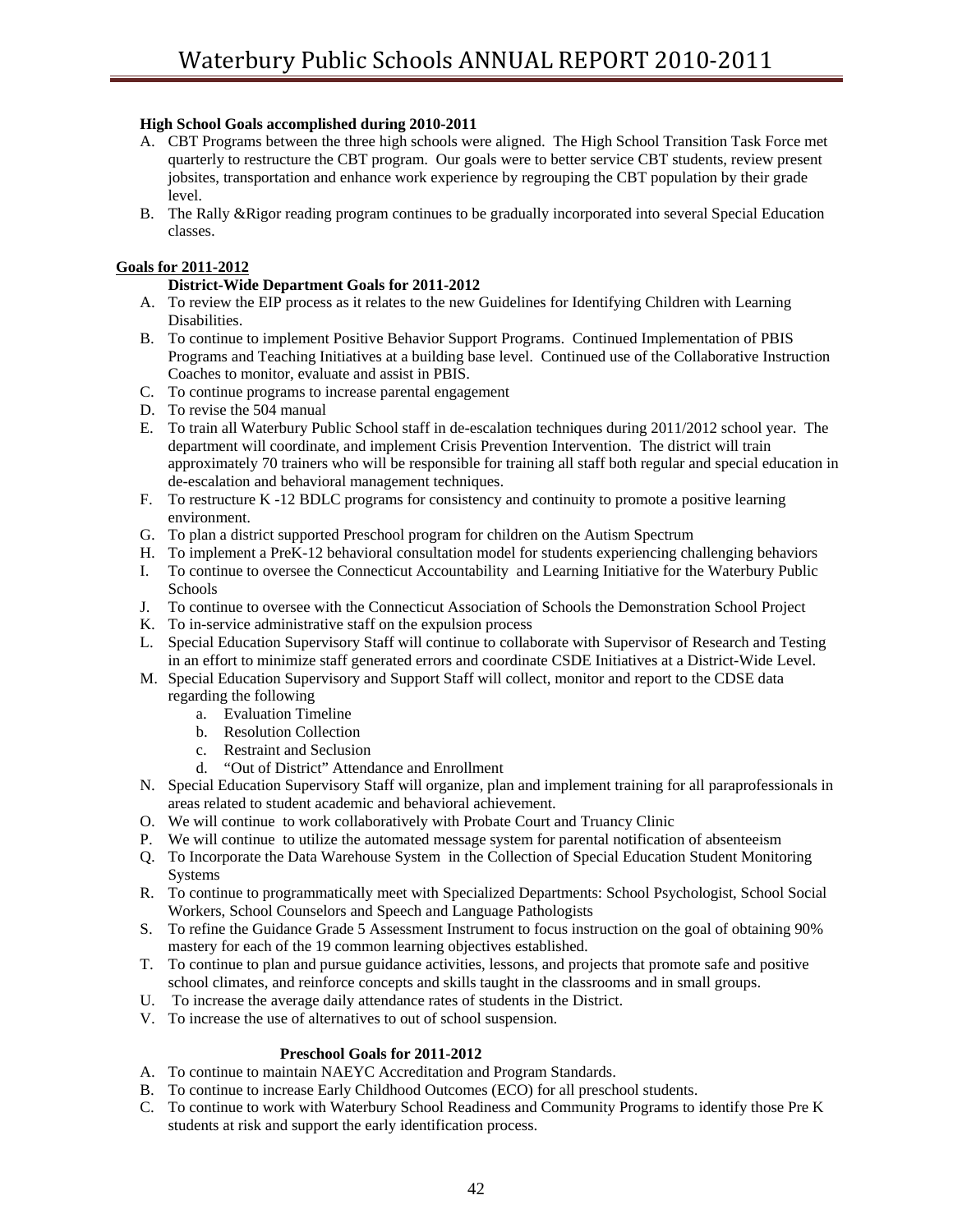### **Elementary School Goals for 2011-2012**

- A. Provide Tiered levels of intervention to all students in need of assistance through SRBI process
- B. Monthly monitoring of Tienet to increase proficiency of IEP paperwork
- C. Work collaboratively with staff to ensure the accurate completion of eligibility criteria for special education services

### **Middle School Goals for 2011-2012**

- A. District wide training will be implemented to increase the effectiveness of BDLC classroom.
- B. Provide Tiered levels of intervention to all students in need of assistance through SRBI process
- C. Monthly monitoring of Tienet to increase proficiency of IEP paperwork

### **High School Goals for 2011-2012**

- A. District wide training will be implemented to increase the effectiveness of BDLC classrooms.
- B. To implement Naviance Program at each comprehensive high school in the 2011/2012 school year.
- C. Use data to drive IEPs goals and objectives
- D. Utilize State guidelines to improve post-secondary outcomes and transitional goals to assist students in making informed decisions about life during and after high school
- E. Use transition planning to guide the development of the IEP.
- F. To implement a High School friendly SRBI/EIP process for the 2011/2012 school year.

### **I. Highlights for 2010-2011**

### **Department Highlights**

### **A. New Technology**

 The ProxTalker, a communication device for non-verbal children, was purchased with ARRA funds from a local manufacturer. This device is useful for students with autism and severely disabled students. Many other communication devices were purchased as well as other technology including SMART Boards and SMART tables to support student learning and computers, touch screen monitors and Hatch systems specifically designed for preschool.

#### **B. Professional Development**

In the August Professional development, a review of the new LD guidelines was presented by the State Department of Education to all certified Special Education staff district wide. In January 2011, there was a series of six workshops also presented by the State Department of Education to all certified Special Education staff by division, on the LD criteria. Waterbury has taken the initiative to offer training that will be the foundation in the district to foster a culture of care welfare, safety and security for all students and staff in Waterbury. It is essential that all staff learn behavior management techniques and become aware of prevention, intervention and follow-up action strategies. Waterbury has hired CPI, Crisis Prevention Institute, to train trainers in district. This will occur over the summer. Once the trainers are trained, it is their responsibility to train staff in their buildings. Approximately 80 people will be trained. The trainers will be guided as to how to tackle the training in their buildings. The outcome anticipated is better deescalation of behaviors and if ever necessary, appropriate "Personal Safety Techniques". This is in being proactive and keeping with the State's laws relating to seclusion and restraint in public schools.

We also continued Paraprofessionals as Partners Training. As a result of the training completed in 2009/2010 and the information analyzed from the Paraprofessional Training Surveys, it became evident that additional instruction was needed in the areas of Paraprofessional Roles, SRBI and Behavior Management. As members of our Professional Learning Community, we recognize the need to present information to paraprofessionals and certified staff collaboratively.

 Professional development was offered to teachers to skillfully implement the use of technological equipment and electronic data programs purchased through ARRA funds.

### **C. PBIS**

The District PBIS Team, which includes the Collaborative Instruction Coaches and Mrs. Cullinan, met six times during the school year. The dates were September 7, 2010, October 5, 2010, November 9, 2010, January 4, 2011, April 12, 2011, and June 7, 2011. The team members organized the SET (Self Evaluation Tool) schedule to conduct the audit of PBIS practices in each building. The Collaborative Instruction Coaches, along with two additional team members who had been trained as reliable evaluators, conducted the SETs throughout the school year. By April, 2011 all schools had been visited for the SET and reports were submitted to the individual buildings and the Assistant Superintendent, Mrs. Cullinan. These reports provide data for each building to use to sustain the effective practices which they are conducting and to improve in areas where needed. When requested by administrators, the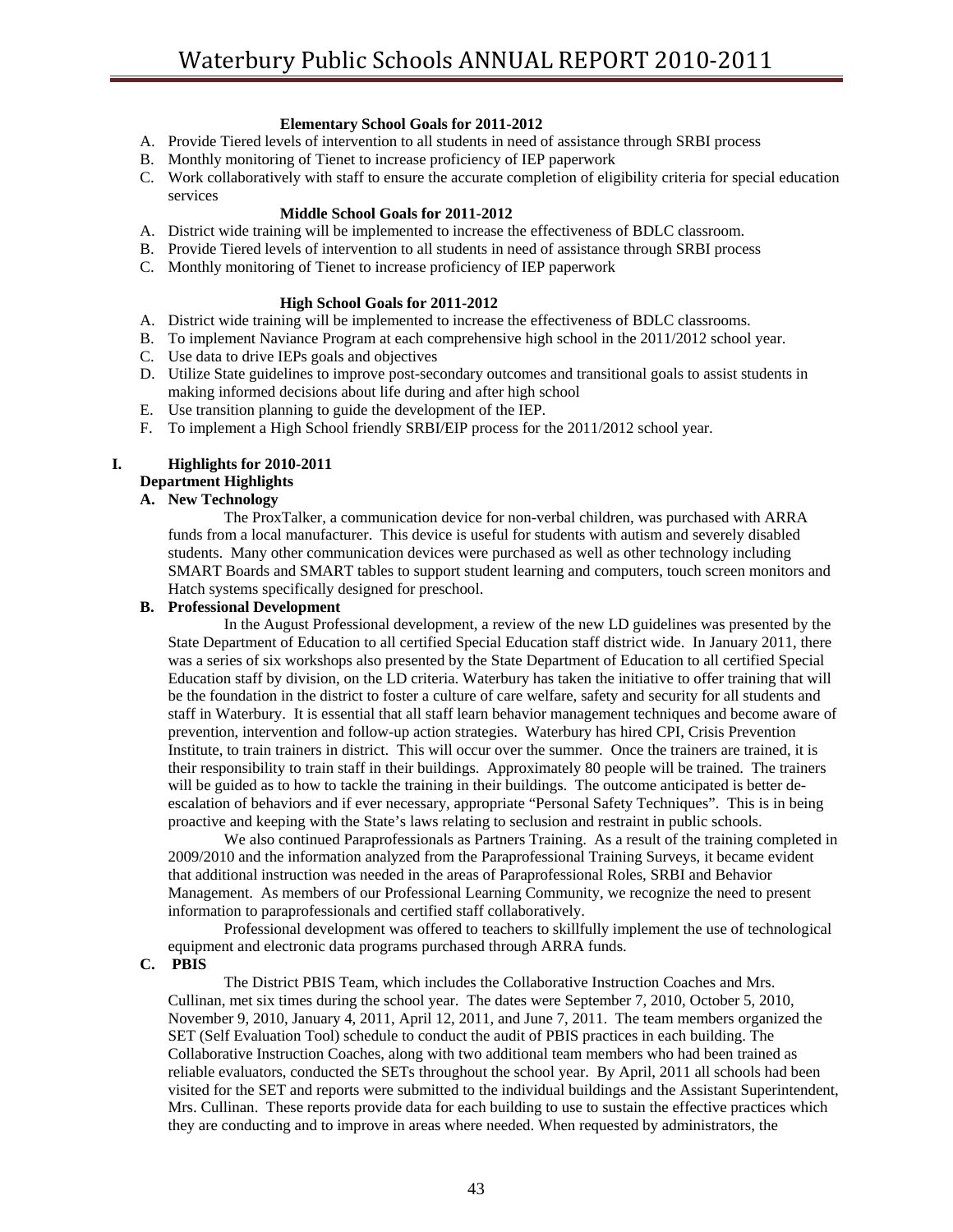Collaborative Instruction Coaches conducted follow-up meetings to discuss next steps for the individual school. Each school based team conducted a TIC (Team Implementation Checklist) and an EBS (Effective Behavior Support) survey to further evaluate the quality of implementation of the PBIS practices. The District Team has begun to examine the results of these and has included further in-depth work with the data from these in the goals for next school year.

The District team met with the PBIS Coaches from each building three times throughout the school year. The dates were September 21, 2010, October 28, 2010, and April 7, 2011. During these workshop meetings the PBIS District team members provided continual technical support to the schools as the implementation of the PBIS continues. On April 7, 2011, the District Team presented a workshop day with Dr. George Sugai who discussed the Three-Tiered Prevention Logic: Primary Prevention-School/Classroom- wide systems for all students, staff and settings; Secondary Prevention- Specialized group systems for students with at risk behavior; Tertiary Prevention- Specialized individualized systems for students with high-risk behavior.

In addition, the District team executed the End of Year PBIS celebrations. Through district and private funding, the district provided activities for the students who were documented as successful PBIS students. The celebrations were:

- QUASSY DAY for 1000 elementary students on May 12, 2011 to Quassy Amusement Park. (50 from each building)
- HIP-HOP DIMENSION…up to 800 students from each middle school and high school participated as the audience in a performance by the group, Poetry In Motion Crew. The performers provided a combination of dance, physical education, music, history, and social studies as they explored the evolution of Hip Hop. The dates of these performances were May 3, 2011, May 5, 2011, May 10, 2011, May 24, 2011, May 31, 2011, and June 2, 2011.
- HIGH SCHOOL HOST CELEBRATIONS—each high school hosted a day of activities for their feeder elementary schools. The activities ranged from a carnival/field day to activities and stations in the gym with ice cream and goodies provided. The dates for these activities were May  $25^{th}$ , June  $1^{st}$ , and June  $2^{nd}$ ,

 The district team is continuing to define its role in the implementation of the PBIS Practices throughout the district. The team will be meeting at least six times during the next school year to continue to provide support to the building coaches, and focus on the quality of implementation throughout the district.

### **D. Gifted and Talented Program**

### High School Gifted Program

 In order to implement a modified enrichment triad model with students in the Smaller Learning Communities, teachers identified ten to twenty students from each SLC who would benefit from the process training model used in the gifted program. The model integrates study skills, learning styles, time management, note-taking, research skills, creative thinking skills, brainstorming, mapping, webbing, etc., resume preparation, and career and college exploration.

Recommendations for the program were solicited from the SLC teachers, who were asked to use the following criteria for selecting students who could participate:

- 1. students who demonstrate an interest in participation in this program offering
- 2. students who exhibit higher level critical thinking skills
- 3. students who exhibit a high level of task commitment.

 These criteria were developed after consulting with several teachers in the SLC communities and identifying areas requiring reinforcement and/or remediation of the aforementioned skills.

A rating scale and rubric was also developed collaboratively between gifted program teachers and SLC teachers in order to facilitate selection. This collaborative effort resulted in over 150 students participating in the TAG program at Crosby and Kennedy High Schools during the 2010 – 2011 school year.

Elementary & Middle School Gifted Program Proposal

 The FOCUS program was revamped for the 2010/2011 school year. The FOCUS teachers were on site at their feeder elementary schools. The principals were enthusiastic about the FOCUS teachers being immersed within *their* school improvement programs; thereby offering support, not supplanting them as was done previously. FOCUS teachers were utilized within the daily two hour LA blocks, serving as both co-teachers and enrichment facilitators. Each principal offered input as to ways to best serve the needs of their population. One elementary school implemented a school-wide enrichment program using FOCUS staff to work with each grade level throughout the school year.

 Middle School Academies, both 6th and 7th grades, from 3 different houses, were serviced in the afternoons, leaving one afternoon to work with the 8th graders. This schedule greatly increased the number of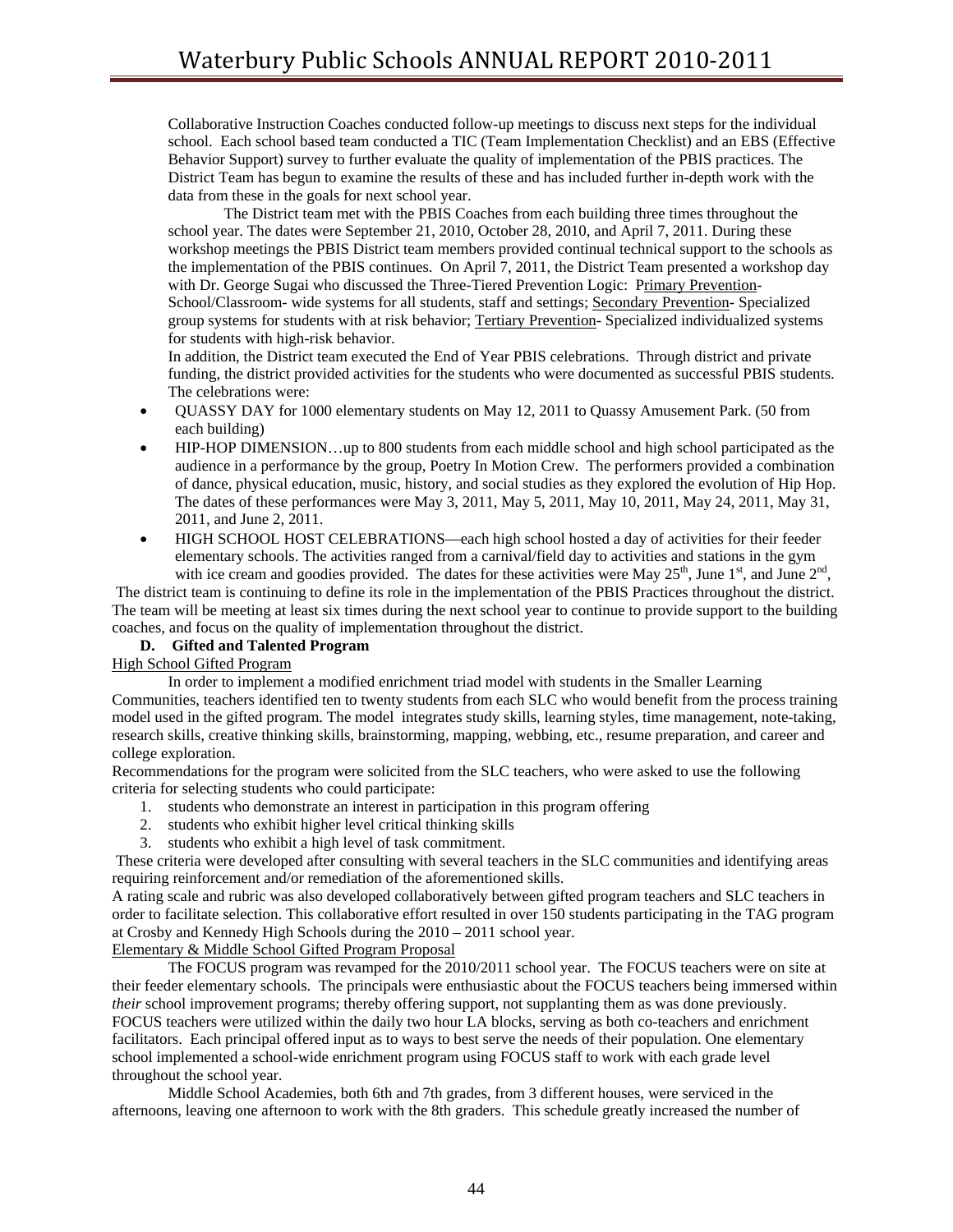students serviced by our program. On the elementary level 225 students participated, while 150 students were enrolled at the middle school level.

### Guidelines for Identification

 Waterbury's method for identifying intellectually gifted students continued to follow State guidelines requiring the use of multiple criteria, more specifically an achievement measure (CT Mastery Test), an aptitude or ability measure (Cognitive Ability Test), and a research-based rating scale completed by teachers (Scale for Rating Behavioral Characteristics of Able Students).

All students who scored at or above the  $90<sup>th</sup>$  percentile (using national norms by age) on either the composite achievement or verbal aptitude test scores are listed, and teachers complete a rating scale for each of these students. Actual scores were plotted on a form of the Baldwin Identification Matrix, which permits weights to be assigned to specific scores. The weights were tallied and a single score was derived for each student. These summary scores were then rank-ordered for each grade within the district.

 When necessary, additional information was gathered or additional testing performed. For gifted minority group students, or other gifted students who may lack test-taking skills, a special nomination procedure (requiring concrete evidence of classroom performance, as well as test scores) was used to assess potential. A central placement committee reviewed data on all students and made recommendations regarding placement. Pending written parental consent, students were then scheduled to participate in the program.

### **E. Curriculum**

 Touch math and Fountas and Pinnell reading programs were purchased to increase Math and Reading skills. Other curriculums relating to transition were purchased as well as a myriad of supplemental material. The district continues to expand its Read 180 program by adding additional reading materials to expand book collections, more computers and more licenses to add an additional district site at the Enlightenment School. Intensive in-class support for teachers and after school professional development was provided to our staff throughout the District on several occasions during the school year. Staff is able to extract more benefits from the software resources to improve delivery of instruction as a result.

 Read 180 data is collected and analyzed regularly with yearly summaries reviewed to enable the District to improve student success with the reading program. An analysis for the last school-year's data was completed and nearly all the Read 180 schools showed positive reading gains. More students in the District participated in the program, up from 175 last year to 347 students this year. Of those students, 132 had more than a year's growth in reading and forty-three of those students had *two* years' worth of reading growth.

 Another reading program for struggling readers, System 44, was installed at West Side Middle School. The District increased the number of licenses for this program to enable more students to benefit. As reported by teachers, System44 has been helpful with below-level readers in the areas of phonics, decoding, and sequencing. The scholastic coach has also worked the teachers to extract more benefits from software resources that would be beneficial to the delivery of instruction. The software coordinator will also work with teachers to manage student accounts to retain accurate reflection on performance

### **F. Autism Program**

 There are presently at least one hundred children with autism, on all levels of the spectrum, being educated in Waterbury. A Board Certified Behavior Analyst oversees the Preschool program at the Annex, the elementary program at Generali School and a middle school program at North End Middle School. There are three special education teachers at the elementary, one at the middle school, and one in high school experienced in autism. Each student is provided the assistance of a behavior therapist as needed, throughout the day, particularly in the mainstream setting. All children have opportunity to participate in the least restrictive environment with inclusion in homeroom, lunch, recess and all specials so generalization across all settings occur. Additional inclusion opportunities are introduced as the student progresses. There is always a continuum of services depending on each student's individual needs.

 At the preschool level, IPP continues to educationally program for students with autism. The pupil personnel staff has been trained in administering the ADOS with the goal of completing thorough evaluations for identifying children on the spectrum. This highly trained staff is available to the district for necessary evaluations as determined by the PPT.

- 1. At the preschool there are presently 21 students in the ABA program.
- 2. There are 30 students at the elementary level
- 3. There are 10 students at the middle school/high school level.
- 4. The White Collar contract was rewritten and decreased the number of days Behavior Therapists work per year from 215 to 208. This will benefit the budget.
- 5. The Behavior Therapists continue to receive ongoing training on early dismissal and Professional Development Days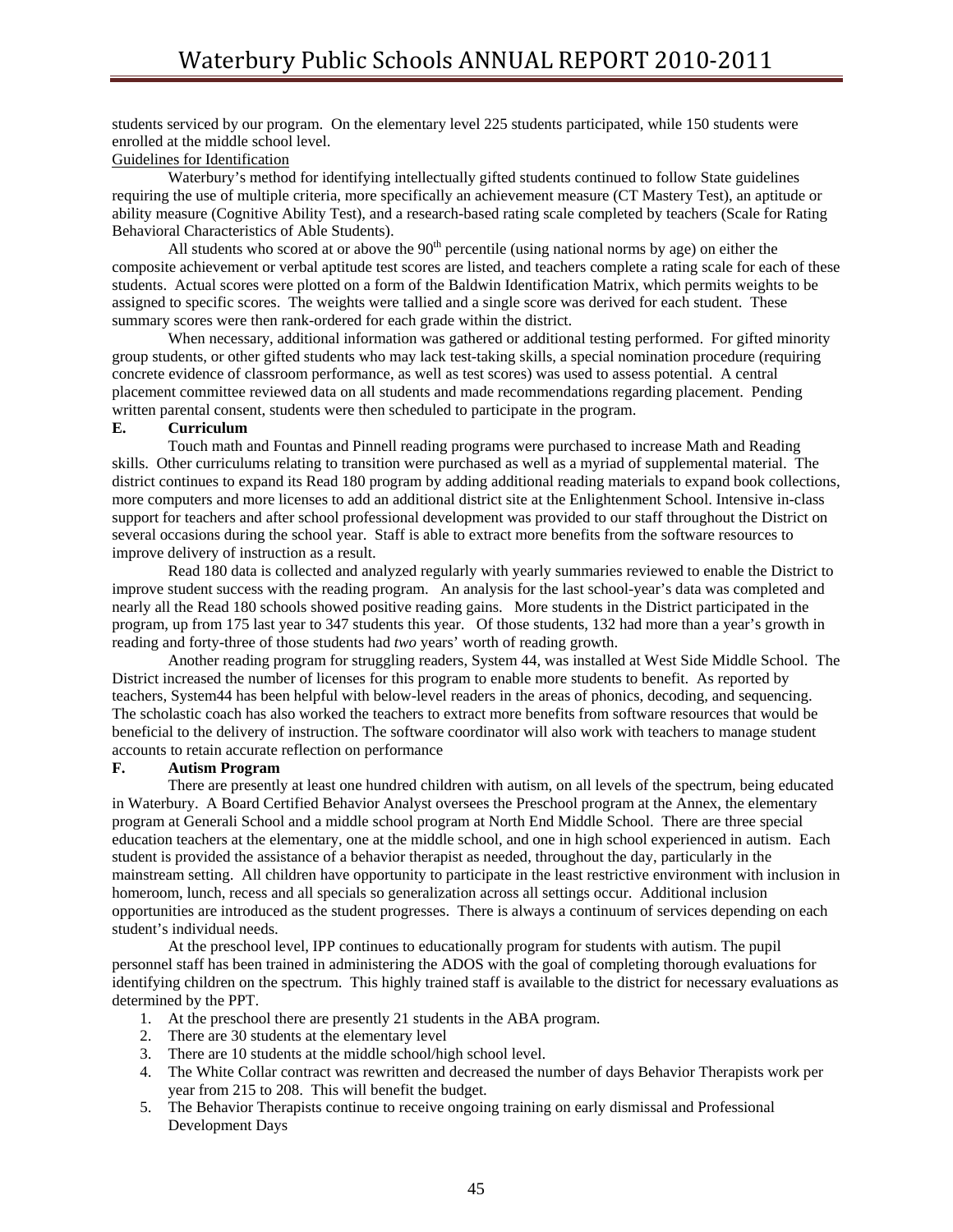- 6. Maximum emphasis is placed on verbal behavior, utilizing verbal principles. The V-B MAPP, a best practice achievement measure is being used and has replaced the ABLLS. This is keeping with current best practice in developing educational programs for students with autism.
- 7. The staffs, trained in autism, have become a resource to the entire district, providing support and programming for children with autism in the district's schools. Students who exit the program are followed and tracked.

 A program modeled after out-of-district placement facilities and Stamford High School was developed at the Wallace Middle School/Crosby High School Complex. There are presently 6 middle school students and 4 high school students, in a large room developed apartment style. This is to develop their academic, daily living skills and functional needs. The goal is to foster independent living skills. The large room is equipped with a bedroom, kitchen, dining room, sensory, bathroom and academic area. The students go into the community weekly to shop for food, eat at restaurants, learning day-to-day living skills. The program is totally individualized to include students in the mainstream. Some students are included most of the day, some little. Parents have been included in luncheons the students have prepared. There have been four luncheons during the school year. This has helped to familiarize the parents with the program and have access for support.

# **G. Behavioral Disorder Learning Center Program (BDLC)- Elementary Level**

- **1.** All elementary BDLC students went on a field trip to Connecticut Science Center to discover how human beings adjust and adapt to daily and seasonally changing weather conditions, learn about erosion and factors that contribute to erosion, explore the structure and function of living things, and learn about planet earth and forces in motion.
- **2.** All BDLC classes developed literacy centers utilizing the Fountas and Pinnell Leveled Literacy Intervention kits. The supplemental reading program was utilized for 35 minutes daily. A review of students' DRA scores from the winter 2010 and spring 2011 reflect an average growth of at least 2 levels.
- **3.** In district recertification training was provided on positive support training for all BDLC teachers and paraprofessionals.
- **4.** An opportunity area was utilized as needed by the elementary BDLC students.
- **5.** All elementary BDLC classes were given a "reward chest" and tangible rewards to be used for positive reinforcement.
- **6.** All elementary BDLC teachers use Excel to collect and graph data on student behavior. During the 10-11 school year BDLC staff implemented consistent classroom behavior plans for logging students' daily points.
- **7.** Special Education Supervisors met with BDLC teachers bi-monthly to review "Stage Review Form", student behavior graphs, time-out log and suspension log. Data was reviewed to determine students' progress in the BDLC program. Special Education Supervisor also met with intermediate BDLC students individually and reviewed weekly points and programmatic progress.
- **8.** BDLC "Stage Review Form" was revised to include specific recommendations, and a recommendation page was added to allow teachers to document their recommendations.
- **9.** Referrals to BDLC elementary program were tracked throughout the year. Special Education Supervisors completed a "BDLC Placement Request Form" which reflected interventions and Special Education services prior to placement recommendation.
- **10.** Elementary BDLC Seclusion/Restraint logs were reviewed monthly by Special Education Supervisors

### **H. School Readiness Program**

 The Waterbury School Readiness Program consists of 19 community sites and two Waterbury School System sites. The program requires its sites to obtain NAEYC (National Association for the Education of Young Children) accreditation and this year, approximately 90% of the community sites are now NAEYC accredited. Sites were offered support and targeted consultation from the Waterbury School Readiness Program to enable them to have their accreditation approved or renewed. Those sites which are still not accredited are all on a timeline with the School Readiness Program to obtain accreditation according to the grant requirements.

In addition, the School Readiness Program continues to encourage the use by sites of a standard evidence-based preschool curriculum. This year and continuing into next year, the School Readiness Program will be reviewing sites to support them in meeting the new Dept. of Education standards for curriculum and planning. In addition, the District is encouraging use of child assessments to drive instruction to improve educational outcomes. The School Readiness Program distributed over 200 surveys to families around the Waterbury community to better understand why families are not using the program. The district utilization rate by families has risen to 99% after a concerted district effort to advertise the program.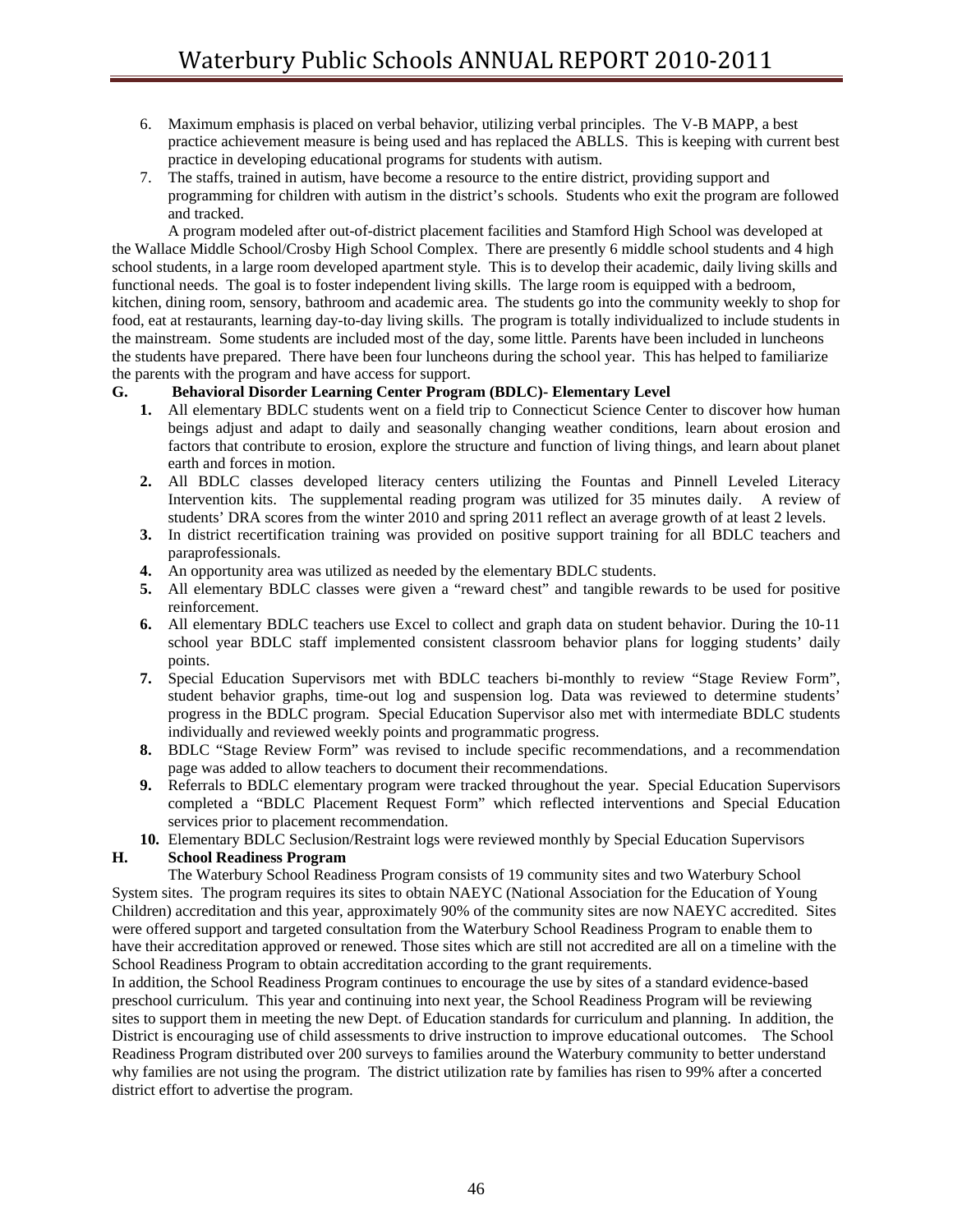This spring the program successfully completed the bid and local grant approval process for the next two year cycle and has received the preliminary reward. The District continues to move toward submission of all grantrelated documents electronically.

 A strong partnership exists between the district and the community programs for early intervention services, including the use of tiered interventions. The Waterbury School Readiness program is involved in the Waterbury community. The program supported the Mission of Mercy Dental Clinic by providing the child care. In addition, the program ran the Waterbury School Readiness Family Festival attended by over 800 people. The festival provided parent child learning activities, community resources and other information on preschool programs to the attendees.

### **I. School Psychology Department**

The School Psychology Department meets monthly to discuss programmatic issues and collaboratively discuss District and State initiatives. Local community agencies have been integrated to inform staff of local programs to assist the emotional and behavioral health of all students. Staff has been trained in new assessment procedures for CMT/CAPT, Scientific Based Research Interventions (SRBI), and New Evaluation Tools. Clinical Supervision is held monthly for all non-tenured staff with discussion topics focusing on: Evaluation Training, Assessment Report Writing and School Based Counseling Techniques. The department continues to meet monthly to address programmatic decision making that will affect the planning of students identified as requiring Special Education Services.

**Out-of-District Caseload:** The database system has continued to be updated to include pertinent educational information as well as delineating separate service fees for tuition costs. The staff responsible for this caseload has notified Out of District Placements and collected information relevant to required State Reporting of Seclusion and Restraint Information by Facility and Student as well as Attendance Information to ensure appropriate Billing. During the 2010-2011 school year, 12 students were returned to in-district programs (State Street School).

DCF 603 notifications were monitored closely to be sure Waterbury was fiscally responsible for only those students in which the parents still reside in Waterbury. Home visits were also made to ensure parental residency within the City of Waterbury. The Out of District Team conducted 47 home visits within the 2010-2011 school year to ensure the accuracy of the above described notifications.

The out placed students continued to fluctuate throughout the school year. We currently have 119 special education and 27 general education students in active placements. During the 2010-2011 school year we had 17 students move to other facilities; 17 students return to in-district schools; 16 students went to foster out placements; 11 students will be graduating in June 2011. Throughout the 2010-2011 school year, 83 students were placed out of district by DCF into residential facilities, 53 students were placed out of district into day treatment programs by the Waterbury Board of Education.

Our office also oversees the Waterbury students that are placed in foster homes outside of our district. We currently have 30 out placed students. The caseload fluctuates throughout the school year. During the 2010- 2011 school year we had 1 student change Nexus status from Waterbury to other districts; 2 students were adopted or had parental rights terminated; 3 students returned to an in-district school (Wilson, State Street, and Bucks Hill). Our office continues to maintain records for students placed in USD II facilities (Connecticut Children's Place, Connecticut Juvenile Training School, High Meadows School and Riverview Hospital); as well as a variety of statewide detention centers such as New Haven Detention Center. During the 2010-2011 school years, 2 students changed Nexus, 12 students returned in district (State Street School), 9 students graduated with a diploma, and 2 students were placed into residential facilities by DCF.

# **J. State Street School**

The State Street School Program services students with severe emotional and behavioral needs in Kindergarten to grade twelve. The program was housed in the Police Athletic League (PAL) Building for the 2010-2011 school year. Staff has partnered with PAL providing recreational based activities to all students enrolled. The State Street Program has continued the implementation of After School Program during the 2010-2011. The program served 36 of the 93 enrolled students. Incorporated within the After School Program were academic, social, emotional, and recreational activities. The Read 180 program continues to be included in an effort to facilitate improved reading skills. The therapeutic nature of this program has enabled students the opportunity to academically develop while receiving intensive counseling services. School based counseling is provided both individually and in a small group setting. An average staff to student ratio of 1 to 5 enables students to receive high quality individualized services. State Street School continues to integrate local community based agencies to assist in establishing positive working relationships with parents and students. A partnership was also established with the district-wide collaborative instruction coaches who provided staff with specific training and modeling in differentiation of instruction and datadriven models of decision making. A highly structured behavioral system of management is implemented for all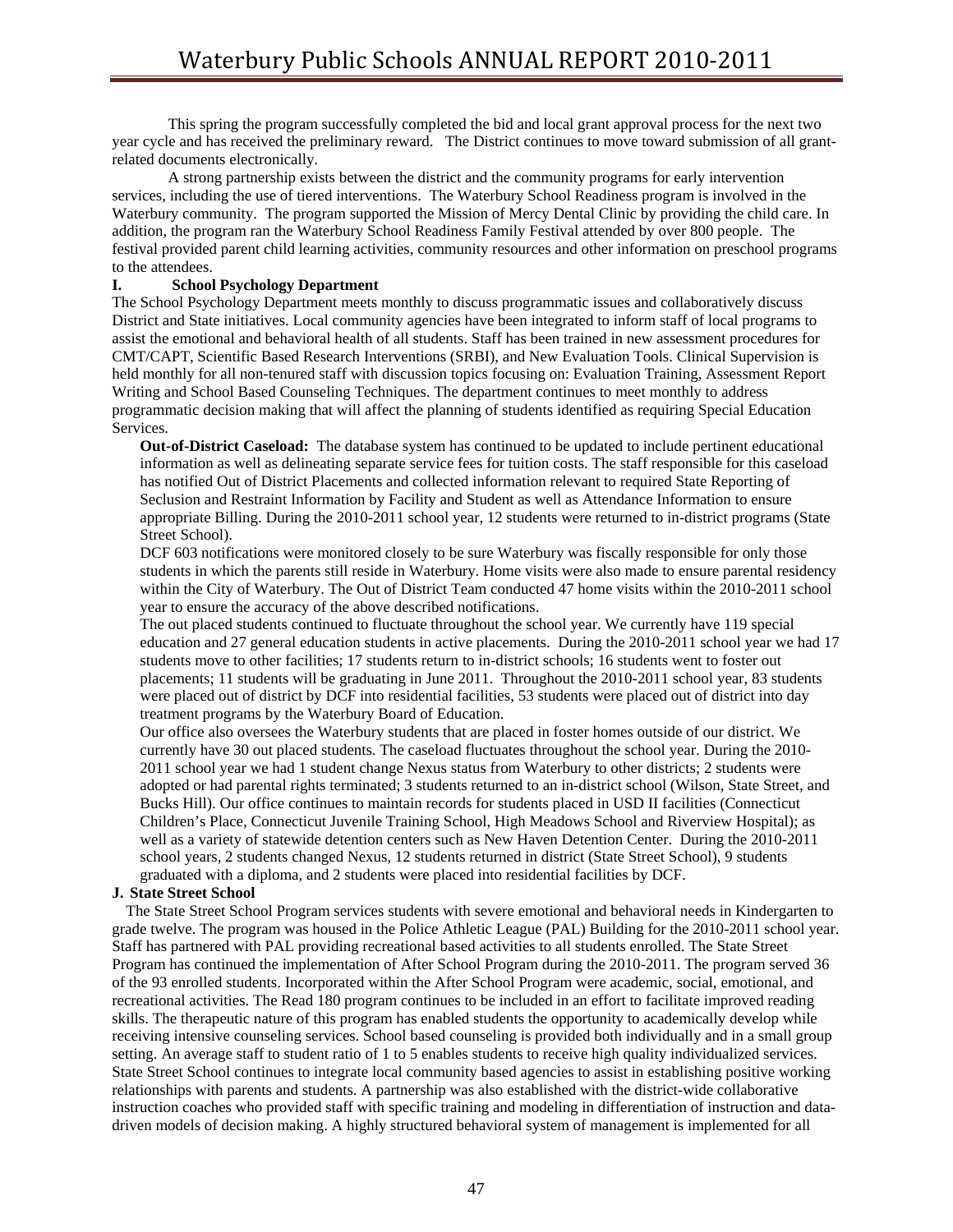students to assist in goal setting and behavioral growth and development. A team of highly trained school based social workers provide daily and ongoing services to all students.

### **K. Data/Medicaid**

- The Medicaid Reimbursement Program underwent a change in October 2010. Changes included a bundled rate reimbursement for services to a fee per service rate mandated by the Federal Government. We knew that the reimbursements would drop however we did not know by how much. The Dept. of Administrative Services (DAS) stated that Waterbury, overall, is doing better that the rest of the State when comparing last year at this time to this year. Waterbury Public School is currently reimbursed at 26% higher the other 100 districts participating in the program.
- 100% Data Compliance in the 2010-2011 school year as reported by the SDE all data was timely and accurately reported.
- 100% compliance with the Special Education Evaluation Timeline Collection for the 2nd year in a row.
- IEP data reviewed daily to maintain timely and accurate data for SEDAC reporting.

### **L. After School Programs**

The Enlightenment After-School Program, funded by the State of Connecticut Office of Policy and Management Attendance Consortium, had another successful year. Designed to increase attendance and improve school climate, the Enlightenment School Program saw its enrollment steadily increase over the year by providing its students with many wonderful academic and extracurricular activities. Students participated in Book Club, Yearbook Club, School Newspaper, Student Council, Team Building, Business and Marketing activities, Academic tutoring, Math Club, Science Experiments, Athletics and Community trips to the Connecticut Science Center, Lake Compounce, and the Maritime Aquarium. The Enlightenment students also engaged in Community Services activities and held collections for the local Soup Kitchen and Group Homes.

### **N. School Guidance Program**

The elementary school counselors continued to expand and refine its school program for elementary students. The counselors implemented the Development Guidance curriculum they designed and conducted Individual, Group, Class and School Wide presentations with the counselors specifically focusing on improving school climate, social skills and school involvement. The Elementary School Guidance program is prevention oriented with the services designed to provide all students with learning opportunities that promote academic, social and emotional development. The counselors implemented the Development Guidance curriculum they designed and conducted Individual, Group, Class and School Wide presentations. The program is data driven, comprehensive and developmental and it is integrated into the academic programs in a systematic and sequential manner. The activities include classroom instruction, character education, bullying prevention, PBIS, student leadership groups, parent support groups, guest speaker presentations, career development and transition programs.

| Some preliminary district-wide elementary school counselor activity data: |
|---------------------------------------------------------------------------|
|---------------------------------------------------------------------------|

| Total # of classroom lessons taught:                      | 1,235 |
|-----------------------------------------------------------|-------|
| Total # of small groups managed:                          | 89    |
| Total # of students serviced in groups:                   | 407   |
| Total # times crisis intervention assistance provided:    | 84    |
| Total # of non-crisis intervention assistance provided:   | 308   |
| Total # of parent contacts:                               | 542   |
| Total # of students receiving 1-on-1 counseling by school |       |
| Counselors (more than 3 visits):                          | 208   |
|                                                           |       |

The middle and high school counselors attended the Workshop "Courage to Speak-Courageous Parenting 101" designed to help parents understand the impact of drug abuse on youth and give them the knowledge required to communicate more effectively with their children about the dangers of drugs. Counselors will follow up with a district-wide workshop for parents. The counselors researched various ways to help students and families with career planning. The department won approval to purchase the Naviance system, a comprehensive web-based program designed to help with many aspects of career planning. The system allows parents to monitor their student's career planning activities and will facilitate more parent involvement.

### **M. Community Collaboration**

Waterbury School District staff members continue work collaboratively with the Waterbury community, its families and agencies. Waterbury staff are members of many community Groups, Boards and Commissions. Some include the Waterbury Bridge to Success and its workgroups Early Care and Education, Child Health and Development, Family Engagement and Workforce Development, the Waterbury School Readiness Council, The LIST, a collaborative of City groups related to Juvenile Justice, the United Way and its Education Council and the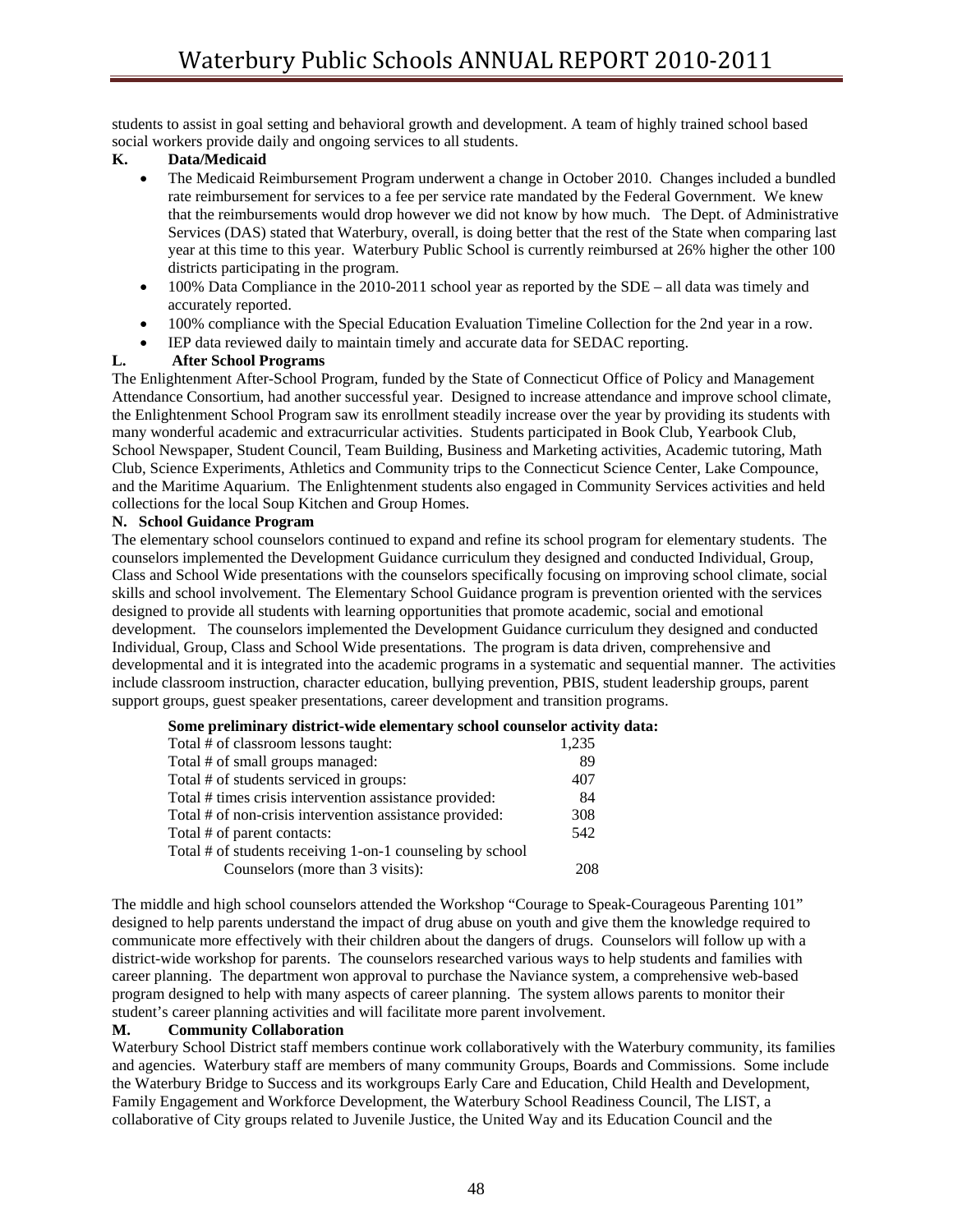Connecticut Consortium. In addition, several Waterbury special services staff are members of various State educational groups and professional associations. The Special Services staff also engaged higher education institutions in programming and providing college planning to its students and worked with non-profit groups and the Chamber of Commerce. Parent Workshops involving behavior, educating young children and getting and keeping your first job were offered by the Special Services Department**.** 

### **N. Impact of ARRA Grants**

The District used the stimulus funds by heavily investing in the improvement of its own staff and programming by providing professional development in many areas relating to special education. Some programs included Scientifically Researched based instruction, Identification of Speech and language impaired students and Learning Disabled students, Paraprofessional training, Behavior Disorder Learning Center training, Classroom management, Federal law and procedure, Reading Strategies, Read 180 and Aims Web. Additional staff hired through the ARRA funds continued to assist our students. Staff attended out of district workshops focusing on autism, preschool and many other important Special Education topics.

The new and expanded technology purchased for the Special Education classrooms including SMART Boards and smart tables, computers, monitors and printers, proxtalkers, Hatch Systems and other assistive technology is installed and operational. Many kinds of Assistive Devices for the physically disabled, including pool lifts, were also purchased with ARRA funds. Professional development on the various devices was also provided to the staff.

In an effort to assist in the PPT process, each PPT room was updated with computers, white boards and projectors. The PPT rooms in each Waterbury private, nonpublic school were also upgraded. Various Special Education programs were expanded through the ARRA funds including the middle and high school autism program and the preschool program at Buck Hills. The State Street after school program was also funded through ARRA. Equipment and supplies were purchased to expand and upgrade the District BDLC programs and the Essential Skills programs. Extensive Reading and Math materials were also purchased with many supplemental programs to increase learning and to differentiate instruction.

The Bucks Hill preschool program received NAEYC accreditation and stimulus funds were used for new equipment and supplies required by NAEYC throughout the preschool. The Bucks Hill Preschool handicap-accessible playground, built with ARRA funds, provides the children with a wonderful environment for outdoor learning and exercise.

New data systems were renewed or purchased including the SWIS data system and the AIMs Web data system and the Naviance system for guidance counselors.

### **O. Speech and Language Services**

Many elementary speech and language pathologists were actively involved in the Literacy Academies. The speech and language pathologists have collaborated with the general education teachers and provided in class, small group instruction to improve student learning. A district speech and language pathologist, Susan Schlank, provided professional development to district Special Education teachers and speech and language pathologists on the Lindamood Phoneme Sequencing Program. She provided an overview of the program and gave the participants hands on experience and practice in using it. The training was well received and the participants shared some positive experiences in using the program with their students.

The district speech and language pathologists received professional development on how to differentiate instruction. This information was provided to help increase their knowledge to support the classroom teachers on how to better meet the needs of a diverse student population and an array of educational levels within the classroom setting. As we continue to support Tiered Interventions, the information provided teaching strategies to facilitate student learning.

The Supervisor of Special Education overseeing the district speech and language services continues to remain active in the Connecticut Speech Hearing and Language Association (CSHA). The supervisor remains an active member of the Educational Program Committee. They are actively involved in setting up the State Level Conferences held twice a year in Connecticut. They were proud to have two of our own staff, Ms. Heidi Fay, District Speech Pathologist, and Dr. Dave Galloway, BCBA present at the Spring CSHA Conference, on The Roles and Responsibilities between the SLP and the BCBA for Children on the Autism Spectrum. They were part of a panel and provided information that was well received. Our district would have been very proud to hear their presentation. We had two speech and language pathologists recognized as Teachers of the Year. They were Maureen Miller, Sprague School and Heidi Fay, Bucks Hill Preschool at the Annex.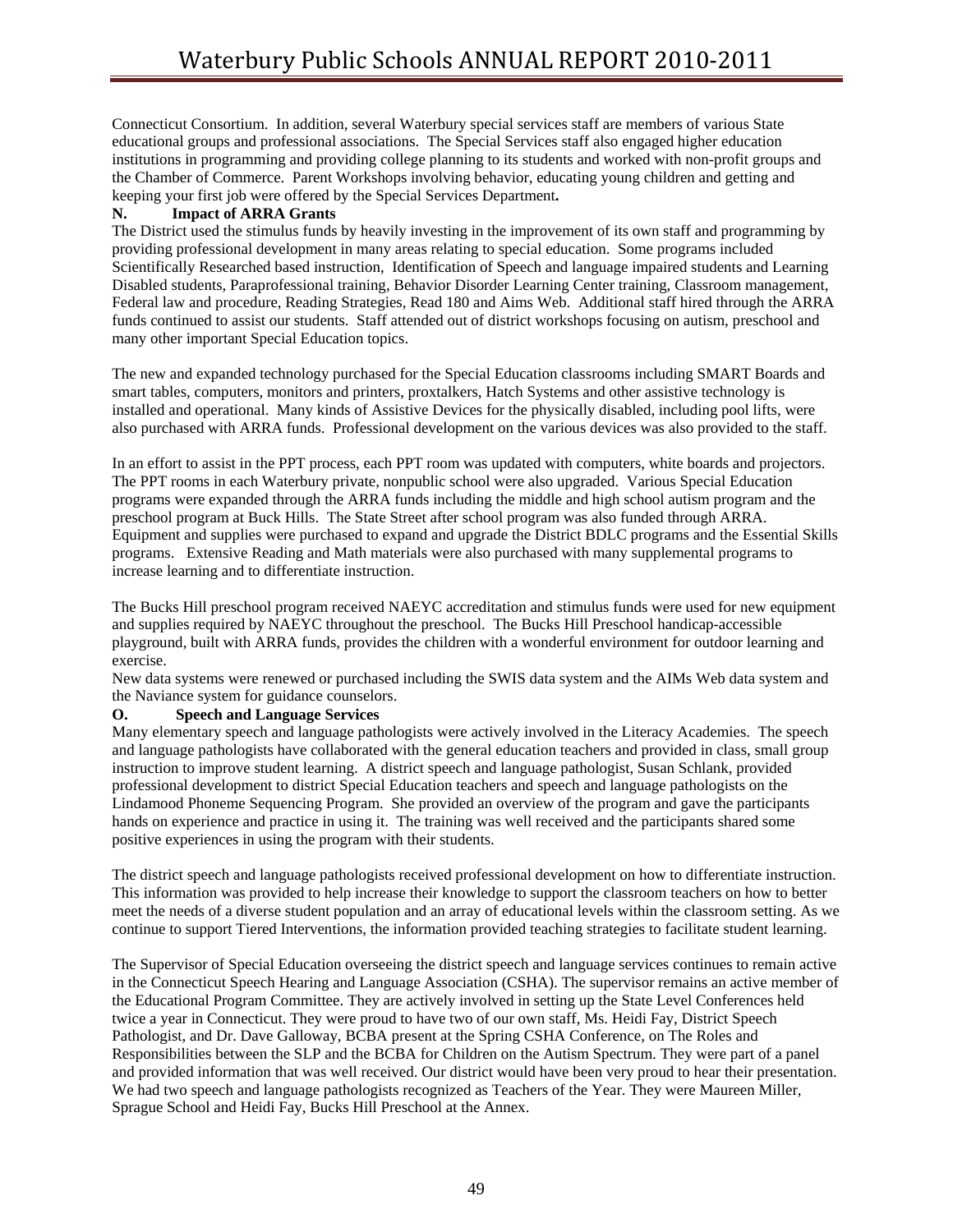The **S**peech **L**anguage **I**mpaired (SLI) Task Force was developed to review data and to determine if Waterbury over identifies students as SLI. The Task Force was divided into 5 specific core groups which looked at students who were identified as SLI as well as what the district provides to all students. Each Team was responsible for collecting data (evidence) that determined how students were identified. The 5 Teams were: Personnel, Staff Development/Curriculum, Testing Protocol, Developmental History, English Language Learners and Early Intervening Services/EIP (SRBI). After reviewing data, long and short term goals were created. A time-line for these goals and procedures for implementation were developed for all five target areas. Administrators in all school sites will be made aware of this plan and targeted goals.

# **P. Preschool Highlights**

This year all preschool co-taught classrooms have had technology upgrades. Preschool specific SMART Boards were added as well as new computers with touch screen monitors. New Boundless Playground and Garden Center was officially opened with a ceremony honoring former Supervisor of Special Education and preschool administrator, Mary Ann Daukus. A dedication ceremony was held honoring late Michael Richards, State IPP Director. Families and preschool students attended and made the day a great success. With the addition of the new playground, teachers are now incorporating outside activities into the preschool curriculum which allows for continuous teaching and learning even while outside.

Professional Development opportunities were provided to preschool staff supporting the writing of smart goals. This year the Annex was able to purchase additional equipment to increase the sophistication of the motor/sensory room. This addition has enabled staff to better meet the needs of students. To best meet the needs of all learners, a new programmatic classroom was designed and implemented. The classroom focused on individualized learning. The preschool staff members who are working in the community continue to work with programs to strengthen early intervention for students at risk. Also collaboration between the public schools and community programs continues to increase to support all children. Preschool teachers have continued to work to support student outcomes through the use of the data team process. Preschool is becoming quite proficient with the process.

# **Q. Elementary School Highlights**

Gilmartin School had a successful grand opening in their new school. They expanded to grade 6. This was their first year with a co-taught Kindergarten. It was very successful and has been very beneficial for all of the students in that class. Maloney School had another good year. They have implemented Aims Web successfully. The entire school is using the data for the progress monitoring on the students. This information supports differentiating instruction based on student need and provides student data for students in the Early Intervention Process. Rotella continues to do well in integrating special needs students in the regular education classrooms. All of the teachers attend grade level meetings to monitor student progress and to differentiate instruction as needed.

Implementation of Literacy Academies at Sprague, Driggs, Walsh, Bucks Hill and Brooklyn Schools occurred this year as well as the initiation of Aims Web progress monitoring at Driggs, Regan, Tinker, Wendell Cross and Brooklyn. All co-taught Kindergartens received SMART Tables.

Reactive Disorder Training was provided at Washington School. A Pilot Program FOCUS at Washington School for school wide enrichment commenced. Washington School, named a Com PACT school, and has seen increased community involvement.

# **R. Middle School Highlights**

The READ 180 consultant met MS Special Education "READ 180" teachers on how to interpret data, scheduling and maintaining fidelity. Special Education Supervisors communicated with all MS regular education certified staff and Special Education certified staff on the EIP referral process and how to complete the various forms. The Transition Coordinator presented and explained the transition inventories to the special education eight grade teachers.

All Middle school SCOPE Classes received SMART Tables.

# **S. High Schools Highlights**

The READ 180 consultant met HS special education "READ 180" teachers on how to interpret data, scheduling and maintaining fidelity. Special education Supervisors communicated with all MS regular education certified staff and special education certified staff on the EIP referral process and how to complete the various forms.

High School Bilingual and Special Education teachers met to collaborate on special education bilingual student needs and developed a form to better communicate student needs and modifications. The transition Coordinator presented and explained to the High School Special Education teachers the transition pages of the IEP as a follow up from the State Department of Education. Every High School BDLC classroom was supplied with computers for student use.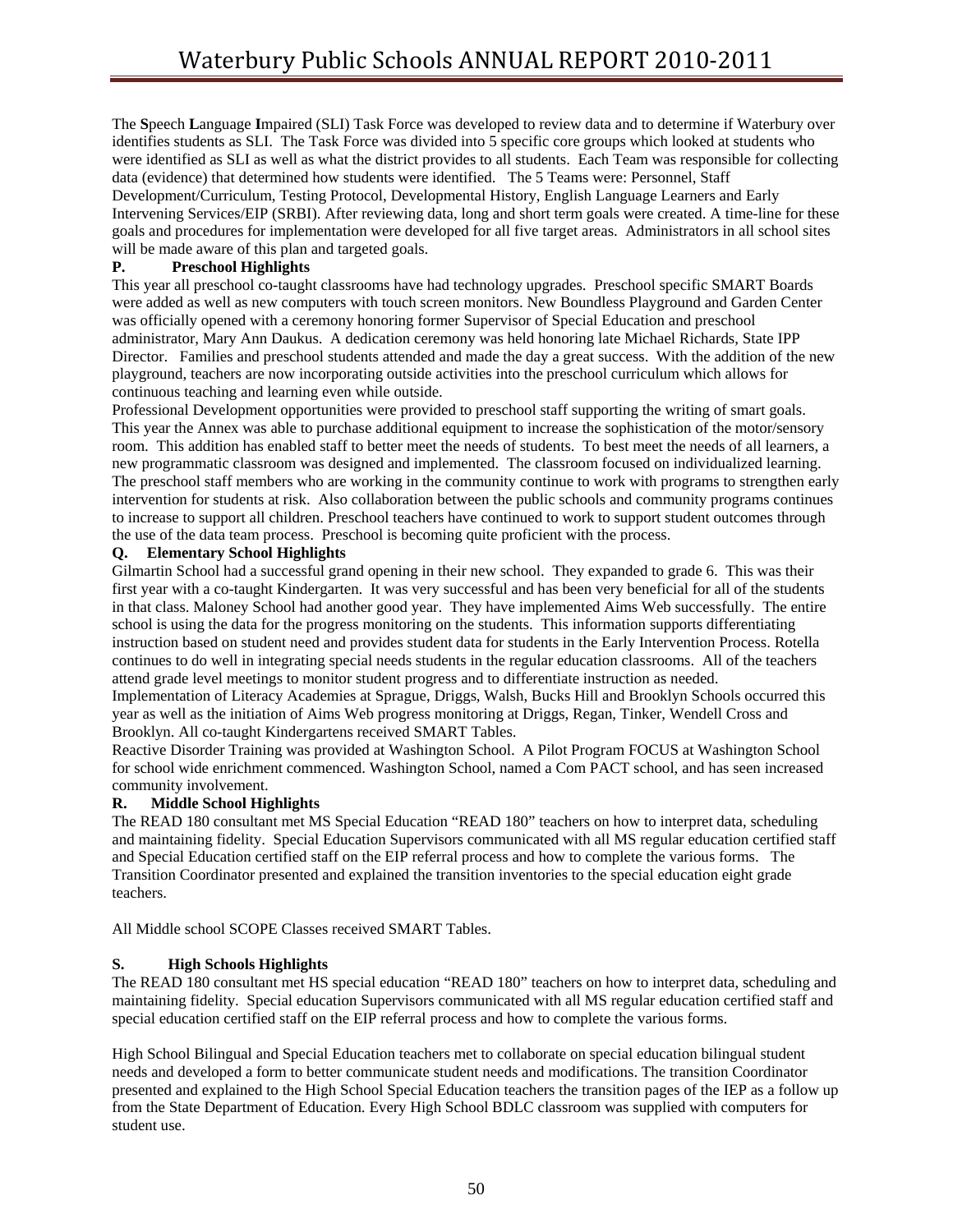# **T. School Climate and Safety Committee**

The Committee revised and simplified the attendance policy for teachers. New forms were created and distributed. In addition, the Committee collected and analyzed District PBIS data, attendance counselor/truancy specialist intervention data and guidance data. A district-wide school-based support system is implemented to increase student attendance and reduce truancy which includes use of the automated message system, truancy clinics, attendance retrieval and credit retrieval.

# **III. Strengths**

# **Department Strengths**

- A. The Speech Department has been able to fill vacant positions with two outside agencies. This has allowed us to meet the speech coverage in the district.
- B. The District's developmental guidance program is one of the few in the State of Connecticut.
- C. Our in-school suspension program is an excellent alternative to out of school suspension. The program provides students with rules of behavior and a structure which holds students to behavior standards during the suspension. The ISS teachers, provided with regular training, are certified teachers or long term substitutes who provide students with academic assistance and mentoring while strictly enforcing the rules of conduct.
- D. The District's transition program provides various opportunities for learning for our special education students in the community;
- E. Our District, working collaboratively with community partners under a one of a kind City-wide plan for all students, from birth to 21, has strong and beneficial partners with whom it can maximize opportunities and resources for Waterbury children.

# **Preschool Program Strengths**

- A. The Pre K at Bucks Hill Annex has NAEYC accreditation. We continue to follow the standards set forth by this accreditation.
- B. Pupil personnel staff (school social workers, school psychologists) support social/emotional development for all Pre K students through small group work targeting personal-social skills set forth by Early Childhood Outcomes (ECO) within the classroom setting.
- C. All paraprofessionals and teacher assistants hold a minimal educational level of a CDA certification.
- D. The PTC at the Pre K at Bucks Hill Annex has continued to grow. The parent school collaboration has supported the school/family connection through school based family activities. Fundraisers have also supported student activities throughout the school year.
- E. Bucks Hill Annex at the Pre K continues to partner with unified sports to continue the Young Athletes Program. This collaboration provides opportunity for students with developmental delays to participate in sports activities with their non-disabled peers.
- F. The Pre K continues to work closely with Waterbury School Readiness to provide support and positive outcomes for all Waterbury Pre K students.
- G. Waterbury Public Schools continues to provide preschool programs and class options in order to successfully meet the needs of all Pre K learners (those with special education needs, those typically developing, and for those at risk).

# **Elementary School Strengths**

- A. Increased use of technology in classrooms via SMART Boards, SMART Tables and increase in the number of computers in classrooms
- B. Use of Fountas and Pinnell LLI to supplement instruction through SRBI process
- C. Development of sensory integration therapy rooms in building that house BDLC programs

# **Middle School Strengths**

- A. All Special Education teachers and support staff have actively participated in an assigned Data Team in their building. Through this process annual goals and objectives have been written for the Middle School Special Education students to better meet their needs.
- B. There has been an increase in technology such as SMART Boards and SMART Tables district wide to support student learning. TOUCH Math and Fountas and Pinnell are program that were purchased to increase math and reading skills
- C. In August 2010 and January 2011 a review of the new LD guidelines was presented by the State Department of Education to all special education certified staff district wide.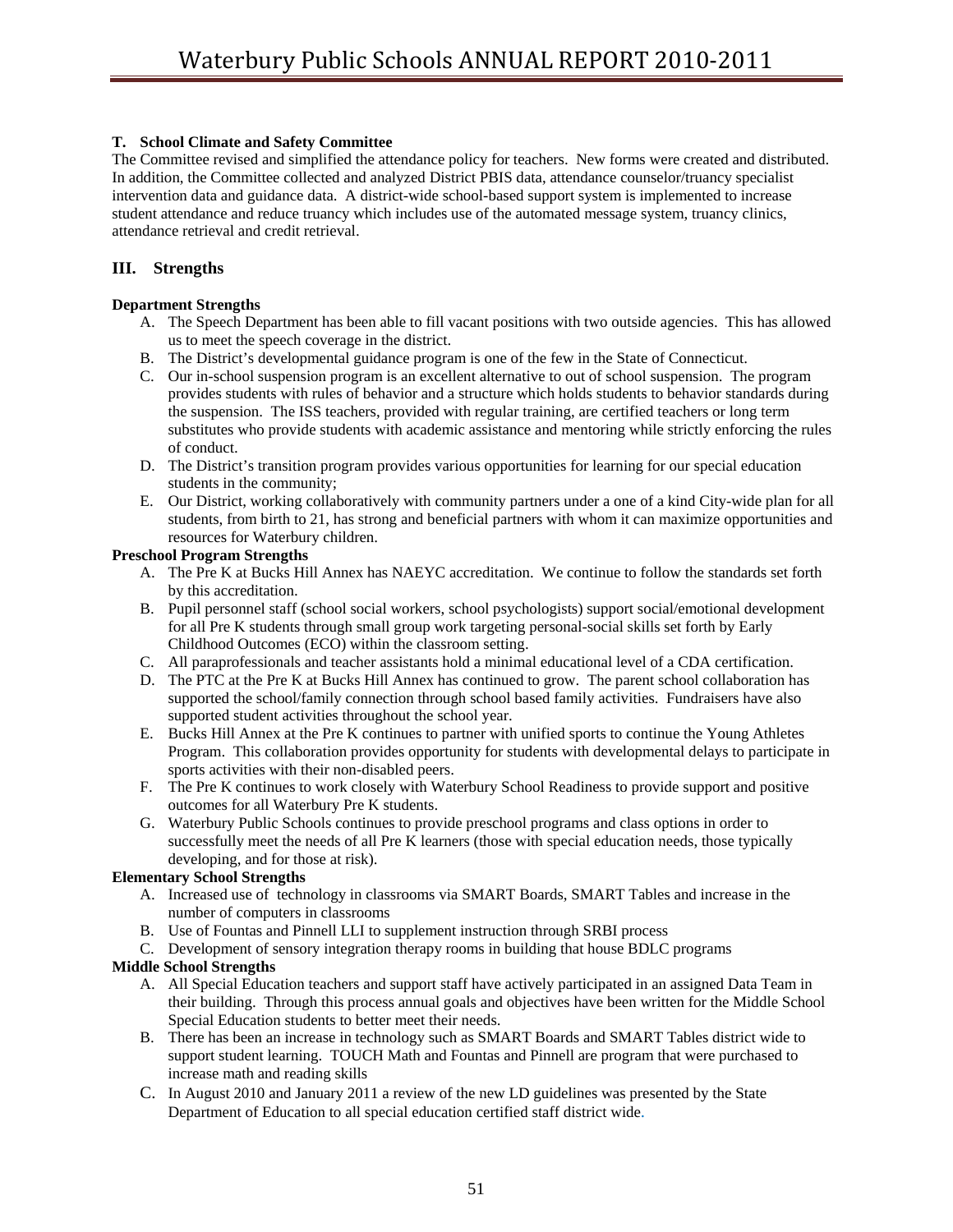# **High School Strengths**

- A. All Special Education teachers and support staff have actively participated in an assigned Data Team in their building. Through this process annual goals and objectives have been written for the High School Special Education students to better meet their needs.
- B. Special Education Supervisor and Special Education Department Heads presented to all the Special Education teachers a workshop on interpreting results of achievement evaluations.
- C. All Special Education teachers and support staff have actively participated in an assigned Data Team in their building. Through this process annual goals and objectives have been written for the High School Special Education students to better meet their needs.
- D. Monthly, all Special Education certified staff lead a group of students in which the focus is to provide social/emotional measureable and targeted support.
- E. District wide school counselors provide a six session counseling group to identified students who are in need of social/emotional and academic support.
- F. There has been an increase in technology such as SMART Boards and SMART Tables district wide to support student learning. TOUCH Math and Fountas and Pinell are programs that were purchased to increase math and reading skills
- G. In August 2010 and January 2011 a review of the new LD guidelines was presented by the State Department of Education to all Special Education certified staff district wide.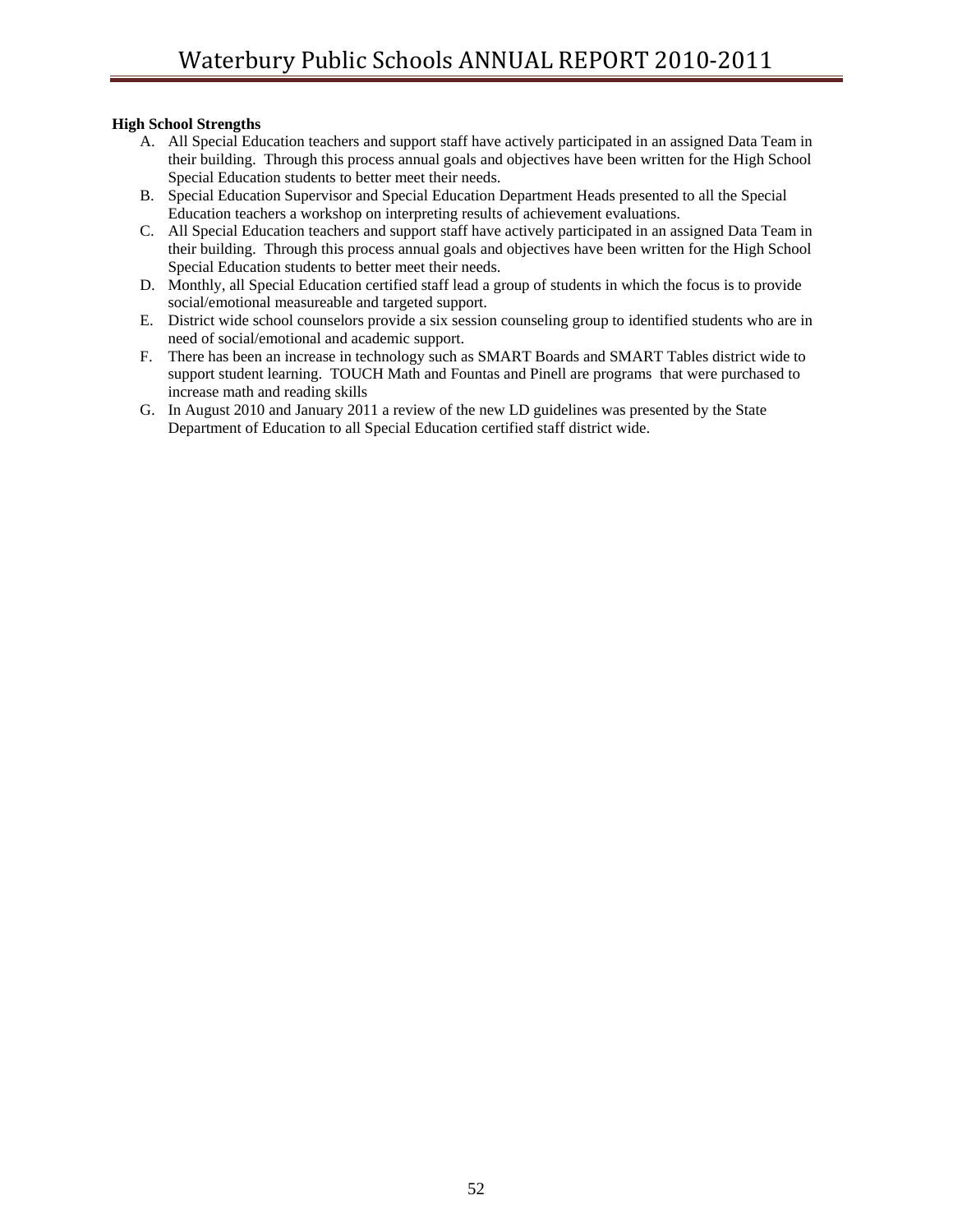See supplement – special education department charts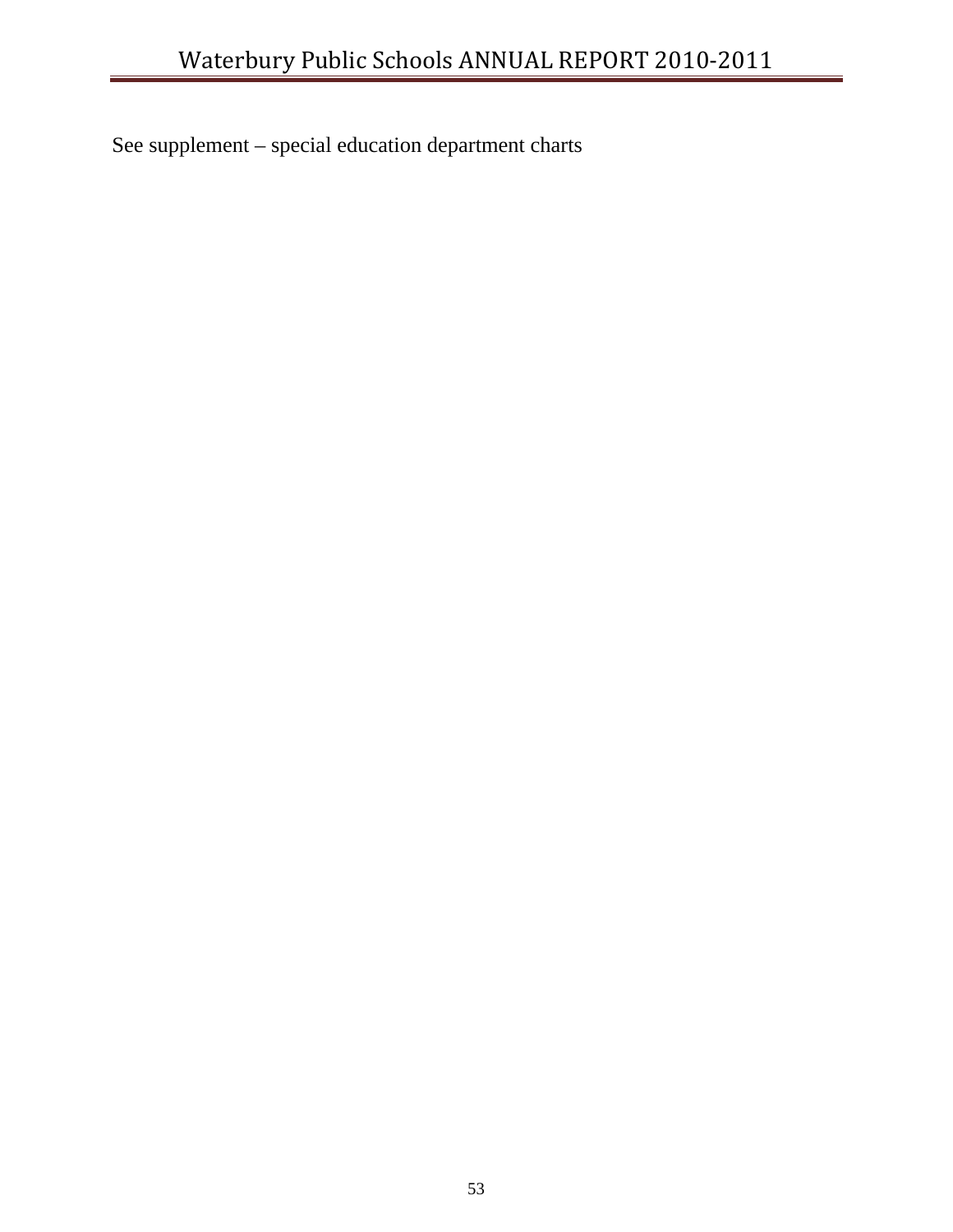See supplement – special education department charts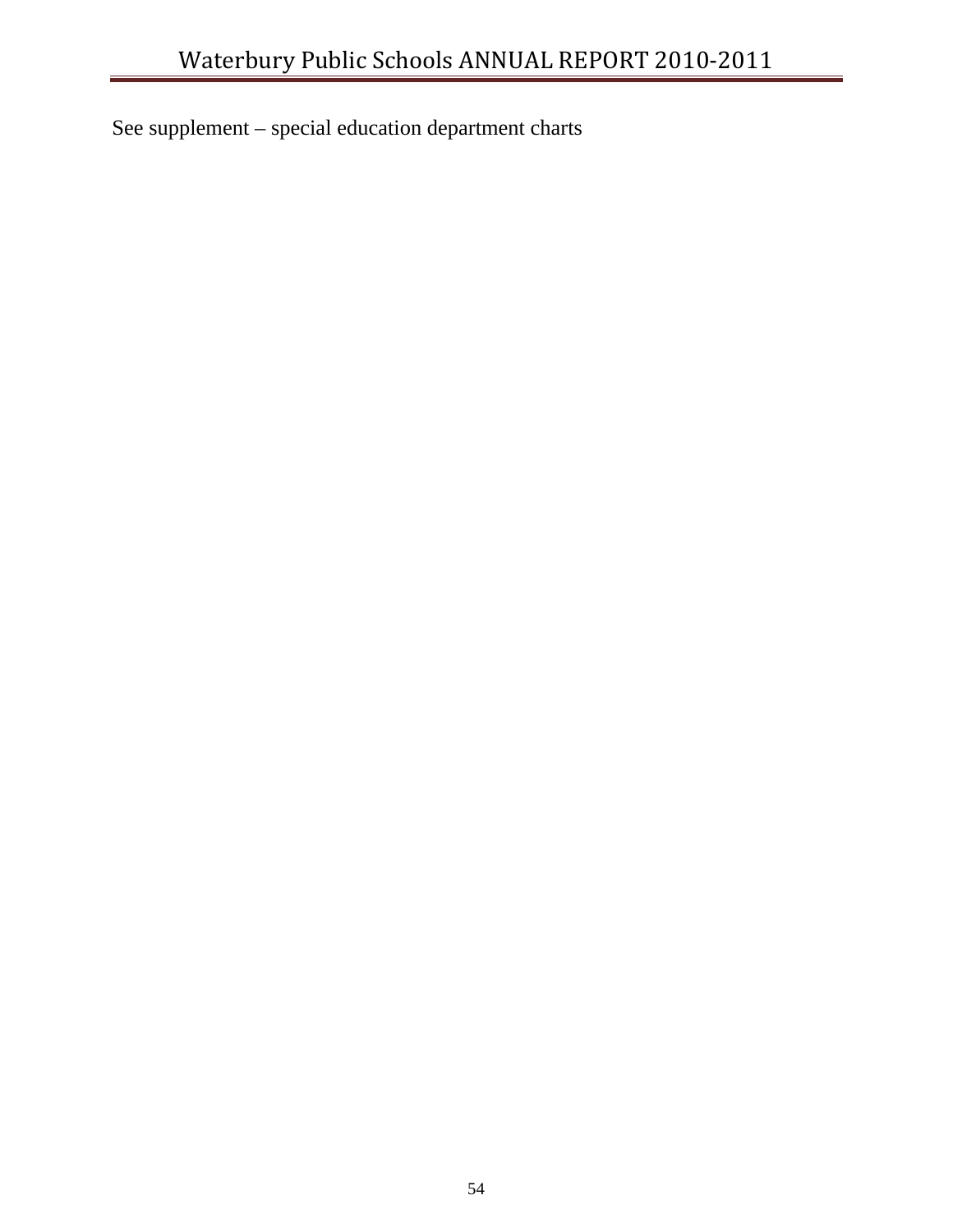See supplement – special education department charts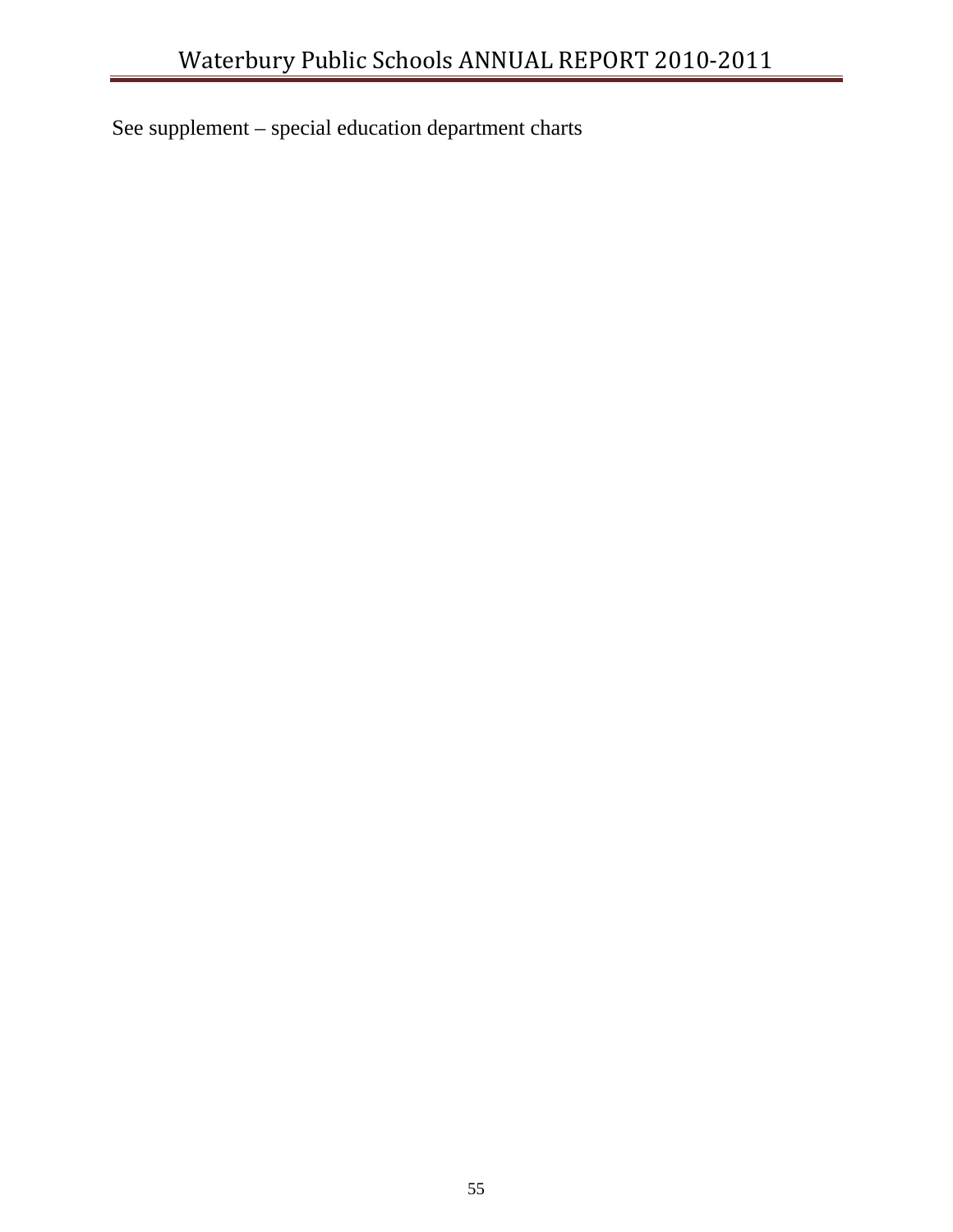See supplement – special education department charts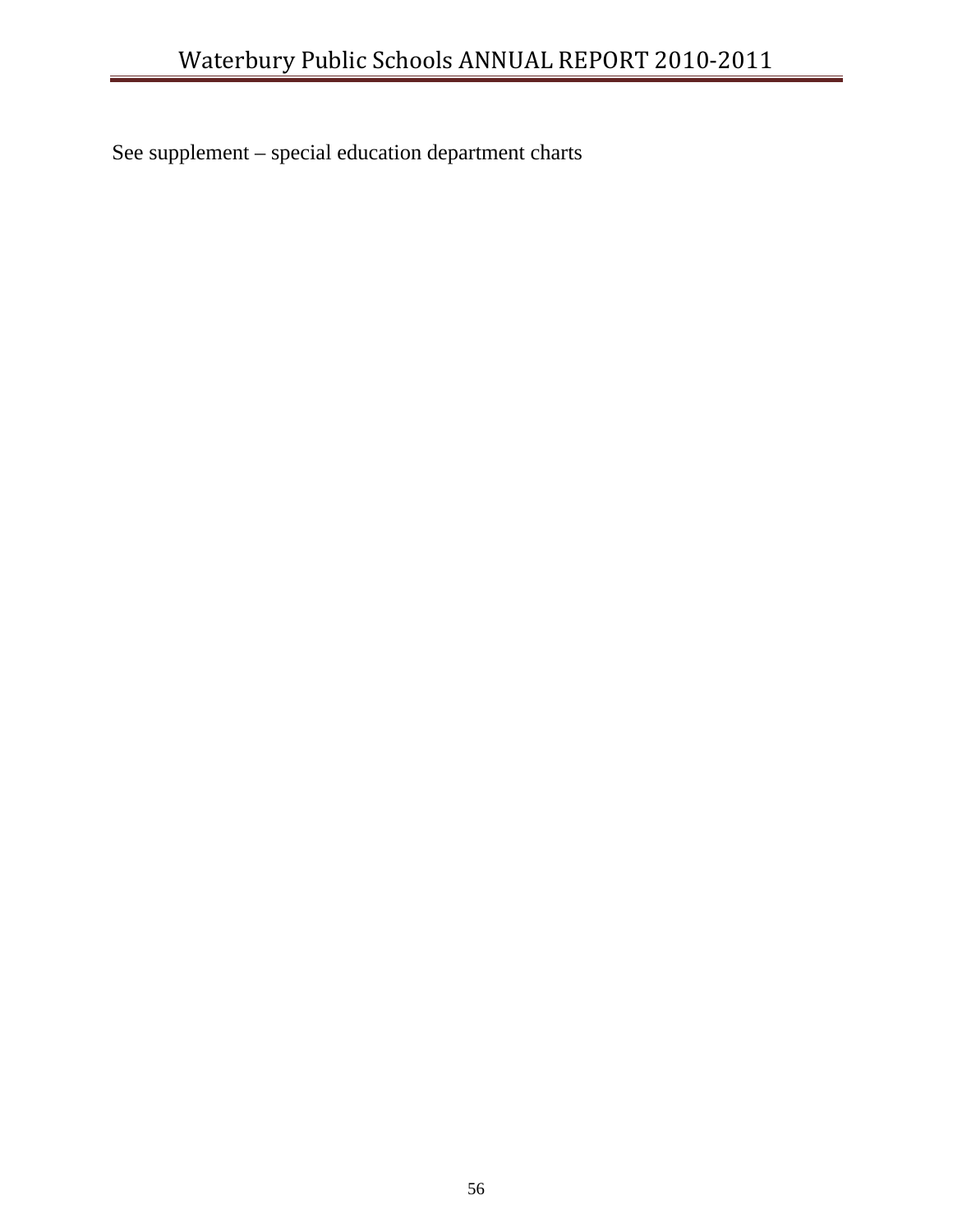# **OTHER EDUCATION DEPARTMENTS**

**Chief Operating Officer** 

*Paul Guidone* 

## **Budget and Finance**

- Continued to control costs and achieve a year end budget surplus in the second year of a no-growth budget.
- Prepared a third consecutive no-growth budget with little negative effect on educational programs offered to our students.
- Received a completely "clean" audit report void of any findings or comments.
- Successfully implemented Federal Stimulus grant programs totaling \$13 Million dollars.
- Continued measures to contain overtime costs despite difficult winter weather conditions.

## **School Construction**

- The new Gilmartin School opened on schedule and under budget.
- Overcame the unexpected problems with Duggan School; construction is progressing successfully and the school will open this year, under the revised budget.
- Obtained State funding approval for the additional costs associated with Duggan School.
- Acquired properties and commenced construction for our new Jonathon E. Reed Elementary School
- Began design for a new high school, and a new Carrington Pre-K to 8 School, and will complete renovations to Wilby High School's Science Suite.
- Continued to implement a complex redistricting plan for the Pre-K to 8 schools.

# **Operations**

- Continued to improve the conditions and cleanliness of all our schools, including an extensive lead paint abatement program.
- Conducted numerous capitol project improvements, including the installation of a new roof at Driggs Elementary School.
- Prepared building for accreditation visit for Kennedy High School.
- Conducted numerous and thorough investigations resulting from allegations regarding the School Inspector's Office and took responsive personnel actions.
- Oversaw purchase and installation of SMART Boards to all grade 4 and 5 classrooms and throughout the middle and high schools.
- Implemented first phase of Tools-for Schools program.
- Obtained impressive new five-year transportation contracts adding improved services at reduced costs.
- Significantly expanded the fresh fruit and vegetable program district-wide, as well as, a breakfast offering at all high schools.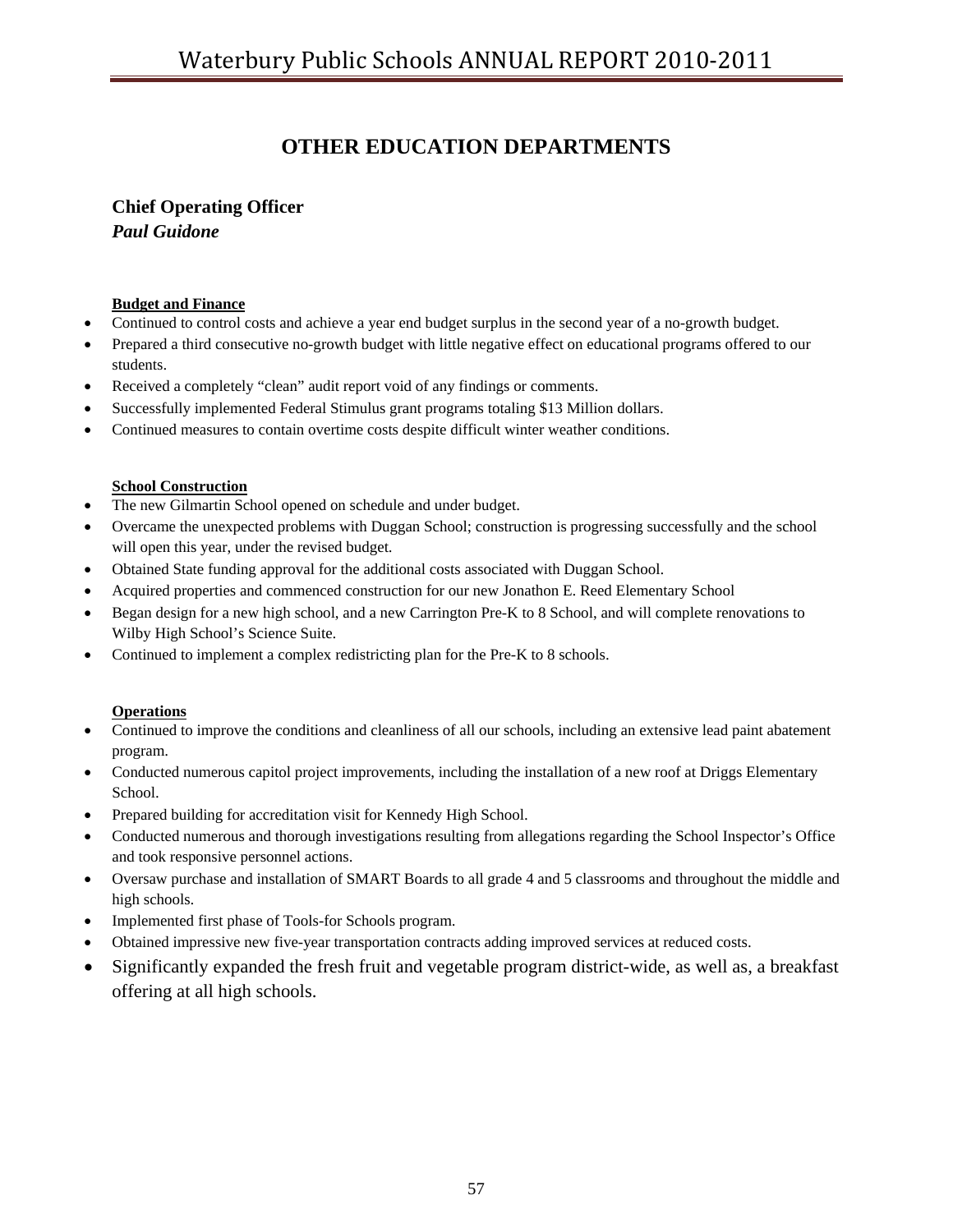# **Educational Grants**  *Linda Riddick-Barron, Supervisor*

### I. GOALS

- A. Accomplishments of Goals 2010-2011
	- The Title I ARRA (American Recovery and Reinvestment Act) was successfully spent on a district level. This included the hiring of tutors near the CMT testing season and an increase in Professional Development.
	- Title IID ARRA funds were used to assist district staff in final training for the new Data Warehouse, as well as Progress Book, Assessment Update and a new technology based curriculum software for U.S. History on the secondary level.
	- The Title IIA funds continued to assist principals, supervisors and central office staff with teacher training including mentoring.
	- The financial and educational assistance for the state and federal consolidated grants continued through monthly meetings, handouts and site based visits.
	- Parent involvement activities were tailored to the needs of the school based on the partnership with the State of Connecticut.
	- The NCLB's School Choice and SES (free tutoring) was reduced due to the one time ARRA funds. Parents on the waiting list were offered educational support during the last quarter and for the summer.

## B. Goals for 2011-2012

With the new District Improvement Plan, the first goal is to continue financial support for the goals and tiers listed in the 2011-2014 plan.

 With the successful completion of purchasing and increasing program with the onetime ARRA funds, using the federal request to ensure sustainability, the second goal will be to maintain as many programs and equipment as possible without the ARRA grant.

 Our ongoing goal is to provide assistance to the schools, parents, community and students using the federal and state entitlement grants, and staff to contribute to student achievement goal.

#### II. HIGHLIGHTS

- Hiring an accountant for the office to communicate to the School Business Office and assist our office in retrieving reports as needed.
- NCLB Expo and continued coordination of requirements
- Collection of required forms for evaluation purposes
- Training parent liaisons to review school CT Report and align parent activities with assessment data
- Increase and align purchases of materials and training to Private Title I schools
- Decreased remaining balances for private schools, particularly with Title IIA (teacher training funds)
- Continuing Safe School and Technology support for the private schools although the grants have ended
- Continuing the PBIS support although the grant has ended

#### III. STRENGTHS

 Continued open lines of communication, financial and educational support and guideline information to the public schools and private schools, providing a systematic uniformed approach to school and district allocations.

 Building capacity for parental involvement, knowing that effective parent involvement is a partnership between the Superintendent of Schools, Council, Supervisor of Educational Grants, Title I schools, principals, teachers, parents, students, program supervisors, parent liaisons and the community.

 Smooth process of NCLB parental notification/eligibility letters updating parents on the achievement levels for school district, schools and students performance.

 Providing NCLB Public School Choice program eligible families – the choice and opportunity to transfer students to schools not identified "As in need of improvement".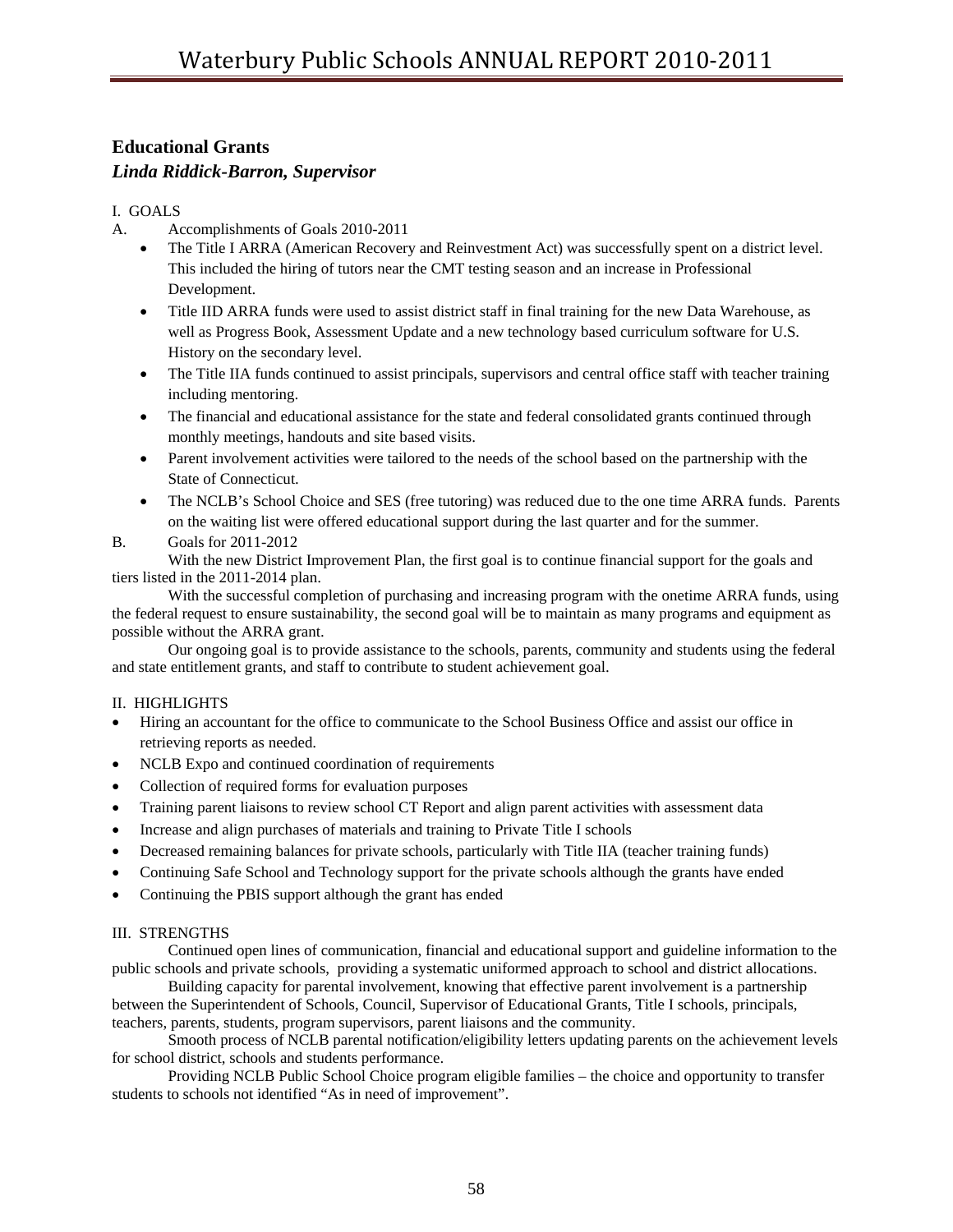# **Office of Competitive Grants**

# *Louise Allen Brown, J.D., M.P.A., Grant Writer*

## **I. Goals**

A. During the 2010-2011 year, the Competitive Grants Writer aggressively pursued competitive grants and discounts for Waterbury Public Schools**,** submitting grants applications to federal and state government agencies, and to private foundations. Given the economic climate and the extraordinary delays in finalizing both the State and Federal Budgets, numerous grant programs announced competitions later than usual, or have not yet announced them. The following lists detail competitive grants awarded to Waterbury Public Schools in this fiscal year, *and* competitive grant applications submitted during this fiscal year.

## **COMPETITIVE GRANTS AWARDED To Waterbury, 2010-2011**

| ➤            | USF (e-rate) telephone service discounts (FCC) 2010-2011                                      | \$155,886.                  |
|--------------|-----------------------------------------------------------------------------------------------|-----------------------------|
| ≻            | Improving Literacy Through School Libraries - USDOE                                           | \$600,000.                  |
| ✓            | Primary Mental Health Grant - Brooklyn School & W. Cross- (SDE)                               | \$24,500.                   |
| $\checkmark$ | Know How 2 Go (African American Affairs Commission (AAAC, 09-10)                              | \$5000.                     |
| ✓            | Linford & Mildred White Charitable Foundation                                                 | \$1500.                     |
| ✓            | Support for Pregnant and Parenting Teens                                                      | \$315,974.                  |
| ✓            | 100 BEST Communities (ING, America's Promise)                                                 | \$1000. (City Award)        |
|              | <b>TOTAL GRANTS AWARDED 2010-2011</b>                                                         | \$1,103,860.                |
|              |                                                                                               |                             |
| ⋗            | <b>Additional Competitive Grants SUBMITTED in 2010-2011:</b><br>Know How 2 Go (2010) - (AAAC) |                             |
|              | Amount of Request: \$5000.<br>$\circ$                                                         | PENDING                     |
|              | USF (e-rate) telephone service discounts (FCC) 2011-2012                                      | <b>PENDING</b>              |
| ➤            | Amount of Request: \$172,332.<br>$\circ$                                                      |                             |
| ➤            | Improving Literacy Through School Libraries - USDOE                                           | <b>PENDING</b>              |
|              | Amount of Request: \$600,000.<br>$\circ$                                                      |                             |
| ➤            | 100 BEST Communities (ING, America's Promise Alliance)                                        | PENDING (City Appl.)        |
|              | Amount of Request - \$2500.<br>$\circ$                                                        |                             |
| ➤            | Mentoring for Youth with Disabilities (U.S. Dept. of Juv. Justice)                            | <b>PENDING</b>              |
|              | Amount of Request - \$900,000.<br>$\circ$                                                     |                             |
| ➤            | State Afterschool Grant Programs (SDE)                                                        | PENDING                     |
|              | <b>Bunker Hill Elementary School</b><br>$\circ$                                               | \$300,000. (2 yrs)          |
|              | <b>Enlightenment Program</b><br>$\circ$                                                       | $$135,240. (2 \text{ yrs})$ |
|              | Hopeville Elementary School<br>O                                                              | \$256,688. (2 yrs)          |
|              | North End Middle School<br>$\circ$                                                            | \$300,000. (2 yrs)          |
|              | Wilby High School<br>$\circ$                                                                  | \$189,990. (2 yrs)          |
| ➤            | Primary Mental Health Program Grant (SDE)                                                     | <b>PENDING</b>              |
|              | Amount of Request - \$22,135.<br>$\circ$                                                      |                             |
|              | 21 <sup>st</sup> CCLC After School Grants (SDE)                                               | Not Funded                  |
|              | Crosby High School<br>O                                                                       | \$339,609.-5 yrs            |
|              | <b>Enlightenment Program</b><br>O                                                             | \$335,491.-5 yrs            |
|              | <b>State Street</b><br>O                                                                      | \$850,000 .- 5 yrs          |
|              | Gilmartin/WOW<br>$\circ$                                                                      | \$595,000. -5 yrs           |
|              | River Baldwin/Berkeley<br>$\circ$                                                             | \$552,785.-5 yrs            |
| ➤            | Full Service Community Schools Program Grant                                                  | Not Funded                  |
|              | Amount of Request \$2,000,000.<br>$\circ$                                                     |                             |
| ⋗            | Swindells Charitable Foundation (PBS Program)                                                 | Not Funded                  |
|              | Amount of Request - \$3,000.<br>$\circ$                                                       |                             |
|              |                                                                                               |                             |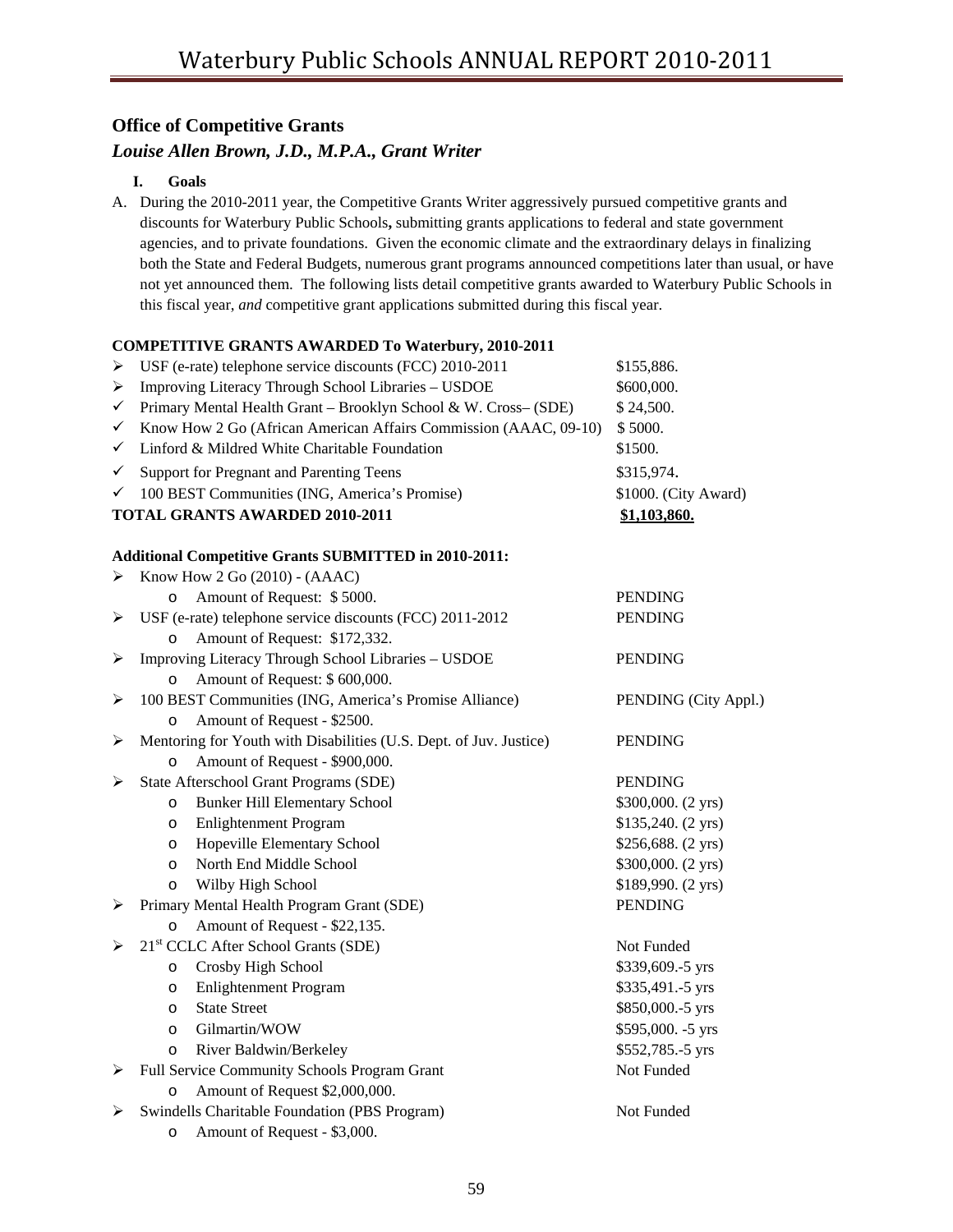|   | Elizabeth Carse Foundation (PBS Program)                                                        | Not Funded |
|---|-------------------------------------------------------------------------------------------------|------------|
|   | Amount of Request - \$5000.<br>$\circ$                                                          |            |
|   | Long Foundation (PBS Program)                                                                   | Not Funded |
|   | Amount of Request - \$5000<br>$\circ$                                                           |            |
|   | Sipolin Children's Fund (PBS Program)                                                           | Not Funded |
|   | Amount of Request - \$2500.<br>$\circ$                                                          |            |
|   | CVS Caremark (PBS Program)                                                                      | Not Funded |
|   | Amount of Request - \$4,900.<br>$\circ$                                                         |            |
| ➤ | <b>Connecticut Community Foundation (PBS Program)</b>                                           |            |
|   | (Also Leever Fdn. and Naugatuck Savings Bank Fdn.)<br>Amount of Request - \$30,000.<br>$\Omega$ | Not Funded |
|   | Leever Foundation                                                                               | Not Funded |
|   | Amount of Request - \$15,000.<br>$\circ$                                                        |            |

In addition to grants submitted by Waterbury Public Schools as applicant, the Grant Writer facilitated the review and approval of several grants by the Board of Education, with Waterbury Public Schools as a participant.

#### B. **In the next year, the Competitive Grants Writer will**:

- 1. Continue to aggressively pursue competitive grants and discounts for Waterbury Public Schools.
- 2. Continue to assist teachers and administrators to develop the ability to pursue grants for their schools, through workshops, technical assistance sessions, other consultations, and/or newsletters.
- 3. Continue to actively pursue opportunities to collaborate on grants with other school districts, other educational entities, universities, businesses, community collaboratives, and community-based and/or faithbased organizations.

#### **II. Highlights/Accomplishments**

A. As of June, 2011, the total of competitive grants awarded to Waterbury Public Schools is \$1,103,860. The amount of competitive grants sought for Waterbury Public Schools during the 2010-2011 fiscal year totals \$7,969,144 with \$2,883,885 still pending.

 The Competitive Grants Writer strengthened Waterbury's working relationships with numerous community organizations, universities, and businesses during 2010-2011. She also developed new working relationships with additional community organizations and with additional divisions of previous partner organizations on behalf of Waterbury Public Schools. By developing and nurturing institutional relationships Waterbury continues to position itself well to take advantage of future competitive grants opportunities.

 Additionally, this year the Competitive Grant Writer was elected to the Waterbury Bridge to Success (BTS) Community Council, where she was also elected chairman of the BTS Governance Committee. This type of hands-on involvement with other youth serving providers in the community builds capacity within the educational and general community to seek and secure funds necessary to meet the goals of the Waterbury Public Schools. Bridge to Success plan is a comprehensive community youth plan that includes the Waterbury District Improvement Plan (DIP).

- B. The Competitive Grants Writer met with teachers and administrators throughout the year by appointment to facilitate the development, writing, start-up, or continuation of competitive grants. She also assisted grant program staff with budget revision requests and other grant-related matters.
- C. The Competitive Grants Writer facilitated consideration by the Superintendent and Board of Education of numerous grant funded projects in which Waterbury teachers and students were invited to participate. In this way Waterbury teachers and students were able to benefit from many additional grant funded programs.

#### **III. Strengths**

 Competitive Grants continue to fund programs to support the District's four Goals concerning improving student achievement in literacy and numeracy, providing a safe/healthy environment, and involving parents/families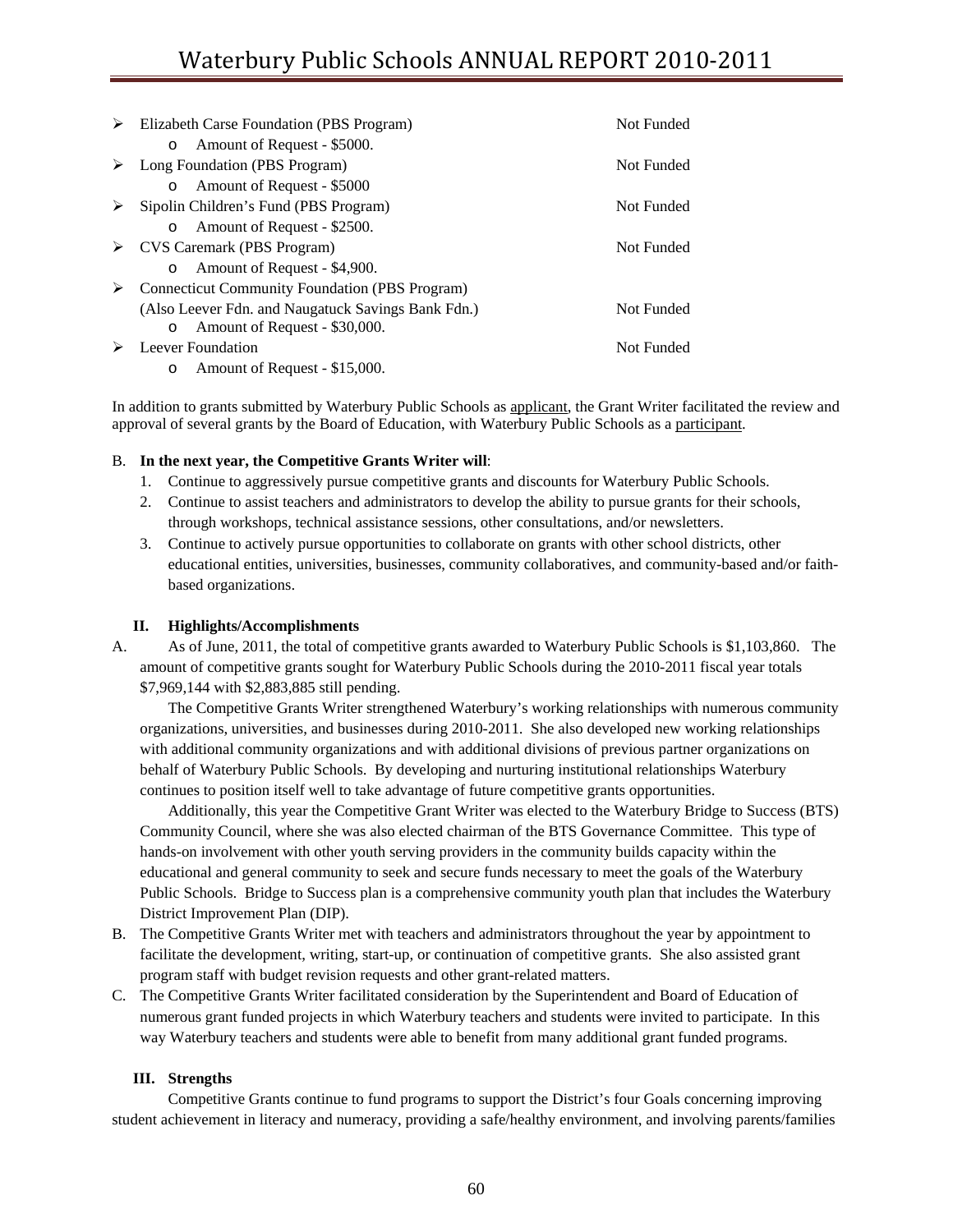in education. Grant projects were developed and proposed to improve teaching and learning in literacy and numeracy; to reduce truancy, absenteeism, drop-outs; and to involve parents in after-school programs. Through the use of USF Discounts obtained this year Waterbury has provided the City with substantial discounts for telephone service for the Education Department.

 The continued pursuit of competitive grants by the Competitive Grants Writer will afford Waterbury teachers/administrators and students additional new opportunities to improve teaching and learning. In so doing, the Competitive Grants Office will continue to help Waterbury Public Schools to accomplish its mission of providing *all* students with opportunities "to maximize their skills and talents."

# **Information Technology Center**  *Will Zhuta, Administrator*

#### A**CCOMPLISHMENTS:**

#### Data Warehouse/Business Intelligence

By the start of the new school year, Implementation of the Data Warehouse Project will be complete. Having a reliable source of information across all BOE agencies will allow for the Waterbury Public Schools to measure and monitor student progress in real time. This solution will present application data to users and provide a single point of access and analytical capabilities. It will allow for development of program specific performance management capabilities and performance dashboards so as to improve analytical capabilities by integrating program data and standardizing information modeling and reporting capabilities based on Local, State and Federal standards.

#### Virtualization of Servers

Virtualization of the District Servers will allow for higher utilization of hardware, which saves space, requires less power and reduces cooling costs; by reducing our server farm from 27 to 3. It will allow us to reduce dependencies on particular brands or generation of devices, simplifying upgrades, disaster recovery and planning; all while reducing Total Cost of Ownership. We will be able to roll out servers more quickly and efficiently, shift staffing resources from mundane operational tasks to activities that will yield greater value. Creating this dynamic environment, we will provide an opportunity to deliver organizational value, enabling rapid response to changing demands.

Redistricting: Developed New school boundaries and identified students that will be attending the new elementary schools, slated to open over the next few years.

- **O** Create the availability of an existing small elementary school
- | Eliminate need for existing rental properties
- | Reduce transportation costs
- | Spur neighborhood redevelopment/revitalization
- **O** Some students will be required to change schools
	- School assignment will be based upon the home address

The criterion used to create the new neighborhoods was:

- **O** Student safety
- **O** School size
- **O** Class size
- **O** Simplicity
- **O** Walk zones
- **O** Transportation efficiency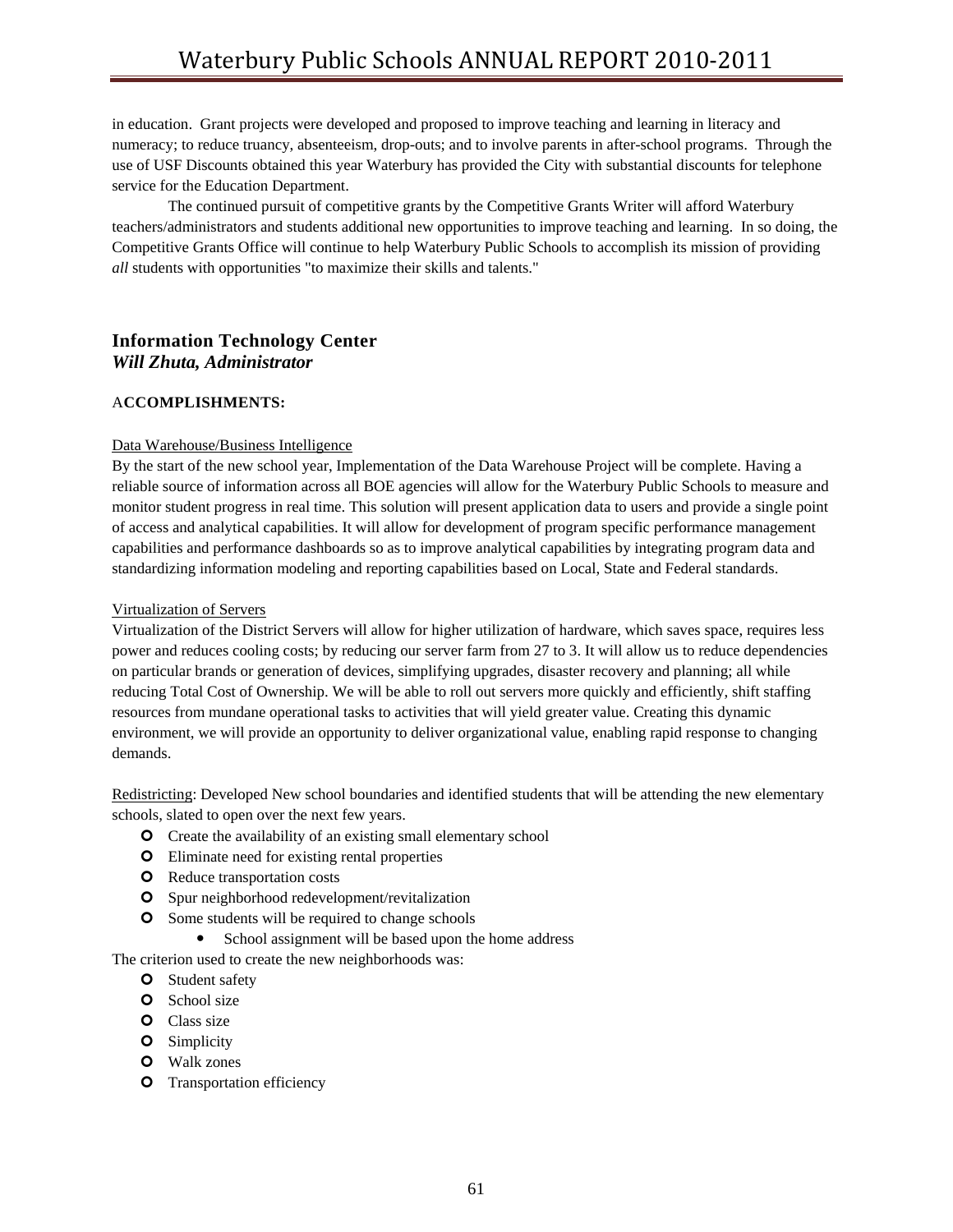District Improvement Reports: standardized attendance and discipline reports, as called for in the DIP. These reports create a scorecard that allows school administrators and central office personnel to quickly assess current trends and establish benchmark for their school on a monthly basis, and/or year over year. The data points are used to provide comparison benchmarks for their school or other schools, in the district. The data is updated monthly and stored on the departments SharePoint directory for easy access.

Electronic Rubric Report Cards were created for the 6 Pre-K, Kindergarten and Elementary Schools. This has simplified the reporting process and has established a more efficient and effective procedure for creating this type of report card. Teachers can now prepare and store the rubric report electronically.

Automated Attendance Call- an automated attendance call is now made to every parent/guardian of every child that is absent from school. The procedure use data from the Student Information Systems and technology from the emergency call system to blast the homes of students absent from school.

Wireless Access Controllers: Cisco Aironet wireless controllers are being implement throughout the school district that allow for roaming profiles and LDAP authentication. This new technology allows us to control wireless access to the network and better control over rogue guests or hackers.

New Elementary School Technology specifications and build design: Working with the building architects and project managers, we have standardized school technology requirements. The newly adopted guidelines will be used in all current and future projects.

#### **RESPONSIBILITIES AND STRENGTHS**

Student Management

- ♦ Direct, plan, and coordinate the programming and operation
- ♦ Student Grade Reporting
- ♦ Student Attendance
- ♦ Personnel Support maintenance
- $\bullet$  Discipline Compliance
- ♦ Honor Rolls, Grade Distributions, Failure lists and Promotion List for every Marking Period
- ♦ Ranking and Transcripts
- ♦ Student Mobility Maintenance
- ♦ Application Program development for Federal and State reporting
- ♦ Training and Professional Development of Central office and school personnel (administrators and secretaries)

District Administration

- ♦ Analyze, investigate, and advise the administration regarding purchase or leasing of suitable equipment and supervise feasibility and procedural studies
- ♦ Backup and Maintenance procedures
- ♦ Co- Chair District Technology Committee
- ♦ District Improvement Plan Committee
- ♦ Supervise the installation of routers, servers, computers, printers, controllers, and cabling of such equipment

Human Resources

- ♦ Teacher Attendance and Absence Call-In System are managed by this department, data is updated daily
- ♦ Teacher seniority, certifications and general information is maintained by this department.

System Administration

- ♦ Responsible for over 18,000+ network users Security and data Integrity maintained
- ♦ Manages administrative computer and information technology tasks
- ♦ Web based student administration access to high school staff members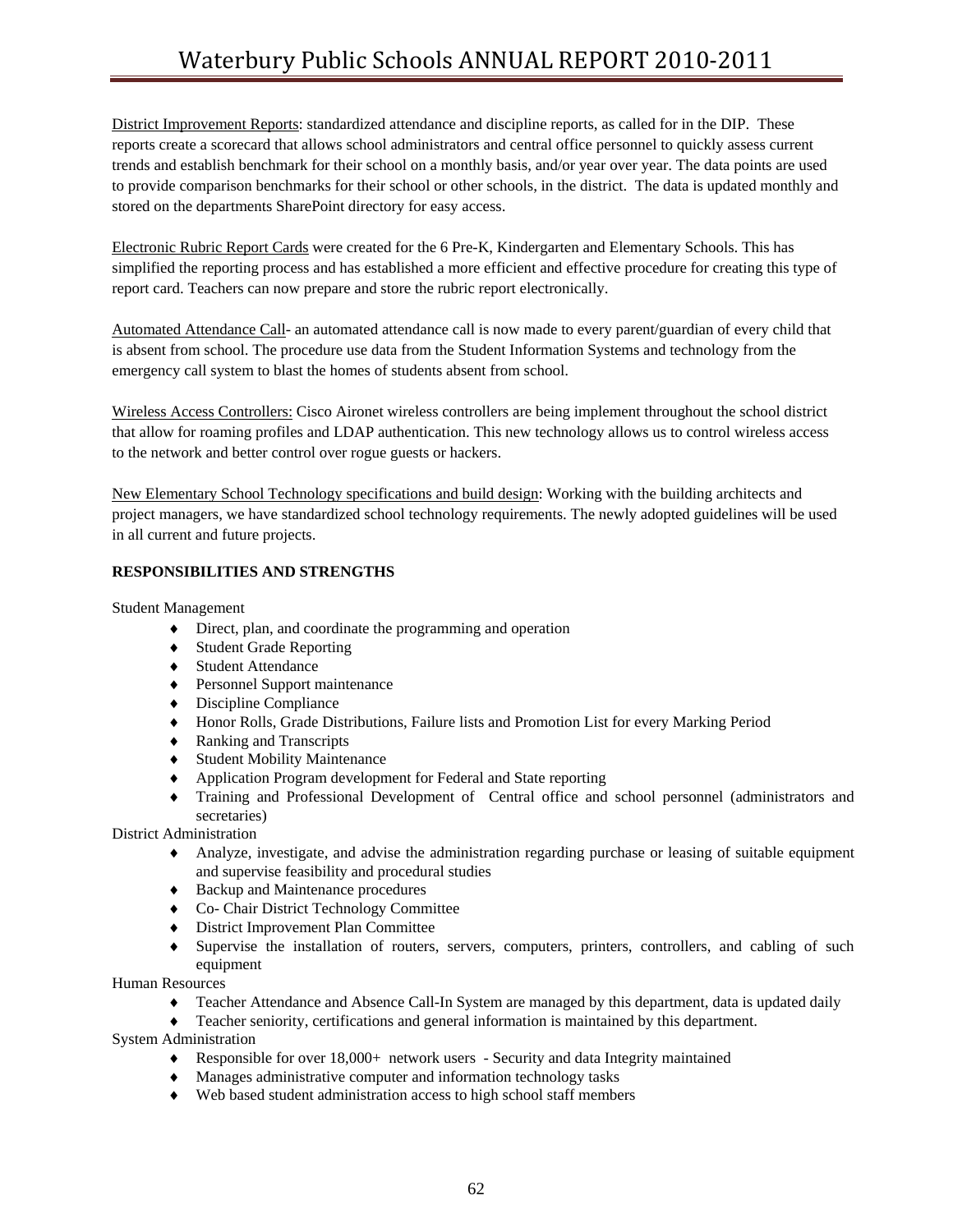Networking

- ♦ Setup and Maintain Internet Services, Proxy Servers, Domain Name Servers, Active Directory, MS Exchange, Antivirus and Firewall Services for all schools.
- ♦ Monitor, Troubleshoot and Maintain Internet and Intranet.
- ♦ Web Page Administration
- ♦ Network Administration: Security, User Rights, Groups, Configuration and User Policies
- ♦ Wide Area Network Design and Implementation

Computer Repair and Maintenance

- ♦ More than 800 on site computer repairs
- ♦ Install, repair , and maintain printers and faxes in the district
- ♦ Order and install parts for computer repairs
- ♦ Backup and restore documents on pc's
- ♦ In-house monitor repair
- $\leftrightarrow$  Web site maintenance
- ♦ Technical support for school Administrative and teaching staff
- ♦ Inventory of the district equipment
- ♦ Warranty repair
- ♦ Network infrastructure maintenance and repair

## **FUTURE AND IMMEDIATE GOALS:**

- ♦ Further Implement the Data Warehouse System to improve the storing and dissemination of student achievement data
- ♦ Continue redistrict elementary and high school boundaries for cost savings, ease overcrowding and simplify bus routes and ensure neighborhood schools
- ♦ Create the districts 2012-2015 Technology Plan
- ♦ Develop best practice procedures that will ensure continuity with technology integration
- ♦ Continue to enhance the district WEB site
- ♦ Integrate state reports in to the database for automation
- ♦ Continue to plan and coordinate Technology Professional Development activities that will enhance classroom computer literacy
- ♦ Continue to provide a high level of technical service to administration and school personnel on all computerrelated aspects
- ♦ Train and support classroom teachers in the use of instructional software
- ♦ Refine middle school scheduling processes
- ♦ Computerize teacher and administrative certification
- ♦ Integrate CMT and CAPT scores in the data stores and perform cross analysis with grading, discipline and attendance data
- ♦ Collaborate with the Special Education department to ensure communication between the electronic I.E.P. system and the district Student Information System
- ♦ Develop Curriculum Management Data collection portals that will allow content supervisors to ease the burden of data sharing, between supervisors and subordinates.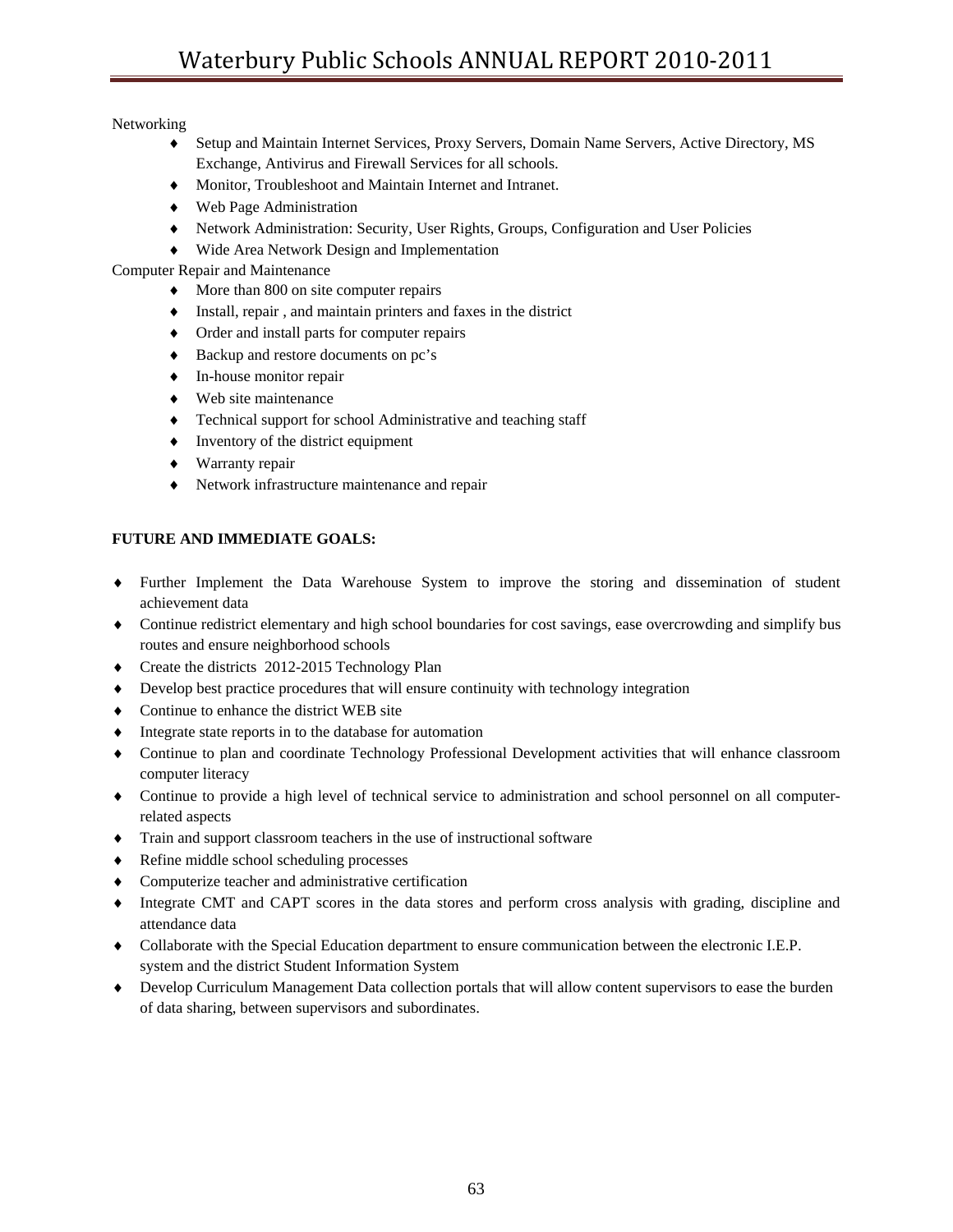# **Research, Development, and Testing**

# *Tara Battistoni, Supervisor*

# I.A.

Accomplishment of Goals 2010-2011

- Expanded department SharePoint site to include a special education portal
- Calculated starting AYP for each school/teacher to set attainable objectives for the year
- Provided test scores for incoming students by school/teacher to target instruction and increase chances of making AYP
- Continued to work on achievement management system implementation (data warehouse)
- Continued to meet with Principals regularly
- Continued to work collaboratively with schools and other departments, particularly special education, to ensure accuracy data

## I.B.

Goals for 2011-2012

- Full scale initial implementation of the achievement management system (data warehouse)
- Use the previously created data verification form for parents to check student demographics prior to October 1
- Calculate starting AYP for each school/teacher to set attainable objectives for the year
- Provide test scores for incoming students by school/teacher to target instruction and increase chances of making AYP
- Continue to meet with Principals regularly
- Continue to work collaboratively with schools and other departments, particularly special education, to ensure accuracy data
- Visit all schools during CMT/CAPT to ensure secure and valid testing conditions

# II. Highlights from 2010-2011

- Successfully applied/received the "Reconfigured School for Accountability Purposes" status from CSDE for Gilmartin school
- Analyzed Middle School Accelerated Academy data these students outperformed students not enrolled in the program, most markedly in reading
- Provided extensive crucial data for an Office of Civil Rights audit
- Objective data resource for executive District Improvement Plan committee, Principals, and grant personnel
- Conducted/analyzed data for the Kindergarten Inventory, CogAT, DRA, SAT, AP, CMT, CAPT, and AYP
- Generated safe harbor data for all schools
- Computed proficiency for current subgroups based on prior year test data; gave schools and teachers a starting point to compare to AYP targets and identify gaps to be addressed
- Disseminated CMT and DRA data by prior/current year teacher
- Disseminated CMT/CAPT data by prior year teacher and further delineated by regular education, special education, ELL, and both
- Calculated AYP targets for all schools and subgroups
- Provided four sessions of training on how to administer the CMT/CAPT online using Measurement Incorporated Secure Testing
- Provided six sessions of training on changes to CMT/CAPT accommodations for 2011-2012
- Provided six sessions of training on how to retrieve/analyze CMT/CAPT data from the state test data website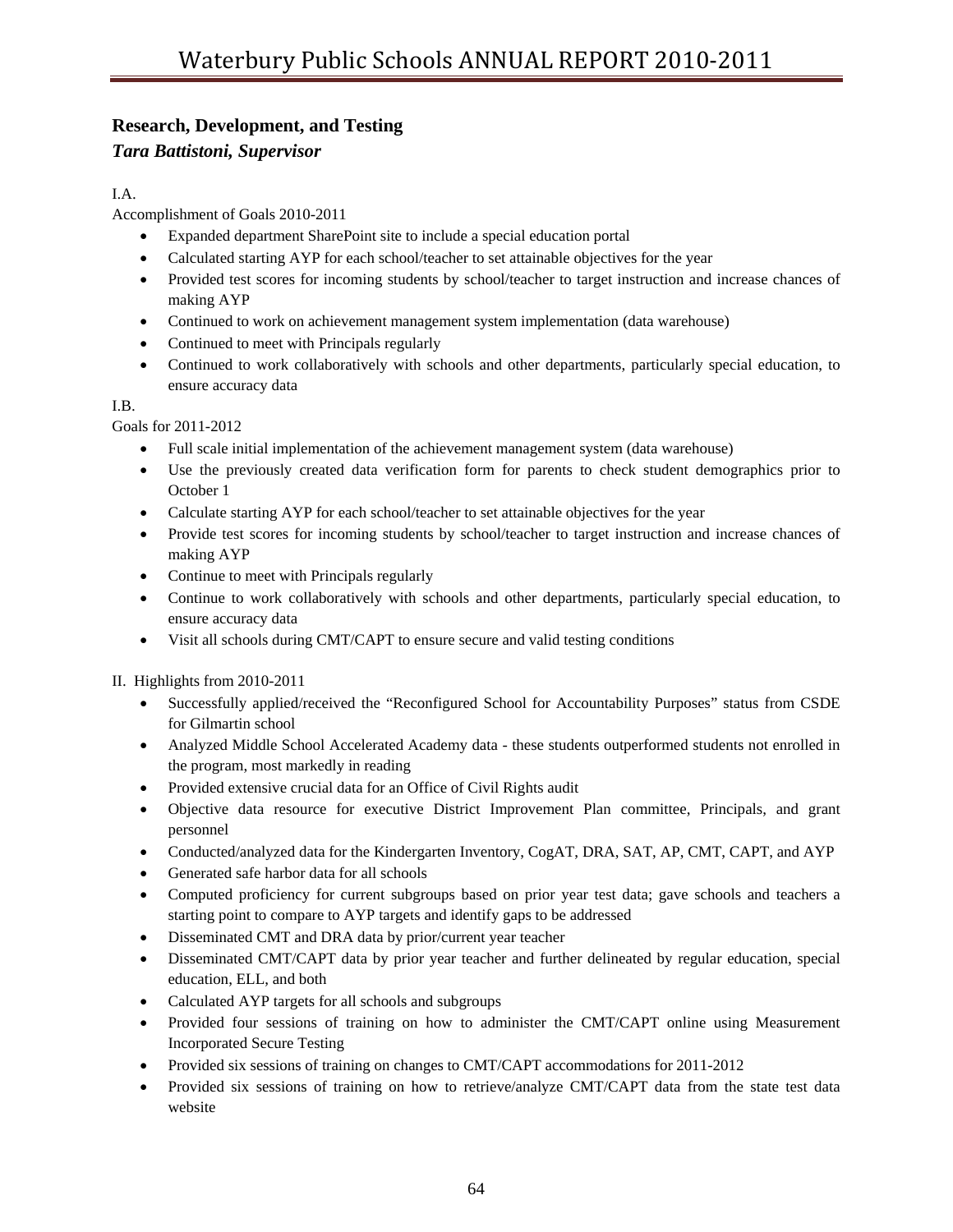III. Strengths

- Relationships established with all school principals
- Contacts established at CSDE and other district and regional offices
- Technology ability to merge several multifaceted data files to analyze the performance of a cohort of students over time; ability to replicate complex calculations by CSDE including AYP formulas
- Recognized by CSDE as a leader in the field: selected to represent urban districts at multiple committees/meetings for feedback regarding new state initiatives, allowed to preview files prior to statewide release to check for data integrity
- Experience with many years of CMT/CAPT administration
- Accuracy of information and attention to detail
- Established as an objective resource of data in the district
- Statistical expertise
- Knowledge of amendable No Child Left Behind legislation and how it impacts/will change the future of student testing
- Commitment to monitoring and improving the achievement of all students across all subgroups
- Collaborative work with other departments to ensure accuracy of all student data

# S**chool/Community Relations**

#### *Nancy Dzija Vaughan, APR, Coordinator*

#### **I. GOALS:**

#### **a. Accomplishment of Goals 2010-2011**

Goal  $#1$  – Improve school and district communication with parents

 This year, the Waterbury Public Schools received a School Family Community Partnership grant that will enable the district to develop district and school action teams in all schools within three years. Each of the three years, selected schools will implement School Family Community Partnership action teams consisting of parents, school staff, and community members. In schools mandated to create School Governance Councils by November 1, 2011, these action teams will assist the school in educating parents about the councils and in holding elections for the parent positions. School action teams will also be responsible in all schools for developing a welcoming atmosphere and encouraging parents and community members to participate in the school.

 As part of the District Improvement Plan implementation process, the School / Community Relations Coordinator serves as co-chair of the Goal #4 parent involvement sub-committee. As part of this process, the Co-Chairs met regularly with the Parent Liaisons to listen to their concerns and to provide tips for more effective communication with parents. Educational Grants Supervisor Linda Riddick-Barron (also a co-chair) provided funds from federal grant money to purchase one computer for each school to be designated for use by parents to access Progress Book. Use of this computer will be monitored by Parent Liaisons. All Parent Liaisons were offered training in Progress Book so that they could assist parents in accessing individual student records with the belief that this represents the most valuable form of family involvement (monitoring student progress).

 The coordinator also periodically provided school administrators and staff with "communication tips" on such topics as improving communications with parents and how to improve school newsletters, and it encouraged schools to provide pictures and stories for the newspaper and district newsletter.

Goal #2 – Assist district in meeting its goals to improve student achievement, especially in literacy and numeracy This year the School / Community Relations Coordinator not only worked to improve parent involvement as one key way to improve student achievement, she also worked with both the Brass Mill Center and Blockbuster Video on incentive programs for schools. The Coordinator also utilized video as a way to bring parents and the

community into the classroom. Goal #3 – Increase use of district web site in order to provide greater information to parents, staff and the community

 The School / Community Relations Coordinator continued to play a major role in the district's web site by updating it regularly to allow visitors up-to-the-minute information on district news. One feature of the web site allows questions to be directed to one of five staff members, and questions about the school district or policies have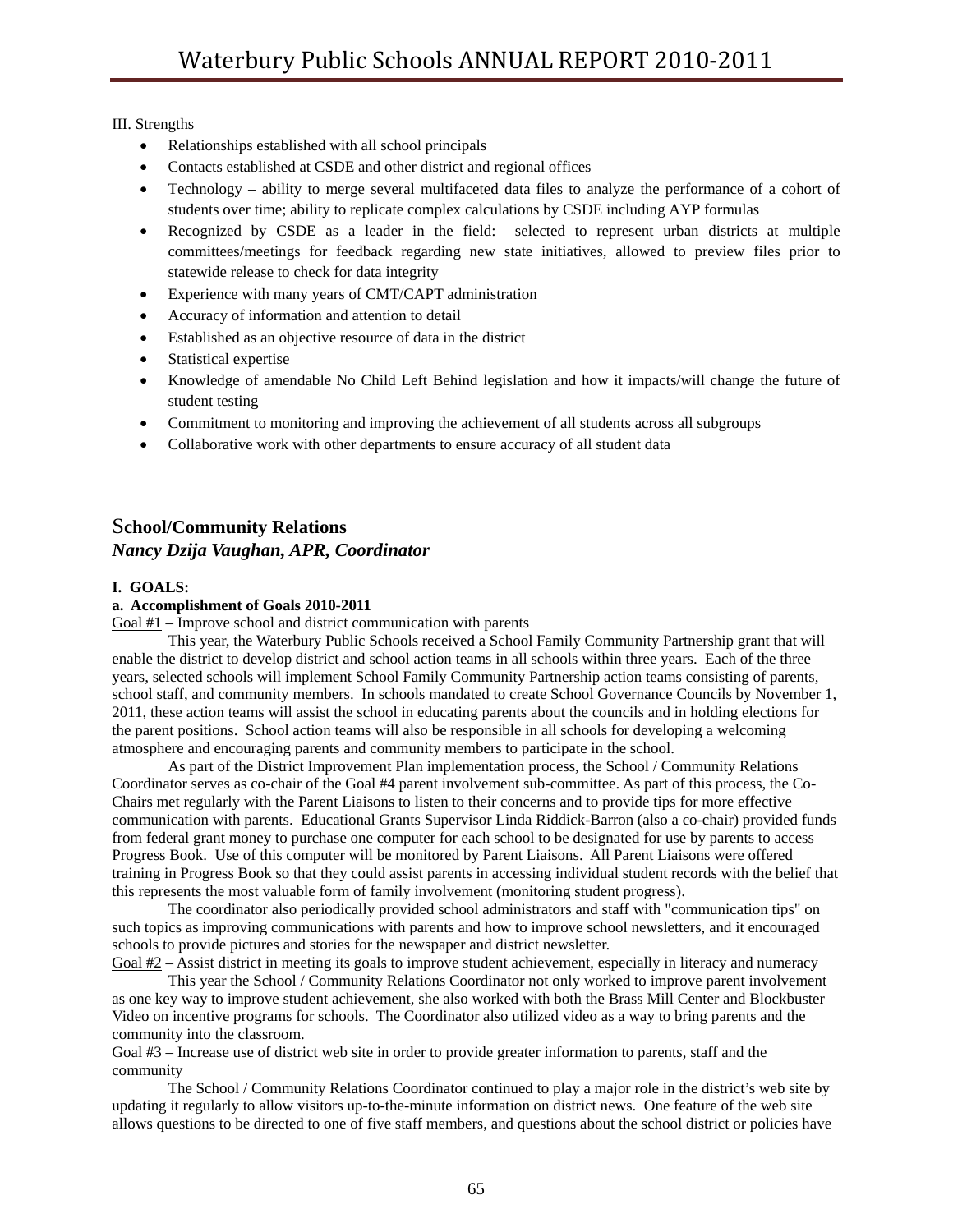been coming to the School Community Relations Coordinator for quick response. Communication coming into the district via this "contact us" page has continued to increase. Questions have ranged from school placement to the availability of special programs, such as after-school or tutoring assistance, and other concerns. Most responses are made within 24 hours of the original post.

Goal #4 – Improve communications between staff and district

 The School / Community Relations office addressed this issue in several ways: it continues to feature staff accomplishments as part of the district newsletter and the educational access channel; it continues to regularly communicate with staff on issues identified as important in previous research, and it encourages staff to provide feedback to the office on various issues. In addition, the Coordinator provides information when requested to staff and parents and provides information on schools or education issues to community groups when requested. Goal #5 – Improve on district's positive image in the community

 The School / Community Relations Coordinator continued to utilize various media sources to publicize new educational initiatives and to highlight district accomplishments, including newspaper, video, the district web site, the district newsletter, and word-of-mouth out to the community. This year, she also worked with the Connecticut Educators Association to host two public forums to determine public perception on education issues. Following the forums, the CEA utilized a grant to create several public service announcements which were then broadcast on area radio stations.

#### **b. Goals for 2011-2012**

Goal #1 – Improve school and district communication with parents

Goal #2 – Assist district in meeting its goals to improve student achievement, especially in literacy and numeracy

Goal #3 – Improve communications between staff and district

Goal #4 – Improve on district's positive image in the community

#### **II. HIGHLIGHTS**

 Working with Parent Liaisons and the District Improvement Plan's Executive Management Team, the School / Community Relations Coordinator has developed a new monthly reporting format for parent liaisons that provides more extensive and detailed information than did previous reports. The new reporting format should allow for more consistent compilation of family involvement data across the district. This information will be compiled and analyzed on an ongoing basis.

 After meeting with representatives of the Brass Mill Center mall, the School / Community Relations Coordinator introduced the mall's new initiative, MY SCHOOL'S COOL, to the Board of Education and school administrators. Participating schools will have an opportunity to compete against each other to earn cash prizes from the mall in a shopping incentive program. Schools will have an opportunity to earn additional points by meeting school goals related to academic achievement or positive student behavior. Cash prizes will total \$20,000.

 Nancy Vaughan is the designated coordinator for the new School Family Community Partnership districtwide initiative. She is working with Mary Ann Marold and Gladys Johnson Wright to facilitate development and training of district and school teams consisting of parents, staff and community representatives. Initially, the teams will be doing welcoming walk-throughs and developing goals and strategies to improve parent involvement based on their observations. The teams in the thirteen schools that need to develop Governance Councils by November 1, 2011, will also assist their schools in creating awareness of the council's role prior to the election. Training and coordination of school teams will continue over a three period with assistance from the Connecticut Parent Information Resource Center then revert to the district. There was an initial \$7,000 grant, received this school year, to provide funds in support of the initiative.

 Finally, the coordinator is working with Blockbuster Video to let schools know about a new / renewed program to help schools encourage good grades. The program provides a free rental to students who bring in a report card with good grades on it. This program will be available next school year as well.

 With district assistance, the Connecticut Educators Association hosted two focus groups in Waterbury on public perception and support of education. The first focus group included community leaders, while the second group included parents. The CEA then created a series of radio advertisements on public education in Connecticut following these focus groups and others conducted in Bridgeport.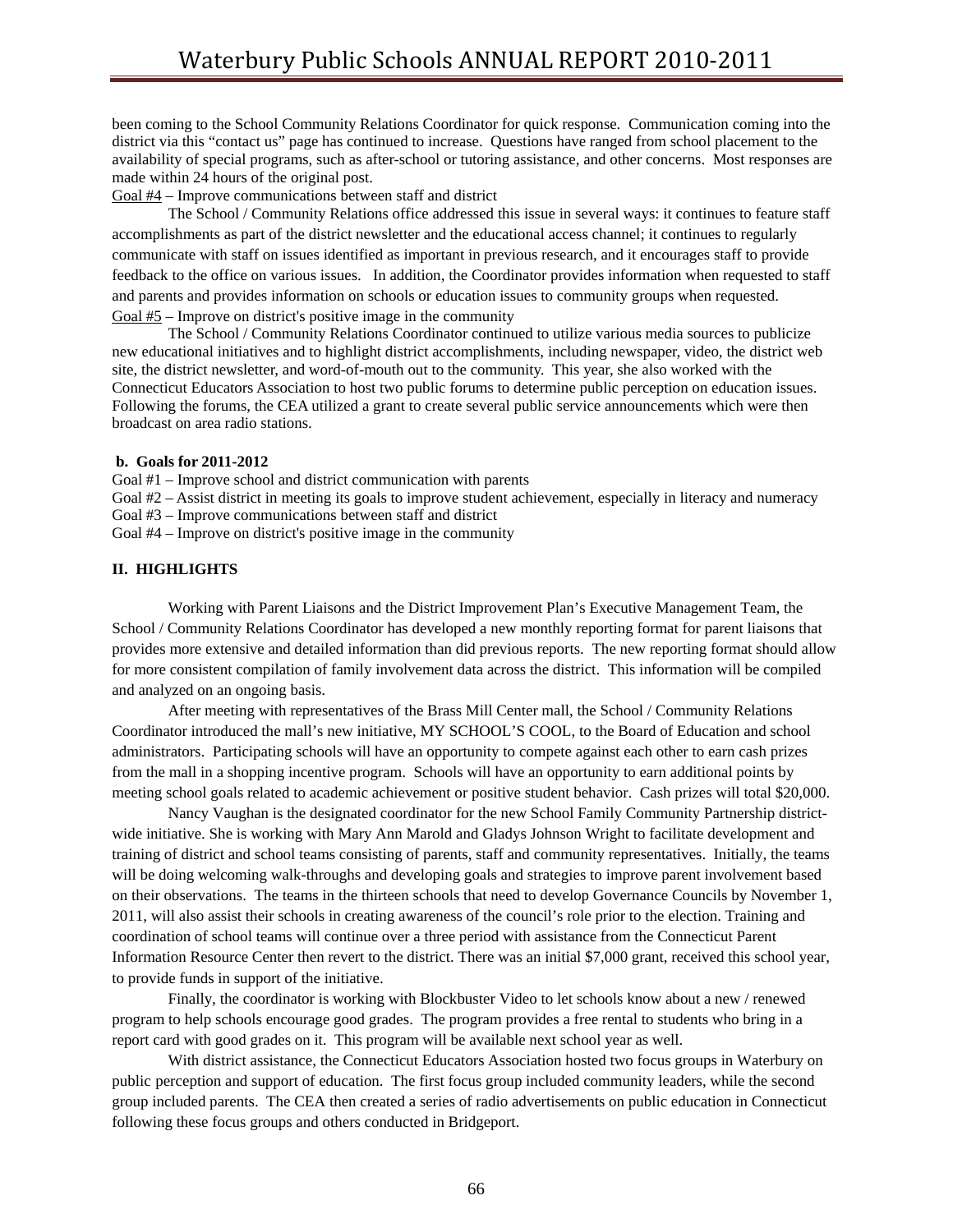#### **III. STRENGTHS**

 Nancy Vaughan, who has achieved her Accreditation in Public Relations from the Universal Accreditation Board, has been elected Northeast Region Vice President for the National School Public Relations Association. The region includes Connecticut, Delaware, Maine, Massachusetts, New Hampshire, New Jersey, New York, Pennsylvania, Rhode Island, Vermont, New Brunswick, Newfoundland, Nova Scotia, Eastern Ontario, Prince Edward Island and Quebec. She has an outstanding knowledge of communications and public relations.

# **Personnel Department**  *Ron Frost, Director*

In fiscal year 2010-2011 the office of Education Personnel supervised the recruitment, selection and appointment of 74 highly qualified teachers to replace teachers that resigned, retired, were non-renewed or were promoted to higher positions. The average salary level for these new teachers was \$47,676 and came in under budget.

Each new teacher was partnered with a trained and certified mentor teacher through an enhanced mentoring program. Numerous mentor teachers were recruited, trained and certified through district initiatives and incentives. New Teacher Orientation acclimates new hires to proper school procedures from Attendance Policy to Dress Code. Additionally class management and special education procedures and policy are included in the three day orientation. Feedback from attendees has been positive regarding the orientation. The number of non-renewal recommendations from building Administrators and Supervisors has decreased the last two school years, we think this is a reflection of the orientation. All staff were evaluated and supported in accordance with the Waterbury Guidelines for Teacher Evaluation and Professional Development. Only teachers who demonstrated the potential for excellence were offered contracts for the 2011-2012 school year.

A survey of Connecticut school districts was conducted to determine whether doctorate degrees were a requirement for the superintendent in other districts and the current compensation package for existing superintendents, to assist the consultants with their search for a Superintendent replacement.

Our continuing efforts to monitor and control absences resulted in a reduction in paid sick time of 7.1%. This has reduced our expenditures for substitutes and temporary assignments by approximately \$150,000. Our absences due to injuries on the job continue to decline from 2007-2008 levels.

Under direction from the Superintendent and the Chief Operating Officer, the Director of Personnel completed investigations into allegations of misconduct, both on and off the job, by Education employees. The investigations resulted in disciplinary actions, including suspensions and terminations of Education employees.

Eleven administrative vacancies occurred for 2010-2011 as a result of retirements, resignations, transfers, promotions and expansion positions. All of these vacancies have been filled with qualified staff. The number of grievances reaching the Superintendent's office totaled fifty-six, eighteen reached the Board. Four have been submitted to arbitration by the WTA.

We also received three CHRO complaints and three unfair labor practices complaints. All have been dismissed by the CHRO and/or the Department of Labor

As part of our recruiting efforts, we participated in thirteen career day fairs and two on-site campus interview sessions, including a "Teacher Fair" held at Rotella Magnet School, where candidates interested in employment with the Waterbury School District attended. Applitrack, an on-line application system, was fully implemented during the 2010-2011 school year. In addition to creating a paperless application process – which saves space and paper costs, the system advertises Education's vacancies – thus saving advertising costs, enables immediate access to candidates' applications directly by our Administrators – providing convenience and saving time, provides immediate confirmation of receipt of application to the applicants – saving calls and postage, thus increasing the efficiency of the Personnel Office.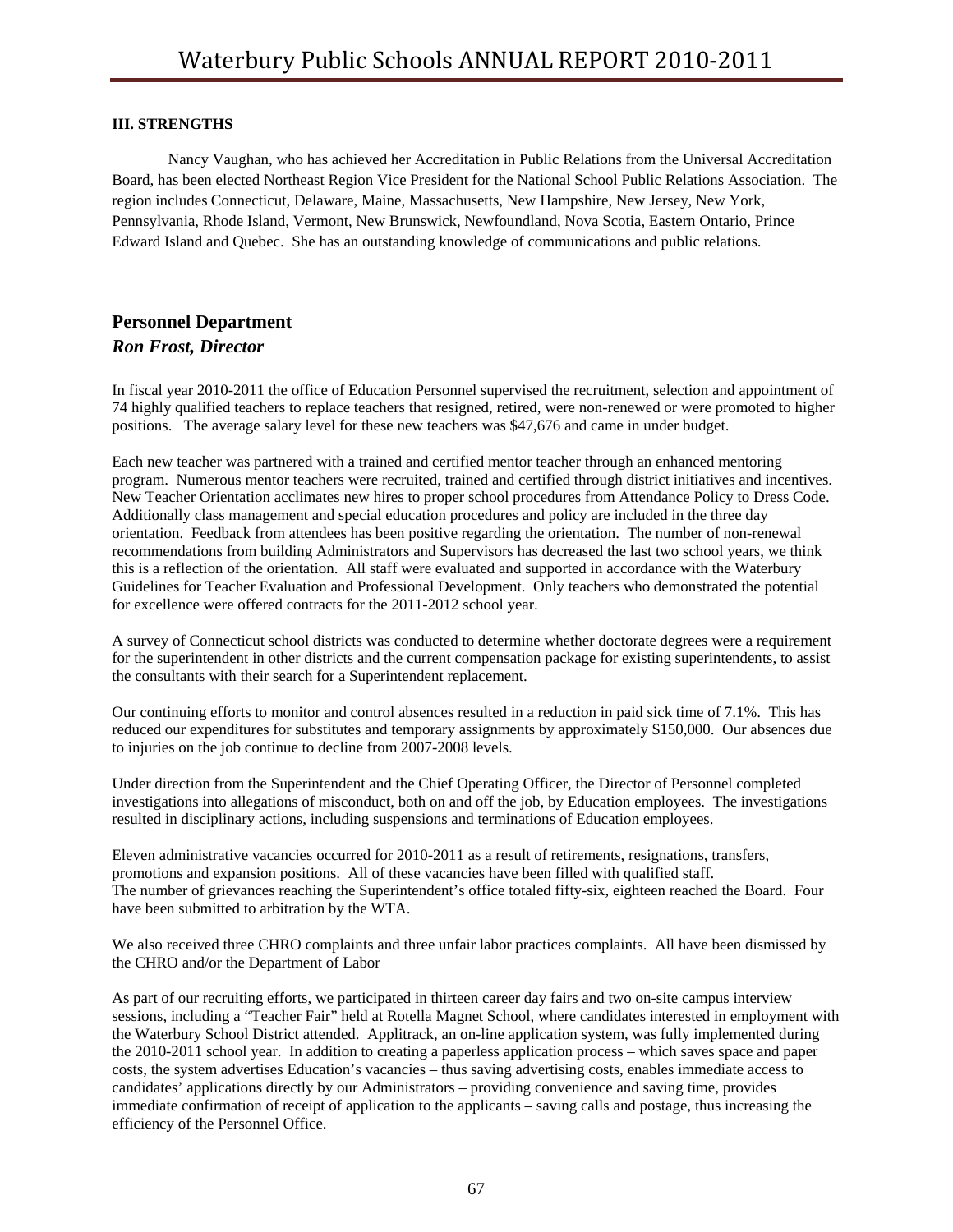| <b>School/Department</b> | Subject/Grade              | # of New Teachers        |
|--------------------------|----------------------------|--------------------------|
| Bilingual                | Bilingual/TESOL            | 2                        |
| Elementary               | Grades Pre-K through 5     | 15                       |
| Elementary               | <b>Library Media</b>       | 3                        |
| Elementary               | Literacy Facilitator       | $\mathbf{1}$             |
| Elementary               | Music                      | $\overline{2}$           |
| Elementary               | Physical Education/Health  | 3                        |
| Elementary               | Reading                    | $\overline{2}$           |
| <b>High School</b>       | <b>Allied Health</b>       | 1                        |
| <b>High School</b>       | Dance                      | $\mathbf{1}$             |
| <b>High School</b>       | English/Language Arts      | 3                        |
| <b>High School</b>       | <b>FCS</b>                 | 1                        |
| <b>High School</b>       | Foreign Language           | $\overline{2}$           |
| <b>High School</b>       | Literacy                   | $\mathbf{1}$             |
| <b>High School</b>       | Mathematics                | 9                        |
| <b>High School</b>       | Music                      | 1                        |
| <b>High School</b>       | Science                    | 3                        |
| <b>High School</b>       | Tech Ed                    | 1                        |
| Middle School            | English/Language Arts      | 1                        |
| Middle School            | Literacy                   | 3                        |
| Middle School            | Mathematics                | $\overline{\mathcal{L}}$ |
| Middle School            | Reading                    | $\overline{2}$           |
| Middle School            | Science                    | 1                        |
| Middle School            | <b>Social Studies</b>      | 1                        |
| Middle School            | Tech Ed                    | $\overline{2}$           |
| <b>Special Education</b> | Vision                     | $\mathbf{1}$             |
| <b>Special Education</b> | Speech                     | $\mathbf{1}$             |
| <b>Special Education</b> | Self-Contained or Resource | $\overline{7}$           |
|                          | Total                      | 74                       |
|                          |                            |                          |

#### **2010-2011 Teacher Hires By Subject Area**

#### **Teachers Hired With Durational Permits (DSAP)**

 In certain circumstances, the Connecticut Department of Education, Bureau of Teacher Certification will issue temporary teaching certificates in subject areas where a school district is experiencing a shortage of suitable certified candidates. In order to qualify for a DSAP the applicant must: (1) successfully complete all three components of the Praxis I teacher examination or qualify for a waiver; (2) certify, through official transcripts, that he or she has successfully completed certain required undergraduate and/or graduate coursework in the content area for which the DSAP is sought; and (3) demonstrate that he or she is enrolled in a teacher preparation program to complete the remaining coursework and/or testing for teacher certification and new as of 7/1/06 DSAP candidates must pass the Praxis II in their content area. Furthermore, a school district must "sponsor" a DSAP applicant by demonstrating that no suitable certified applicants in the subject area could be hired despite reasonable recruiting efforts.

 For 2010-2011, 11 new teachers were hired through the DSAP. This represented 3% of all new teachers hired in 2010-2011. DSAP teachers were hired in the content areas listed below.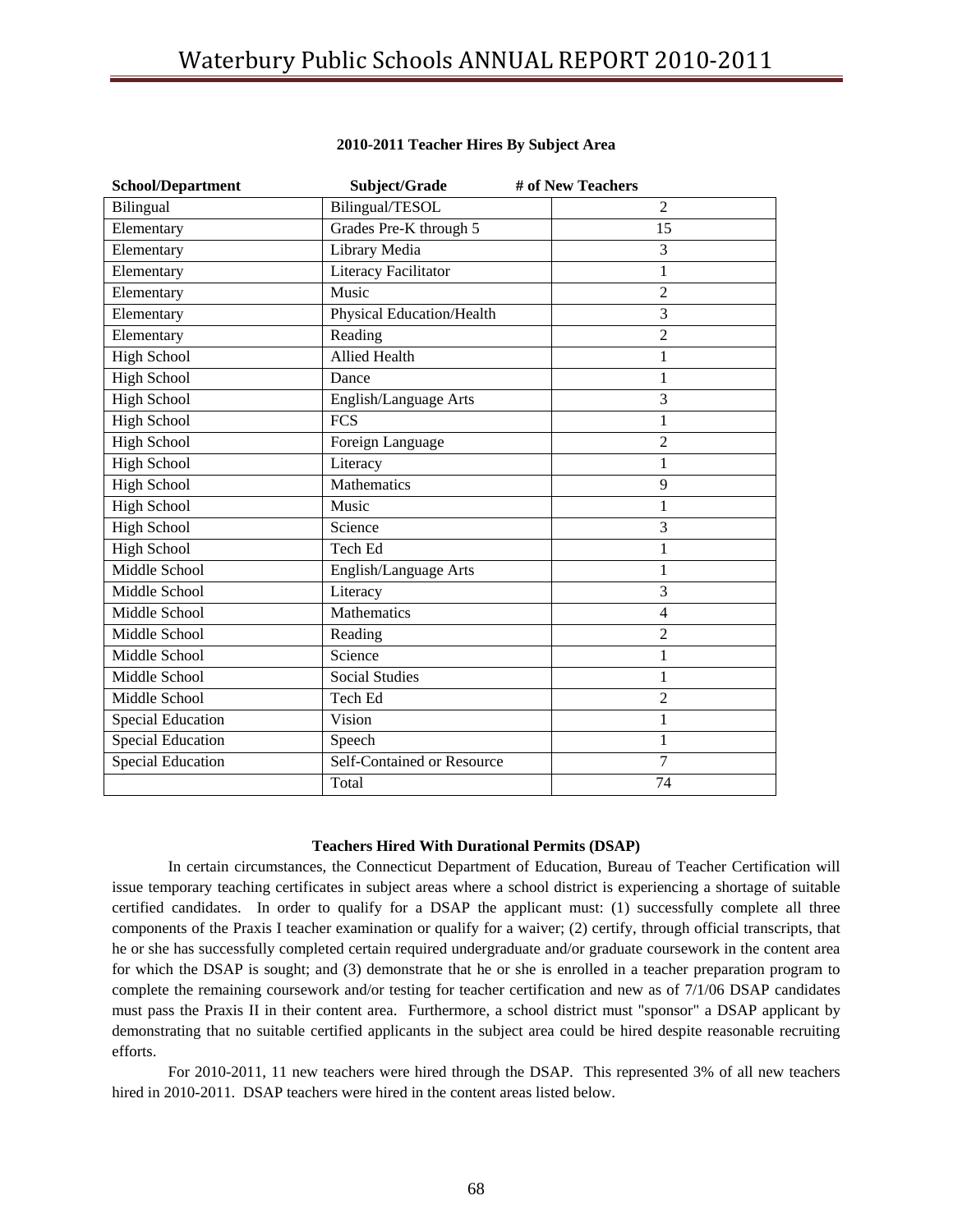# Waterbury Public Schools ANNUAL REPORT 2010‐2011

| <b>Certification Area</b> | # of DSAPs |                |                   |
|---------------------------|------------|----------------|-------------------|
|                           | $09-10$    | $10 - 11$      | <b>Difference</b> |
| Special Education         |            |                | 0                 |
| Math (7-12)               | 0          | O              | 0                 |
| Science $(7-12)$          | 0          | 0              | $\Omega$          |
| <b>Business</b>           | 0          |                | $+1$              |
| Tech Ed                   | $\Omega$   |                | $+1$              |
| Spanish                   |            | $\overline{4}$ | $+3$              |
| Bilingual-TESOL           | 0          |                | $+1$              |
| Bilingual – Elementary    | 0          | $\overline{2}$ | $+2$              |
| Bilingual – Content area  | 0          |                | $+1$              |
| <b>Biology</b>            |            | 0              | -1                |
| Total                     | 3          | 11             | 8                 |
| % of new teachers         | 3%         | 3%             |                   |

#### **Relevant Salary Data for Teachers Hired During 2010-2011**

66% of new teachers hired in 2010-2011 were placed at Step 1 of the salary schedule.

The average starting salary for teachers hired during 2010-2011 was \$47,676.

The budgeted salary for new teachers was \$50,000

#### **Education Level of Teachers Hired During 2010-2011**

| Degree Held          | # of New Teachers | % of New Teachers |
|----------------------|-------------------|-------------------|
| <b>Bachelors</b>     | 23                | 31%               |
| <b>Masters</b>       |                   | 57%               |
| 6 <sup>th</sup> Year |                   | 12%               |
| Doctorate            |                   | 0%                |

#### **2010-2011 TEACHER HIRES BY RACE/ETHNICITY**

| <b>Race/Ethnicity</b>         | # of Hires | % of Total Hires |
|-------------------------------|------------|------------------|
| Asian                         |            | 1.4%             |
| Hispanic                      | 4          | 5.4%             |
| <b>Black/African American</b> | 4          | 5.4%             |
| Two or More Races             |            | 0%               |
| White/Caucasian               | 65         | 87.8%            |
| Total                         | 74         | 100\%            |

Approximately 12% of teachers hired during 2010-2011 were minority.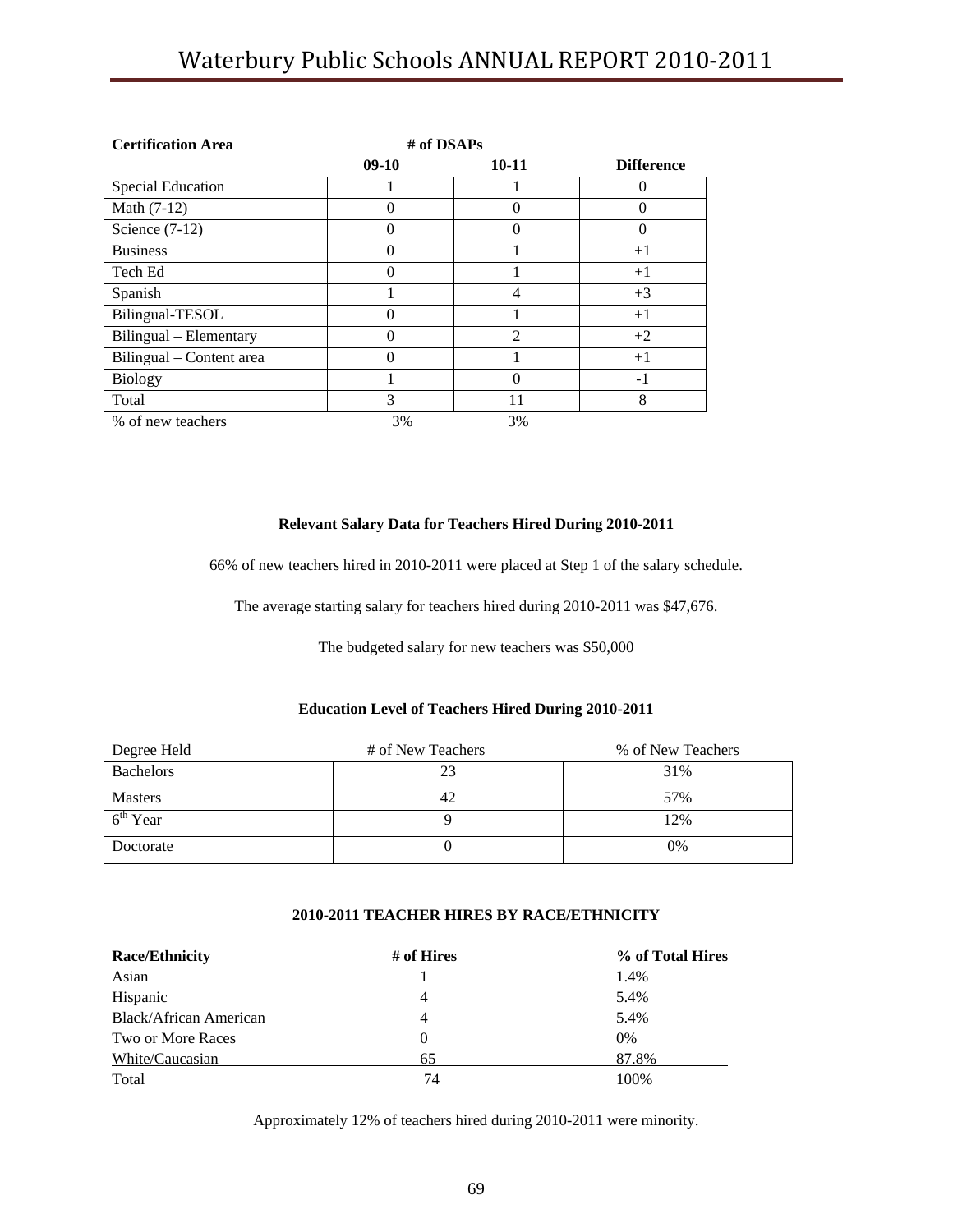## **2010-2011 Teacher Resignations/Deaths**

| <b>School/Department</b> | Subject/Grade              | # of Resignations/Deaths |
|--------------------------|----------------------------|--------------------------|
| Bilingual                | Bilingual/TESOL            | 1                        |
| <b>Elementary School</b> | Grades Pre-K through 5     | 6                        |
| <b>Elementary School</b> | Music                      |                          |
| <b>Elementary School</b> | Library/Media              |                          |
| <b>Elementary School</b> | Literacy Facilitator       |                          |
| <b>Elementary School</b> | P.E.                       |                          |
| <b>Elementary School</b> | Reading                    | $\overline{2}$           |
| <b>High School</b>       | Foreign Language           | $\overline{c}$           |
| <b>High School</b>       | Mathematics                | 5                        |
| <b>High School</b>       | Science                    |                          |
| Middle School            | English/Language Arts      | $\mathfrak{D}$           |
| Middle School            | Literacy                   |                          |
| Middle School            | <b>Mathematics</b>         | $\overline{2}$           |
| Middle School            | Science                    |                          |
| <b>Special Education</b> | Vision                     |                          |
| Special Education        | Self-Contained or Resource | 3                        |
| <b>Special Education</b> | Psychologist               | $\overline{2}$           |
| <b>Special Education</b> | Speech                     | $\overline{c}$           |
|                          | Total                      | 35                       |

#### **2010-2011 Teacher Retirements/NonRenewals**

| <b>School/Department</b> | Subject/Grade              | # of Retirements/  |
|--------------------------|----------------------------|--------------------|
|                          |                            | <b>Nonrenewals</b> |
| Bilingual                | Bilingual/ESL              |                    |
| Elementary               | Pre-K through 5            | 4                  |
| Elementary               | Music                      | 1                  |
| Elementary               | Library Media              | 3                  |
| Elementary               | District Instruction K-5   |                    |
| <b>High School</b>       | Foreign Language           | $\mathfrak{D}$     |
| <b>High School</b>       | Tech Ed                    |                    |
| <b>High School</b>       | <b>Social Studies</b>      |                    |
| <b>High School</b>       | Science                    |                    |
| <b>High School</b>       | Psychologist               |                    |
| Middle School            | <b>Social Studies</b>      |                    |
| <b>Special Education</b> | Self-Contained or Resource | 4                  |
| <b>Special Education</b> | Speech                     |                    |
|                          | Total                      | 22                 |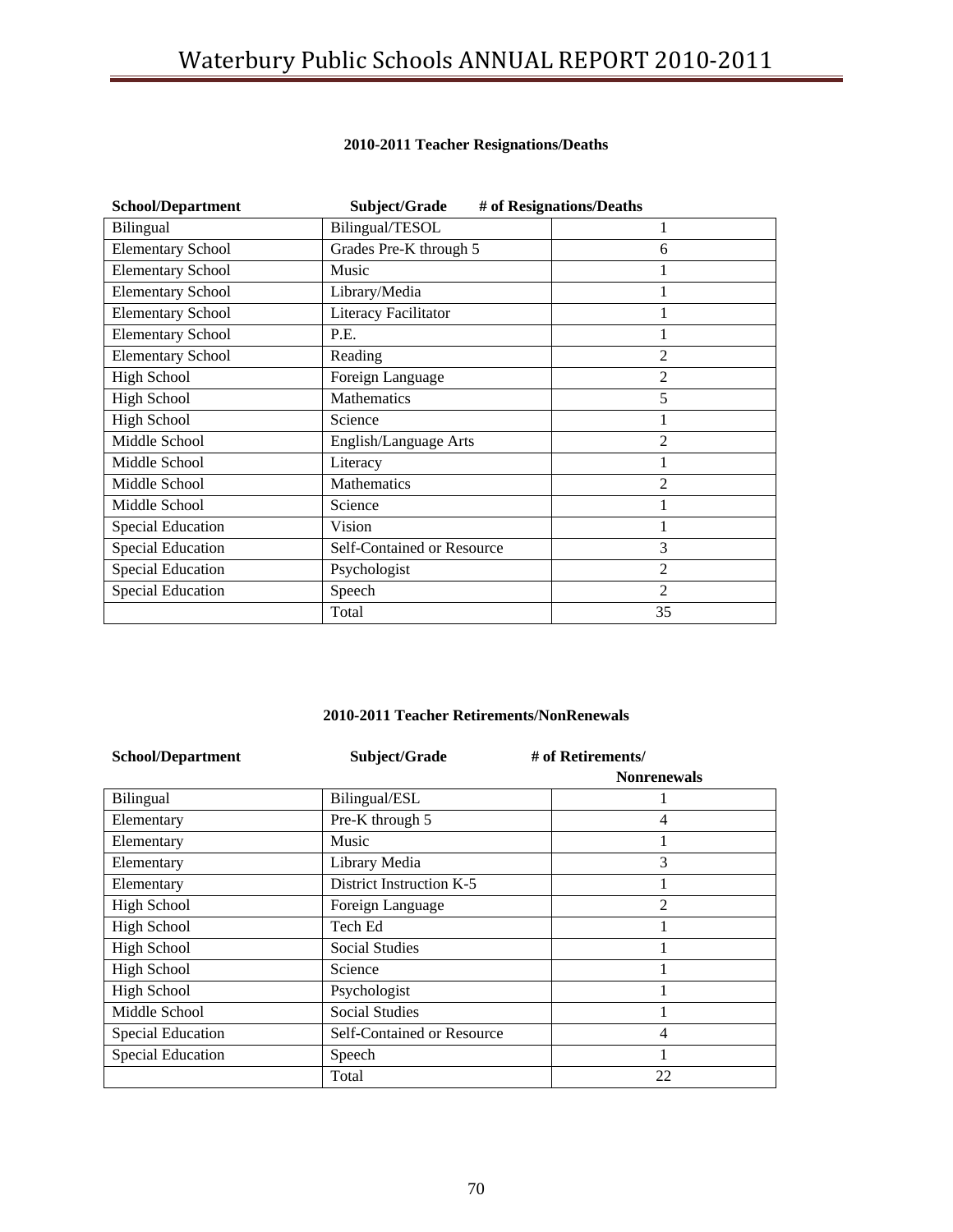## **ADMINISTRATOR HIRING**

Eleven administrative vacancies occurred for 2010-2011 as a result of retirements, resignations, transfers, promotions and expansion positions. All of these vacancies have been filled with qualified staff.

| <b>POSITION</b>                     | <b>TRANSFER</b> | <b>INTERVIEW</b> | <b>ANTICIPATED DATE OF</b> |
|-------------------------------------|-----------------|------------------|----------------------------|
|                                     | <b>REQUESTS</b> | <b>DATE</b>      | <b>APPOINTMENT</b>         |
| West Side Middle School             | None            | 2/8/11           | Maria Burns                |
| Principal                           |                 |                  | 7/1/11                     |
| Driggs Principal                    | None            | Not Applicable   | <b>Thomas Pannone</b>      |
|                                     |                 |                  | 7/1/11                     |
| Duggan Principal                    | None            | 1/26/10          | Patricia Frageau           |
|                                     |                 |                  | 7/1/11                     |
| Wallace House Principal             | None            | 7/22/10          | Cynthia Hammond            |
|                                     |                 |                  | 8/2/10                     |
| SVP at Generali                     | None            | Not Applicable   | Filomena Hudobenko         |
|                                     |                 |                  | 8/16/10                    |
| SVP at Driggs                       | None            | Not Applicable   | Diurca Tomasella           |
|                                     |                 |                  | 8/10/10                    |
| SVP at Carrington                   | One             | Not Applicable   | Karen Renna                |
|                                     |                 |                  | 8/23/10                    |
| SVP at Chase                        | None            | Not Applicable   | <b>Matthew Calabrese</b>   |
|                                     |                 |                  | 9/27/10                    |
| SVP at Rotella                      | One             | Not Applicable   | Ellen Paolino              |
|                                     |                 |                  | 8/10/10                    |
| <b>SVP</b> at Maloney               | Two             | Not Applicable   | Diane Bakewell             |
|                                     |                 |                  | 8/10/10                    |
| <b>Supervisor of Social Studies</b> | None            | 8/17/10          | Michael Harris             |
| and FCS                             |                 |                  | 8/24/10                    |
| Supervisor - Fine Arts -            | None            | 9/9/2010         | Dana Manning               |
| <b>WAMS</b>                         |                 |                  | 10/18/10                   |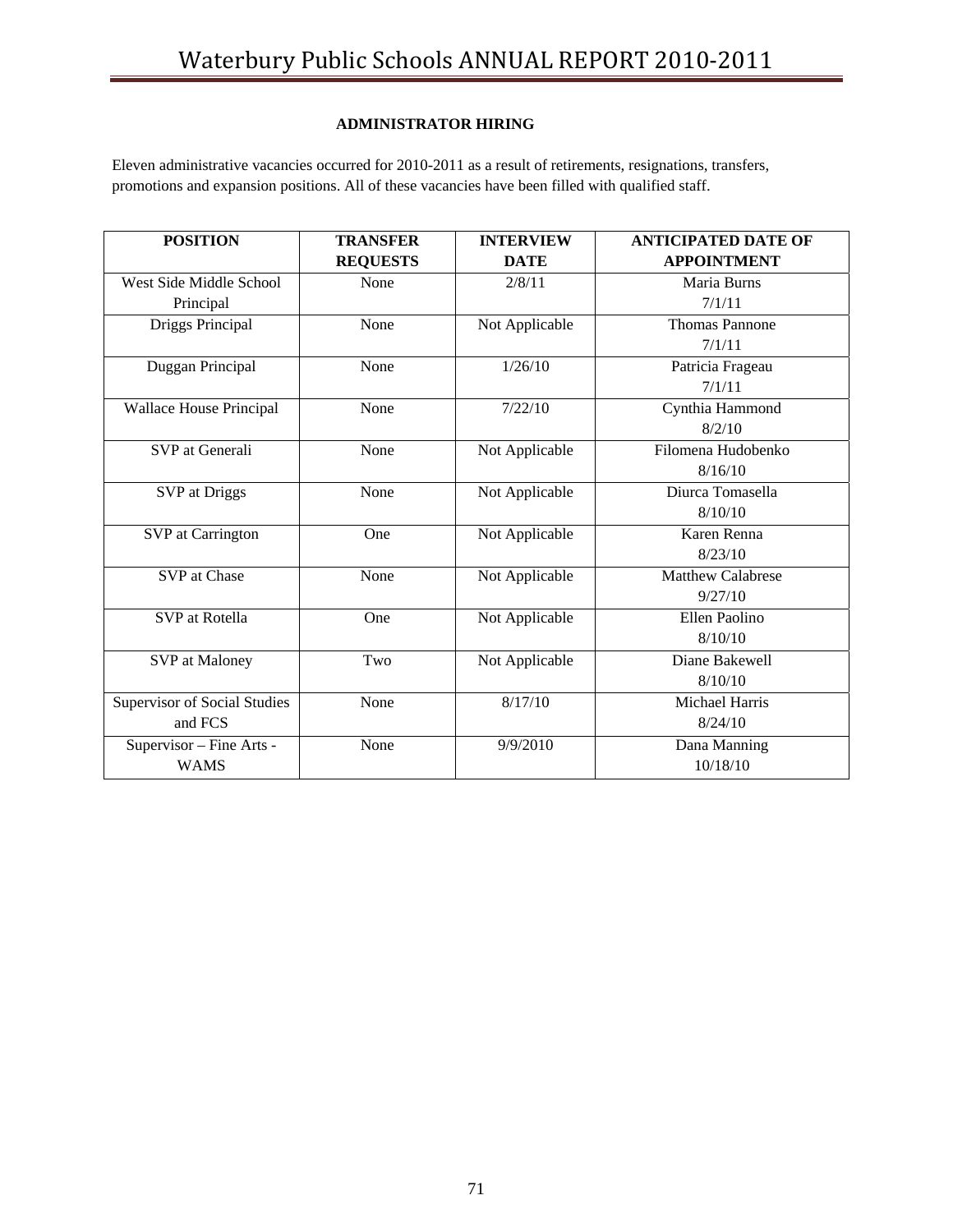# **ELEMENTARY SCHOOLS**

# **BARNARD ELEMENTARY SCHOOL**

*Thomas Pannone, Principal* 

### **I Goals**

a) Accomplishment of Goals 2010-2011 from School Improvement Plan

Barnard School's 2010-2011 School Improvement Plan goals were consistent with the district's five major District Improvement Plan Goals. The goals are listed below:

- 1. To increase reading proficiency for all students by a minimum of 15% by the end of three years as measured by Developmental Reading Assessment (DRA), and Connecticut Mastery Tests (CMT).
- 2. To increase mathematics proficiency for all students by a minimum of 15% by the end of three years as measured by Connecticut Mastery Tests (CMT).
- 3. To reduce the number of school suspensions by 15% over three years as measured by district suspension data.
- 4. To reduce truancy by 15% over three years as measured by district attendance data.
- 5. To increase the involvement of families in the educational process by 15% over three years as measured by strategic district surveys and participation in school and district meetings, workshops, and events.

Goals 1 and 2 deal specifically with improving student academic performances in the major subject areas of literacy and mathematics. Barnard School did not make AYP requirements for both Mathematics and Reading. We are presently on the designated Year-Two In Need of Improvement list. Reading and Mathematics continue to be the highest priority instructional focus in all grade levels, K-5. A number of continuing initiatives were in place for the 2010-2011 school year. These include:

- Four monthly grade level common planning team or data team meetings-2 Math and 2 Reading, 40 minutes/week
- CFA, Development in Math and Reading/LA by grade level teachers and support staff
- 90 minutes minimum literacy block for all grades
- 45 minutes minimum math block for all grades
- Tier II Intervention Block 40 minutes a week 3 times a week
- Tier III Intervention Instruction 30 minutes a week  $-5$  times a week
- Individual reading plan for all identified deficient readers
- Mathematics coach for all grades (2x month)
- Title I Literacy facilitator for grades 3-5 (2/week)
- TPTA After School for identified grade 2-5 students (3 sessions Gr. 4 & 5, 3 & 4; 2 & 3)
- ESH After School for identified grade 4-5 students
- Title I Tutors  $(2 \text{ tutors} 12 \text{ hours} \text{ a week} 8 \text{ weeks})$

Barnard School focused on one Tier Two Indicator on the 2010-2011 School Improvement Plan. The Tier Two Indicator is to utilize guided reading strategies along with literacy stations across the curriculum to increase all students' reading proficiency by a minimum of 15% by the end of three years as measured by the Developmental Reading Assessment (DRA) and the Connecticut Mastery Test (CMT).

Barnard School has implemented the following instructional strategies and initiatives to meet the objectives of the goal of the Tier Two Indicator:

- In anticipation of implementation of the Literacy Academy Instructional Model for the 2011-12 school year, Barnard staff will participate in Literacy Academy Training and site visits.
- Monthly assessment of reading fluency at grades 1-5
- Focus of reading instruction in all grades, K-5, driven by guided reading supported by flexible grouping strategies (continuation of year one 2008-09)
- Continued development and integration of literacy stations to support guided reading instruction, K-5
- Purchase and development of a comprehensive leveled reading library for all grades K-5
- Integration of non-fiction leveled reading texts to support Social Studies and Science curricular content
- All teacher evaluations for 2010-11 focused on integrating Science and Social Studies into the Reading/LA block.
- Average 30 walk-throughs per month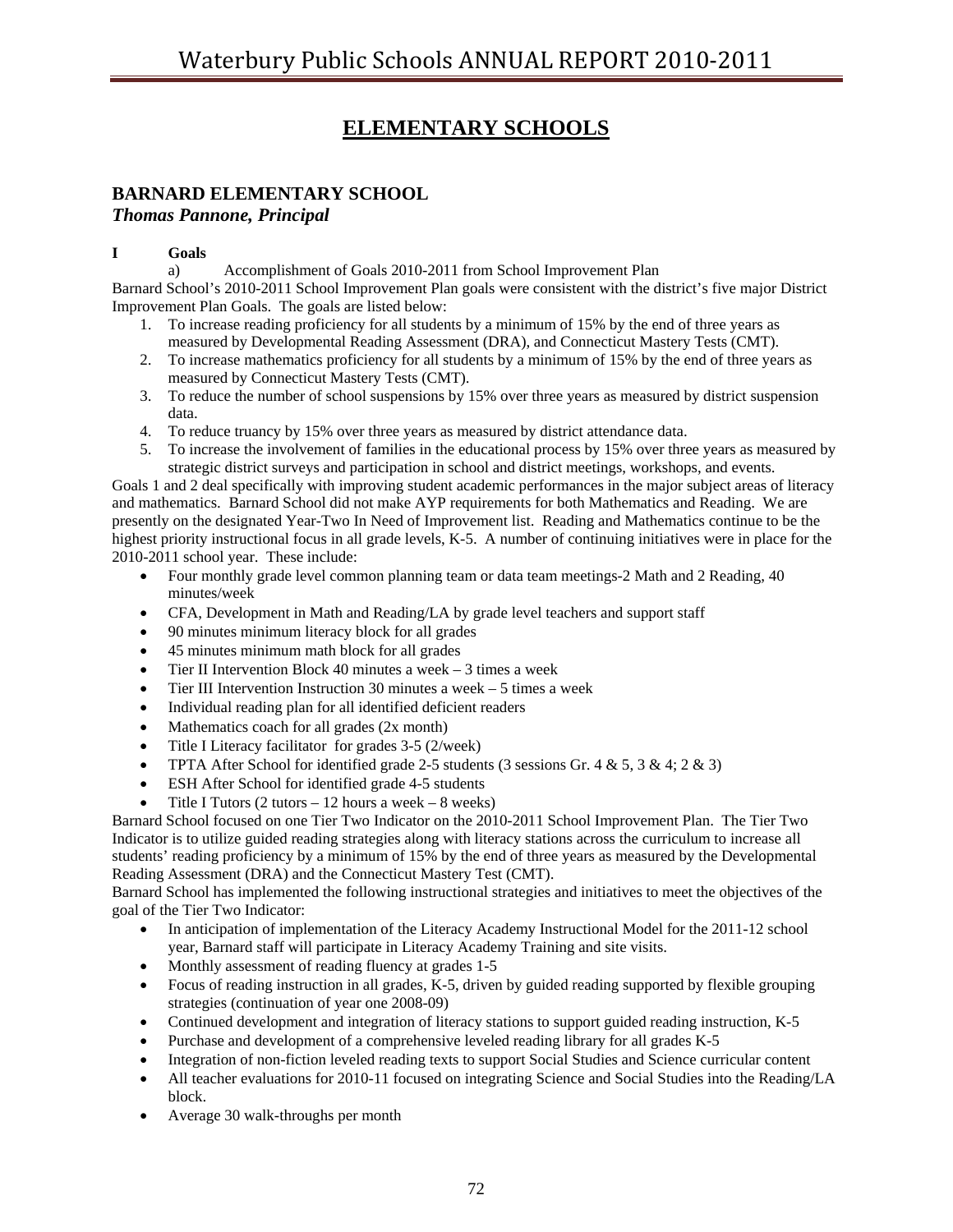- Bi-monthly grade level CFA to drive instruction
- Bi-monthly grade level Data Team analysis of student reading performance
- CMT scores will be reviewed at August 2011 PD
- Review of DRA scores indicated a significant decrease in primary grades (K-3) students scoring substantially deficient and increase in percent of students scoring in the proficient range
- Gr. 5 students showed continued significant growth in percentage of students scoring at proficient level Goal 3

Barnard School maintained a very safe and secure learning environment for students and staff. No out of school or in school suspensions were recorded all year. Outstanding teaching practices and classroom management were a major contribution to this factor. School rules were enforced consistently and fairly. A total of 33 discipline referrals were processed. Bus discipline reports accounted for 9 of that total.

Goal 4

The district attendance policy was strictly adhered to by all Barnard staff. Through the collaborative efforts of the principal, secretary, teachers, parent liaison, and attendance counselor, home communication regarding student absence was well maintained. As of this date, 3 Barnard students have exceeded the 18 unexcused attendance thresholds. No attendance appeals have been held with parents to date. The IRIS emergency notification system also helped in parent communication.

#### Goal 5

Through the outstanding effort of our Parent Liaison and entire staff, Barnard School maintains excellent parent communication and parental input. Parents were active in the School Improvement Plan, School Environment Committee and Grants Committee. The PTO membership remained steady.

b) Goals for 2011-12 (from School Improvement Plan)

Barnard Elementary School is scheduled to close its doors on June 20, 2011. Barnard and Brooklyn Elementary School will be merged into the newly renovated Pre-K – 8 Duggan Elementary School. Approximately one-half of the present Barnard School student population will be attending Duggan School, while the rest will be enrolled at a number of other Waterbury Public elementary schools. At this time, there is no School Improvement Plan planned for the 2011-12 school year for either Barnard or Duggan School.

#### **II Highlights of 2010-11 Program**

a) ICAN (Identifying Countries and Nations) Project - \$1,500 General Grant Project

The *ICAN* program represents a very innovative framework of activities, when merged, serve to foster the interest of first grade students to embrace reading, improve overall reading proficiency, and introduce them to other civilizations of our world. Through utilization of the book entitled, *How to Make an Apple Pie...and See the World,* first graders will virtually tour several countries and territories, learning about their cultures, languages, and foods. Musical compositions generic to each site will be integrated into the learning and exploration activities that will aurally contrast the distinguishing natures of each place visited. The ultimate outcome sought will be the encouragement, enjoyment and importance of reading for each young learner.

b) K.N.IT. (Kids Need Interests, Too) Project

This project, funded through a \$1,300 General Grant award, involved 50 fourth and fifth grade students in a learn to knit project. Students participated before, during, and after school hours learning the basic fundamentals of knitting. As students skills increased, the complexity of project increased. Students learned to follow simple and complex directions, along with making a variety of patterns and designs.

This project received newspaper coverage and exposure on our local community access stations, *Spotlights on Schools* program. This allowed for an outpouring of community support and volunteers to assist in this project.

c) Improving Literacy Through School Libraries Grant - Global Sharing "Getting to Know You" The second year of a 2-year grant cycle designed to develop communication between  $5<sup>th</sup>$  grade students in Waterbury with other students abroad. Our connection was with the students from Toulouse, France. Each elementary school received a portion of this \$500,000 grant. Barnard School benefitted from the following new resources in both technology and print format: 1 SMART Board, 2 laptops, 2 Flip Video cameras, and many books. The focus of the books is the State of Connecticut.

All 5<sup>th</sup> grade students were required to complete a project about the state of Connecticut in order to teach their French friends about our state. Projects were developed by the School Library Media Specialists and co-taught with 5<sup>th</sup> grade teachers. The end project consists of a research packet containing a written portion about the history, geography, and tourism of Connecticut, an illustrated state map, art work, and a letter to France, a short lesson on French vocabulary, and a bibliography.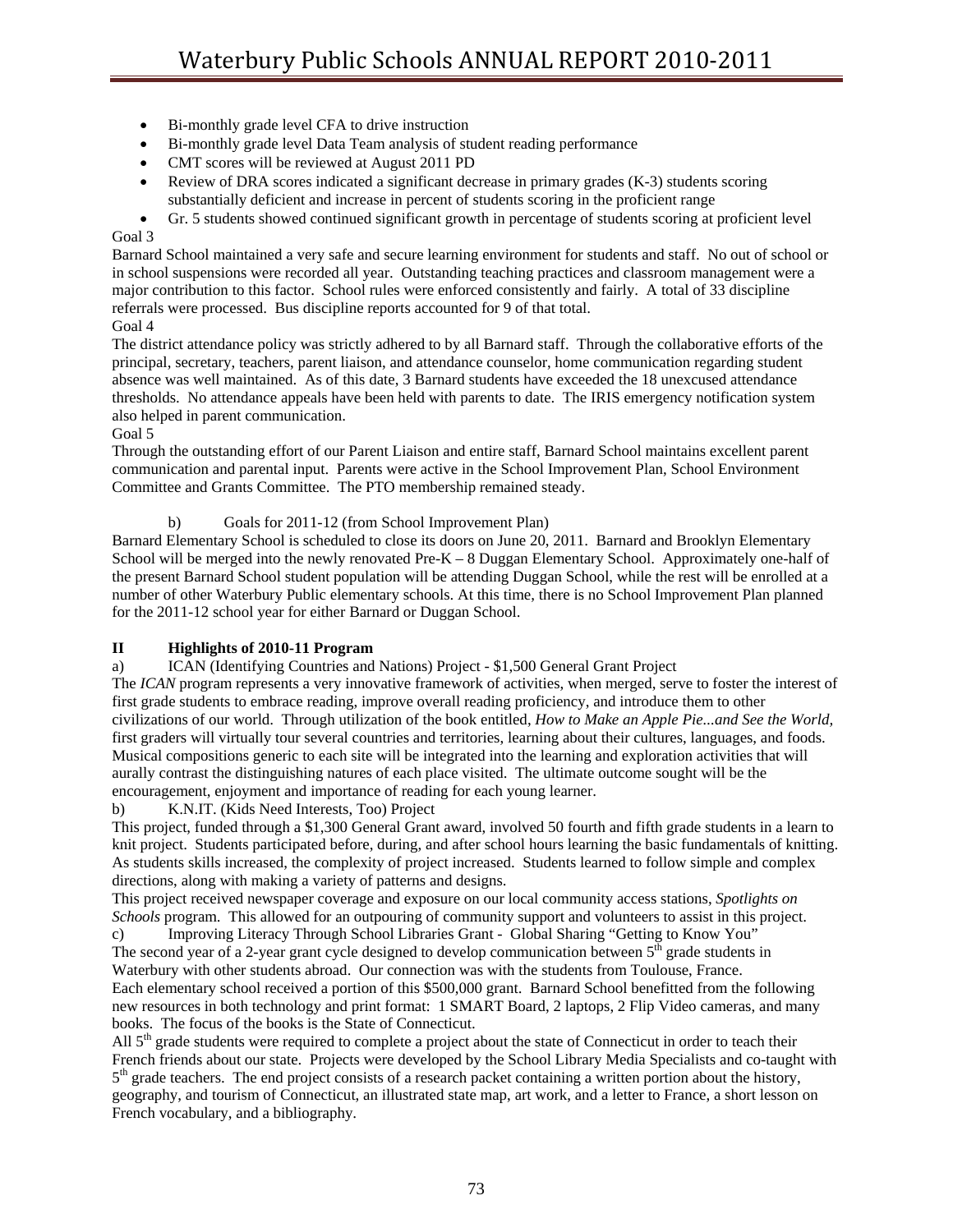### **III Strengths of the Educational Program**

The strengths of the educational program at Barnard are tied directly to a very dedicated, caring, compassionate and professional staff of teachers, paraprofessionals, and related support staff. The overall number one mission of our school is to provide our students with not only the basic skills and knowledge for academic success, but to help foster a lifelong quest for learning. Collaboration among staff is exceptional. Grade level teams work very well together and a variety of co-teaching models are used with all support staff. Excellent behavior management techniques and strong classroom management by all staff has minimized classroom disruption.

### **IV Statistical Data**

- a) Number of students transferred into Barnard School within system in 72 out 36 outside system in 56 out 38
- b) Superintendent Award 1
- c) Student of the Month 250
- d) Honor Roll 165
- e) Perfect Attendance 18

# **BROOKLYN ELEMENTARY SCHOOL**

*Dr. Patricia Frageau, Principal* 

**I. Goals** 

## **A. Accomplishment of Goals 2010 - 2011**

- Converted the school into a literacy Academy.
- Offered Extended School Hours (ESH) for a third year.
- Designated CPT (grade level) meeting to monitor and analyze student work.
- Differentiated instruction to meet diverse learning styles for all.
- Offered TPTA for at risk students in the area of Reading.
- Used results of district assessments to adjust instruction and curriculum pacing.
- Continued the Primary Mental Health Grant project for at risk K-Grade 3 students.
- Utilized the IRIS phone system as a means of contacting parents.
- Conducted parent outreach through classroom teacher, parent liaison, guidance counselor, social worker and principal.
- Implemented a School Improvement Plan Committee (SIP) in order to take a closer look at student data.

#### **B. Goals for 2011 – 2012 – Duggan School**

Data will be collected in each goal area and analyzed to determine the Effective Teaching Strategies to be used to improve student achievement. Data Walls will be created for teachers, students, and parents (Data Driven Decision Making). Weekly Common Planning Time (CPT) will be used to discuss students' progress and analysis of student work. Professional Development will be planned and implemented based on the data analysis and the needs of the school and the students.

#### **Goal #1 Literacy**

-Continue Literacy Academy.

-Increase percentage of all students who are reading at grade level by 15% at the end of three years.

-Increase percentage of all students scoring proficient or higher on district wide formative assessments in reading.

-Decrease percentage of all students who are above substantially deficient by 20% as measured by the DRA's in grade 1-3 over a 3 year period.

-Increase the percentage of all students meeting the Kindergarten Exit Criteria in standards in reading to 90% To add additional collaborative time blocks to each teachers daily schedule.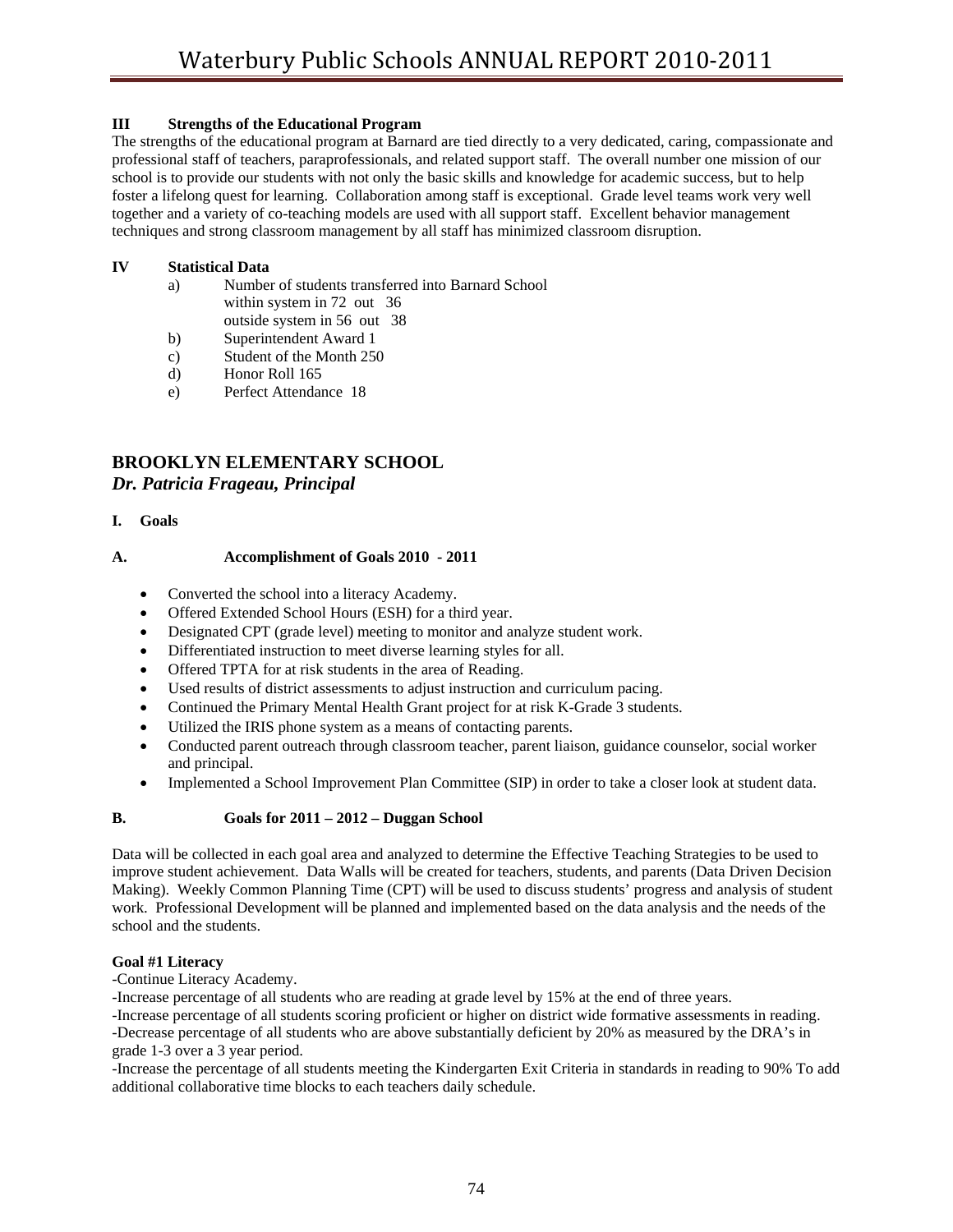#### **Goal #2 Numeracy**

-Increase by 15% the percentage of students scoring proficient or higher on district assessments over a 3 year period. -Increase the number of students attaining grades of "C" or higher at the end of each marking period to 70%.

-Grade level Common Planning Time is used to review student work and performance in mathematics.

-Add additional collaborative Math time blocks to each teachers daily schedule.

## **Goal 3# Safe and Secure Teaching and Learning Environment**

-Reduce the number of discipline referrals by 15% over 3 years

-Increase the use of Prevention Services Team (attendance counselor, parent liaison and other support staff).

#### **Goal #4 Parental Involvement**

-Increase to 100% the number of parents who sign and return the Family School Compact.

-Increase communication on parent notification of NCLB requirements using school newsletter, website, and display in the main hallway of the school.

-Increase family involvement in the educational process by 15% over 3 years.

#### **II Highlights from 2010 - 2011**

**A.** Brooklyn School implemented the Literacy Academy mode in grades  $K - 5$ .

**B.** Brooklyn School staff volunteered after hours to implement several educational family events, including a reading, math, CMT, and science night that were successful and grew in attendance as the year went on.

**C.** Monthly and weekly PBS celebrations conducted.

**D.** An end of the year field day was held.

#### **III Strengths**

**A.** Teachers work collaboratively on school-wide and grade level projects to improve student achievement and strengthen character virtues.

**B.** Teachers have been trained in DDDM (Data Driven Decision Making), and a team has been established to analyze data in reading, writing, and math. Brooklyn School participated in the WBE Data Showcase, and Data Walls have been created: one for the teachers, one for the parents (located in the main hallway), and one outside each classroom. The classroom Data Walls provide a data display for the students in the class to observe how they are doing in reading, writing, spelling, and math.

**C.** Primary Mental Health Grant (Just For Me) project for at risk K-3 students

**D.** Girl Scouts/Boy Scouts Lunch Bunch—-the Girl Scout program for kindergarten to fifth graders increased its participation and completed its fourth year and the Boy Scout program for third to fifth graders also increased its enrollment and completed its third year.

**E.** After School YMCA Program for Brooklyn, Barnard and Tinker students**—**completed its third year in existence with increased enrollment.

#### **IV Statistical Data**

- 1. Number of students receiving various kinds and types of awards. • Superintendent's Award (1) • Tiger of the Week (960) • President's Award for Educational Achievement (110) • **Average percentage of students attending monthly programs (85%)** Just For Me  $(48)$ • Citizenship Award (10) Superlative awards (8) • Olympics of The Mind, grade three and grade five team (12) 2. Number of students transferred in and out of your building Within system in **37** out **37**
	- Outside system in **26** out **20**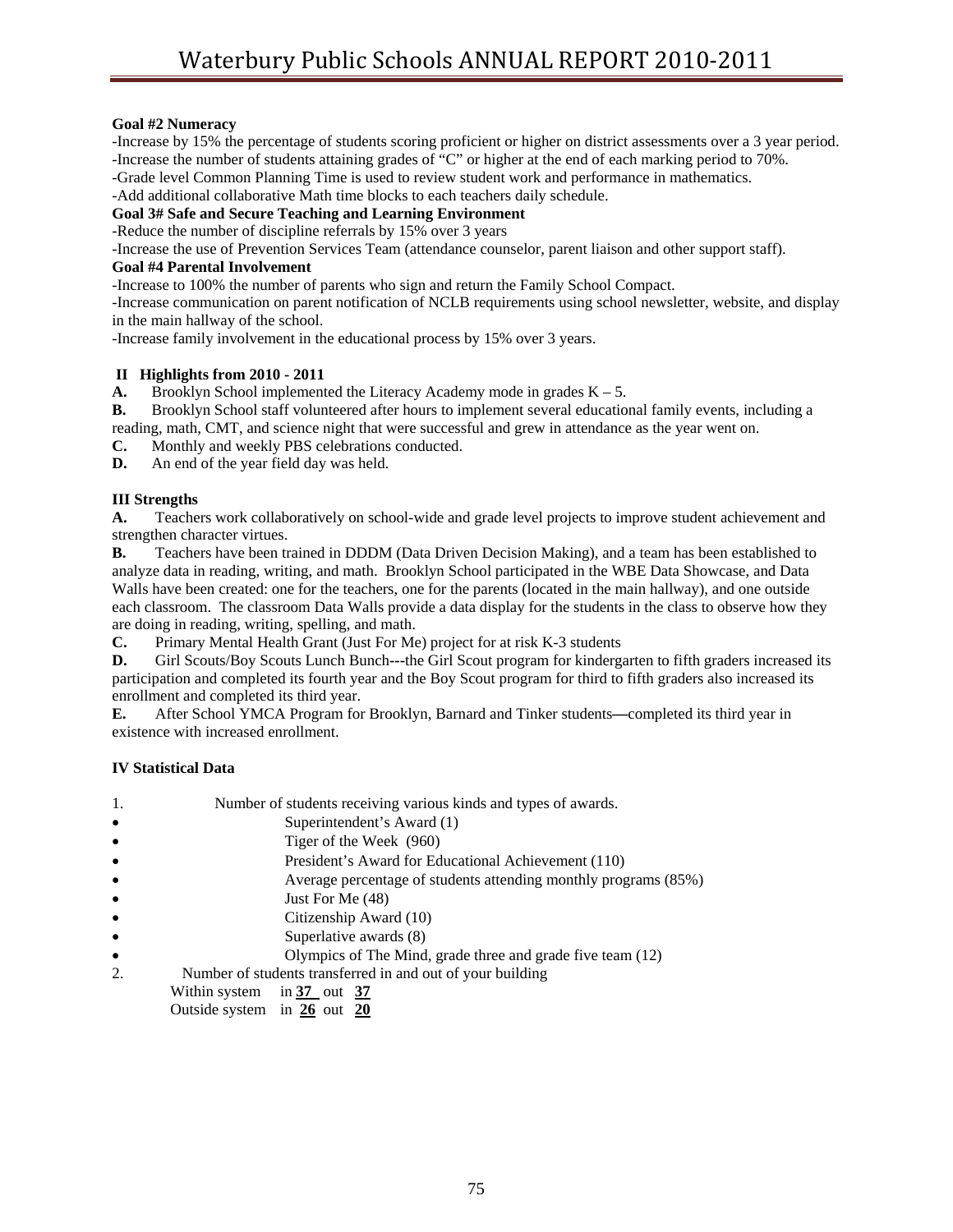# **BUCKS HILL ELEMENTARY SCHOOL**  *Ann M. Begley, Principal*

## **I Goals**

#### **A. Accomplishment of Goals for 2010-2011**

Goal #1 Bucks Hill School will attain high academic achievement for all students in literacy and numeracy. Bucks Hill became a Literacy Academy in October. The expectation of Literacy Academy is that there is at least a two hours block for Literacy. During this time, there is twenty minutes of whole group and at least one hundred minutes of small group instruction. There is an assessment binder that maps out all of the expected assessments. The structure of Literacy Academy has allowed the teachers to address the specific needs of the students. Grouping is done by data and includes groups for immersion, basic and accelerated students. The immersion class includes additional support staff including reading, special education, speech, and ELL.

District Math Benchmark assessments have guided Bucks Hill to plan appropriate instruction.

Bucks Hill has continued to use grade level meetings and collaboration time to analyze data using the Data Driven Decision Making process.

Goal #2: Bucks Hill School will provide a safe and secure teaching and learning environment through the implementation of school-wide Positive Behavior Support program to affect discipline data in individual classes and at Bucks Hill.

Data shows that there continues to be a decrease in referrals to the office and out-of-school suspensions. This has been the trend at Bucks Hill for several years. The implementation of in-school suspension in the District has given us another strategy to address behavior.

The PBIS committee continued to get direction through the district wide training initiative. The training helped refine the procedures already in place at Bucks Hill.

School-wide rules and expectations have been developed and were explicitly taught beginning in September. Specific lessons were given to teachers in August to ensure that all staff was teaching the explicit expectations for all areas within the school. The team helped teach expectations in areas outside the classrooms such as the lunchroom and recess.

The committee continued to meet monthly and work in the school using Positive Behavior Support**.**  Initiatives implemented in prior years were continued, but the committee worked to change things a little to keep the students motivated.

The implementation of identifying Tier III students who have repeat problems in school was a new focus for the team. Use of a process called 'check-in/check-out' was begun late in the school year. Time of implementation did not allow for an analysis but the process will be continued next year beginning in September.

#### **B. Goals for the 2011-2012**

Goal #1 Bucks Hill School will attain high academic achievement for all students in literacy and numeracy. Continuing Literacy Academy initiative will be the primary goal for the school year. Day one will have students placed in literacy groups based on the data.

Implementation of the specific goals of the School Improvement Plan (SIP) will have the Bucks Hill staff teaching explicit scientifically based reading research strategies to improve student achievement. The teachers will continue to create Common Formative Assessments and follow the Data Driven Decision Making steps to analyze student work when planning instruction. Grade-level meetings and faculty meetings will continue to allow teachers to collaboratively review and score student work while identifying instruction needed.

Goal #2: Bucks Hill School will provide a safe and secure teaching and learning environment through the implementation of school-wide Positive Behavior Support program to affect discipline data in individual classes and at Bucks Hill.

The school will continue its Positive Behavior program. The team will turnkey the procedures to the staff and students. Teachers will be required to explicitly teach the expectations to the students.

Improved strategies will be implemented to involve students in the school to work to increase their feeling of ownership. This can make a difference in the climate of the school. The students will be used to look at what they feel can make a difference in the school. They shared a concern about some students' behavior and the environment in areas including the bathroom and the cafeteria. Meetings and surveys will be used to look at their feelings. The peer mentor program will continue in September. This will also allow students to be involved in the behavior of their peers.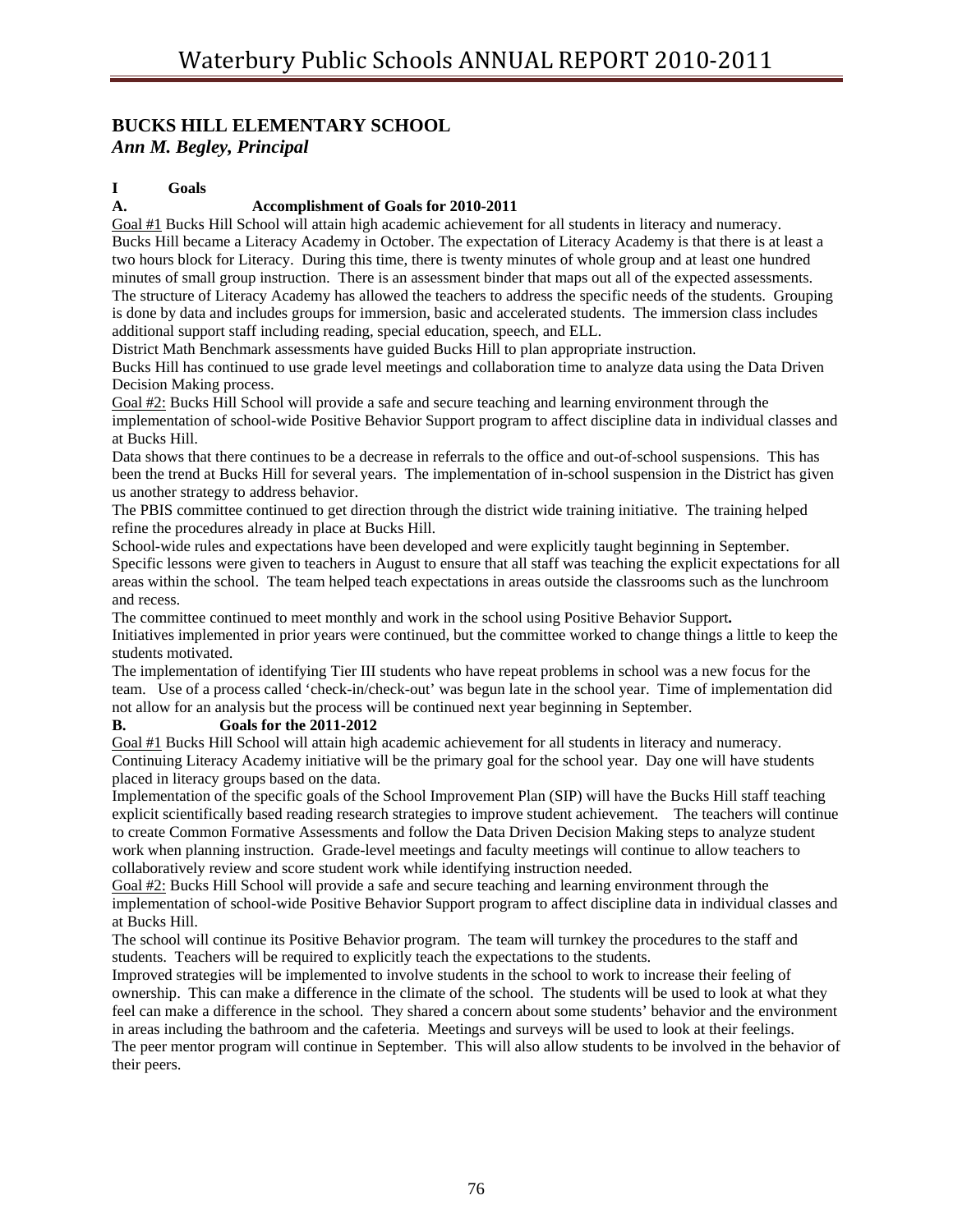## **II Three highlights or outstanding accomplishments for 2010-201**

Implementation of the District Literacy Academy initiative has been a highlight at Bucks Hill this year. The initiative uses all the SRBI strategies learned through the Reading First Grant that was at Bucks Hill for 7 years. Literacy Academy has given us an explicit structure to use the strategies. Teachers are now able to address the needs of children with a more laser like focus. Those students who have the greatest needs are in classrooms with the classroom teacher and additional adult support. The continued use of DDDM and collaboration days has allowed us to identify and target students. Disaggregating data was a focus this year that went to the next level. Staff was able to identify students who were making progress and sustaining proficiency. Students' areas of need were targeted. Teachers were able to talk about student progress by student name. The projections for Safe Harbor for CMT were very good based on this data.

This school year has been highlighted by some very successful activities. New ideas were tried for parent activities. Family nights included our fall BINGO with a full house. New activities included a speaker who is a Waterbury native and author. The parents were very impressed with Felix Rodriguez and enjoyed their breakfast. Mr. Rodriguez also spoke at our fifth grade promotion. Our Annual Spring Concert and Art Show had a tremendous turnout. A pot luck supper was a great addition to this event and will be added to most events next year. Student activities this year included our spring student/staff basketball game which is always great fun. Our first annual school-wide 'Dance Party' had every child in the school performing to music.

Increase in the number of students who 'stayed on the green' was a highlight for Bucks Hill. More students were involved in the mid-year and end-of-year celebrations. PBIS continues to make a difference at Bucks Hill.

#### **III Strengths of Bucks Hill**

The implementation of Literacy Academy is a strength at Bucks Hill. Language Arts and Math blocks have been fine-tuned this year and ran smoothly. Support staff, including SPED, SLP, ELL, and paraprofessionals, have been scheduled daily in the Literacy block to work with our immersion students. Data has been used to guide these strategies. Common planning time was used extensively to discuss and plan for student instruction and included collaboration time for all staff. The staff continues to embrace the strategies presented to them through Reading First as they develop their teaching styles. They truly care about the students and work hard so that each and every child gets the best possible education.

Developing the Parent Involvement Team has brought several parents and staff together to address the goals for Bucks Hill. This has broadened the scope of what can be done for the school. It is the first step towards the soonto-be required Governance Board for the school.

This year saw different staff getting involved in the happenings at the school. Staff has been making suggestions regarding classroom needs and school-wide needs. It is evident that the staff is coming together as a team. There has been a tremendous amount of professional development to address a wide variety of school issues. These included comprehensive literacy, writing, behavior management, CFA, CMT strands, and DDDM. Co-Teaching and EIP trainings have allowed Bucks Hill to advance its ability to educate all children and enhance small group instruction. The data team worked together with our technical assistant from CALI to ensure that we are using data to plan instruction.

#### **IV Statistical Data**

Number of students transferred in and out of Bucks Hill

(a) from within system in 128; out 115; (b) from outside the system in 127; out  $73$ 

Number of students receiving awards, etc. from within the school:

- Student of the Month 270
- Reading Every Night about 125 per month
- Silas Bronson Poetry Contest 1
- Superintendent Award  $-1$
- $MSAA 10$

Number of students receiving awards from outside the school :

- Olympics of the Mind  $-6$  (third place for grade three)
- CAS Art Award  $-2$
- Presidential Awards:
- Excellence  $-9$
- Achievement 23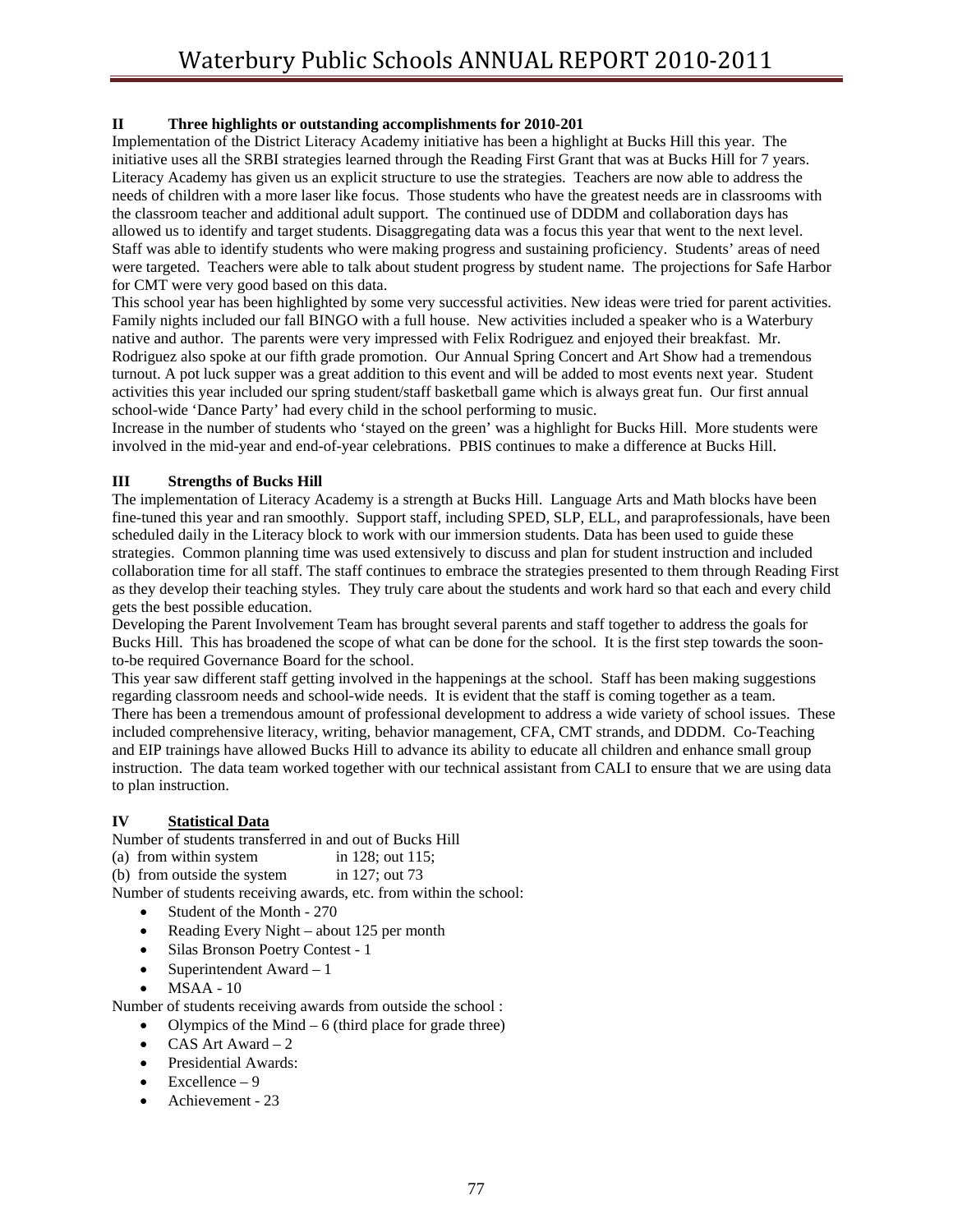# **BUNKER HILL ELEMENTARY SCHOOL**  *Brian Goggin, Principal*

This elementary school, with the present enrollment of 483 students, starts instruction at the Pre-K level and continues through Grade 5. Teaching assignments are by grade level.

 The assignments are as follows: 1 Pre-K 6 Full Day Kindergartens 3 First Grades 3 Second Grades 3 Third Grades 3 Fourth Grades 3 Fifth Grades 1 Title I Center 2 Behavioral Disorder Learning Centers (Intermediate) 2 Resource Rooms 1 TESOL Class

1 Speech

- 
- 1 Reading

 Physical education in grades Pre-K is 30 minutes per week. Physical Education for Kindergarten through Grade 3 is 40 minutes per week. Grade 4 receives 45 minutes of physical education each week, and Grade 5 receives 50 minutes of physical education per week. Students in Grades Pre-K through Grade 3 receive 35 minutes per week in the Media Center. Students in grades 4 & 5 receive 40 minutes of media center instruction per week. Vocal music is provided biweekly for 60 minutes. Art education is provided biweekly for 60 minutes per class. Instrumental music is provided weekly. Students may select to play drums, saxophone, violin, clarinet, trumpet, etc.

#### **I Goals**

GOALS FOR 2010-2011

Goal #1: To increase reading proficiency for all students by a minimum of 5% as measured by the Development Reading Assessment (DRA) and Connecticut Mastery Tests (CMT).

Bunker Hill Elementary School achieved AYP for the 2009-2010 academic year and is presently striving to do the same for the 2010-2011 school year. To that end, a 10% increase in Literacy proficiency is a major component of the school's Action Plan for attaining AYP status this year.

The 2008-2011 Bunker Hill Elementary School Improvement Plan's Tier II Indicator is to implement explicit, small group instruction to increase student' reading proficiency by a minimum of 15% by the end of three years as measured by the Connecticut Mastery Test (CMT). The following school-wide gains were realized in Literacy:

School year 08-09 – **19%** 

School year 09-10 – **11%**

The aggregate increase for this two year span out of the three year School Improvement Plan is **32.3%. Goal #2:** To increase the efficacy of the PBS program and to enhance compliance with the school rules and regulations we will include interventions for Tiers 2 and Tier 3 of the PBS Pyramid. Our out of school suspension rate will have a 5% decrease.

| <b>Bunker Hill</b>    | Actual    | Actual    | Actual    |
|-----------------------|-----------|-----------|-----------|
| Years                 | $08 - 09$ | $09 - 10$ | $10 - 11$ |
| Number of             | 25        | Ħ         | 14        |
| <b>Suspensions</b>    |           |           |           |
| Total number of       | 36        | 27        | 24        |
| incidents             |           |           |           |
| Percent of Enrollment | 5.0%      | 2.3%      | 2.9%      |
| Suspended             |           |           |           |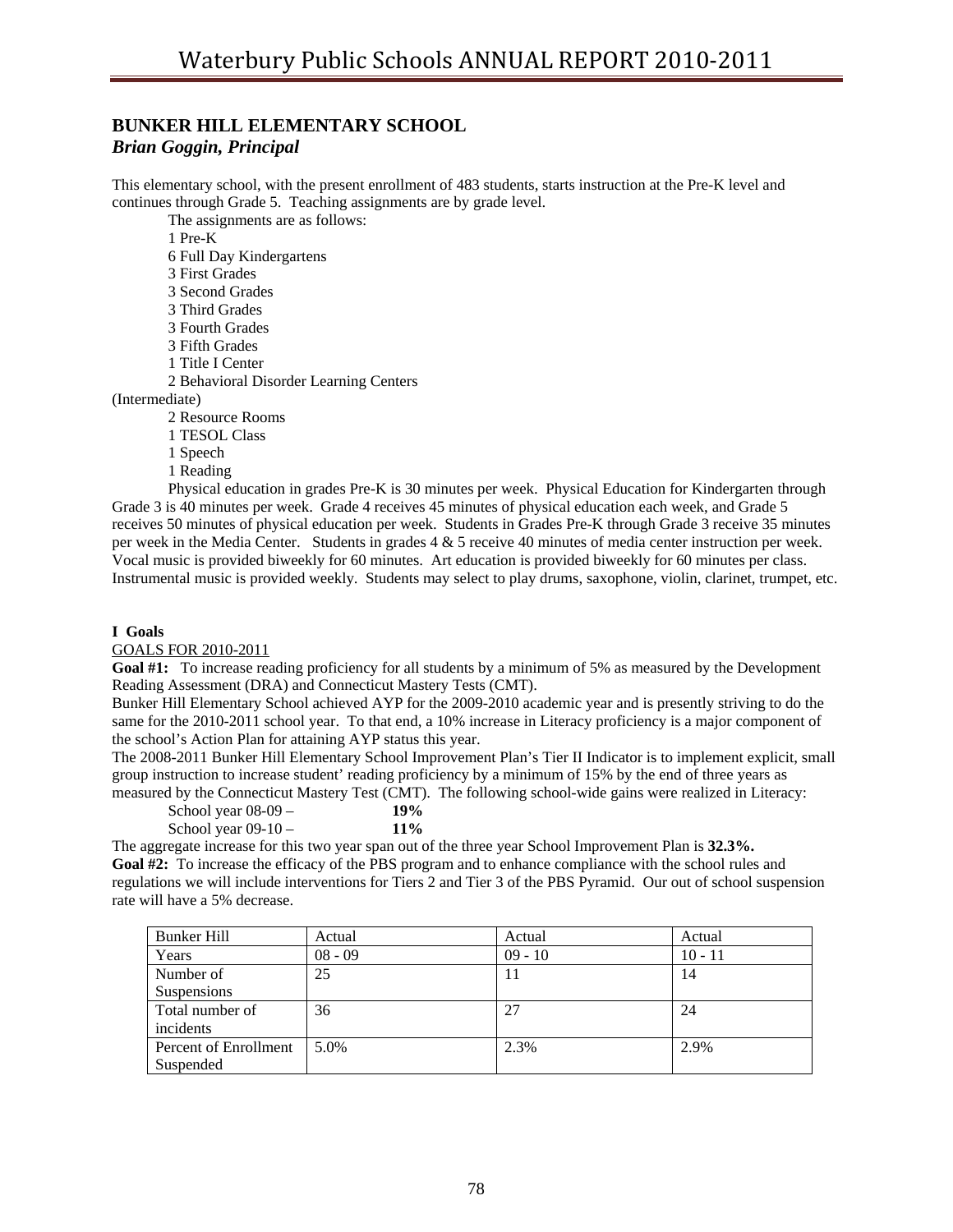#### **A. GOALS FOR 2011-2012**

1. **Goal #1 -** LITERACY: To increase reading proficiency for all students by a minimum of 5% as measured by the Connecticut Mastery Test (CMT).

2. **Goal #2 –** NUMERACY: To increase mathematics proficiency for all students by a minimum of 5% as measured by the Connecticut Mastery Test (CMT).

#### **II. HIGHLIGHTS**

- 1. Achieved AYP status.
- 2. Maintained out-of school suspension rate of less than 3%.
- 3. Number of students with 19 or more unexcused absences: 9/483.
- 4. 97% daily attendance rate.
- 5. Installation of Lexia Reading Program.
- 6. Increase in parental onsite visits over 2 year span: 42.4%.
- 7. Continuation of family themed activities after school hours.
- 8. Continued use of Saxon Math curriculum K-2.
- 9. Established a multi-use conference room.
- 10. PBIS initiative: The SET score for Bunker Hill School has improved from 88% during the 2009-2010 school year to 100% for the 2010-2011 school year.

#### **III. STRENGTHS OF THE EDUCATIONAL PROGRAM:**

A. The average class sizes are:

| $Pre-K$      | 20    | Third Grade         | 24.66 |
|--------------|-------|---------------------|-------|
| Kindergarten | 15    | <b>Fourth Grade</b> | 26.33 |
| First Grade  | 24    | Fifth Grade         | 24    |
| Second Grade | 25.33 |                     |       |

B. Targeted Prep Time Academy, small group tutorial after school program for identified students in grades 4 and 5. C. Extended School Hours - After-school Program with concentration in Language Arts was offered to grade 2 students.

D. State Department of Education After School program was offered to Grades 3 and 4 students, and will continue into the 2011-2012 school year.

E. Five Tutors, for grades 3, 4 and 5 worked closely with teachers and students in the areas of reading, small group explicit instruction in literacy and CMT Preparation.

F. TESOL: This program assists emergent English speaking students, by offering a small class setting and push-in services for improving their speaking, writing and listening skills in English.

G. Incentive awards, including Student of the Month, Attendance, Good Behavior, Homework Champs, PBIS Raffles, CMT/PBIS field trips to Quassy and on-site school wide pizza party, and Achievement Awards were given. H. Title I Parent Liaison continued to act a resource and linkage person for parents.

I. Submitted proposal for new SDE After School Program Grant.

#### **IV. STATISTICAL DATA**

Awards were given for academic achievement, citizenship, and outstanding effort were given as follows:

| Students of the Month                  |     |
|----------------------------------------|-----|
| Superintendents Award                  |     |
| Presidential Award<br>8                |     |
| 16<br>Honor Roll                       |     |
| 3<br>Citizenship Award                 |     |
| <b>Attendance Champs</b>               | 337 |
| 5 <sup>th</sup> grade Art Award<br>10  |     |
| 5 <sup>th</sup> Grade Music Award<br>4 |     |
| 3<br><b>Physical Education Award</b>   |     |
| Library Behavior Award                 | 110 |
| <b>PBIS</b> Incentive Rewards          | 750 |
| <b>CMT</b> Rewards<br>460              |     |

Student Transfers (the numbers listed below are as of June 1, 2011):

| Within System  | IN |  | <b>OUT</b> | 68 | Total | 138 |
|----------------|----|--|------------|----|-------|-----|
| Outside System | IN |  | 59 OUT     | 56 | Total | 115 |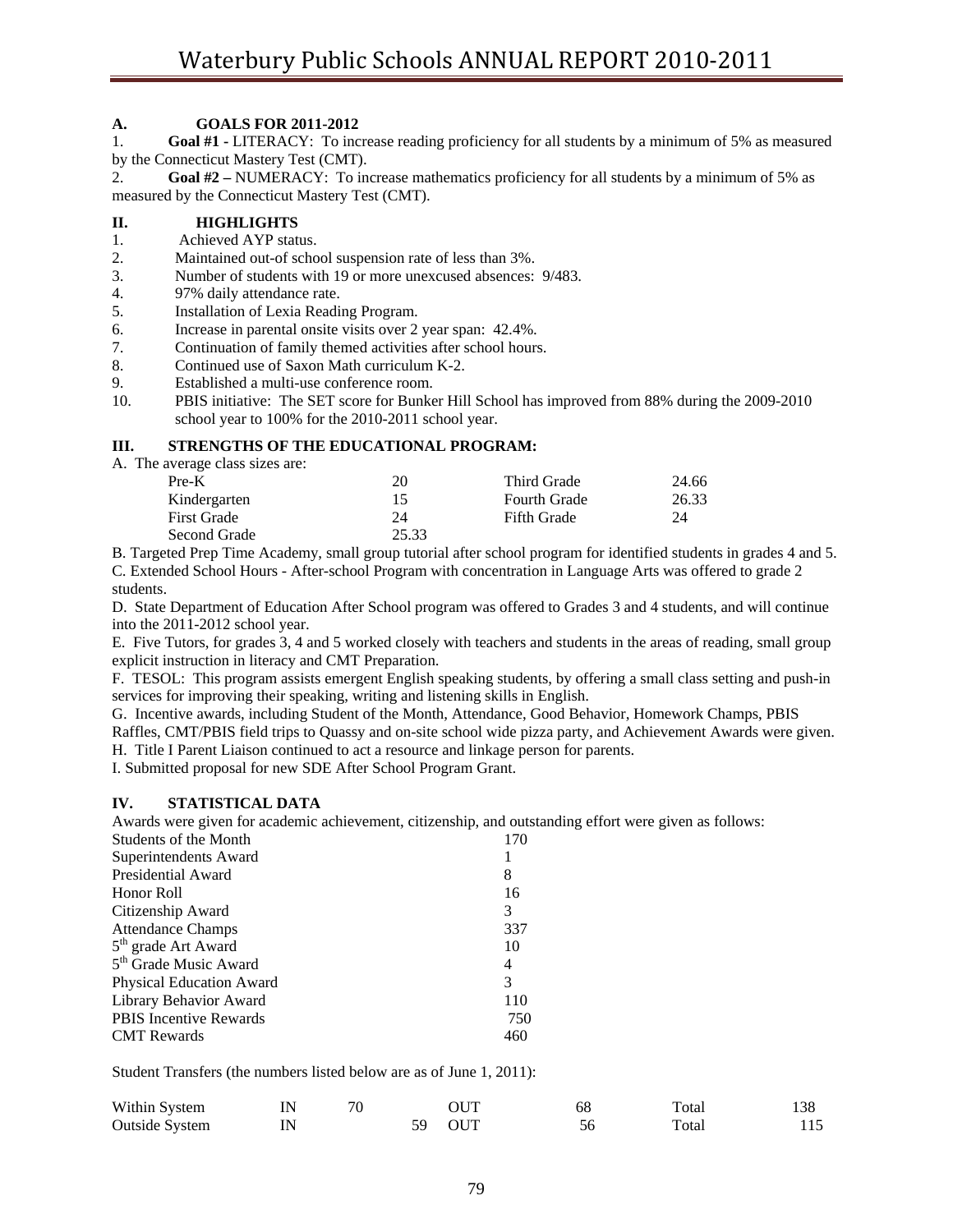# **CARRINGTON ELEMENTARY SCHOOL**  *Kevin Brennan, Principal*

#### I. **Goals**

a. Accomplishment of Goals 2010-2011

Carrington School made significant progress in the achievement of the targeted goals for the 2010-2011 school year as indicated in the School Improvement Plan.

**To improve students' performance in literacy** Carrington School this school year instituted the Literacy Academy approach, which grouped students for their reading levels and targeted personnel to implement small group instruction. All teacher-teams collaborated to learn elements of the approach. Each grade level had three groups: proficient, middle, and immersion. English as a Second Language Teachers, Special Education Resource Teachers, and Paraprofessionals all contributed. This approach reduced the students-per-teacher ratio for literacy instruction. Reading subgroups averaged six per adult.

**To improve students' performance in numeracy** Continual assessment and data analysis led to mastery of mathematical objectives Carrington. Student performance on the CMT rose by 25% in the last three years in the proficient category. The teachers met in common planning time sessions to determine strategies to ensure learning. **To ensure a safe and orderly learning environment** Carrington reduced the number of suspensions by faithfully implementing the Positive Behavior Incentive Support program.

**To engage parents in the education process** Carrington successfully engaged parents in many events throughout the school year. Carrington's PTA is an active, supportive group.

b. Goals for 2011-2012

The new Carrington School Improvement Plan focuses primarily on the areas previously cited: that students will improve performance in Literacy and Numeracy; that Carrington will provide a safe and secure learning environment; and Carrington School will engage parents in the educational process. On the last goal, Carrington will implement a School Governance Council by November 2011, to include parents, teachers, and community members in the advisory committee. To increase academic performance, Carrington will advance teachers' and students' use of recently-acquired SMART Boards in the classrooms that have them. Literacy Academy will become even more effective with more technology and advanced strategies.

#### **II. HIGHLIGHTS from 2010-2011**

Among highlights of the 2010-2011 school year are the following:

- The Literacy Academy approach was implemented;
- Four meetings of Bilingual class parents were held during school hours. The Bilingual Department staff led sessions for the parents to build their awareness of strategies that they could use to help their children learn.
- The PTA organized and hosted several school-wide family events, including the Family Reading Night, Harvest Festival, Breakfast with Santa, Parent-Child Read Together Book Club, and the 8<sup>th</sup> Annual PTA International Dinner;
- Medical interns from Waterbury Hospital conducted a series of health, anatomy, and medicine-related sessions for Carrington  $4<sup>th</sup>$  graders;
- Thanks to the sponsorship of the Exxon-Mobil service station on Bunker Hill Avenue, Carrington School was able to purchase \$750 in supplies to support students' learning of Science and Mathematics.
- Carrington  $5<sup>th</sup>$  Graders researched figures of Black History, and then acted as their characters in a video production.
- Carrington has a sister school, a partnership, with Qingdao Experimental Primary School in Qingdao, China. Students exchanged pen-pal letters with their Chinese counterparts.
- Chinese Acrobat Troupe performed in the Carrington School café-gymatorium for the  $4<sup>th</sup>$  and  $5<sup>th</sup>$  grade students.
- The 21<sup>st</sup> Century After School Learning Center added to Carrington's community connections.

#### **III. STRENGTHS of Educational program**

- In the realm of health, science, and geography, Carrington teaches about nutrition in an edible way. Carrington School completed its fifth year of the Fresh Fruits and Vegetables Program (FFVP). Principal Kevin Brennan was the first Waterbury principal to be awarded the program for Carrington School in the first year of the FFVP's existence.
- The Literacy Academy approach, as mentioned herein previously, has been a highlight of this school year.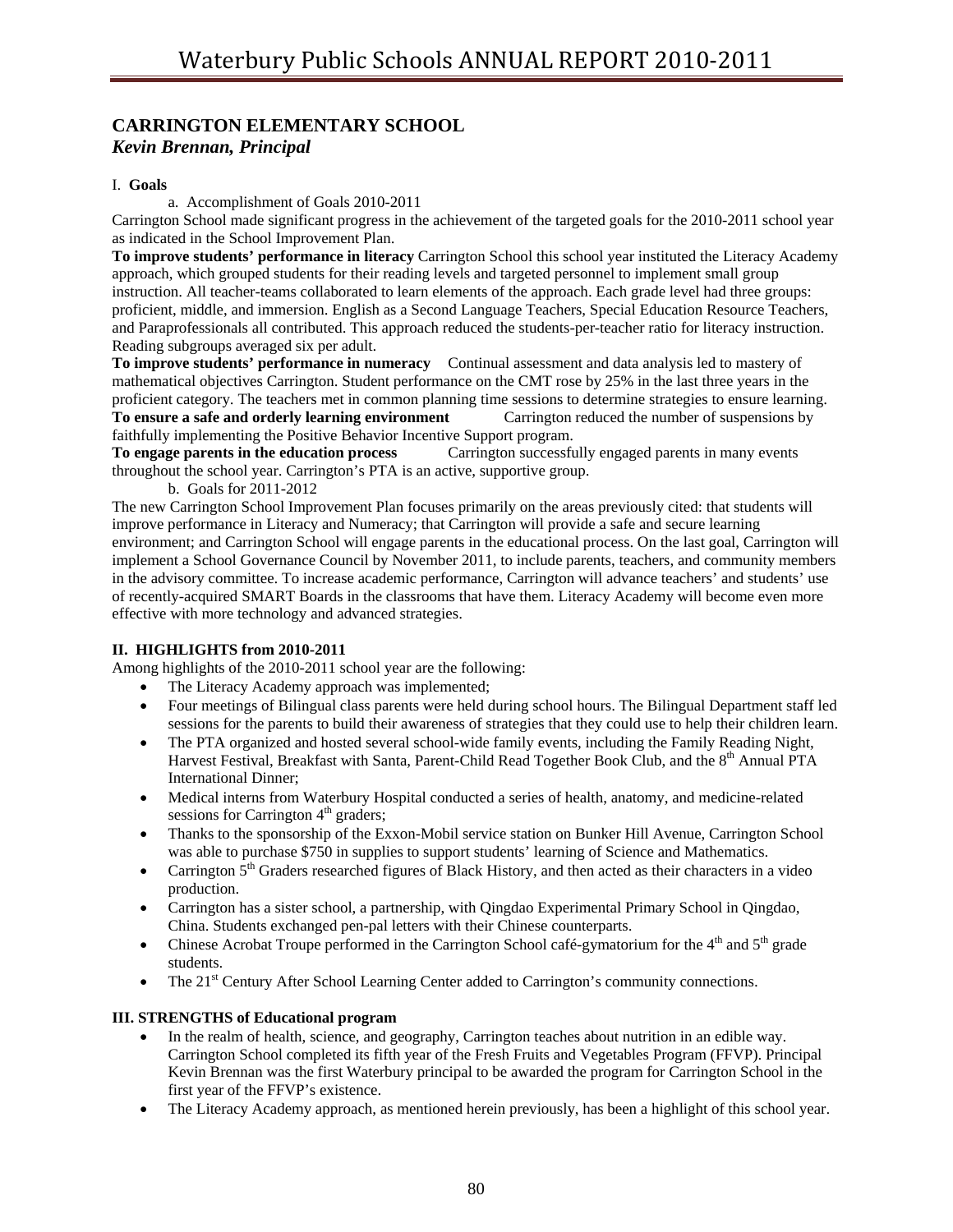- Three Carrington teacher-teams, Kindergarten, Grade One, and Grade Two, were awarded grants through the Generali Foundation. Among the purchases were Braidys, which are three dimensional doll-like figures with addable and removable parts that represent the parts of story structure. These awards helped to build students' literacy performance.
- The Carrington Current weekly newsletter highlighted the performance of educational work by students and teachers. The stories in the newsletter included routine as well as exceptional work, for students learn from both.
- Norwalk Maritime Center brought live marine animals, models, and exhibits to Carrington School for all grade levels to learn from and to discuss.
- Carrington's 6<sup>th</sup> Annual Math Contest built academic enthusiasm among students of grades 3, 4, and 5.
- Fifth graders performed a Chinese folktale at the district's Language Arts Festival.

#### **IV. Statistical Data**

Students Receiving Awards (by type, number)

Carrington's 3rd Graders won the district-wide Olympics of the Mind competition.

Carrington's  $3<sup>rd</sup>$  Grader Braeden Gorman achieved the highest score of all Waterbury  $3<sup>rd</sup>$  Grade students;

Carrington's Fifth Graders won the silver medal in the divisional competition of the Olympics of the Mind;

Carrington 3rd Grade student Nicole Rotella won top prize at the Statewide Invention Convention.

Of more than 2,100 entries to the Connecticut Higher Education Trust (CHET) contest about what students will be in the future, the contest selection committee recognized Julie Vieira of the  $2<sup>nd</sup>$  grade class of Ms. Boutote. Julie, quite an artist, depicted herself in the future being an artist.

 Number of students transferred within system in 100 out 80 outside system in 145 out 76

# **CHASE ELEMENTARY SCHOOL**

# *Celia Piccochi, Principal*

#### 1. **Goals**

#### A**. Accomplishments of Goals (from the Chase School Improvement Plan) 2010-2011**

- Implementation of Positive Learning Community (PLC) philosophy
- Implementation of SMART Board Technology and Training in all grades and classes
- Create a weekly time schedule for first through fifth grades
- Provide computer technology support
- Implemented Guided Reading Blocks in K-5 classes, supported by Learning Centers using metacognitive comprehension strategies
- School-wide Word of the Week challenge
- Reading Tutors for Grades 3, 4, and 5
- Establish a Safety Team to ensure mandatory safety procedures
- Science and Social Studies weekly newspaper to support and enhance curriculum
- Integrate and utilize Discovery Education websites in daily lesson plans
- Implemented Blue Ribbon CMT Prep to monitor reading growth grades 3-5
- Use of Individual Reading Plans to target students' instructional reading levels
- Continued with school-wide inclusion and co-teaching models
- Formative and Summative tests given in Reading and Math
- Weekly collaborative meetings K-5 with administrative support
- Written communication to parents in English, Spanish, and Albanian
- Parent Liaison working with all parents on a regular basis
- More effective grade level meetings using 5-step data process
- EIP system more effective with monthly team meetings scheduled
- Continued with Truancy Clinic with Probate Judge on site once a week
- School wide Positive Behavior Support system used by all staff and students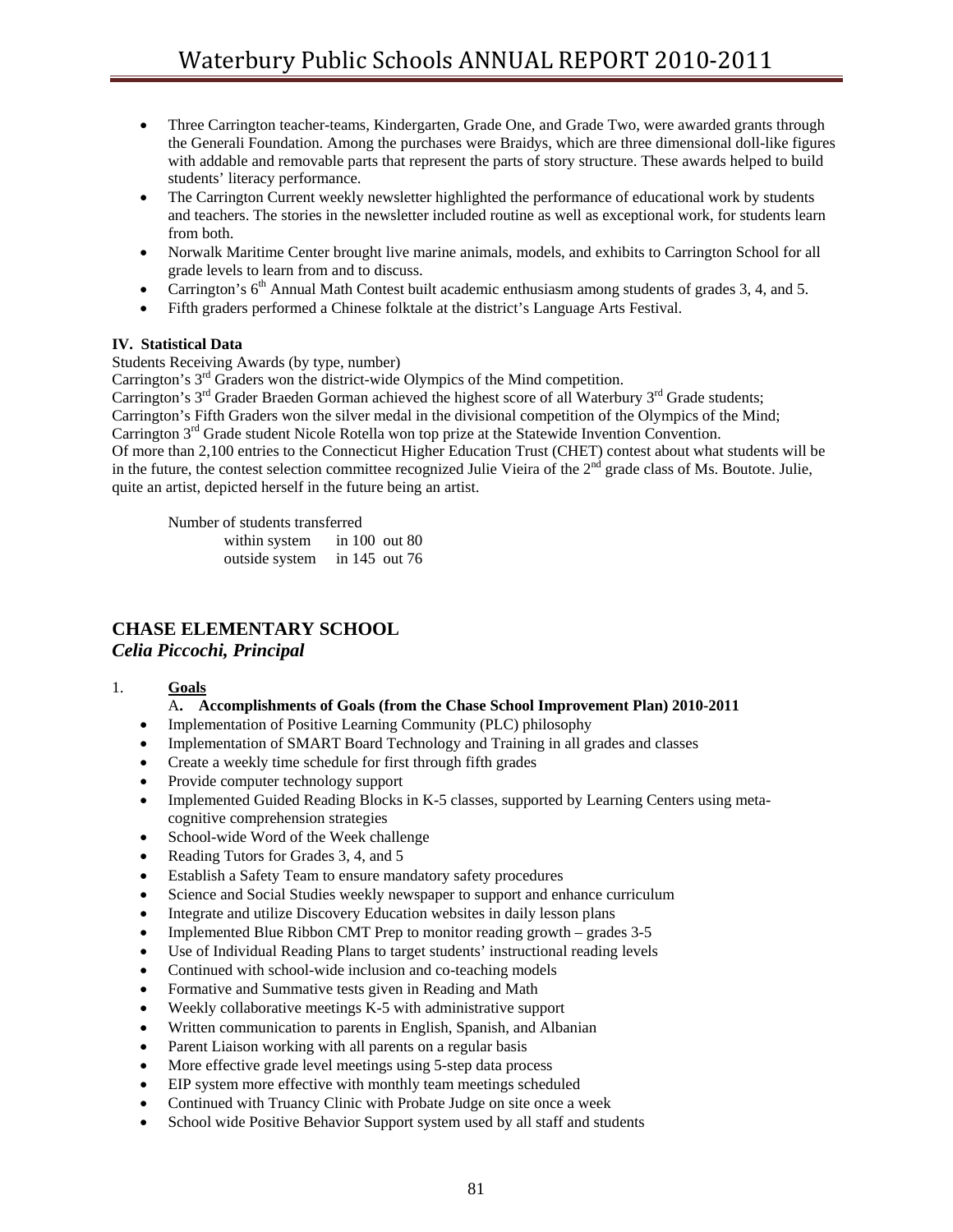#### B. **Goals for 2010--2011**

- Implement daily intervention block times for grades K-5
- Implement Direct Instruction Phonics/Reading Program in grades K-5
- Coordination of instructional programs with emphasis on Computer Technology
- Provide professional development for technology requirements
- Establish daily use of laptop and SMART Board in lessons
- Continue to facilitate good teaching practices through BEST model
- Regularly scheduled walk-throughs by administrators in classrooms
- Continued use of District wide agenda/minute forms used at all meetings
- Teacher weekly self-assessment to monitor guided reading groups/learning centers in classrooms
- Update SIP Binder regularly with pertinent data related to SIP
- Encourage positive home-school relationships
- Include monthly teacher presentations with Learning Centers on rotation basis done at staff meetings
- Establish Literacy Academy grades K-5
- Administer DSA grades K-5 for Literacy Academy data
- A-Z computer licenses for grades K-5
- "Cicero" Social Studies computer software grades K-5
- Continue to foster PBIS motto Respectful, Responsible, Safe, and Caring
- SIP to meet 5 times after school this year

## II. **Highlights from 2010-2011**

- PLC implementation school wide-commitment goals from all staff
- Blue Ribbon CMT Prep Program grades 3-5
- Computer technology instructor in lab
- Use of computer lab weekly by all grades
- Installation of SMART Boards in classrooms
- Laptop given to all teachers for technology integration
- Team goals and norms established based on PLC philosophy
- Safety team established needs and goals
- Monthly newsletters for school parent communication (English, Spanish and Albania)
- PBIS program used school wide
- PBIS Carnival with family and student participation
- Purchased a book for every student to encourage summer reading
- Provided 2 part-time reading tutors working in grades 3, 4, and 5
- Partnership with University of Bridgeport for grades 3 and 4 utilizing reading strategies to increase comprehension skills
- TPTA for grades 2-5 after school program focusing on math/reading skills
- Supplemental School Services available this year on site: SMARTIES,
- Implementation and integration of Discovery Education and Streaming Video
- CALI (Connecticut Accountability of Learning Initiative) available for technical assistance five times on site
- Intervention Blocks for Tier 2 and Tier 3 students (grades K-5)
- Utilized word of the week to improve vocabulary knowledge

# III. **Strengths of Educational Program**

- I have observed the strengths of the educational program to be following:
- Caring, responsible, and involved teaching staff.
- Goals for all staff to achieve (PLC) for student learning
- Teachers that are willing to take risks and experiment with technology (SMART Board)
- Willingness to form committees and work toward their common goals
- Very involved School Improvement Team which effectively manages and recommends remedial and enrichment activities to teachers who need support.
- Thorough documentation of Basic Skills, Special Education and FOCUS student progress.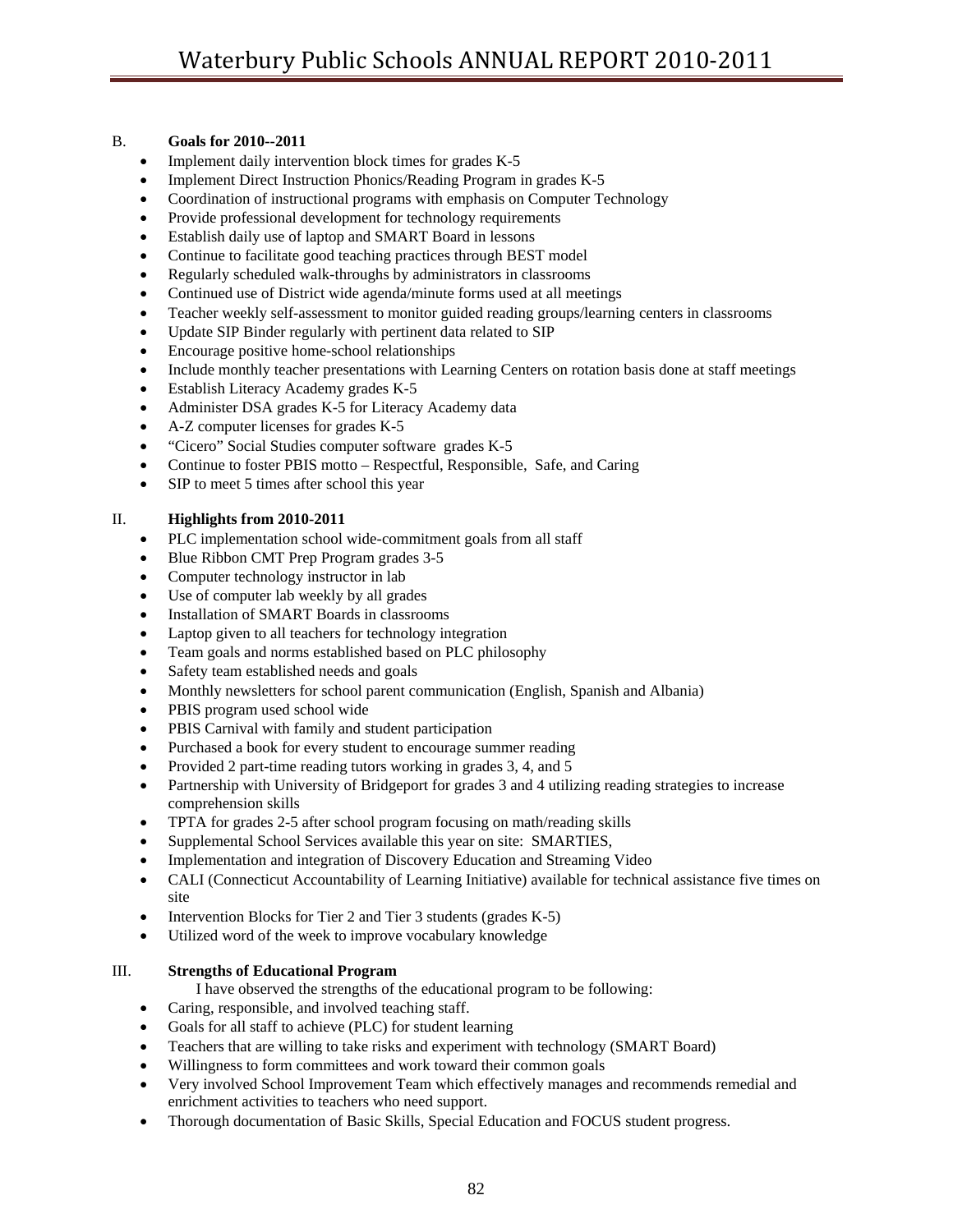- Technology Literacy Time utilized for continuation of reading focus and specific decoding lessons
- Staff is able to deal with difficult situations and resolve conflict
- Implementation of successful school wide Positive Behavior Support Plan
- Positive teacher expectations
- Learning environment that supports positive inter-racial contact
- Integration of multi-cultural texts within curriculum in Language Arts and Social Studies

#### **IV. Statistical Data**

| Fifth Grade Awards |  |
|--------------------|--|
|                    |  |
|                    |  |
|                    |  |
|                    |  |
|                    |  |
| <b>TOTAL</b>       |  |

| Transfer In $*As$ of (09/01/10)    |     |
|------------------------------------|-----|
|                                    |     |
|                                    |     |
| TOTAL.                             | 119 |
| Transfer Out $*(As of (09/01/10))$ |     |
|                                    |     |
|                                    |     |
| TOTAL.                             | 100 |
|                                    |     |

# **WENDELL CROSS ELEMENTARY SCHOOL**  *Joseph Amato, Principal*

#### **I. Goals**

A.

Wendell Cross School's number one concern and initiative continues to be the improvement of CMT scores. Our hard work and efforts were realized when we did make AYP via Safe Harbor. A continuing problem is the performance of new students transferring into the building especially with the redistricting that occurred as a result of the opening of Gilmartin School this year. These students are not coming in prepared for the rigors that are part of the Literacy Academy. Many of these students have not been exposed to the material, nor have they had the quality/level of instruction that our students have received over time.

Wendell Cross has had the responsibility of training many of the district's schools as they become Literacy Academies. We have hosted many school visits from staff and have also visited other schools as part of this initiative. Our third year as the Literacy Academy has been a success. We continue to fine tune and make changes to the program as necessary.

B.

**Goal 1:** 

Implement co-teaching to provide differentiated instruction to the immersion group at each grade level. **Goal 2:** 

Integrate science and social studies instruction during reading blocks utilizing leveled non-fiction reading texts. **Result Indicators:** 

- Teachers' lesson plans submitted weekly referencing CMT objectives, COW, Curriculum Guide pages, in CPR format
- Administrators' walk-through observation data, grades K-5
- Weekly analysis of open ended responses (Science and Social Studies) and Literacy Academy data during grade level common planning time meetings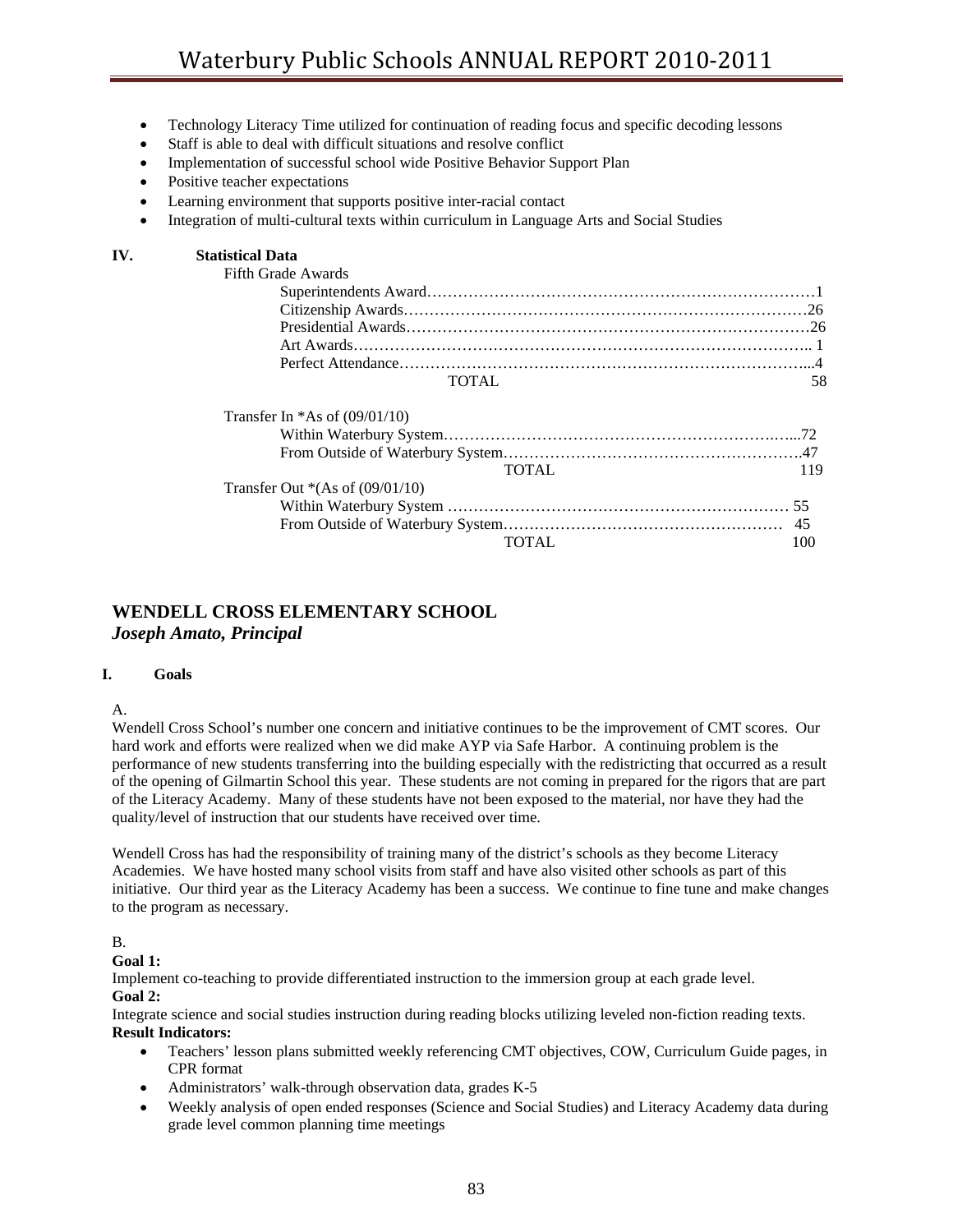- Use of Reading A-Z and Science A-Z for small group instruction and the integration of Science and Social Studies in literacy blocks
- Student assessments continue to show an increase in content vocabulary
- Use of purchased theme leveled guided reading texts materials to integrate science and social studies into guided reading/small group instruction, in combination of hands on instruction
- Teach only those concepts in grades 3-5 that support *Curriculum on the Wall* Science and Social Studies objectives.
- DSA Assessments (Haskins) (Grades K, 1 & 2)
- Administer Winter & Spring DRA 2

#### **II. Highlights**

1. Wendell Cross continued to receive training from Literacy How (Haskins Laboratories) during the 2010- 2011 school year. Using only scientifically/research based strategies and methodologies to teach reading, we were able to have grade 3, grade 4, and grade 5 teachers receive advanced training this year. As in the past four years, teacher training was accomplished by releasing teachers from the second scheduled monthly staff meeting to meet, be trained, and observed utilizing the strategies taught. The facilitator also modeled these strategies weekly in their classrooms. The school now has 100% of its teachers trained.

2. Wendell Cross completed its third year as the Literacy Academy. As such we have been able to continue to immerse students in literacy, especially those students who are at risk. We increased our reading block from ninety minutes to 120 minutes daily and was able to increase grades K, 1 and 4 an addition 20 minutes each day for the 2010-2011 school year. Each quarter, twenty students identified as in need of more intense remediate were provided thirty minutes of Tier III remediation daily. This intervention was extremely successful and teachers reported that in most cases students were able to progress adequately in the classroom without further remediation needed. Our new report card was also expanded this year and used by other Literacy Academy schools in the district this year. It now explains in detail how their child's grade was achieved in each subject and has been very successful in every way.

#### **III. School Strengths**

As always, our greatest strength at Wendell Cross School is the professionalism and competency of our teachers and support staff, along with our exceptional student body. Our staff continues to go above and beyond and, as a result, always exceeds expectations. Teachers continue to embrace Data Driven Decision Making and the PLC model. They utilize many forms of data to drive their instruction. With the continuation of the Literacy Academy, the teachers and staff have been able to provide expert literacy instruction in a manner that meets the needs of all students regardless of their ability and learning style. Each grade level meets as a team with administration during Common Planning Time. It is at these meetings that data is analyzed and, as a result, educational decisions are made based on the data.

Our second strength continues to be our level of parent support. We have seen a lot of improvement in this area this year. We are convinced that can make even more improvement in the participation of the parents. Our PTA continues to fund many of our activities including the improvements made to our Library/Media Center. For the third consecutive year, we have several minority members on our PTA executive board including President. Our PTA also received an award from the national PTA for increasing the PTA membership in excess of 10%.

#### **IV. Statistical Data**

Number of students receiving various kinds and types of awards.

- 1 student received the Superintendent's Award
- 1 student participated in the Gettysburg Address recitation competition
	- 1 teacher was recognized as Wendell Cross School's Teacher of the Year.
- The PTA received an award for having increased their PTA enrollment in excess of 10%.

Number of students transferred in and out of building

| (a) within system,     | 1n | 184; out  | 143: |
|------------------------|----|-----------|------|
| (b) outside the system | ın | 16: $out$ | 47.  |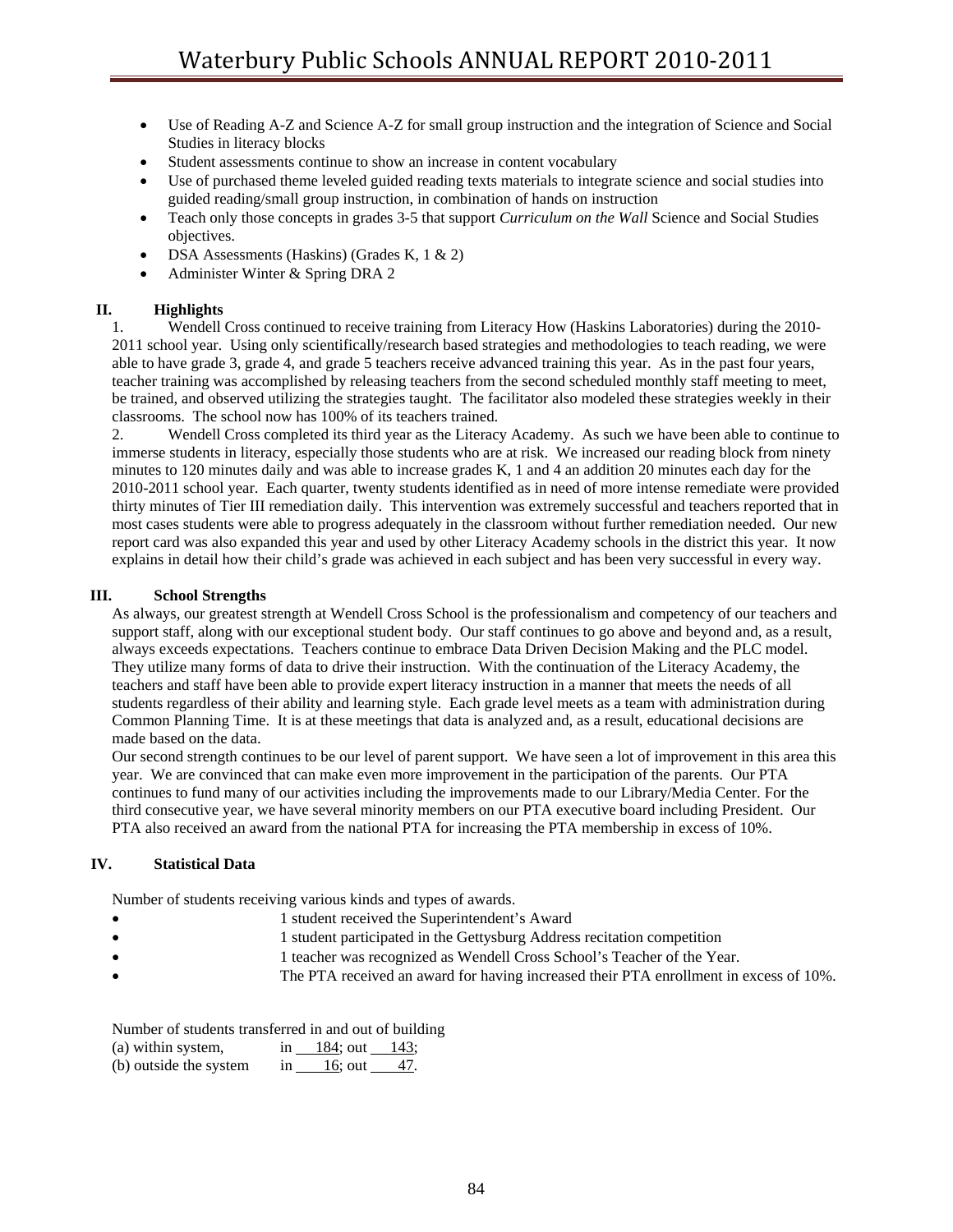# **DRIGGS ELEMENTARY SCHOOL**  *Diurca Tomasella, Supervising Vice Principal*

### **I. GOALS**

#### a. Accomplishment of Goals 2010-2011

Literacy Academy -- Our School Improvement Plan for the 2010-2011 academic school year continues to focus on improving reading performance in order to make Safe Harbor. The introduction of the Literacy Academy Model enabled us to better target students' specific learning needs through small group instruction. This allowed us to address the needs of our Tier 2 and Tier 3 students. In addition, this year Driggs School was selected to pilot AIMS Web which allowed us to further zone in on the academic needs of our students. In January we were able to progress-monitor students that, according to AIMS Web, fell in the "needs support" category. This also helped us with the documentation for the identification of EIP students.

Parental Involvement --- Our goal to increase Parental Involvement continues and has strengthened with the implementation of the Driggs School Action Team. Teachers, parents, community members, and the principal worked together to set goals for the 2011-2012 academic school year. PTO continues to meet and has planned successful activities for our students to enjoy. Our Parent Safety Team continues to service our school with daily arrival and dismissal procedures to ensure the safety of our students.

b. Goal for 2011-2012 :

For the 2011-2012 academic school year, Driggs will continue with the goal of increasing student performance in Reading and Math in order to make Adequate Yearly Progress. In regards to discipline, Driggs will conduct centers to teach behavioral expectations for students at the beginning of the 2011 school year. The PBIS Team will model for students "Blue Behavior". Driggs will also continue to utilize in-house suspension to decrease out-of-school suspensions. The CPI training on de-escalating will also be taught to staff at the beginning of the 2011 school year.

#### **II. HIGHLIGHTS from 2010-2011**

During the course of this year, parental involvement continued at many school sponsored events. Parents were instrumental in the success of the planned events and consistent meetings with the PTO and Parent Liaison. The Action Team was implemented and team members developed many wonderful ideas to better supervise the safety of our children. Parents and teachers participated in rich discourse about events for the upcoming school year. This year for the first time, our parent volunteers were honored at a Parent Volunteer Dinner sponsor by CAS at the Aqua Turf.

A highlight that we are very proud of this year is the outcome for our students participating in the Olympics of the Mind. For the second consecutive year, Driggs placed third for the West Division in the third grade category. This was a truly special honor.

#### **III. STRENGTHS of the Education Program**

This school year Driggs benefited from the assistance of instructional tutors who supported the newly introduced Literacy Academy Model. These tutors focused on increasing reading performance. In addition, an intervention block was added to our master schedule. During this block, students needing interventions in the area of reading were targeted. New this year was the introduction of marble notebooks where students answered CMT based reading questions based on specific reading strands. A rubric was set up to help score the responses. Administrators wrote positive comments on student notebooks on a weekly basis. Student responses clearly demonstrated improvement.

#### **IV. Statistical Data:**

Students Receiving Awards (by type, number)

The awards to be presented are as follows:

| 1. | Student PBIS Award (One student per class)       | Total = 20 Awards   |
|----|--------------------------------------------------|---------------------|
| 2. | Most Improved (One student per class)            | Total = $25$ Awards |
| 3. | Specials Award/Art Elks Poster Contest           | Total=3 Awards      |
| 4. | Student of the Month Awards                      | Total = 225 Awards  |
| 5. | Principals Award (One student for entire school) | Total= $1$          |
| 6. | Olympics of the Mind Grade 3 West Division       | $Total = 5$         |
|    |                                                  |                     |

Number of students transferred:

Within system in 193 out 163 Outside system in 23 out 50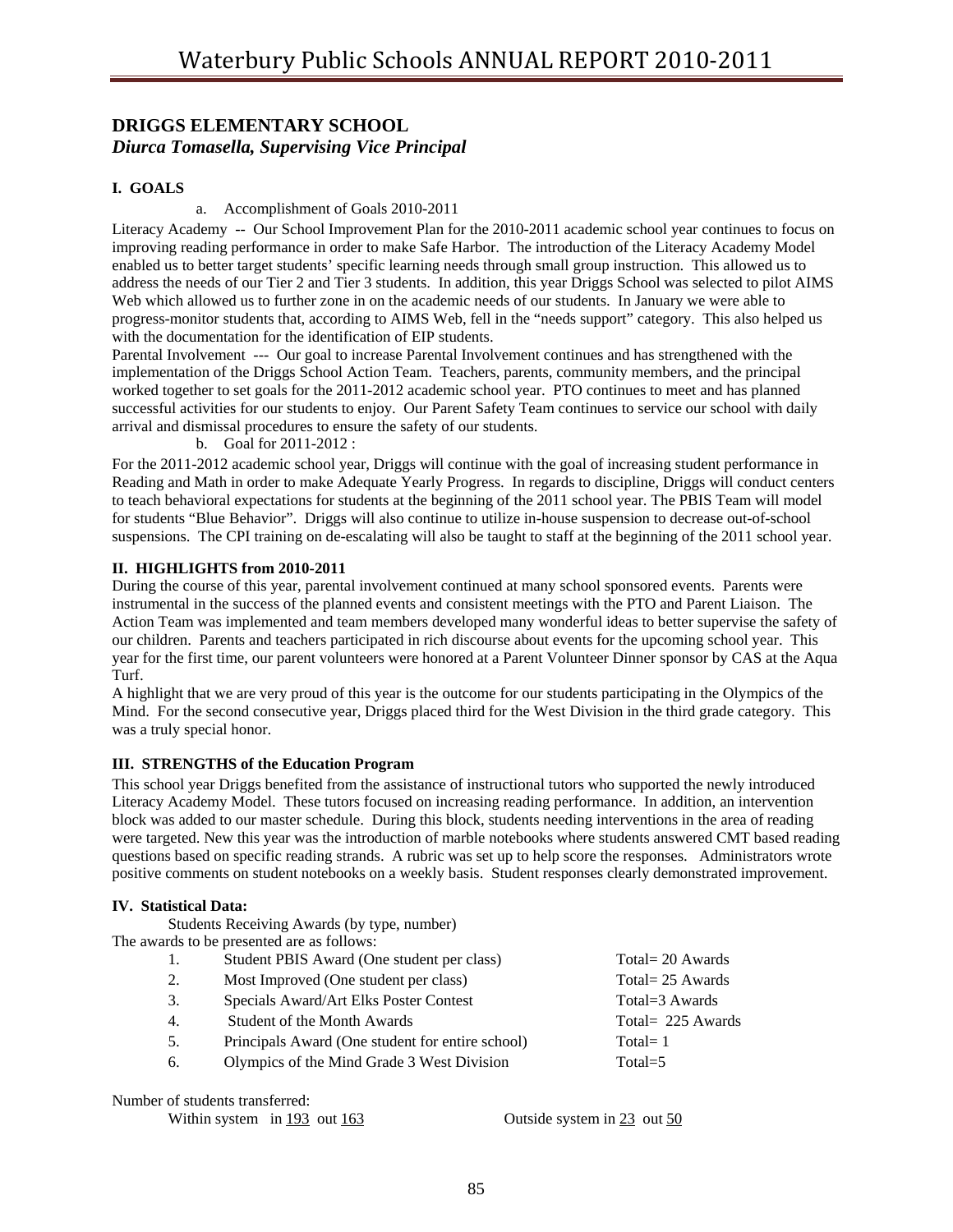# **GENERALI ELEMENTARY SCHOOL**

*Kathy Stamp, Principal* 

## **I. GOALS:**

#### **a. Accomplishments of Goals 2010-2011**

Although we did not make Adequate Yearly Progress on the 2009-2010 CMT, we have made steady growth. The general goals for the 2010-2011 school year at M. M. Generali School are the continuation of life-long learning, the functioning in our society as responsible citizens, and the continuation of growth and productivity. We analyze test scores and meet with grade level data teams on a weekly basis. We discuss our strengths and weaknesses. We review student work and portfolios. We use our data to drive our instruction to differentiate that instruction to meet the diverse needs of our students.

The specific goals of M. M. Generali School are as follows:

- 1. To improve reading
- 2. To improve math
- 3. To improve health, safety, and discipline
- 4. To Improve parent involvement

#### **b. Goals for 2011-2012**

We will continue to work on the four School Improvement Goals and to embrace the Literacy Academy model at our school.

We will revise our School Improvement Plan after analyzing our data

CMT improvement will once again be our primary focus. We would like to improve our CMT scores, integrate science and social studies into our reading and math curriculum, and raise responsible and successful future citizens.

#### **II. Highlights:**

- Our Extended Day Grant provides us with an After School Enrichment Program.
- Our TPTA –After School Program was an academic program providing assistance to students in grade three and grade two The DRA scores of our students showed growth after attending the program.
- Literacy Now Initiative 2010-2011 was extended to our kindergarten and second grades addressing the phonemic awareness needs taught to all grade one students. Professional development was offered for staff after school as well.
- Our Science Fair was a huge success. It included all third, fourth, and fifth grade students.
- Science Fair Family Night was held to assist the families with the projects.
- Kindergarten Orientation was held on June 8, 2011.
- We had our annual Field Day to promote healthy living and the parents were invited to participate.
- We held two Family Literacy Nights and one CMT night where students, parents, siblings, and staff members and their families come together to enjoy some community spirit.

#### **III. Strengths of the Educational Program:**

- Parent Involvement is a strength at Generali School. Children need consistent effort both at home and at school. Parental Involvement is important to the success of the students. We have a Parent Friendly School where parents are welcome and encouraged to come in often. Parents volunteer for in-school assistance
- Our professional staff is a strength. Generali has a motivated and experienced staff of teachers and paraprofessionals. The prime goal of instruction is to enhance student learning.
- Instruction is given fully utilizing all aspects of the curriculum. The staff was involved in Positive Behavior Support Training for SERC. Two school-wide positive behavior programs are utilized at the school. The parents are also notified daily of their child's behavior by a color chard calendar that must be signed daily as part of the calendar. A positive, safe environment promotes excellent instruction. Many teachers take professional courses. All are involved in professional developments. Teaching practices that incorporate cross discipline learning are utilized in class.
- We encourage the development of a culture that supports traditions and responsible behaviors. The "Student of the Month" wards provided recognition for personal accomplishment.
- Another strength of Generali School is the wide cultural diversity of our student body. This brings a resource for leaning to every day experiences. By learning about each other Generali students learn about the world.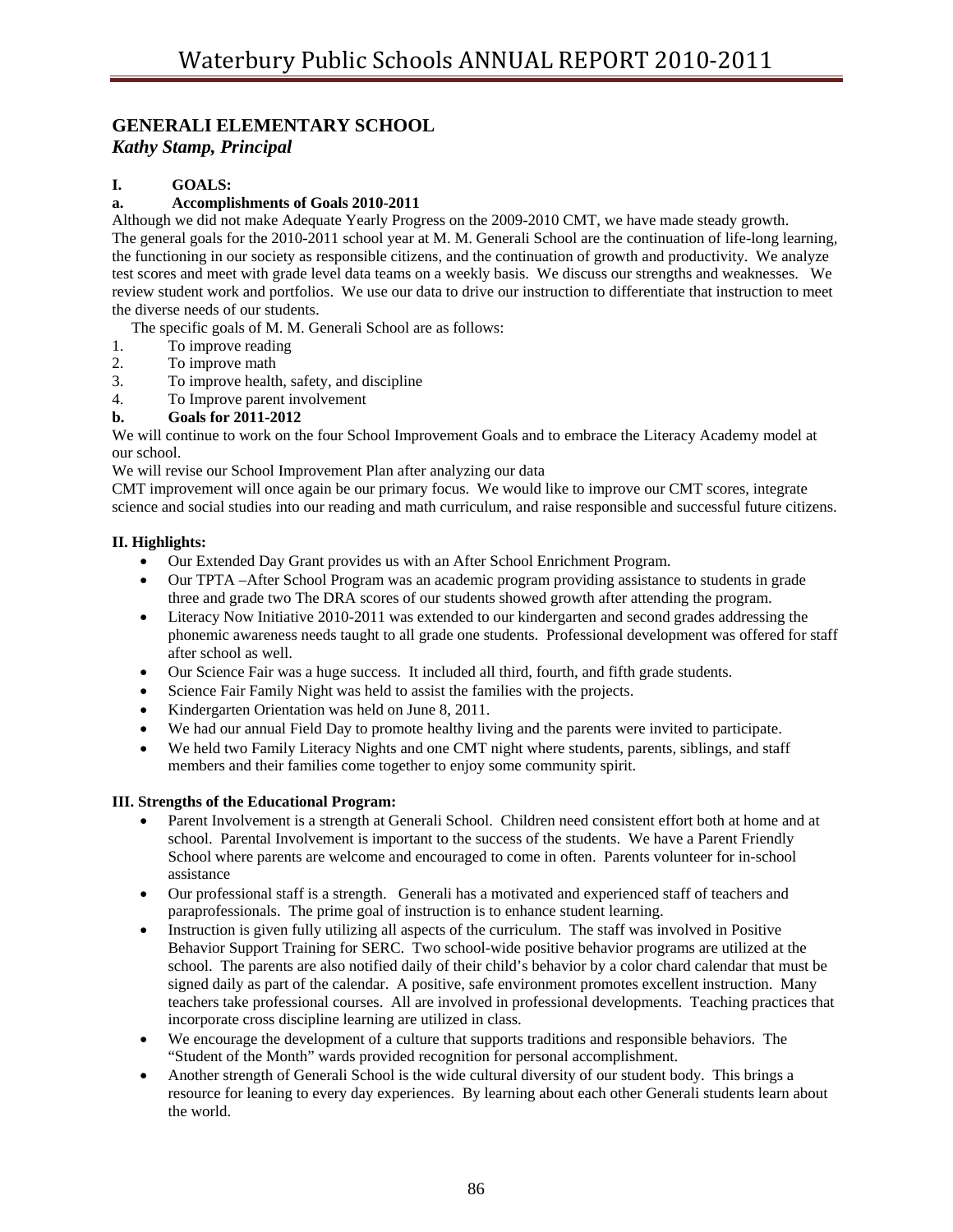#### **IV. Statistical Data**

| a.                            | <b>Awards</b>                                             |                |    |      |     |
|-------------------------------|-----------------------------------------------------------|----------------|----|------|-----|
|                               | Superintendent's Recognition Award                        | 1              |    |      |     |
|                               | Student of the Month                                      | 270            |    |      |     |
|                               | Perfect Attendance                                        |                |    |      |     |
|                               | Good Citizenship                                          | 27             |    |      |     |
| Improvement                   |                                                           | 27             |    |      |     |
| Math                          |                                                           | 27             |    |      |     |
|                               | Language Arts                                             | 27             |    |      |     |
| Reading                       |                                                           | 27             |    |      |     |
|                               | <b>Social Studies</b>                                     | 21             |    |      |     |
| Science                       |                                                           | 21             |    |      |     |
| Spelling                      |                                                           | 27             |    |      |     |
| Penmanship                    |                                                           | 5              |    |      |     |
| Art                           |                                                           | 23             |    |      |     |
| Library                       |                                                           | 23             |    |      |     |
| <b>Vocal Music</b>            |                                                           | 23             |    |      |     |
| Physical Education            |                                                           | 23             |    |      |     |
| Henry Capozzi Memorial Award  |                                                           | $\overline{2}$ |    |      |     |
| M. M. Generali Award          |                                                           | 1              |    |      |     |
| <b>Highest Academic Award</b> |                                                           | 2              |    |      |     |
| Principal's Award             |                                                           | 6              |    |      |     |
|                               | Vice Principal's Award                                    | 6              |    |      |     |
|                               | Grade 5 United States Department of Education Awards for: |                |    |      |     |
|                               | Excellence                                                | 3              |    |      |     |
|                               | Achievement                                               | 12             |    |      |     |
|                               | Citizenship                                               | 4              |    |      |     |
| b.                            | Number of Students transferred in and out:                |                |    |      |     |
| a.                            | Within the system                                         | in:            | 69 | out: | 148 |
| b.                            | Outside the system                                        | in:            | 89 | out: | 92  |

# **GILMARTIN PRE-k through 8 SCHOOL**  *Dr. Donald R. Burzler, Principal*

#### **I. Goals**

a. Implementation of our School Improvement Plan (SIP) 2010-2011

 Gilmartin School returned to the Wyoming Avenue site for the 2010-2011 school year. This involved a major redistricting and restructuring of the grade levels such that the State of Connecticut classified the school as officially reconfigured. This was based upon the data that indicated that over 60% of the students were new to the school for the 2010-2011 school year. Gilmartin School is also transitioning to a pre-kindergarten to grade eight school adding grade 6 into the configuration for the 2010-2011 school year with the expected addition of grades 7 and 8 over the next two consecutive years. The School Improvement Plan implemented for the 2010-2011 school year is an extension and adjustment of our previous plan which directly addressed the City of Waterbury District Improvement Plan (DIP). The primary focus was on the improvement of reading instruction with maintenance efforts in the areas of writing and mathematics. District improvement initiatives also called for emphasis in parent involvement in the school as well as creating a safe and supportive learning environment.

 B-weekly data team meetings were held in the area of reading instruction. At these meetings Common Formative Assessments (CFAs) were identified and/or designed. Strategies to be used in the classrooms to improve reading instruction were identified and designed. Targeted small group reading instruction was implemented in all classrooms. These procedures were evaluated and assessed by walk-through observations and examination of written teacher lesson plans. Our Targeted Prep-Time Academy (TPTA) and our Extended School Hours (ESH) Programs addressed specific student needs in the areas of both literacy and numeracy.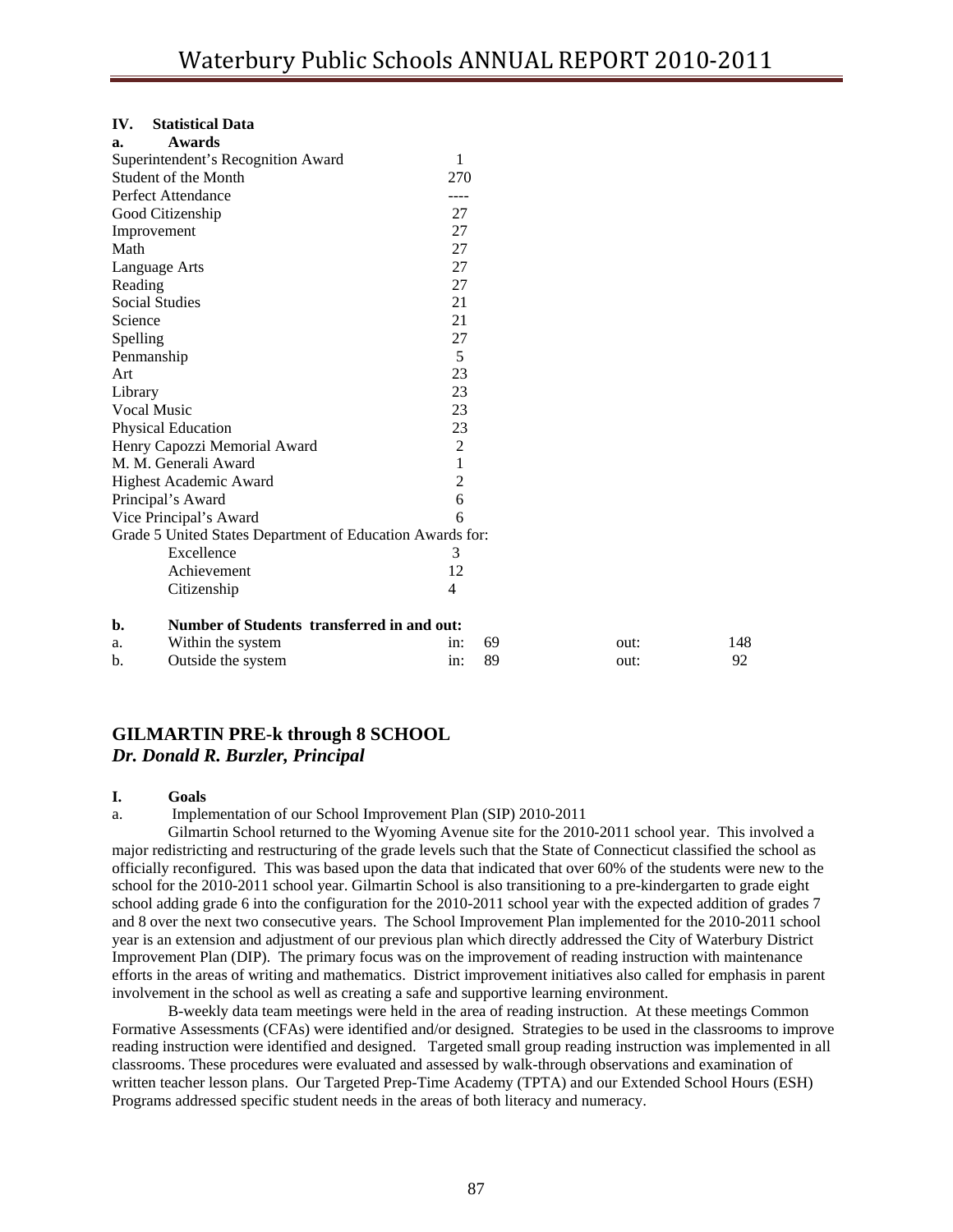Parent involvement significantly increased for the 2010-2011 school year at our new facility. A Gilmartin Parent Teacher Group (GPTG) was established and regular monthly meetings were held. At these meetings parent concerns were expressed and programs and activities were planned for our students. The State and Federal Safe Routes to Schools initiative was addressed at each meeting. Some of the planned activities included holiday family events, book bingo, and an end-of-the-year awards ceremony. This group also produced a major musical production (School House Rock Live Jr.) which was a huge success and was significantly attended for each of the three planned performances.

 We experienced some difficulty adjusting our previous Positive Behavior Intervention Support (PBIS) Program to our new setting. Eventually we did get the formal version of PBIS implemented in the school. Regarding the safe and secure learning environment component of this DIP goal, we met with a high rate of success. The number of out-of-school suspensions for the 2010-2011 school year was significantly reduced from the previous year. These data are of greater significance when the fact that the number of children in grades 1 to grade 5 doubled from the previous year. Therefore not only was the number of out-of-school suspensions significantly reduced from the previous year, it was done with a school population that had twice as many upper grade students.

#### b. Implementation of our School Improvement Plan (SIP) for 2011-2012

 The 2011 results of student performance on the Connecticut Mastery Test CMT) will play a major role in shaping our School Improvement Plan for the 2011-2011 school year. Major emphasis at both the school level as well as the district level is expected to be in the content area of literacy. We are currently planning for a Literacy Academy for next year. This involves establishing a two hour literacy block for each classroom as well as professional development around the elements necessary for this program. It is expected that our regularly scheduled data team meetings will directly address issues related to implementing the Literacy Academy. To support this program in addition to professional development, qualitative walk-through protocols will be utilized in conjunction with examination of teacher lesson plans. We also anticipate some continued assistance from the Connecticut Accountability for Learning Initiative (CALI). As in previous years, we anticipate numeracy and parent involvement to remain district goals as well as ensuring a safe and effective learning environment in each school.

#### **II. Highlights from 2010-2011**

a. Although we did not make Adequate Yearly Progress (AYP) on our 2010 Connecticut Mastery Test (CMT), we were cited as a Success Story School by the Connecticut Coalition for Achievement Now (ConnCan). We ranked number two in student performance on the CMT in the State of Connecticut for schools that made significant growth in the areas of reading, mathematics, and writing and also had a significant minority and low socio-economic population. This is surely a tribute to the quality of instruction at Gilmartin School. Gilmartin School has a continued trend for actively engaging students in the learning process such that they perform admirably on summative measures of achievement.

b. Gilmartin School opened as the first neighborhood pre-kindergarten to grade 8 school in our district. This year, we added sixth grade with seventh and eighth grades planned over the next two years. Not only was this a smooth transition to a new facility and structure, but we witnessed some significant improvement over previous years. Parent involvement significantly increased as witnessed by attendance at our parent-teacher group (GPTG) meetings. All special activities were well attended by students, parents and teachers. There was also a significant reduction in the number of out-of-school suspensions this school year. This is particularly meaningful, given the increased number of upper grade students in our new facility from the previous year.

c. We received continued assistance with our data team meetings from the Connecticut Accountability for Learning Initiative (CALI). Given our new structure which added an additional grade at each level, collaborative planning was a major focus for this year. Our data teams met with such a high level of success that they were recommended by our representative from CALI to be used as a model to assist other schools with emerging data teams.

#### **III. Strengths of the Educational Program**

Gilmartin School has a predominantly veteran staff that works cooperatively toward school (SIP) and District (DIP) goals. This was evidenced this year by our highly successful use of teacher collaborative time at our regularly scheduled data team meetings. Many of our teachers were working at new and/or different grade levels this year due to structuring issues related to our transition to the new school. Formal sharing at data team meetings, productive use of common planning time, and attention to district curriculum goals created a high quality learning environment at Gilmartin School.

b. There can be little doubt that parent, teacher, and student enthusiasm for our new facility played an important role in making this school year highly productive and rewarding. Due to redistricting and the new facility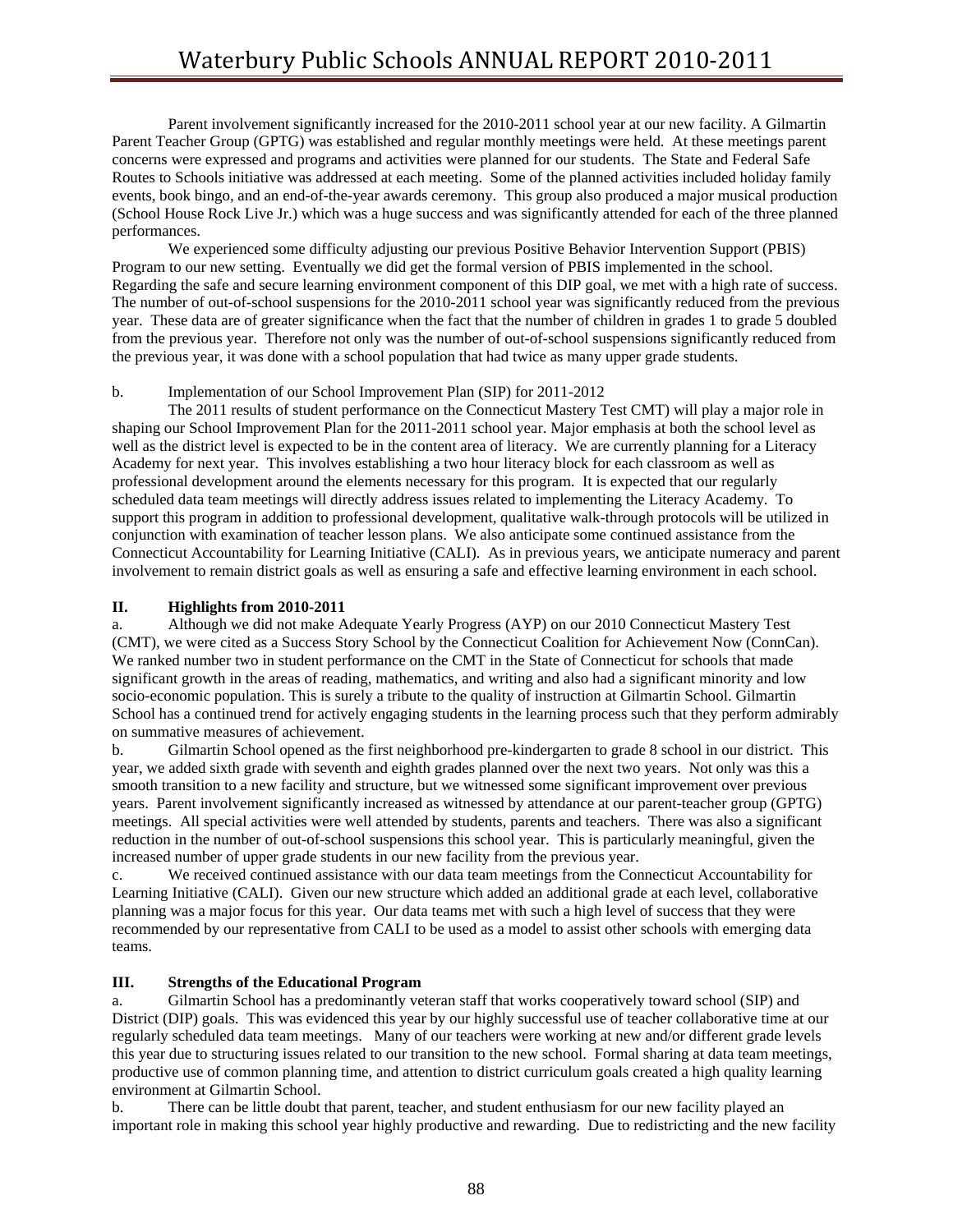parent involvement became a significant factor this school year. A parent teacher group was established and they working cooperatively with staff provided high quality extra-curricular programs and activities for our students. This parent group effort culminated in a very ambitious and highly successful student musical performance at the end of the school year. Teachers assuming leadership roles in our Targeted Prep Time Academy and our Extended School Hours programs provided education for our struggling students outside the regular school day. These efforts truly address the district goals of our new community based pre-kindergarten to grade eight schools. It is hoped that future ventures with the Gilmartin Community Club and State and Federal Initiatives such as Safe Routes to Schools will expand upon the successes of our first year of operation.

#### **IV. Statistical Data**

Students Receiving Awards at our Awards Ceremony on June 14, 2011

- 2 Students are receiving scholarships (sixth grade) Nicholas G. Dukas Awards
- 14 Students are receiving class attendance awards
- 6 Students are receiving perfect attendance awards
- 14 Students are receiving classroom reading awards
- 14 Students are receiving classroom mathematics awards
- 14 Students are receiving classroom citizenship awards
- 14 Students are receiving excellent effort awards
- 1 Student is receiving the FOCUS reading award
- 1 Student is receiving a sportsmanship award
- 4 Students are receiving future artist awards
- 2 Students are receiving Library Media awards
- 2 Students are receiving Most Improved Reader awards
- 2 Students are receiving Most Improved Second Language Awards
- 2 Students are receiving Music Awards

Number of students transferred:

| Within our system:  |        | in $63$ out $51$ |
|---------------------|--------|------------------|
| Outside our system: | in $8$ | out 28           |

# **HOPEVILLE SCHOOL**  *Maria Moulthrop, Principal*

#### **I Goals**

a) Hopeville School's goals for the 2010-2011 school years reflected the district and the school improvement plan. We collected baseline data in the goals addressing student achievement in literacy, and numeracy, providing a safe and secure teaching environment, and increase in parent involvement in the educational process. Data analysis from formative and summative assessments have driven instruction and implementation of flexible teaching groups throughout the Hopeville School curriculum. At grade level meetings, assessments (CMT, DRP, Writing Samples, Signatures, Trophies, and Open ended guided reading questions), student portfolio reviews, classroom performance, and grade level exit criteria's are analyzed and instructional practices are modified to meet the student's instructional needs.

b) Hopeville School goals for the 2011-2012 school year will continue in the improvement of academic achievement in literacy and numeracy, parental involvement in the educational process and a safe and secure teaching environment. Upon the receipt of the spring 2009 CMT's, 2010-2011 suspension data, and end of the year parent and student climate survey, analysis will begin by student, class and grade level, results will then drive Hopeville School's instruction and school improvement plan objectives. Instructional and assessment trends will be analyzed and the information incorporated into our data analysis, which will be reflected in the instructional and strategies and materials utilized to reinforce, re-teach and teach students.

#### **II Highlights**

Hopeville School's highlights for the 2010-2011 school year included literacy activities for parents and students, after school programs for students in grades 2-5 that contained a CMT focus, numeracy activities for parents and students which included small group instruction, computer classes for parents and students that were held at the end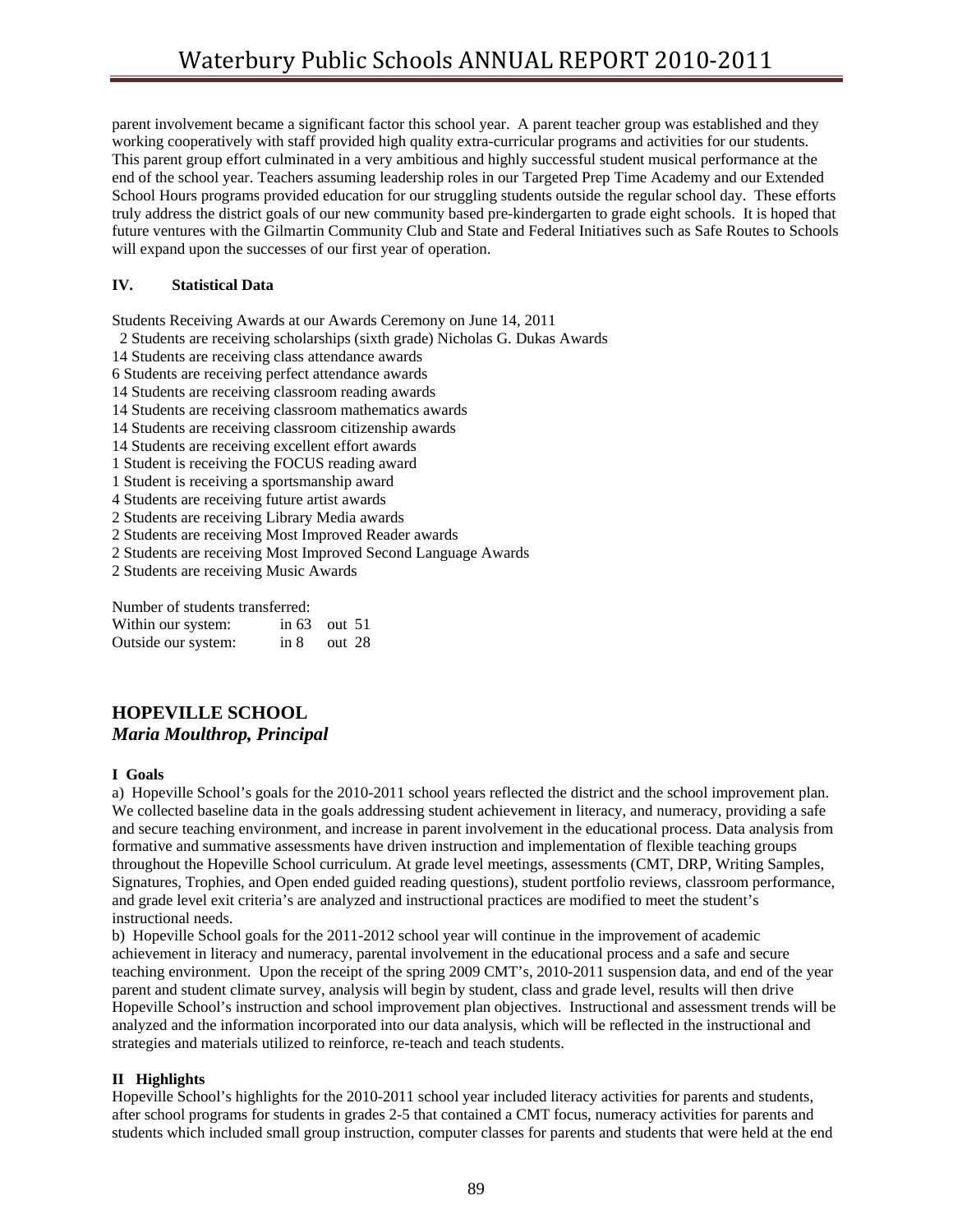of the school day for the connivance of the parents, multicultural activities that reflect the many customs, countries and foods that the Hopeville students and families represent. Integration of community and private sponsors of activities into the curriculum, continuing to maintain a safe teaching environment through school based programs such as Lesson 1 skills for life, positive behavior celebrations, school-wide behavior plan, individual and classroom behavior plans, student recognition activities like student of the month. Parent participation in the classrooms and special events, such as the parent-initiated event called "A Taste of Hopeville," is just one example of parent participation in the school. Attendance at PTO and environmental committee meetings continues to improve as well.

### **III. Strengths**

Hopeville School's strengths lie with the dedication of the staff and support personnel. Hopeville School's curriculum incorporates the district COW, CT frameworks, and Best Practices. Over the past several years, four additional research based programs have been integrated within the core curriculum, Direct Instruction, Saxon Math, Empowering Writers, and Lesson 1 Skills for Life. These programs have incorporated additional reinforcement and instruction of skills and strategies through the implementation of materials that are appropriate for a Bilingual Center. In addition, practices such as guided reading, flexible grouping, educational centers, and individualized / modified academic and behavioral plans encourage success. During the 2011-212 school year we will include a focused infusion of vocabulary development at each grade level. Through a teacher initiative, Hopeville School provides an organized recess, in which teachers and students have learned games that are fun, safe and controlled. Through the opportunities that are available through the organized recess students are able to choose their activity and they are actively engaged throughout the recess period.

## **IV. Statistical Data**

 Number of students transferred Within system in 78 out 41 Outside system in 87 out 63

# **KINGSBURY SCHOOL**  *Pamela K. Baim, Principal*

#### **I. Goals**

A. Accomplishment on 2010 –11 Goals

Goal 1: Kingsbury School will attain high achievement for all students in literacy and numeracy. Accomplishments for the above goals are as follows:

- Upon making Safe Harbor for the second year in a row Kingsbury School was immediately removed from the AYP list of Failing Schools.
- Kingsbury School is now officially a School of Choice.
- Tier III implemented for grades  $1 5$  for Reading.
- Tier III SRBI Smart Goals matrix introduced and implemented.
- Intervention Log done on a daily basis by interventionists.
- Intervention Enrichment Program with the Specialists for Kindergarten grade 5 students.
- Olympics of the Mind Citywide winner for  $5<sup>th</sup>$  grade.
- Olympics of the Mind North Division winner for  $3<sup>rd</sup>$  grade.
- Progress monitoring sheets filled out by interventionist.
- SMART Board training given to all staff.
- B. Goals for 2010 11

Goal 1: Kingsbury School will attain high achievement in literacy and numeracy for all students.

Kingsbury School's goals will remain the same for the  $2011 - 2012$  school year.

Kingsbury School's Tier II and Tier III interventionists are to implement explicit small group instruction. These interventionists gather data from the students' latest DRA to direct the tiered instruction. They pick an objective from the five pillars and may focus on a few areas for each objective. Research has proven that explicit small group instruction has positive effects on student achievement.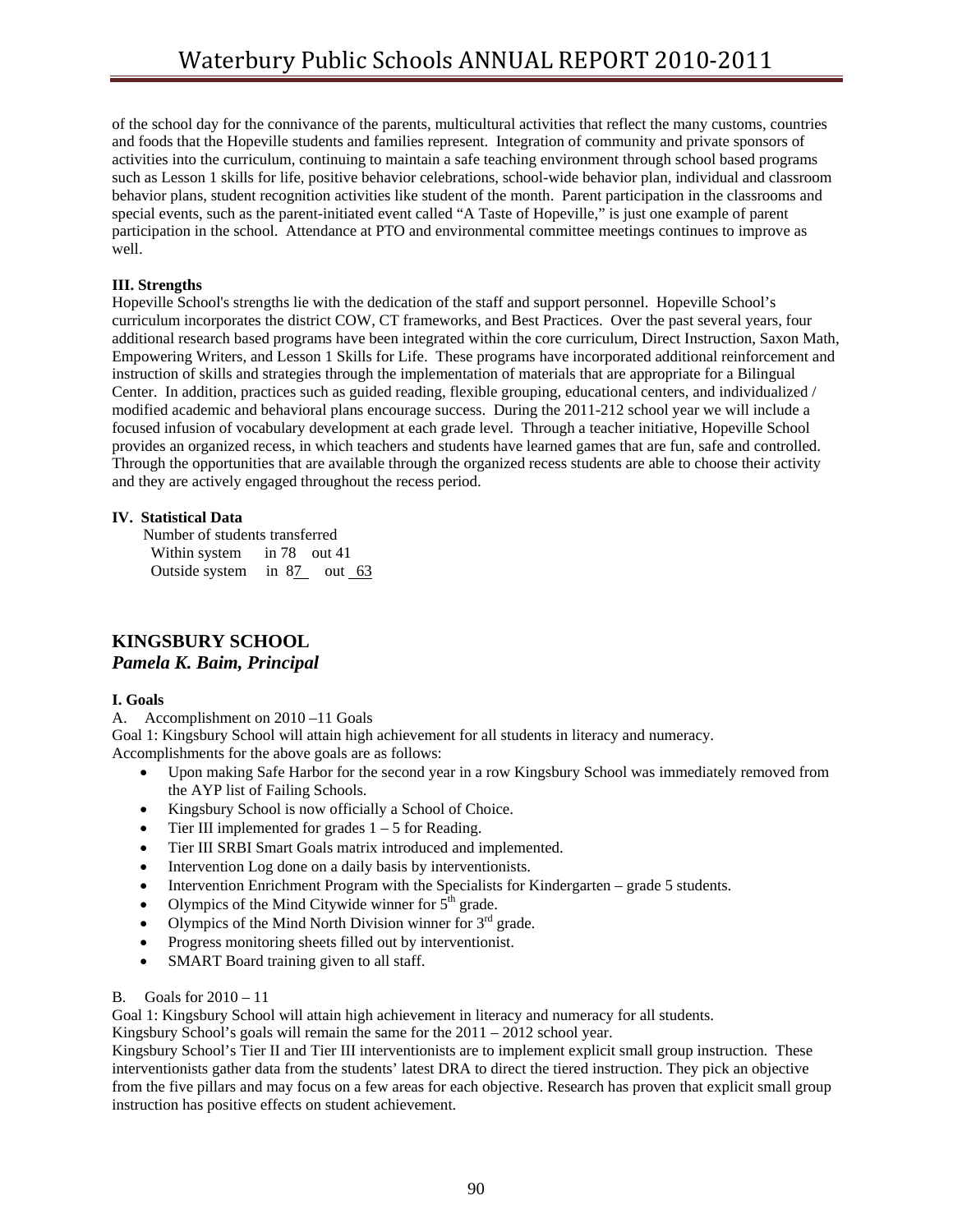### **II. Highlights**

- Kingsbury School made Safe Harbor again this school year, thus we are now officially off of the In Need Of Improvement list with the Federal Government.
- Citywide Olympic of the Mind winners for  $5<sup>th</sup>$  grade.
- Citywide Olympic of the Mind winners for the  $3<sup>rd</sup>$  grade in the North Division.
- Waterbury Neighborhood Council Education of the year award.
- Family Math Night servicing 97 families.
- Literacy Night servicing 120 families.
- Hometown Champions for the Rock Cats baseball league for the teachers dedication to their students' success both in and out of the classroom.
- Palace Theater field trip to see Junie B. June for our  $3<sup>rd</sup>$  graders funded by Target.
- Quisenberry Arcari Grant given to Kingsbury grade 3 students to attend field trip.
- Watermark Retirement Community Award given to deserving  $2<sup>nd</sup>$  grade student.
- Norwalk Maritime Museum Grant for field trip to the museum for  $3<sup>rd</sup>$  grade.
- Japan fundraiser from the Kingsbury Family given to the Red Cross \$292.00.
- Tanglewood Marionettes for the Kingsbury School students funded through pasta fundraiser.
- Jump Rope for Heart fundraiser totaling more than \$3,400 raised by Kingsbury students.

#### **III. Strengths**

Intensive, targeted planning and instruction are what assisted us in making Annual Yearly Progress, a federal No Child Left Behind benchmark. Kingsbury, we are very proud to report, was one of a very select group of elementary schools throughout the state that came off the federal government's "In Need of Improvement" list. We are very proud of this fact, and it comes from constantly assessing data on student performance and targeting their instruction to help them achieve to their fullest potential. Teaching reading skills to our students is still our greatest challenge, but we are getting this accomplished. Kingsbury staff strictly adheres to our School Improvement Plan. Our Professional Development plan is highly regarded and is guided by the need of our teachers. Small group instruction is held on a daily basis with the implementation of our Tier II and Tier III programs.

#### **IV. Statistical Data and Awards**

| Number of students transferred into Kingsbury |  |
|-----------------------------------------------|--|
|                                               |  |
|                                               |  |
|                                               |  |

# **MALONEY INTERDISTRICT MAGNET SCHOOL**  *Donna Cullen, Principal*

#### **I. GOALS**

A. Accomplishment of Goals –

 During the 2010 – 2011 school year our goals focused on 1.) literacy and numeracy achievement, 2.) a safe and secure teaching and learning environment for students and 3.) an environment that ensures parents are actively engaged in the educational process.

Many factors have contributed to the accomplishment of our School Improvement Plan:

- Alignment of instruction in K-5 to CMT objectives, district curriculum, and state standards
- Teacher collaboration on grade level data teams to analyze scores, identify areas of strengths and weaknesses and individualize instruction according to needs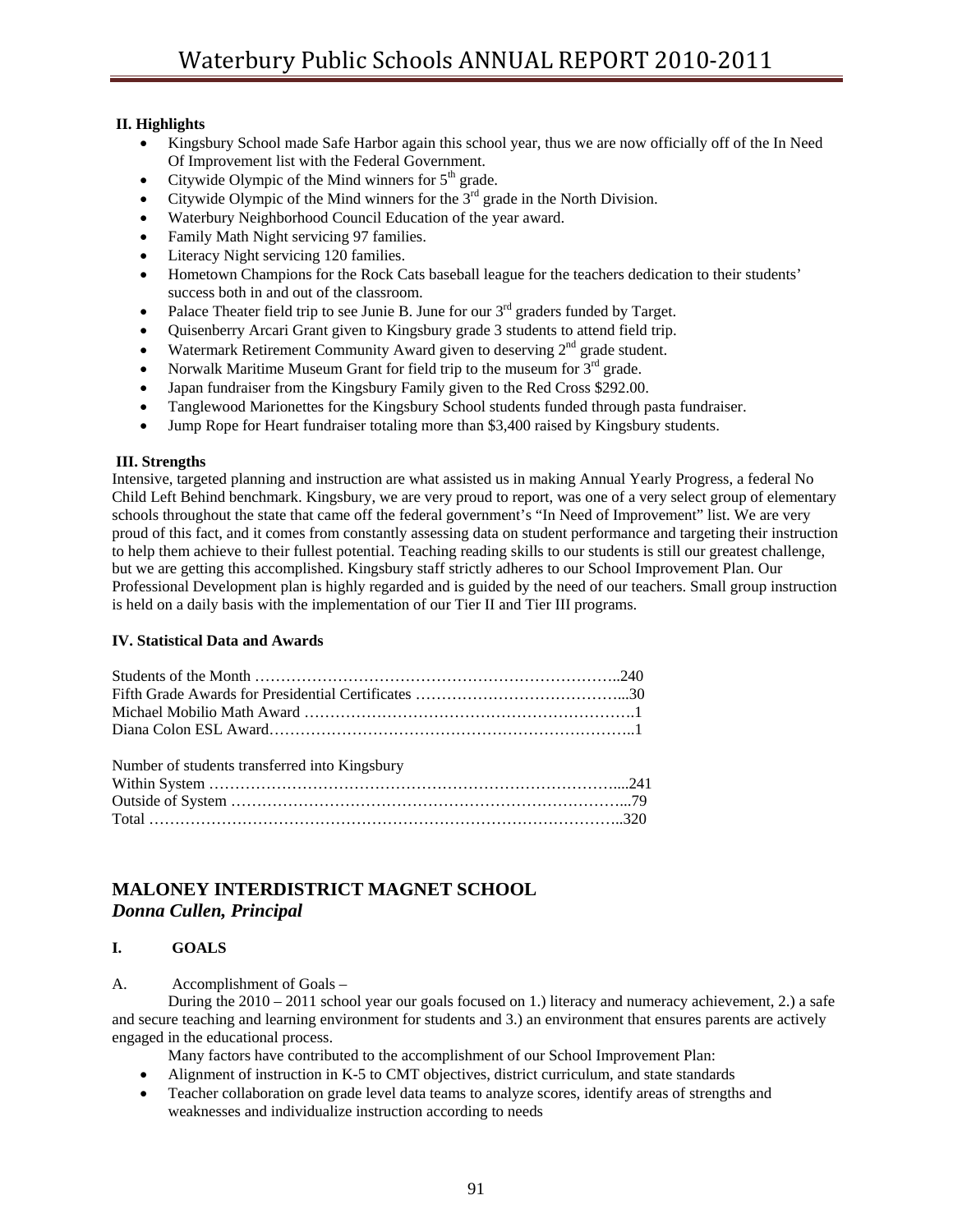- Intervention block was incorporated into the master schedule to offer Tier 2 and 3 support and to also offer enrichment activities
- Literacy and numeracy blocks
- S.Q.U.I.R.T. yearlong at-home reading program (grades 3-5)
- MIMS at-home summer reading program (Pre-K grade 4)
- School-wide SSR program in twelve week intervals
- After School Academic Program: October February (grades 3-5)
- Direct Instruction Program (grades 1-2)
- Corrective Reading Program (grades 3-5)
- Positive Behavior Intervention Support Program
- DRP swap (grades 3-5)
- Instructional Reading tutors to offer additional small group instruction

 The Language Arts teacher leader, Mathematics teacher leader and Writing teacher leader positions continue to be the driving force behind our Collaboration and Co-Teaching Program. These teachers concentrate on CMT objectives while they assist classroom teachers with direct student instruction, model exemplary teaching techniques, and provide the latest information about national, state, and local standards and teaching strategies. The teachers also instruct student in flexible groups based on CMT needs as well as through co-teaching models such as parallel, station, and alternative teaching.

 During the 2010 -2011 school year our goal to increase parental involvement was accomplished through the following initiatives:

- Our Parent Liaison has been very successful with continuing to maintain contact with parents, organizing parent activities and supporting all school initiatives.
- Parent Information Board
- Student/Parent Handbook Initiatives that contributed to increased parental involvement include:
- Book Bingo Night
- CMT Parent Informational Luncheon
- Various curriculum informational workshops for parents
- Japanese Parent Visits
- Parent membership on Parent Advisory Committee
- Parents as guest readers, presenters at International Conference, Career Day and chaperones
- Japanese New Year Celebration

During the 2010-2011 school year, our diversity goals to foster understanding and appreciation for cultural similarities and differences among students, parents, and staff were accomplished through the following:

- Meeting the CSDE requirement for a minimum of 30% interdistrict enrollment in order to secure continuation of the Interdistrict Cooperative Grant. This year we maintained a 35% interdistrict enrollment. This was accomplished through a continued collaborative partnership with our participating school districts, an Interdistrict Advisory Committee, a comprehensive recruitment plan, a spring New Student Orientation, and a strong instructional program that encompasses innovative magnets.
- Consistently providing opportunities for students to validate and celebrate their uniqueness and abilities. Samples of such programs include: Student of the Month Program, American Citizenship Award Program, Morning Announcer of the Day Program, Publishing Authors Celebration, Forever Wave, and PBIS **Celebrations**

 The Student Council served its twelfth year as a service organization to the school and community. Its activities included: Induction Ceremony, Operation of School Student Store, Host to American Citizenship Award Ceremony, Host to Orientations Day in May for New Students, Donation of over 1,000 items to the troop overseas, School wide collection to support the Red Cross Japanese Relief Effort, Food Drive, Donation to Student Scholarship Fund, and school-wide reading incentive to support Heifer International.

 This year's residency programs not only strengthened diversity but also enriched and supplemented our language arts and social studies curriculums. They are described as follows:

• During the grade 5 "Journey Into American Indian Territory" residency program with a cultural anthropologist, students experienced the lives of the Plains and Woodlands Indians. Through interactive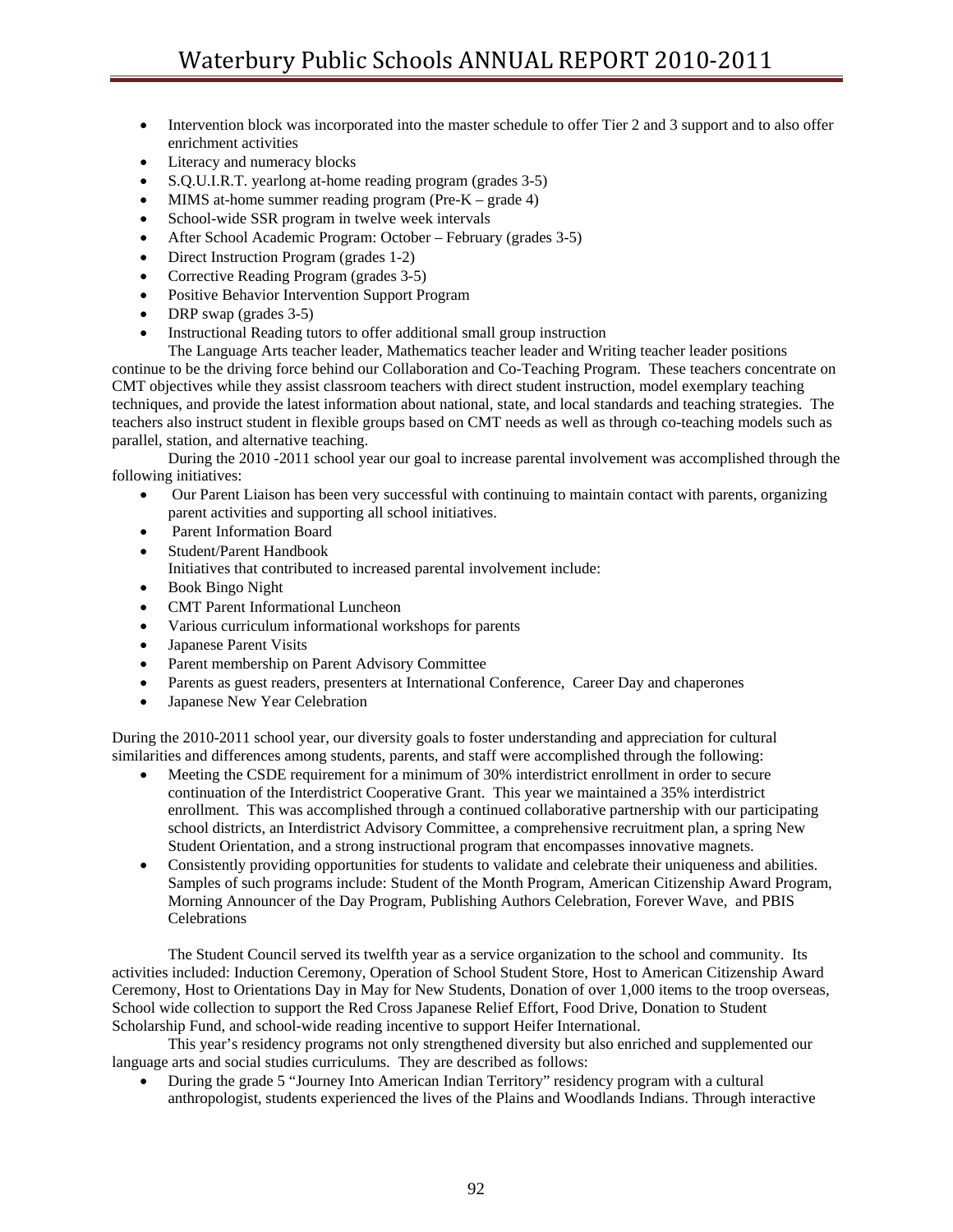group experiences, students learned about cooking, pottery, and games and even constructed a longhouse and 50 foot tipi.

- Lou DelBianco, (artist/musician/storyteller), completed his third year-long residency program for grades PreK and Kindergarten. His workshops teach self-expression, improvisation and creative movement through skits based on the multicultural curriculum. For example, students studying Europe and medieval history performed fairy tales based on the story of King Arthur. Six week workshops for both grade levels culminated with performances of skits for parents.
- Author Stephen Swinburne was here in May to guide the grades 3 and 4 classes in writing poetry about nature. He worked with the students to create a "Writer's Tool Bag" filled with similes, metaphors, alliteration, fun words description and verbs which can be applied to writing, especially narrative story which is the focus in grade 4.
- Living Rhythms Residency with Bill Scheidt was a program for grades 1 and 2 students that introduced students to Caribbean culture through hands-on experience in music, dance and poetry.

#### B. Goals for 2011 – 201

 Our goals for the coming school year are to: (1.) focus on instructional improvement with an emphasis on improving our grades 3-5 CMT scores; (2.) foster an appreciation and acceptance for the similarities and differences among others; (3.) strengthen parental involvement while building a strong school community; and (4.) provide a safe and secure teaching and learning environment. To meet these goals we will:

- Continue to address instructional improvement through ongoing assessment, curriculum alignment with local and state standards, CMT collaborative team planning, and meaningful professional development
- Continue co-teaching in Math, Writing and Reading in grades K-5
- Continue inclusion and EIP
- Continue to maintain CSDE requirements including a minimum 30% interdistrict enrollment.
- Continue to offer students a variety of multicultural programs and activities.
- Continue Parent Liaison Program
- Continue to strive to maintain NCLB requirements that all students meet AYP
- Continue to emphasize PBIS as a school-wide initiative.
- Continue implementing the intervention block, which includes enrichment as well as support

# **II. HIGHLIGHTS FROM 2010 - 2011**

- We continued to meet the magnet school requirements set by the CSDE. The interdistrict enrollment for 2009-2010 was 35%.
- Our CMT scores continue to be among the best in the city and our ERG.
- Domenica Zurlo, fifth grade teacher, was recognized as the Maloney Magnet School Teacher of the Year.
- At the OOM competition in May, Maloney  $3<sup>rd</sup>$  graders were the west division champions. Maloney  $5<sup>th</sup>$ graders also placed second in the west division.
- Throughout the year many of our students received special awards and recognition not only on the district level, but also on the community and state levels.
- In recognition of our success as an interdistrict magnet school, we continue to keep alive the Maloney Student Scholarship Fund. This year's \$500 scholarships were awarded to Elena Ramos and Shareza Jalaludin all college bound graduates of Kennedy High School and Wilby High School respectively. We are proud to continue this special tradition and are grateful to the sponsors whose donations have made our scholarship fund a reality.
- Fourth and fifth grade students had the opportunity to travel to New York City to attend the Broadway show *Wicked*.
- Our annual Student Publishing Celebrations were held in grade two through five to celebrate the publishing of poems and books. The Writing Teacher Leader, in collaboration with the classroom teacher and the writer in residence, guided the students through the narrative writing process. Writing was read aloud to parents and peers in the programs.
- Grade 1 Japanese Spring Festival in conjunction with Wilby High School students.
- International Education Student Conference brings together our 4<sup>th</sup> and 5<sup>th</sup> grade students with parents and community members who share their wealth of knowledge on cultures and diversity.
- Career Day for students in Kindergarten grade 5
- Participation in the city wide Literacy Festival at the Palace Theater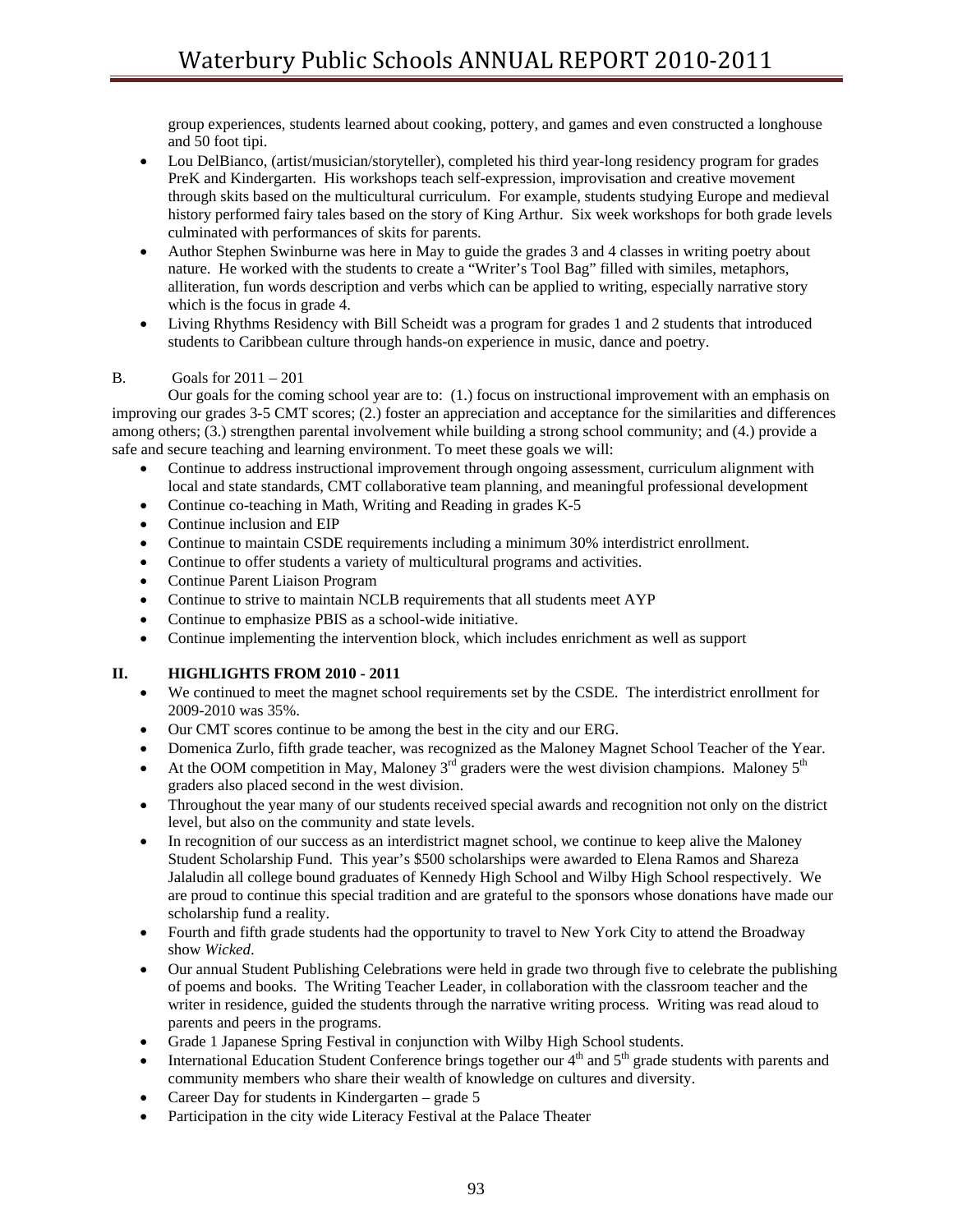• Maloney greenhouse back in operation and two species of plants grown by faculty and students

#### **III. STRENGTHS OF THE EDUCATIONAL PROGRAM**

 Maloney's Summer Reading Program provides students in grades PreK – 4 with summer reading packets and activities designed to maintain reading comprehension. Students receive a book and activity related to openended questions. Students are encouraged to work with their parents and return the assignments in September.

 Maloney Interdistrict Magnet School is completing its sixteenth year of operation. The school, with its multicultural curriculum, serves students from Waterbury as well as students from ten surrounding districts. The school offers a multicultural curriculum approach to reading, language arts, mathematics, social studies and science to children from pre-kindergarten to  $5<sup>th</sup>$  grade. Rigorous academic skills are integrated into a program that assists students in understanding, appreciating and respecting themselves and their classmates, through reinforcing character traits such as loyalty, caring, and empathy. The school provides an all-day pre-kindergarten program and both regular and bilingual classes for kindergarten through grade five. The school also offers a pre-school special education and co-taught special education program for children with special needs. Students with hearing impairments are offered both a self-contained and regular education program staffed by specialized teachers and assistants.

 The children benefit from a cooperative approach to classroom learning through collaborating on learning tasks and learning the importance of working with others in fair, considerate, and responsible ways. The teachers approach classroom management and discipline from an emphasis on intrinsic motivation rather that rewards and punishments. This assists each child to develop responsibility and competence in their speech and behavior, with an overall emphasis on critical thinking.

 The school was involved in three residency programs this year that reflect our mission for diversity and our goals to improve student academic achievement.

Maloney offers the following programs to its students:

- Before and After School Program
- Japanese Language and Culture Program
- A 24 station computer lab with the Channel 8 computer weather system
- Science/Math technology
- A breakfast and lunch program
- All day kindergarten
- Pre-Kindergarten Program
- Hearing Impaired Program
- Bilingual Education
- Multicultural Curriculum
- Developmental Guidance Program
- State of the Art Equipment

The programs/activities are all closely coordinated with the Multicultural Curriculum and some benefit from assistance from parents and other community involvement.

 Clear and Shared Focus – the school is moving forward under the principal's guidance, with a vision to utilize staff capacity and create a collaborative professional environment where responsibility is shared for raising student achievement.

 High Standards and Expectations for All – a culture of success pervades each classroom. Our entire school community takes pride in and celebrates student achievement. Teachers are expected to assure daily successful experiences for every child so that self-esteem grows from concrete academic accomplishments. The principal ensures all student expectations are clear: students are expected to achieve and behave.

 The Science Technology program offers students in Grades 1 through 5 the unique opportunity to explore the wonders of science and technology while utilizing many process skills that are introduced in their regular classroom. Students begin original experimentation while given the opportunity to utilize problem-solving techniques in meaningful real life ways. The class is held one hour per week.

 The Japanese Language and Culture Program offers students in Kindergarten through Grade 5 Japanese language instruction three times per week for 25 minutes. Pre-K instruction begins in January. Students are exposed to a variety of thematic units. Within these units, certain essential vocabulary, structures, and cultural topics are reviewed and expanded upon while giving new students a comfortable entry point. The program offers students many opportunities to experience Japanese culture through activities such as student and parent "Japanese Luncheon with Sensei", student celebration of World Languages Week, Undokai Festival (Sports Day in Japan),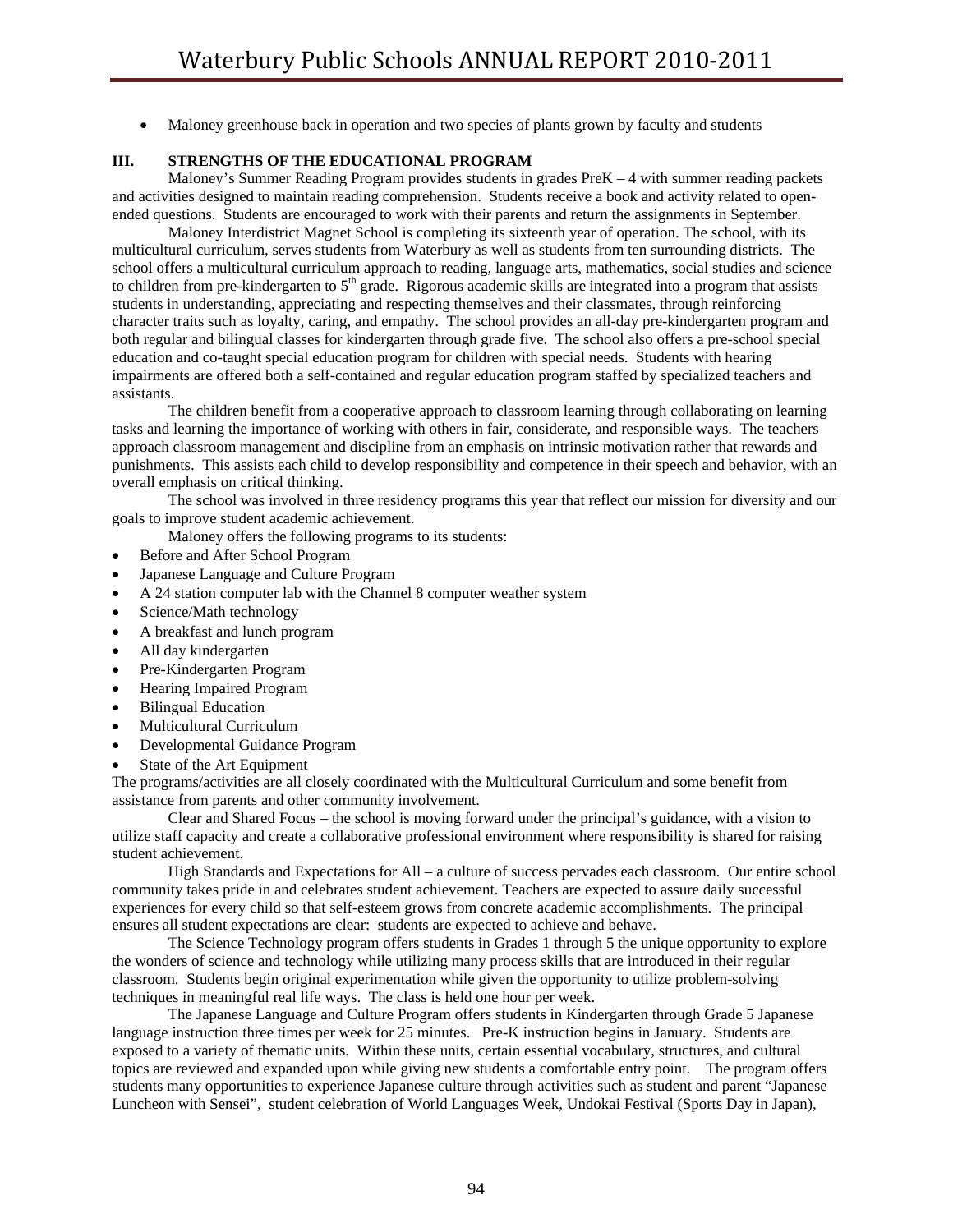and Japanese Spring Festival (a partnership with Wilby High School Life Management Students and Grade 1 students).

 In addition, Maloney is a modern facility, with a clean, bright and cheerful atmosphere. It has state-of-theart electronic capability and the building is totally handicap accessible.

### **IV. STATISTICAL DATA**

1. Students receiving awards: Students of the month – 300 Forever Wave Service – 10 American Citizenship Award – 30 Writer of the Month Award – 38 Artist of the Month Award – 38 Reader of the Month Award – 38 Mathematician of the Month Award – 38 Superintendent's Award – 1 Fire Prevention Contest – 2 Elk's Drug Awareness Poster Contest –  $1<sup>st</sup>$  place winner

- 2. Students Transferred In/Out Building
- a. Within system
- IN: 81 OUT: 2
- b. Outside system IN: 49 OUT: 14

# **REGAN ELEMENTARY SCHOOL**  *Noreen Buckley, Principal*

- I. **Goals**: 2010-2011:
	- Regan School Students will attain high academic achievement for all students in literacy. The 2010-2011 DRA scores indicate that Grade One students increased the percentage of students who were above substantially deficient 9.2%. Grade Two students demonstrated a .3%, Grade Three students demonstrated a 4.1% increase, Grade Four students demonstrated a decrease of 11.4% and Grade Five students demonstrated an increase of 2.2%.
	- Regan School Students will attain high academic achievement for all students in mathematics. The CMT scores from 2010 for Grade three demonstrated that in the area of mathematics, student decrease of .6% earning a score at/above goal, and an increase .8% at/above proficiency. The CMT scores from 2010 for Grade Four demonstrated a 3.5% increase of students at/above goal and .6% increase at/above proficiency. The Grade Five CMT scores from 2010 demonstrated a 3.6% increase in students at/above goal and a 1.9% increase in students at/above proficiency.
	- Regan School will provide a safe and secure teaching and learning environment. Regan School follows all BOE policies and procedures for all students, staff, parent, and community. The front doors are locked at all times, a doorbell intercom system is installed, a camera of front door is on all day to view visitors arriving at the front door, a sign in procedure is posted upon entering building informing all visitors to report to office and sign in.
	- Regan School will ensure that parents are actively engaged in the educational process. Regan School's parent liaison's data demonstrates contacts through home visits, written communication, phone contacts as well as parent functions.

B. Goals for 2011-2012:

• Students in all grades will increase literacy ability by 5%. The school will implement the literacy academy model, students will be scheduled to receive three instructions in Language Arts, conduct weekly data team meetings, and monitor all students' progress. Students requiring Tier 2 instruction will be identified and monitored.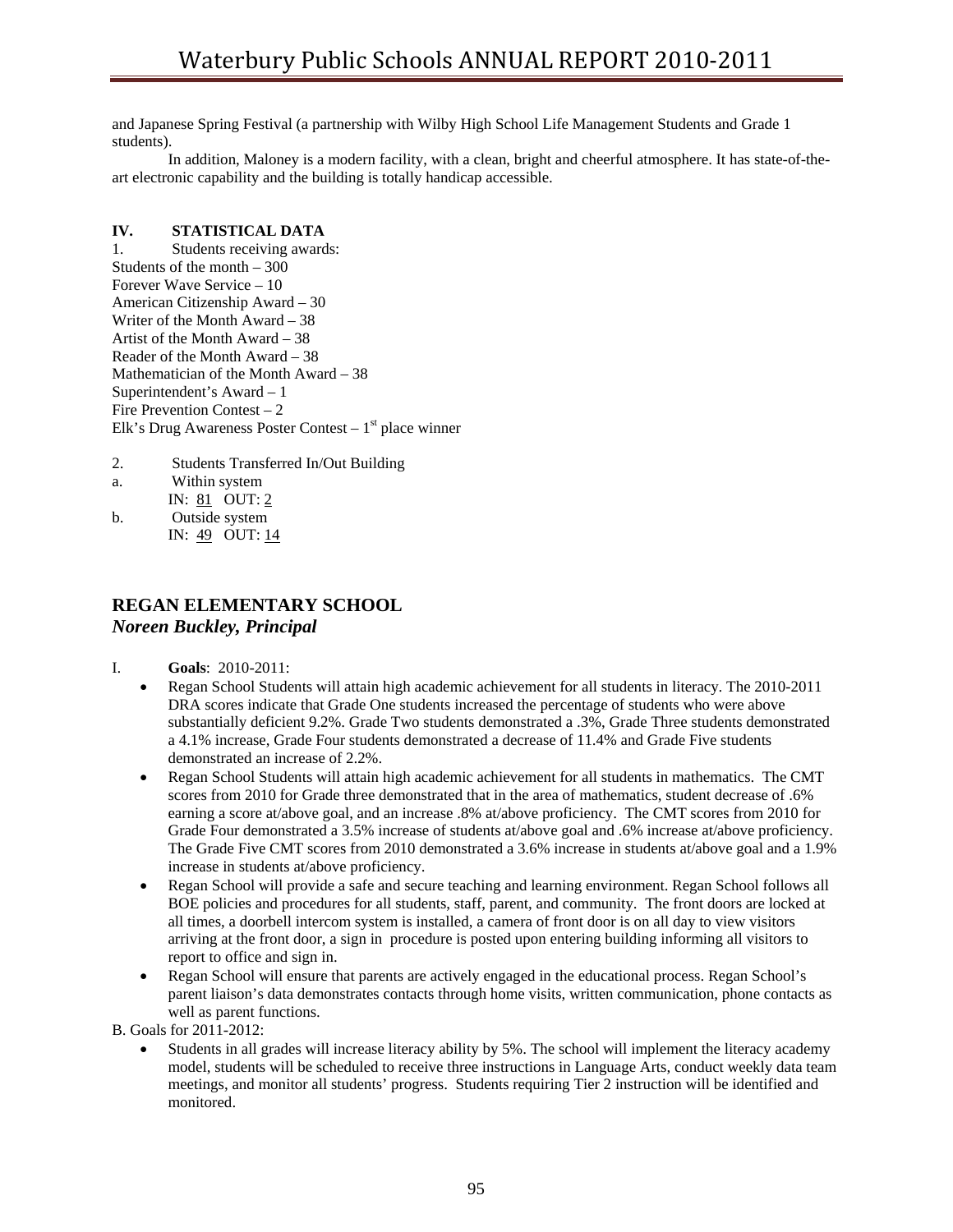- --Students will increase mathematics proficiency in all grades as measured on the CMT. School will analyze CMT scores for 2010 and implement Tier intervention block based on CMT scores, district assessments, and bi- weekly data team meetings. School continues to subscribe to CMT Test Prep Fun software program. Students are scheduled to attend computer lab one time per for 45 minutes.
- --School will continue to decrease number of out of school suspensions by 5%. Through analysis of data provided by SWIS, the PBIS team will continue to implement and monitor school wide behavior at weekly data team meetings.
- --School will increase parent involvement by 5%. Parent liaison will continue to plan family involvement activities both at the school and in the community to encourage parents become involved in student's school life.

#### **II Highlights from 2010-2011:**

 Regan School implemented Tier 2 school wide intervention block in the area of literacy. Regan School continued to use safety patrol.

Other Highlights:

September – Welcome Back to School Ice Cream Social

- Implementation of Testprep Fun for CMT
- Distributed Family-School Compact
- October Scholastic Book fair
	- Open House Night
	- Student of the Month Reward (every month)
	- PBIS Reward Activities (bi –weekly every month)
- November Salvation Army Food Drive
	- Yearbook
	- Family Art Decorate a Turkey Project
- December Holiday Store
	- -PTA Fundraiser CoCo Key Family Event
- January Planned activities were canceled due to weather
- February Planned activities were canceled due to weather
- March CMT Kick Off Dance
- -Shamrock Family Project,
- April  $2<sup>nd</sup>$  Open House Night
	- Donation to Alabama Tornado Victims
- May Book Bingo Family Night
	- Junior Achievement Activity Day
	- Field Day
	- Participated in Olympics of the Mind
	- School Instrumental and Vocal Concert

June – Kindergarten Orientation

- Kindergarten Graduation
- 5<sup>th</sup> Grade Promotion

#### **III. Strengths of Educational Programming**

Weekly data team meetings were held to develop pre and post CFAs, discuss and monitor all students advancement in Tier 1 instruction, identify students requiring Tier 1 through use of data, identify students requiring EIPO, PBIS information, Title One tutor delivered Tier 2 and Tier 3 instruction. The literacy academy model was informally implemented. All classrooms K-5 had a scheduled, non-interruptive language arts block in which all certified and non-certified staff anticipated in. Student requiring additional Tier 2 instruction after school participated in TPTA. An ESH program took place in which students participated in community organizations such as Boy Scouts, Flanders Nature Center, YMCA, and Boys and Girls Club.

#### **IV. Statistical Data**

| Number of students transferred within the system is in 105 out 17 |         |        |
|-------------------------------------------------------------------|---------|--------|
| Number of students transferred outside system is                  | in $33$ | out 57 |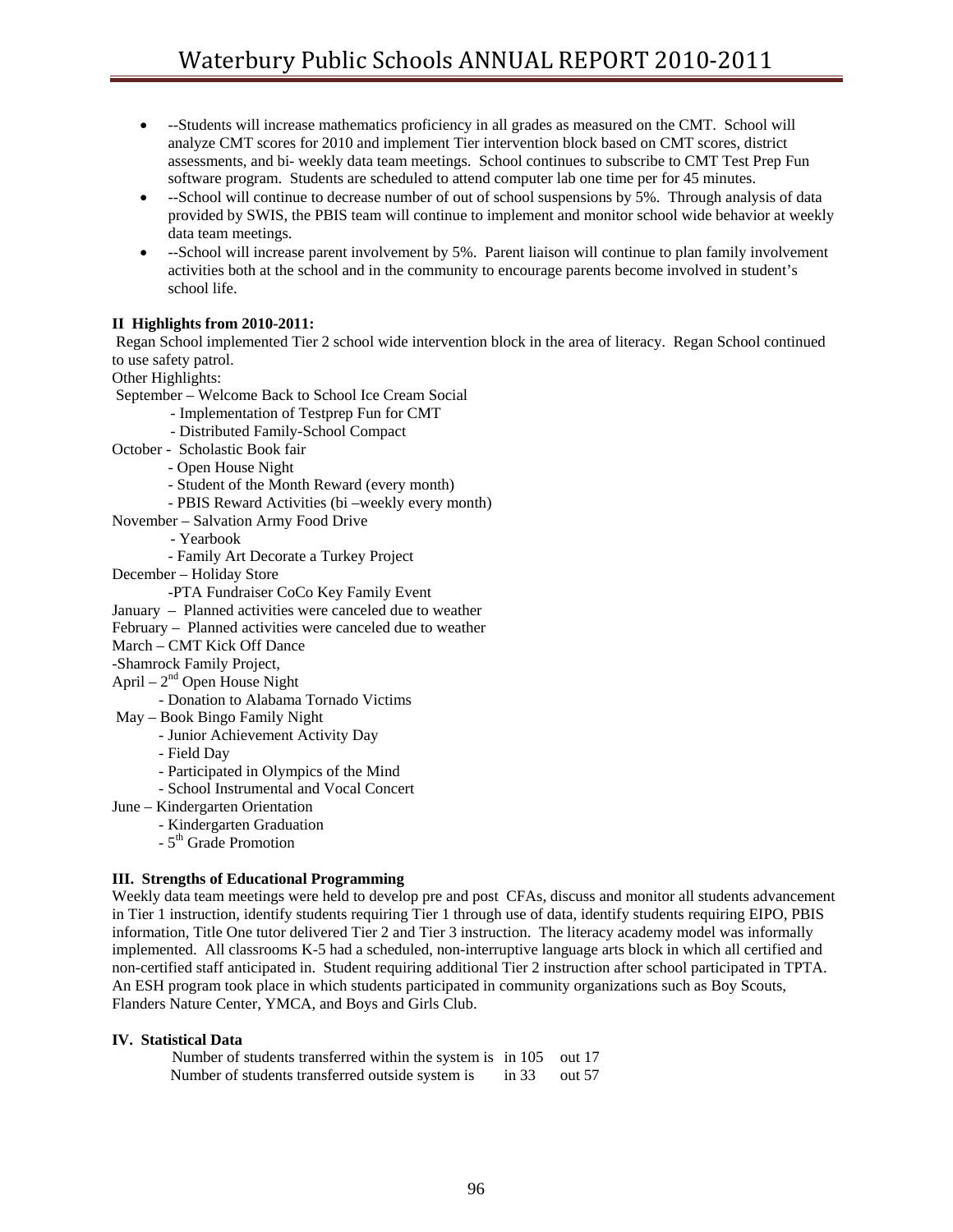# **ROTELLA INTERDISTRICT MAGNET SCHOOL**  *Gina Calabrese, Principal*

#### **I. Goals**

#### **A. Accomplishment of Goals 2010-2011**

According to results of the 2010 Connecticut Mastery Test, Rotella made AYP in reading, mathematics, and writing. Working as a Professional Learning Community, Rotella teachers continue to focus on improving small-group differentiated instruction in reading, supported by literacy work stations. SRBI has been fully implemented in math and reading in kindergarten through grade 5. Grade Level Data Teams meet weekly to analyze assessment results and plan future instruction utilizing the 5-Step Data Process. We continue to maintain a low student suspension rate by utilizing effective classroom management techniques, Positive Behavior Intervention and Support (PBIS), individual student behavior plans, and functional behavioral assessments. Our student attendance rate remains among the highest in the district. Our School-Family-Community Team, in compliance with NCLB, Section 118, meets regularly to discuss academic programs and school and district policies. We host numerous well-attended student performances which are free to parents, families, and the general public. Our Parent Liaison and our teachers have provided evening workshops and other fun activities to ensure that parents and families have plenty of opportunities to actively participate in the life of the school.

#### **B. Goals for 2011-2012**

Rotella School Improvement Plan Goals for 2011-2012 are to achieve 89% reading proficiency on the 2011 CMT in grades 3, 4, and 5 and 55.9% reading proficiency on the DRA in grades 1, 2, and 3; to achieve 91% mathematics proficiency on the CMT; to reduce the number of school suspensions by 10% as measured by district suspension data; to reduce truancy by 10% as measured by district attendance data; and to increase the involvement of families in the educational process by 10% as measured by strategic district surveys and participation in school and district meetings, workshops, and events.

#### **II. Highlights from 2010-2011**

Rotella was named a Magnet School of Excellence in 2009, 2010 and 2011 by Magnet Schools of America (MSA). Principal Gina Calabrese was named Principal-of-the-Year for Region 1 of MSA (New England States) as well as MSAs National Magnet School Principal-of-the-Year. For the eighth consecutive year, Rotella was awarded a combined grant from Capitol Regional Educational Services (CREC) Pupil Partners Program and Area Cooperative Educational Services (ACES). The Connecticut Coalition for Achievement Now (ConnCAN), an advocacy organization dedicated to closing Connecticut's worst-in-the-nation achievement gap, identified Rotella as a 2010 Success Story School because the achievement of our Hispanic students on the 2010 CMT ranked third in the state, despite the fact that the school has a combined minority/low-income population of at least 75%. Rotella's third and fifth grade teams each came in first place among East Division schools in the district's annual Olympics of the Mind competition.

#### **III. Strengths of Educational Program**

Our students consistently achieve at high levels as evidenced by their performance on the Connecticut Mastery Test and other state and district assessments. Rotella Magnet School follows Waterbury's Curriculum on the Wall, based on CSDE and USDE curriculum standards. By integrating the arts with all areas of the curriculum, we foster the acquisition of important life skills and modes of thinking that are intrinsic to high achievement. Students exercise visual-spatial abilities, reflective thinking, and self-criticism with the willingness to experiment and learn from mistakes, skills not measured by standardized tests. They are encouraged to see beyond initial perceptions and make accurate, detailed observations of elements in their environment; form mental images internally and use them to guide actions and solve problems; and make clear connections between their schoolwork and real life outside their classroom walls. Students learn to effectively manipulate and interact with the materials, media, and equipment used in the creation of various art forms. They also take field trips to local museums; attend local symphony and theatrical performances; gain an awareness of historical and cultural connections among bodies of artistic work; and master academic skills through thematic units that reference broad aesthetic concepts common to all cultures.

#### **IV. Statistical Data**

#### **A. Students Receiving Awards**

A poster submitted by one of our fifth graders won first place in the Magnet Schools of America (MSA) National Poster Contest in the elementary division and later went on to be named MSA's National Poster Winner. A third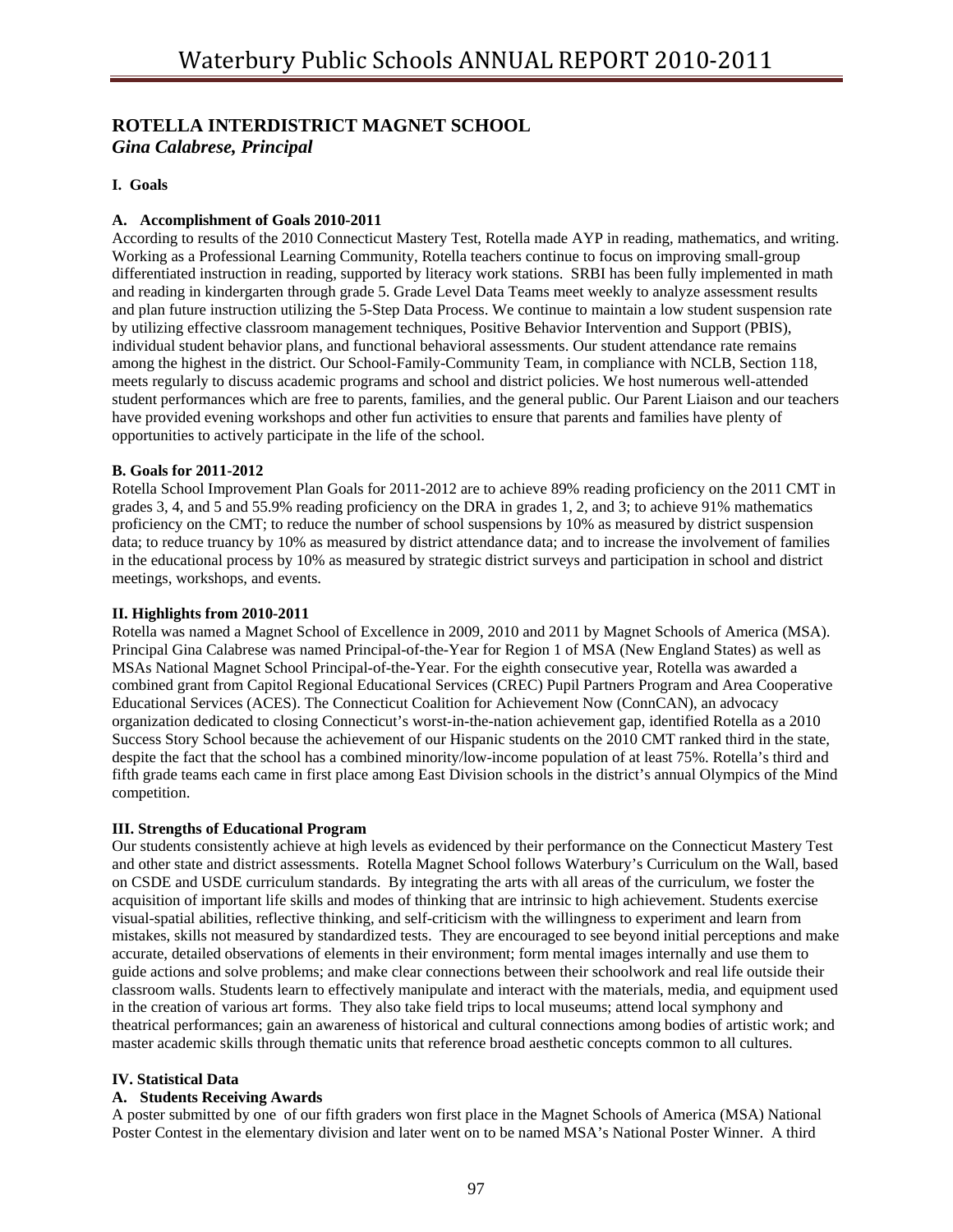grader won first place and a fifth grader won third place in the Waterbury, Conn. Elks Club City Wide Drug Awareness Poster Contest. Another third grader's poster was chosen as a winning entry by the city's Litter Commission in the poster contest for the new anti-litter campaign entitled "Don't Trash Waterbury". Another fifth grader won second place in the Gettysburg Address Oratorical Contest that was held in May at the Waterbury Arts Magnet School. Another third grader won first place in the Silas Bronson Library's 3<sup>rd</sup> grade poetry contest.

#### **B. Number of Students Transferred**

To date, 124 students transferred into Rotella Magnet School from within the Waterbury public school district and 5 students transferred into another district public school. The number of students transferring into Rotella from outside the system was 22. Transfers to schools outside the system numbered 25.

# **SPRAGUE ELEMENTARY SCHOOL**

# *Donna W. Perreault, Principal*

# **I. A. Accomplishment of Goals based on SIP**

The Literacy Academy at Sprague School began in August 2010 after training with Wendell Cross School. Our teachers assessed students for groups in reading skills and worked together in Data Teams weekly to drive their instruction. A Literacy How mentor assisted in kindergarten classes each week with strategies for reading. She modeled lessons and left practice for the teachers to continue. Our Literacy Facilitator also analyzed scores and participated in grade level meetings to make informed instructional decisions.

Students in grades 4 & 5 implemented a new math series with resources for grouping, troubleshooting, and differentiating lessons. Grade 3 began using this math series in April after the Connecticut Mastery Test period. Teachers in grades K, 1 & 2 use Saxon math in their daily lessons. All grades give district designed math assessments that are closely examined after the data is input onto Sharepoint. The math coaches participated in grade level math data meetings as well.

Through our Positive Behavior Intervention Support plan, we expect students to be respectful, responsible and safe. Lesson plans for dismissal, the cafeteria, recess and hallways were explicitly taught and reviewed. Students earned eagles for PBIS and by the end of the school year 169 students earned rewards for having no referrals for discipline. Our Parent Liaison made many calls to parents and helped them with requests for assistance with uniforms, medical attention and school supplies. She put together a wonderful Kindergarten Orientation in early June complete with presentations by the math coach and literacy facilitator, as well as a tour of the kindergarten classrooms and a short bus ride. All of our parents had many opportunities to attend activities and family events by class, grade and whole school through the use of our monthly newsletter and the IRIS phone system.

# **B. Goals for 2011-2012**

Our Literacy Academy will examine the data for student growth in reading and reading skills. Our school wide focus is on guided reading and the explicit teaching of reading. The Immersion classes at each grade level will have support staff to meet student needs. Data Teams will focus on Steps  $4 \& 5$  with instructional strategies and results indicators. Focus in numeracy will include continued support with Saxon Math for K-2 and the new Math series for Math Expressions for grades  $3, 4 \& 5$ . Teachers will also use the new district data warehouse for logging student assessment results. Our Positive Behavior Intervention Support team will continue to fine tune the expectations and help teachers start off strong in becoming Sprague Eagles.

# **II. Highlights of 2010-2011**

Parents were invited in the spring before mastery testing to come and practice test examples in reading comprehension and math with their child. Classes participated in field trips, sponsored by the Parent-Teacher Organization, and student contributions. They traveled to the orchard, Mystic Seaport, Stew Leonard's, and the Mattatuck Museum. We also had in-house visitors from CCSU Engineering students with their professor, Shakesperience Theatre Productions, The Maritime Center in Norwalk and Felix Manuel Rodriguez, an author. We had Field Day in the spring with a picnic lunch provided by Food Service and popsicles from PAL. Teachers have used the computer lab on a regular basis with their classes. We participated for the third year in the Truancy Clinic. TPTA (Targeted Prep Time Academy) was offered for 3 sessions to students in grades 2 and 3, while our  $2<sup>nd</sup>$ through  $5<sup>th</sup>$  graders also had the 21<sup>st</sup> Century After School Program available. Twenty  $2<sup>nd</sup>$  & 3<sup>rd</sup> students participated in the Sprague Unity Network (SUN Program) with a social worker once a week to discuss strategies for their at-risk behavior. This was through a grant that will continue. Additionally the SUN Program had an 8 week family night (FAST Program) component with dinner and activities for 9 families who participated with staff.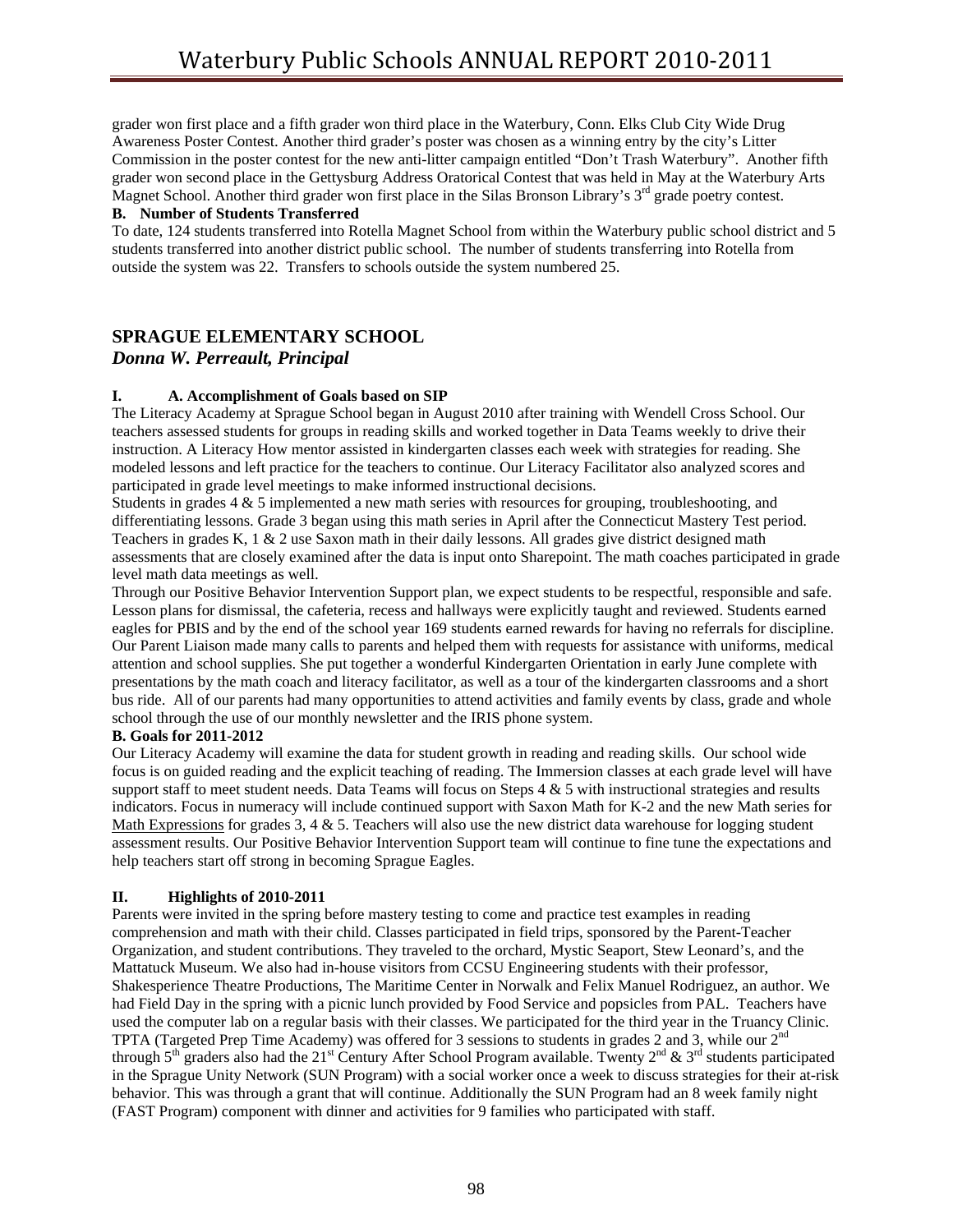# **III. Strengths of the educational program**

All of our teachers have applied their knowledge of literacy to make data driven decisions regarding their students. Their assessments are prescriptive with students' academic growth in mind. Our Spring DRA2 results indicated that all students either improved or remained the same as the winter assessing. We saw great growth from many students at all levels. The ESL teachers, Special Education, Basic Skills, Reading, Speech & Language teachers and the specials' teachers support the classroom teachers regularly in the Literacy Academy. The staff integrates social, behavioral, and academic goals into daily lessons utilizing supplemental materials to expand skills for mastery in content areas. In addition to the numeracy and literacy goals in our educational program, the staff took responsibility for planning family events at Sprague. From our  $11<sup>th</sup>$  First Day Celebration, the Harvest Celebration, CMT Informational Session, International Sharing Day, and our Klutz Build a Book night, we had families participate in activities. Finally, due to the work of the Truancy Clinic and our Attendance Counselor, we continue to decrease the number of students missing 19 days or more unexcused.

# **IV. Statistical Data**

 $\bullet$  Student Body: 326 = Kindergarten - Grade 5; 86 = Pre-Kindergarten; 412 = Total Student Body

|                        | Within System | Outside System Total |             |
|------------------------|---------------|----------------------|-------------|
| $\bullet$ Transfers in | 126           | 24                   | $=$ 150 in  |
| Transfers out          | 91            | 43                   | $=$ 134 out |

♦ Awards

- One fifth grader represented Sprague School in The Gettysburg Address speech contest

- One fifth grader received the Superintendent's Recognition Award

Other Recognition Awards

- Two teams from Sprague School, one at the fifth grade level and one at the third grade level, participated in the Olympics of the Mind competition.
- Student of the Month a student from each class is recognized monthly for effort, citizenship, behavior or academic achievement.
- Six fifth graders performed in the City Wide Chorus and four students played their instruments in the citywide concert.
- We held our annual Summer Reader's Celebration in September with students earning certificates.
- We celebrated our custodial staff with Custodian Appreciation Day in June. We celebrated our nursing staff and teachers in May; and our secretary and office staff in April.
- A veteran teacher was named Teacher of the Year at Sprague School.
- 30 students earned a trip to Wilby High School for Positive Behavior Intervention Support field day activities. 50 additional students earned a trip to Quassy Amusement Park for their positive behavior activities. We also honored the remaining students who could not attend these trips with an afternoon reward on the school grounds – this was another 89 students. All of these students earned a certificate from Nardelli's Grinder Shop for a free grinder. Each of these 169 students had no office referrals and demonstrated appropriate behavior in the classroom and other areas of school for the entire year. They are Sprague Eagles and follow our expectations of being respectful, responsible and safe.
- Four of our fifth graders were accepted into the Middle School Accelerated Academic Program at North End Middle School and one student was accepted to this program at West Side Middle School.

# **TINKER ELEMENTARY SCHOOL**  *Lauren Elias, Principal*

# **I. GOALS**

a. I have set goals for our school to increase student achievement, community involvement and improve the educational environment.

# *The first goal was to attain high academic achievement in Literacy.*

Academic Enrichment block continued this year. Students in grades Kindergarten through fifth receive 45 minutes of reading intervention/ enrichment a day. Students were grouped according to their DRA scores and the focus of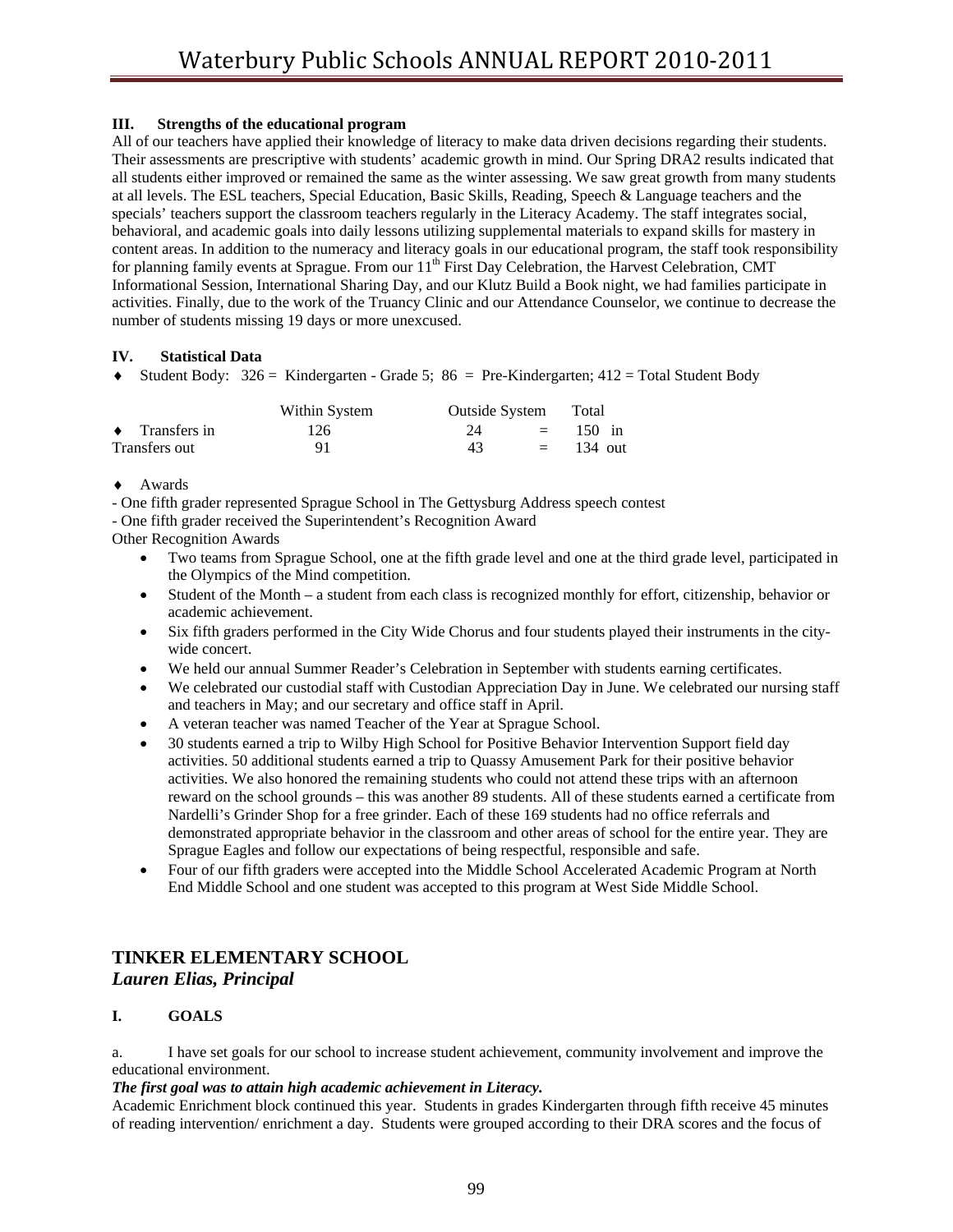the Tier 2 groups was comprehension and fluency. Support staff worked with classroom teachers to provide further Tier 2 instruction. Additional materials were purchased to provide Tier 3 instruction to those students requiring it. *The second goal was to attain high academic achievement in Numeracy.* 

Teachers in grades K-2 continued to use Saxon Math as a supplemental source for math instruction. All teachers used district wide assessments and monitored growth and further needs for instruction on SharePoint. Kindergarten teachers also monitored exit criteria for levels of grade level mastery. Grade 3 teachers received a new math program for instruction.

#### *The third goal was to provide a safe and secure teaching and learning environment.*

We began our third year of PBS, and it was again very successful. Monthly assemblies were held to reward students with good choices. Prizes were given out quarterly for no infractions and for perfect attendance. Students recited the motto each morning and were taught expectations in all areas. The overall number of suspensions this year was 37, ten less than last year. Only 10 special education students were suspended this year, down from last year's 13. The school was set up into committees that met once each month to address building issues, PBS, attendance, technology and school improvement. Our Attendance Counselor also was monumental in tracking and solving any issues.

#### *The fourth goal was to ensure that parents are actively engaged in the educational process.*

We started a Parent Advisory Committee this year and had staff, two parents and the Parent Liaison involved on the team. They met monthly and discussed activities planned for the month for families. Calls were made at the beginning of the month to each household using the IRIS system informing families of monthly happenings. Many family activities were planned throughout the school year to increase parent involvement.

#### **b. Upcoming Goals for 2011- 2012**

The goals for the upcoming 2010- 2011 school year are as follows:

- 1. To further reduce the number of suspensions in the school
- 2. To continue to attain high academic achievement in Literacy and convert to a Literacy Academy
- 3. To continue to attain high academic achievement in Numeracy
- 4. To continue and expand the PBS program

# **II. Highlights from 2009- 2010**

The three main highlights were:

**PBIS-** Tinker Tigers continued to follow the ROARS (Respectful, Organized, Academic, Responsible, and Safe) model. Many prizes were handed out and a culminating activity was held at Kennedy High School for a celebration. Classes earned rewards for cafeteria, playground, class, and hallway behavior. The number of suspensions as well as number of students suspended for both regular education and special education students were down from last year. **SchoolHouse Rock, Live! Jr.-** our eleventh annual school musical was the best ever. Approximately 90 students participated in the production held on April 15, 2011 at Rotella School. It involved students in grades 1 through 5 and rehearsals were held after school from Monday through Friday.

**Academic Enrichment**- teachers had great success in the first full year of implementation of this initiative.

# **III. Strengths of Tinker School's Educational Program**

I feel that our strengths at Tinker School continue to be:

1. **Parental Involvement**- Again our PTA was very involved this year. Some things offered this year were book fairs, Open House, Halloween party, BINGO night, picture day, McDonalds Night, Kindergarten Lunch Bunch, Roller skating Night, Safe Haven programs, Arithmitickels, puppet shows, and academic nights. Our PTA continues to remain strong and support teachers and families. Our IRIS system was also used to notify parents of monthly events being held at the school and as a reminder for meetings.

2. **The Staff**- our staff are very involved in the daily routines and happenings at Tinker School. Staff attendance has improved this year. They are truly dedicated to each student and committed to their successful achievement. They volunteer for activities outside of their school day and are interested in withholding the excellence that Tinker School stands for.

# **IV. Statistical Data**

# **A. Students Receiving Awards**

• 96 students were recognized and received certificates for participation in the 2010 Governor's Summer Reading Challenge.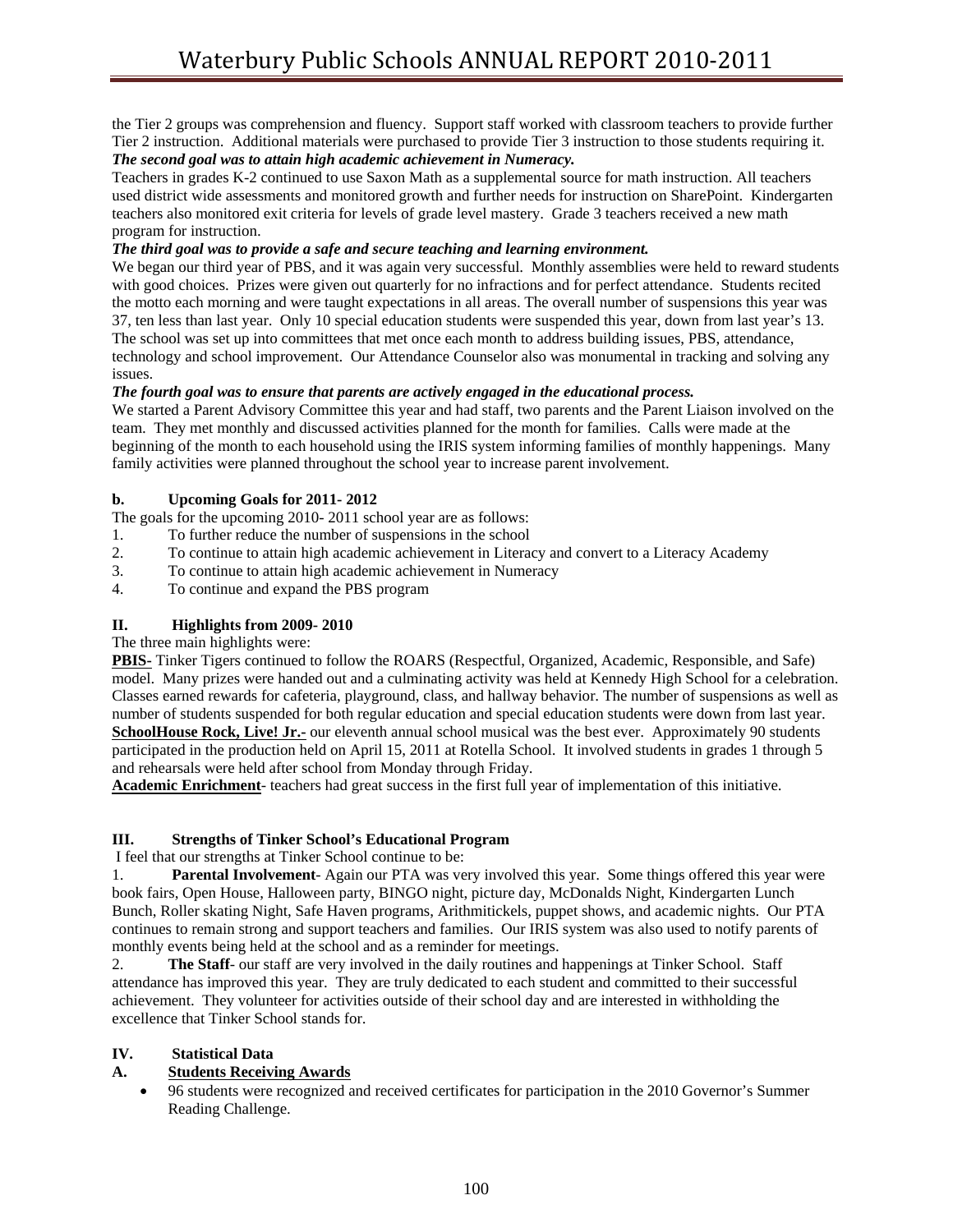- Six students from the  $5<sup>th</sup>$  grade were selected to attend the CAS Leadership Conference at NVCC on January 13, 2011
- Two students were honored at the CAS Festival of the Arts at the Aqua Turf in Southington on February 7, 2011.
- One student in our fifth grade was awarded the Superintendent's Award on May 25, 2011 at KHS.
- Thirty three students participated in the Language Arts Festival at the Palace Theater on May 13, 2010.
- Seven students were honored for perfect attendance this year.

#### **B. Number of students transferred**

Within the system: 39 transferred in and 73 transferred out Outside of the system: 26 transferred in and 60 transferred out

# **WALSH ELEMENTARY SCHOOL**

#### *Erik Brown, Principal*

# **I. Goals**

#### Goal A

 Walsh School students have accomplished considerable growth on the LAS links test, DIBELS, DRA and math assessments in all grades. In the common formative assessments post test students have consistently met the 82% or above proficiently rate. We are also very proud of the fact that 82% of Walsh School ELL students passed the LAS links federal test.

 Through our Data Teams, we have been able to identify and use proven strategies in order for students to succeed in school. It is the goal of Walsh School to continue academic growth on school based, district and state assessments.

#### Goal B

 Walsh School has been very successful in the implementation of Data Teams and using Data to drive instruction. Data Teams meet weekly with Administrators, Literacy coach or math coach. During meetings, pretests are analyzed and common strategy is discussed and implemented by teachers for a period of time. A post test is then given. Results are analyzed and students who do not meet proficient status are targeted with extra support.

 This year Walsh School implemented the Literacy Academy. Students were grouped homogeneously for Reading, Language Arts, Science, and Social Studies. The Literacy Academy has been instrumental in providing support to students in need of improvement as well as students who are high achieving. Direct Instruction has been added to every grade. This should result in an increase in our standardized testing.

#### **II. Highlights**

 At Walsh School we celebrate cultural diversity. Throughout the school year, community leaders of multicultural backgrounds join us for our daily morning meeting to share information and stories that strengthen our school community. Walsh School is very proud that staff members are speakers of languages other than English. These languages include Spanish, Italian, Portuguese and American Sign Language. We pride ourselves in the fact that students from our Basic Skills class are welcomed not only in our classrooms but in all of our school activities. We at Walsh have hosted many events including: School-Wide Spelling Bee's, Read-A-Loud Activities, Award Ceremonies and Arts Gala to name a few. Walsh School is very welcoming to parents: they are invited daily to morning meeting and are hosted to a welcoming breakfast at the beginning of the school year as well as a parent picnic at the end of the year. Walsh school is very proud of the special events that are organized at our school; community day and block party, State of the WOW Community and Political Debates. We have also formed a partnership with Naugatuck Valley Community College to assist parents in getting a College degree. We also added the Fatherhood Initiative.

#### **III. Strengths**

 Walsh School prides itself on the extent of parent and community involvement. We provide many social events for parents such as Arts Gala, Winter and Spring Concerts, both vocal and instrumental, Spelling Bee, student of the month, math and reading night, science night and we also have many parent volunteers that assist our staff with special projects. Our community involvement includes departments such as Police department, The Department of Children and Families, Waterbury Community Center, local religious organizations, Probation Court,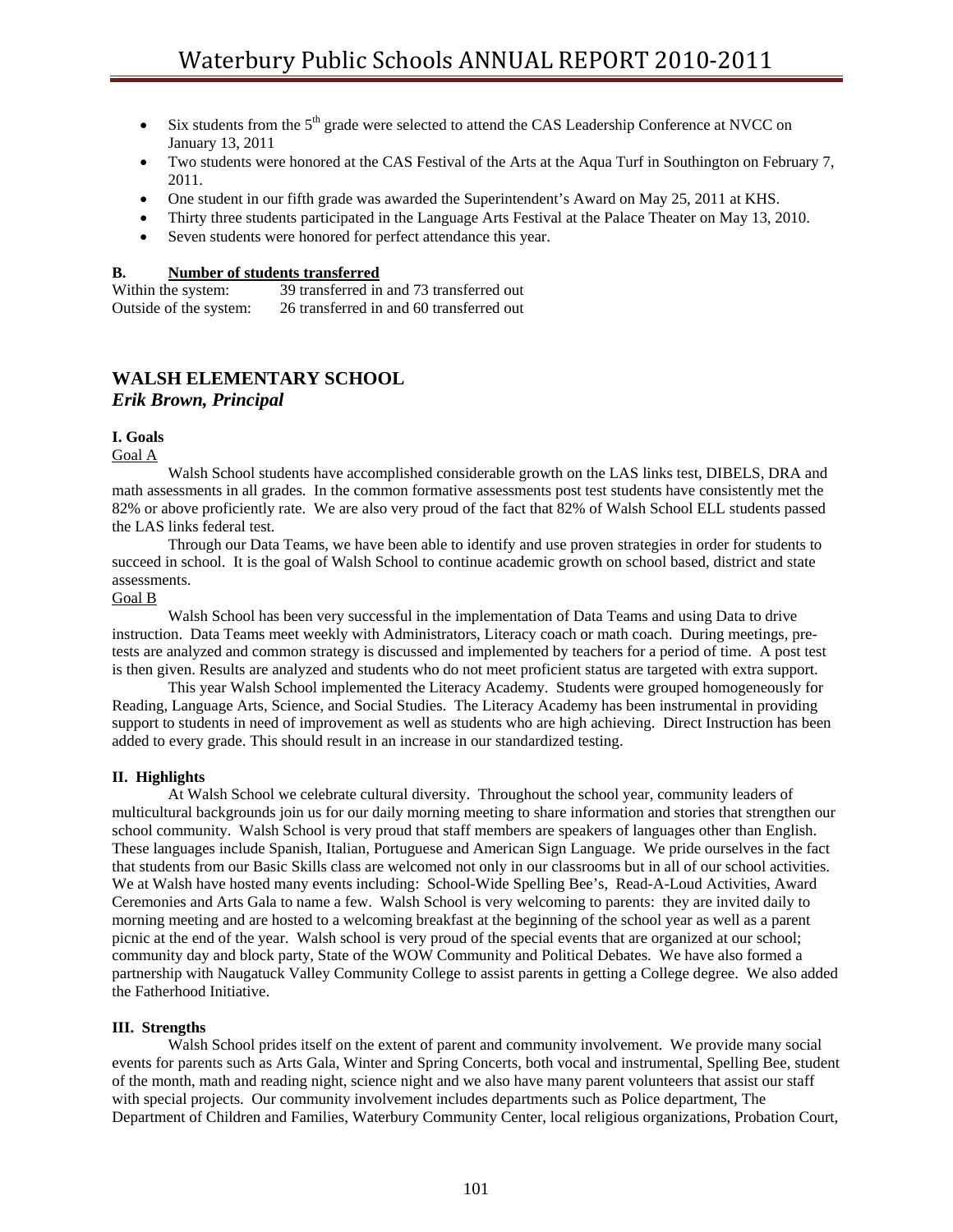WOW, NOW, PAL, some of which provide after school and Saturday programs along with extended teams with service agencies that support Walsh families, social, emotional and psychological well-being. Because of our strong community involvement, Walsh School along with these agencies was the originator of the block party: an activity that is entertaining as well as informative.

 Our parents lead an empowerment group for girls, FEMALE, in fourth and fifth grade. Other parent led activities are Boy Scouts, cultural events, picnics and the  $5<sup>th</sup>$  grade Prom.

Morning meetings are held daily. Participants include all students, staff, community leaders and parents. This serves as a venue for the Pledge of Allegiance, affirmation of Walsh School mission statement, morning announcements, student recognition, and guest speakers who provide words of encouragement to students. This event strengthens the school by setting the tone for the day.

#### **IV. Statistical Data**

 The Walsh School parent organization facilitates a monthly award ceremony to recognize student achievement both academically and socially. Good character improvement in behaviors and academic certificates are awarded to students regularly.

 The following are the type and number of awards given this academic year. Character Award 540 Participation Award 540 Improvement Award 540 Perfect Attendance – an average of 15 per class per month.

Number of students transferred,

| Within system:     |                | transfers in 63 transfers out 35 |
|--------------------|----------------|----------------------------------|
| Outside of system: | transfers in 7 | transfers out 45                 |

Walsh School's Improvement Plan focuses on reading. The following are DRA Score comparisons for the years 2008-2009 and 2009-2010.

|                       | 2009-2010 | 2010-2011 |
|-----------------------|-----------|-----------|
| Kdg. Proficient       | 12.5%     | 32.4%     |
| <b>Basic</b>          | 72.2%     | 53.9%     |
| S. Deficient          | 14.8%     | 4.0%      |
| 1 <sup>st</sup> Grade |           |           |
| Proficient            | 6.6%      | 13.8%     |
| <b>Basic</b>          | 69.2%     | 41.4%     |
| S. Deficient          | 24.2%     | 44.8%     |
| $2nd$ Grade           |           |           |
| Proficient            | 35.7%     | 18.3%     |
| <b>Basic</b>          | 38.1%     | 55.9%     |
| S. Deficient          | 26.2%     | 25.8%     |
| 3 <sup>rd</sup> Grade |           |           |
| Proficient            | 31.7%     | 28.7%     |
| <b>Basic</b>          | 31.7%     | 29.9%     |
| S. Deficient          | 36.6%     | 41.4%     |
| 4 <sup>th</sup> Grade |           |           |
| Proficient            | 16.00%    | 11.4%     |
| <b>Basic</b>          | 21.3%     | 14.8%     |
| S. Deficient          | 62.7%     | 73.9%     |
| $5th$ Grade           |           |           |
| Proficient            | 10.4%     | 13.7%     |
| <b>Basic</b>          | 19.5%     | 27.4%     |
| S. Deficient          | 70.1%     | 58.9%     |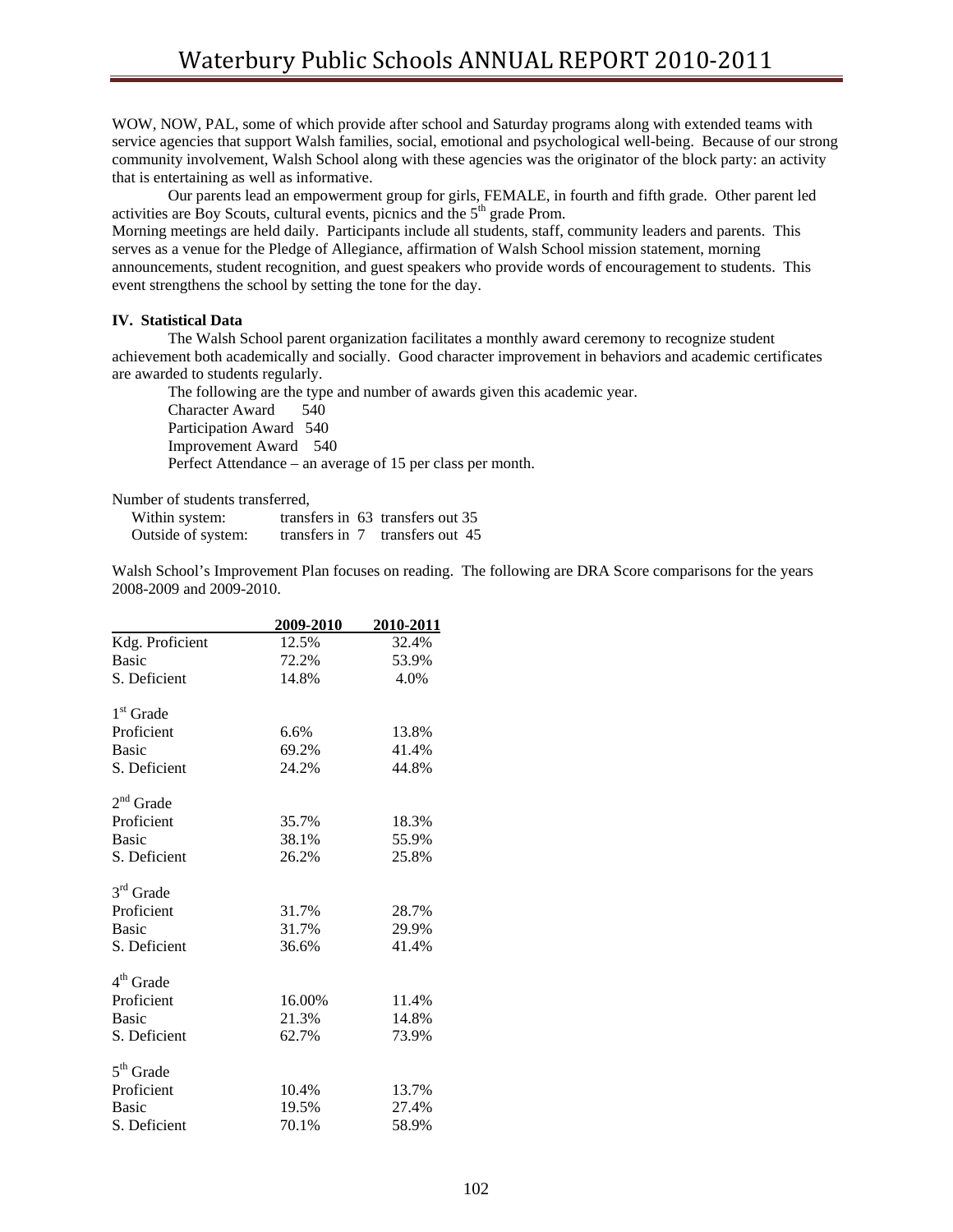499 students were tested in 2009-2010 versus 536 students tested in 2010-2011. It is evident that considerable gains were made in some grades. We will continue to use data to drive instruction. We will continue to support students who fall in the basic and substantially deficient categories. We are confident that with all supports in place, we will continue to make considerable gains.

# **WASHINGTON ELEMENTARY SCHOOL**

# *Roxanne Augelli, Principal*

### **I Goals**

#### **The accomplishment of the "immediate" 2010-2011 goal has been:**

1. The goal of school cadres facilitating and guiding the staff through implementation of action plans was facilitated through school-wide collaborative effort. Each cadre; curriculum, PBIS, and Family/School Climate, utilized monthly professional development time to evaluate, adjust and design current curriculums. Every staff member had a voice in the redesign of the expectations for students, family and staff. Staff examined the city and state standards, as well as discussed the Common Core, while designing curriculum.

2. School cadres, in collaboration with the University of Connecticut, will investigate, evaluate and implement "best practices" school wide. Cadres designed best practice binders to provide a sequence and focus for student instruction. The curriculum and PBIS cadres utilized a conceptual plan which provided for unpacking and supporting the standards. A portfolio was established containing grade level expectations, grade level vocabulary, strategies and best practices to support spiraling curriculum. The Parent/School Climate cadre developed a parent feedback and created a parent resource center; implemented changes to the physical setting based on parent feedback, and rerated a parent involvement resource manual that was shared at a state wide conference.

#### **Goals for the 2011-2011 school year**

1. A collaborative school-wide effort will be implemented to enhance current curricular changes to align to common core standards by developing CommPACT Curriculum maps.

2. ASPIRE (Assets, Skills, Professions, Interests, Relationships, Environment) Inventory will be utilized in the ongoing effort to capitalize on parent talents and interests to increase parent involvement and commitment to their child's education and the overall atmosphere of Washington School.

# **II Highlights of the 2010-2011 school program**

A. **Special Visits:** Two legislative forums held at Washington School, Masters of Ceremony included Senator Richard Blumenthal, and a visit to Washington School by internationally renowned marathoner, Rod Dixon.

#### B. **Family/Student Engagement Activities:**

- Back-to-School Ice Cream Social
- Clothing Swap
- Kindergarten Orientation
- Student of the Month
- **Winter Carnival**
- Hispanic Heritage Night
- Shakesperience Theater Production
- Daily CMT motivators/Perfect Attendance Reward Party/CMT Celebration
- Grade 3 Author's Tea
- Science Fair/Jungle Book
- Fun Day Family Fun Night
- Safety Night/Smoke House
- Family Dance
- Polar Express
- Spring and Winter Concerts
- Ned's Yo-Yo Show
- Rock Cats game for exemplar behavior
- Holiday Shopping Store
- Wolf Bucks and Wolf Den Store
- $\bullet$  5<sup>th</sup> and 4<sup>th</sup> Grade Dress Code Adherence Dance "Kings and Queens of Washington"
- Black History "One Giant Step", school-wide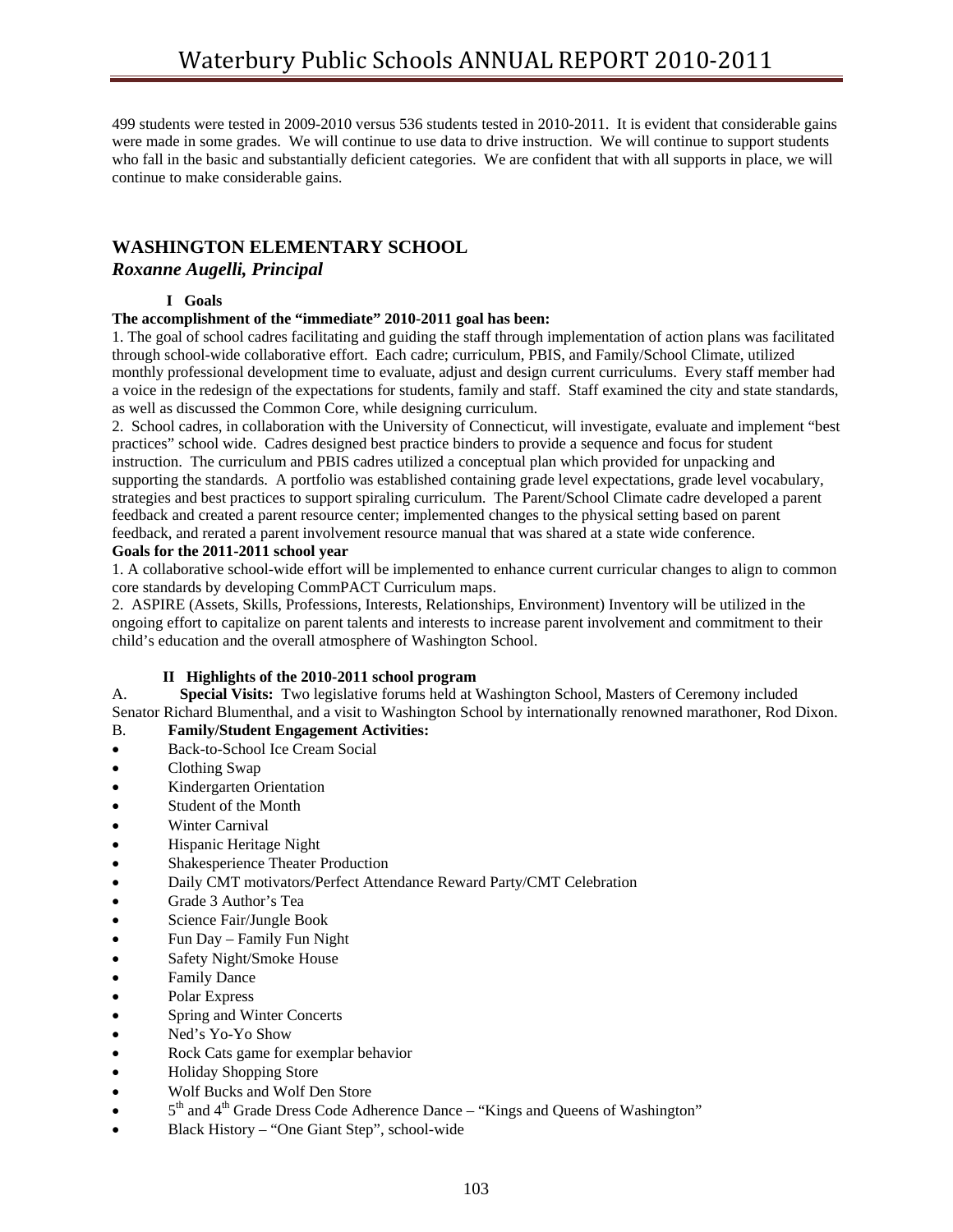# C. **Community/School: The persistent pursuit of community members resulted in several exciting endeavors**:

- Food Drive
- Christmas Angel
- Reading Night
- Community Officer presentations on gangs
- Energy Conservation presented by C L & P
- Spring & Winter Concerts
- Visiting Author
- Maritime Aquarium of Norwalk
- Math Night
- McDonald's Night
- Chili's Night

# **III. The Strengths of the Educational Program at Washington School**

A. Pro-active team (parent liaison, social worker and attendance counselor) to increase attendance and parent involvement and decrease behavior issues, parenting classes, home visits and the implementation of a "parent resource center".

B. A staff committed to the experimentation and discovery of programs by designing, testing and implementing evidence based practices as a result of communicating about and reflecting upon the school's challenges.

C. PBIS Development. All staff, family, students' experienced behavioral expectations through a "stations" experience. A wolf pledge, wolf bucks and Wolf's Den (store) support the reinforcement of meeting expectations.

D. Teachers pursue a variety of avenues to provide students with life experiences that they may not otherwise have an opportunity to enjoy by applying for grants, providing for community service activities and taking students to destinations such as the Norwalk Maritime Aquarium. The Cultural Center as well as hands on exploration of ocean/sea life.

E. School and staff commitment to inclusive practices is further demonstrated by involvement in Special Olympics by coaching, fundraising and establishing unified partners.

F. Support Staff full committed to school community – Physical Education teacher trained students for nationally recognized KidMarathon, as well as a Walk For Juvenile Diabetes.

# **IV. Statistical Data**

1. Number of students who achieved honor roll status (first and second honors for all marking periods.) 16 Total number of students selected by their teachers as Student of the Month. (Sept. - May) 160 students. Students who received special awards at the grade 5 promotion ceremony:

Presidential Award for Academic Excellence 3 Presidential Award for Academic Achievement 13 Superintendent's Award  $\frac{1}{1}$ Memorial Award 6

2. Number of students transferred in and out of the school during the 2009/2010 school year as of June 1, 2010.

| Within System      | - 62<br>In: |
|--------------------|-------------|
|                    | Out: $21$   |
|                    |             |
| Outside the System | -8<br>In:   |
|                    | Out: $26$   |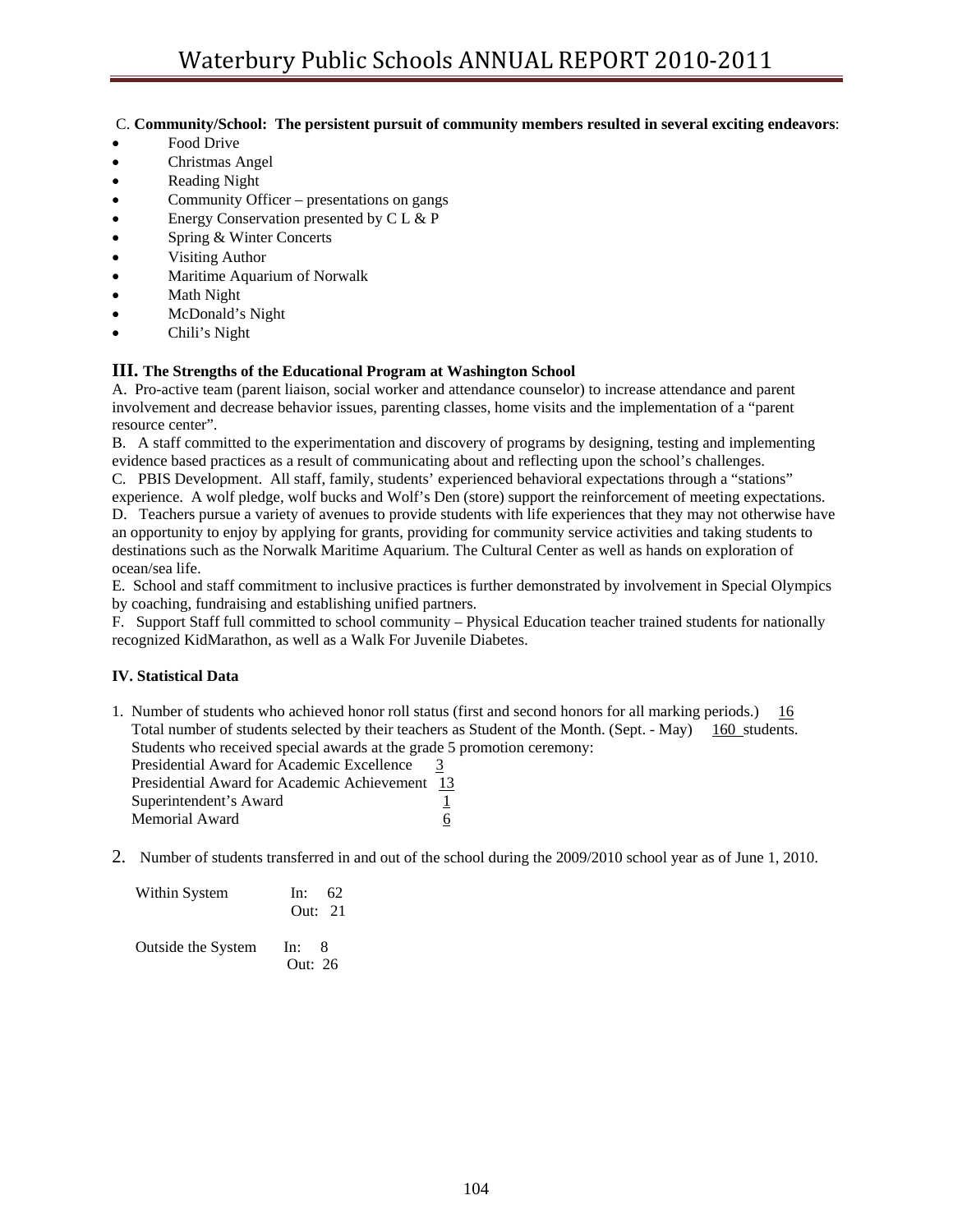# **WILSON ELEMENTARY SCHOOL**  *Robin Henry, Principal*

# **GOALS**

We have set goals for our school based on our SIP which is to increase student achievement, community involvement and improve the educational environment.

#### **The first goal was to attain high academic achievement in Literacy.**

We have implemented a Direct Instruction / Enrichment Block this year which began in October and ended the third week in May. Students in grades Kindergarten through fifth received 45 minutes of reading intervention / enrichment per day unless we were having an early dismissal. Students were grouped according to their DRA scores and quick assessment in the DI Program. Students performing above level participated in Enrichment Groups which also focused on needs. Some students participated in Readers Theater to build their fluency and oral skills, others participated in a research project that focused on a Science concept and required research, writing, technology, arts, and communication skill. Paraprofessionals were an integral part of this project. We also fully implemented Tier II and began Tier III interventions in and out of the classroom.

#### **The second goal was to attain high academic achievement in Numeracy.**

Teachers in grades K-2 continued to use Saxon Math as a supplemental source for math instruction. All teachers used district wide assessments and monitored growth and further needs for instruction on SharePoint. Kindergarten teachers also monitored exit criteria for levels of grade level mastery.

#### **The third goal was to provide a safe and secure teaching and learning environment.**

We began our third full year of PBIS and had a change in coaches and administration. We started in full implementation of all our goals and objectives but as the year progressed and we all became busy, some of our incentives were forgotten. We did implement a new coupon system handing out PAWS tickets when observing students following the expectations and we had a weekly raffle. Teachers and students were excited about this implementation and teachers saw students trying to earn the tickets. Unfortunately, our discipline increased this year, but we believe with the new system we will implement next year we will see a decrease. We also implemented an in-house suspension which was utilized often instead of out-of-school suspensions. Although we had some students whose behavior required that I speak to their parents, we did not have any bullying incidents.

#### **The fourth goal was to ensure that parents are actively engaged in the educational process.**

We are fortunate to have a Family Resource Center which brings in parents weekly but we also have an excellent Parent Liaison. She has monthly meeting with parents to educate and inform on various topics. We also started a Family Partner Action Team. It consists of five teachers, three community members, five parents, and the principal and Parent Liaison. We hope this is a start to implementing a Governance Council next year using these members. We also use the IRIS System bi-weekly to monthly to inform our parents of upcoming events.

# **Upcoming Goals for 2011- 2012**

The goals for the upcoming 2011- 2012 school year are as follows:

- To further reduce the number of suspensions in and out of school.
- To continue to attain high academic achievement in Literacy through Direct Instruction and the Enrichment period.
- To continue to attain high academic achievement in Numeracy.
- To discontinue using the color change system and move to a full ticket reward system.
- To have grades 2-5 using Blue Ribbon Program to progress monitor students in reading, writing, editing revising, and math.

#### **Highlights from 20010- 2011**

PBIS- Wilson Wolves hosted a ribbon cutting for our gym which was renovated by NEJ Company owned by Ed Mascolo. Teachers and students participated in a basketball game for those students who continued to follow the PAWS Expectations Model. Classes earned rewards for cafeteria and hallway behavior.

Gettysburg Address Participant – Pedro did not win but did an excellent job!

 $21<sup>st</sup>$  Century Afterschool program – We had 5 students compete in the CT Invention Convention at UCONN. Enrichment Block- Students in grades K&1, 2 & 3.4 & 5 presented their project to their peers and the end of the school year!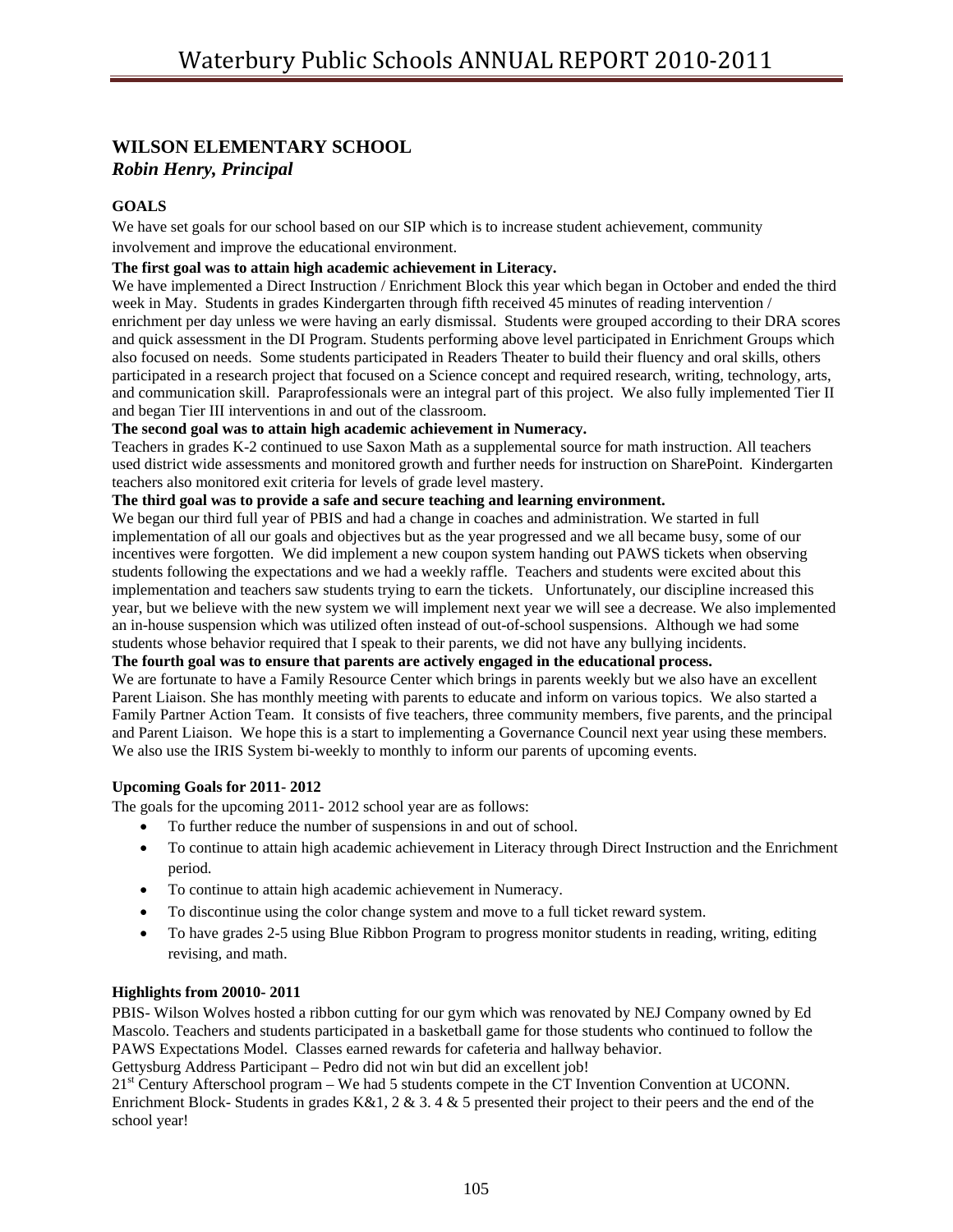Library Grant – Our 5<sup>th</sup> grades participated in a communication project with France with culminated with a power point presentation and an event at WAMS.

#### **Strengths of Woodrow Wilson School's Educational Program**

I feel that our strengths at Woodrow Wilson are:

Direct Instruction and Enrichment Block – this was implemented this year and it really focused on the students' needs and strengths.

Daily Five and Café – teachers in grades K- 3 used this program during their L/A Block and it helps students to become a part of their learning and progress.

The Staff- our staff are very involved in the families at Woodrow Wilson. It amazes me to see the dedication and sacrifice they make each day giving up their free time and donations to the students and their families. They are truly dedicated to each student and committed to their successful achievement.

Data Bulletin Boards – This year we began using data bulletin boards that were interactive with the students and this helped students to progress monitor themselves.

#### **V. Statistical Data**

Students Receiving Awards

- 36 students were recognized and received certificates for participation in the 2010 Governor's Summer Reading Challenge.
- One student in our fifth grade was awarded the Superintendent's Award on May 25, 2011 at KHS. Nine students were honored for perfect attendance this year.

Five students were eligible to participate in the CT Invention Convention.

Number of students transferred Within the system: 57 transferred in and 74 transferred out Outside of the system: 28 transferred in and 36 transferred out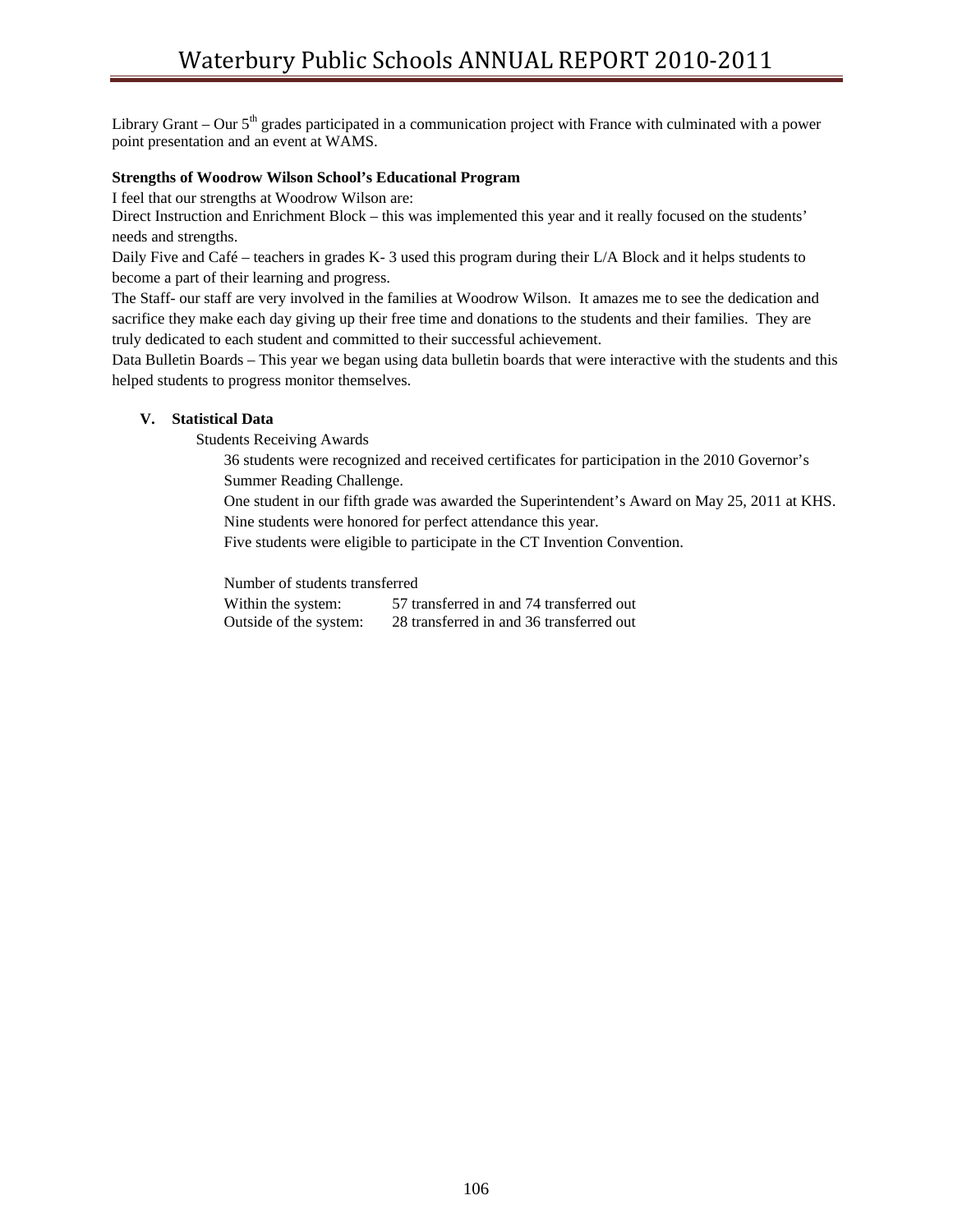# **MIDDLE AND HIGH SCHOOLS**

# **NORTH END MIDDLE SCHOOL**

*Michael LoRusso, Principal* 

#### **I Goals**

Accomplishment of Goals from the School Improvement Plan Our goals for 2010-11 school year were focused on four areas as described in the School Improvement Plan (SIP)

- Numeracy
	- **Literacy**
	-
	- School Safety<br>• Parent Involve Parent Involvement

We did show some improvement in our math scores. Although improvement was small, we are making progress. A comparison of standardized test score reports shows that since 2005-06, grade 6 students have gone up 17.7% in math. Grade 7 students have increased 15.6%. In reading, grade 6 students have grown 16.9 % since 2006 while grade 7 students have shown a 22.2% increase. Grade 8 students have grown by 10.7%. Our current grade 8 students increased their scores in reading by 19% in a single year. Math teachers continued their involvement in professional development throughout the course of the school year. They met with the Supervisor of Mathematics on a regular basis to discuss instruction. Specific areas of concern were addressed and a plan of action was implemented to correct these. Any issues around instruction and specific problem areas were discussed during Common Planning Time Meetings with building level administrators and our executive coach. Teachers also developed pre and post tests and discussed results during their meetings. We continued the use of quarterly assessments and have given each math teacher access to an excel spreadsheet that will help them to assess each student's individual progress and identify weak areas individually and as a class. The turnaround time for test results has been drastically reduced so that teachers can readily use the data to drive instruction. We have also begun to integrate the use of technology into the math curriculum. Each math class is now equipped with an overhead projector that is directly linked with student calculators through our current software program. Each math class is equipped with a "SMART Board" to work in coordination with the LCD projectors and our new math software. This allows teachers to work with an entire class but view the individual work from a laptop or desktop computer.

 In 2009-10 we added a literacy teacher to each house and we continued with that format in 2010-2011. This has allowed us to provide a Tier 2 intervention for students that would benefit from short term, intense instruction. Students are identified with the help of reading –language arts staff and an examination of their CMT scores. Students are pre and post tested to establish a baseline and to determine progress. As their understanding improves, students may be exited from the program and new students enlisted.

We have made significant progress in the area of school safety. A 5% reduction in the number of out of school suspensions was a focus of our SIP for the 2010-11 school year. Our baseline data established in 06-07 was 1542 OSS. In 2008- 09 we had 904 out of school suspensions. (OSS) and in 2010 we have had 715 OSS. This was a reduction from the previous year by 189 suspensions. This accounts for a 21% reduction over 1 school year and was 183 less than our projection of 898. As of June 1, 2011, we have had 682 OSS, with a goal for the year 739. We are currently 57 suspensions below our goal. When reviewing data from the previous school years, we have had 23 and 44 OSS in June. If the pattern were to continue, we would meet our goal. I feel this is directly attributable to the work of our in-house prevention team, who has worked very hard to develop an atmosphere of trust with our students. The continuation of "In- School Suspension" has proven to be an effective deterrent to OSS. We have continued to increase our overall attendance. As of June 1, 2011 our average daily attendance is 93.4 %. More importantly, we had only a handful of students that exceeded the 18 day limit stipulated by our attendance policy.

 Additionally, our PBIS Committee meets regularly and has been instrumental in promoting a positive school environment. Our parent involvement goal has moved forward slowly. We have tried hard to encourage our parents to become more involved. School information was made available to all parents via our school website, our Parent Liaison, and was sent home with students on a regular basis. Parents of our LEP students met twice during the year to celebrate their Hispanic heritage. Over 200 people attended the two evening events. Open House was well attended with over 600 people attending in October 2010. We continued to host our spring evening tours for parents and students that will attend North End Middle School in September.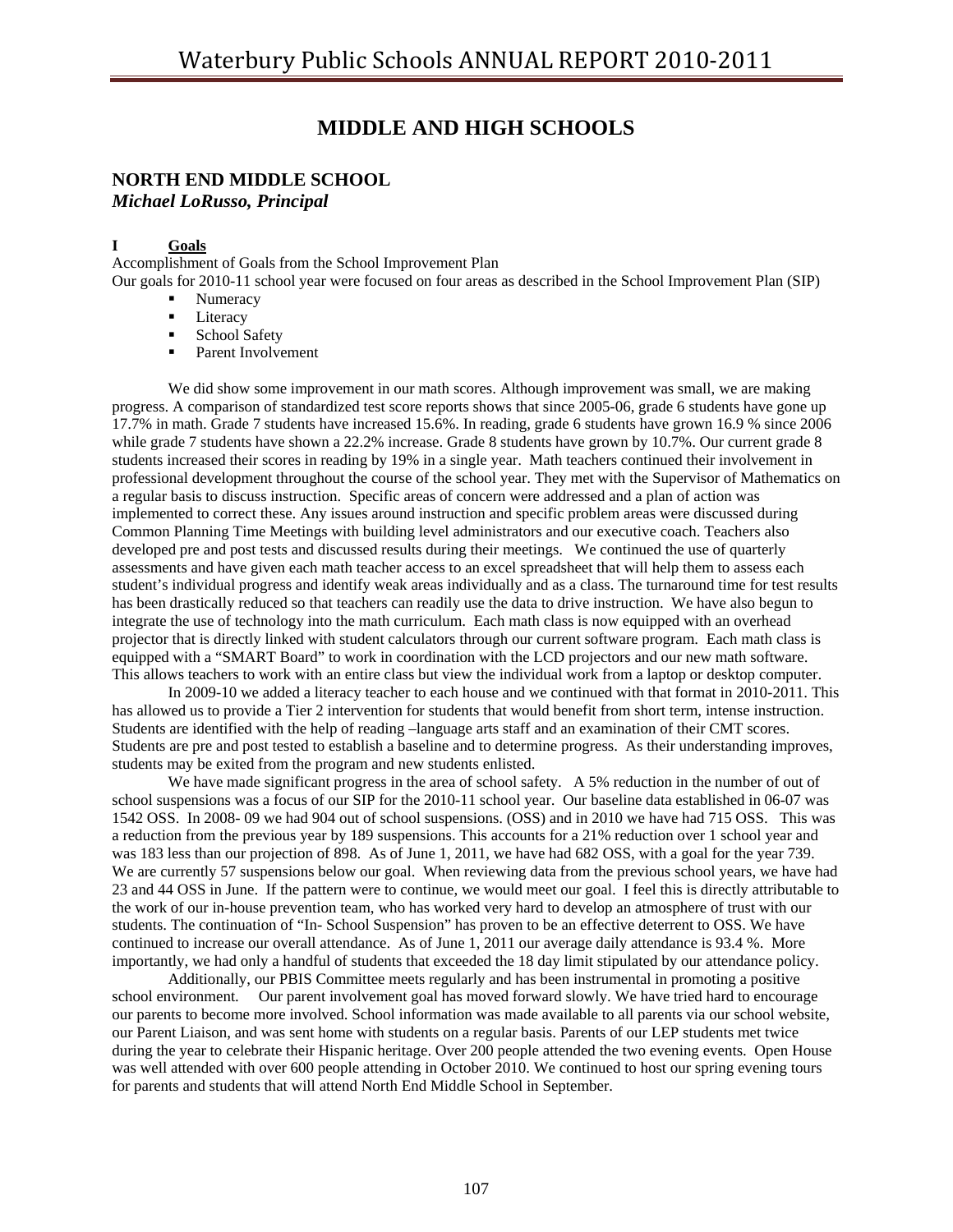B. Goals 2010-11

The goals for North End Middle School for the 2011-12 school year will have their foundation in the District Improvement Plan, a global view for the school system and then be localized to the specific needs of North End Middle School. Our goals will be as follows:

- o To increase reading proficiency for all students 15% by the end of three years as measured by the DRA, CMT and CAPT.
- o To increase math proficiency for all students 15% by the end of three years as measured by the DRA, CMT and CAPT.
- o To reduce the number of school suspensions by 15% over three years as measured by the district suspension data.
- o To reduce truancy by 15% over three years as measured by the district attendance data.
- o To increase the involvement of families in the educational process by 15% over three years as measured by strategic district surveys and participation in school and district meetings, workshops and events.

# **II HIGHLIGHTS**

 The major highlight for the 2010-2011 school year was the achievement of Safe Harbor. We instituted a number of instructional strategies aimed at improving instruction. We were able to identify specific students within specific sub groups that were in need of targeted instruction. Tier 2 interventions were then provided in math and literacy. For the 2010-11 school year we continued with the changes in our master schedule. While we remained in vertical housing for all our academic subjects we now travel to Unified Arts in a horizontal distribution. This allows us to meet in "Common Planning Time" (CPT) meetings on a weekly basis. These meetings are now built into the schedule for each teacher. Meetings are scheduled weekly at a specific time with an administrator. Teams meet to develop "Common Formative Assessments" (CFA) and examine the results of pre and post testing. There has a significant improvement in the quality of work, including the development of assessments and the discussion focusing on student learning. All meetings are required to submit agendas and minutes for each meeting. Our PLC team has been solidly in place since the 2009-10 school years. Their influence was felt throughout the building from a painting on the entry wall of a PBS boat, inviting all to get "on board", to our "RAMS Rule" of respect, attitude, motivation and success. In an effort to actively engage more staff in the PBS initiative, teachers were asked to display their personal commitment to PBS and to student learning by posting their pledge in the main entrance and above their classroom doors. Also to insure that students feel a greater connection to our school, we continued the "Our Time" program. Each month, students remained in their homerooms for the first period of the day to engage in a specific activity. The homeroom teacher and his / her partner were each assigned half of the class and spent the "Our Time" period getting to know each child and making a personal connection with students. Pre-planned activities, designed by our PBS team were used each month. Activities ranged from Getting to Know You Bingo to the development of personal folders that included standardized test scores and attendance data. Students took the time to set personal goals for the school year that were periodically reviewed for progress. This year we were able to complete the installation of a "SMART" board in every academic classroom. Additionally, literacy teacher Michael Pannoni was selected by SMART technologies to become a certified SMART Board instructor. This gives us the unique opportunity to have a staff member professionally trained to keep our staff updated. In addition, we provided professional development for the use of the boards and their integration into our curriculums. We continued with the improvements to our Media Center by adding more books to our collection and the continuation of our "Nutmeg Book Club" and our "Enlightening the Mind" book club. The redesign of our media center has helped make it a focal point of learning. The new computer lab and quiet reading areas have made our media and attractive place for students and staff. The Connecticut Association of School Librarians recognized North End Middle School as an outstanding library for 2011.

 We continued our relationship with "Executive Coach" Mr. Harry Dumeer, (CAS). Mr. Dumeer and North End administrators use walk-through visits as a means to give teachers feedback on their instruction. This year we designed a teacher self-reflection page that each teacher would use to critique their own teaching. This was used as part of our evaluation process. We worked extensively to promote student engagement. Teachers used a variety of activities to make learning more interactive. The continued success of our athletic teams and the addition of volleyball, cross country and flag football give us an opportunity to reach students that have diversified interests.

#### **III STRENGTHS**

Our greatest asset is our staff. The involvement and commitment of our staff to our students is evident on a daily basis. They take pride in their work and strive to make our total school environment an exciting place to learn. The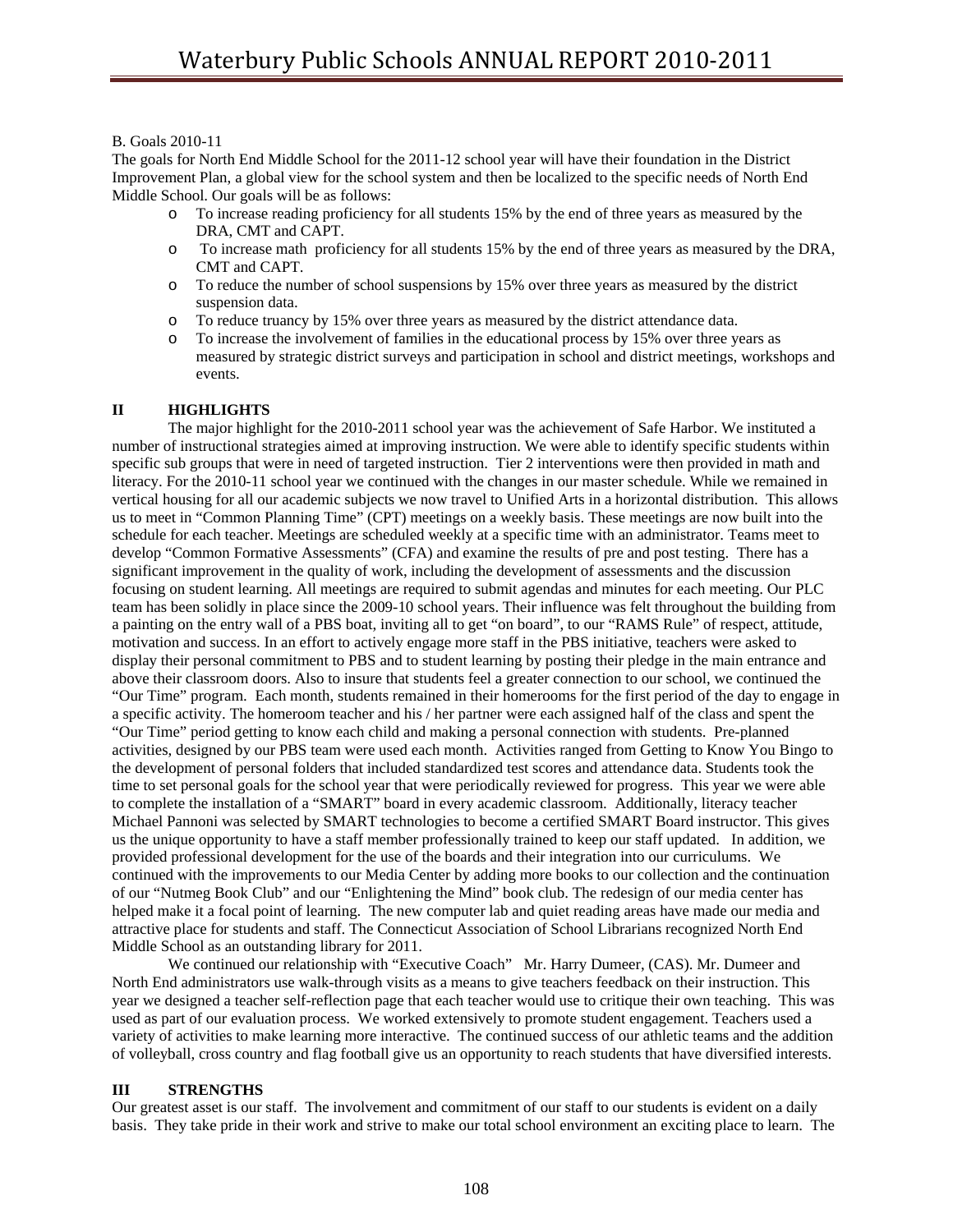implementation of CPT and CFA have been well received and our vital to improving instruction. Our staff has been very receptive to our efforts to coordinate instruction between grades by meeting in vertical team meetings by house and content area groups for next year. Teams have begun to use the data that is available to them in a meaningful manner. It is no longer just meaningless information but is used to influence instruction. The cohesiveness of our administrative team has allowed us to move from crisis management to focusing on instruction. House Principals, James Simpson, Joseph Begnal Jr. and Jacquelyn Gilmore are unmatched in their dedication to our students. The staff at North End has made a commitment to excellence that helps us to create a positive learning environment.

#### **IV Statistical Data**

Number of students transferred in and out of your Building (a) within system, in 93 out 74 (b) Outside the system, in 122 out 122

Student/Teacher ratio for school: 13:1 For academic subjects: 17:1

# **WALLACE MIDDLE SCHOOL**

#### *Donald Rapuano, Principal*

#### **I. GOALS:**

#### **Accomplishments of Goals 2010-2011**

#### **A) To improve the Academic Performance of our Students**

During the 2010-2011 school year we used CMT Student Data and Common Formative Assessment data to drive classroom instruction. Teachers created CFAs specific to their content area and through their bi-monthly collaborative meetings analyzed results to determine strengths and weaknesses. Teachers planned instructional strategies to address student's deficiencies and reassessed to determine the effects of planned instruction.

#### **B) The Implementation of Data Driven Instructional Practices**

Academic Teams created and implemented a Tier 2 level of intervention for students in need of improvement. This occurred in the months of January/February and May. Each team completed a reflective questionnaire to assess effectiveness of intervention plan. The Leadership team reviewed the reflection questionnaires and provided feedback to the faculty.

#### **C) To Improve and Maintain a Safe and Healthy School Environment**

Our school community was successful in improving and maintaining a safe and healthy school environment for students and staff at Wallace Middle School via the Positive Behavior Intervention Support (PBIS) program. This yearly task begins in the summer with the PBIS committee and continues throughout the year with student and staff rewards and activities. Discipline data is reviewed at PBIS committee meetings to assess the PBIS activities.

#### **Goals for 2011-2012**

Our immediate goal for the 2011-2012 school year is to continue with our School Improvement Plan Tier II indicator of Data Driven Decision Making Practices specifically to provide a tiered system of intervention for students in need. To monitor the implementation of Data Driven Decision Making and tiered system of intervention, we will develop a progress monitoring system to create flexible groups for intervention and attempt to adjust the master building schedule to accommodate this need.

#### **II. HIGHLIGHTS**

#### **Highlight #1 Hammond House**

 Throughout this school year, Hammond House teachers met weekly in their academic teams to discuss student academics, behavior, and teacher instruction. Each academic team met to create an intervention block using data to drive their instruction. Grades six, seven, and eight also utilized Ms. Formato, the House Counselor, as part of the intervention team where she created lessons using the Computer Lab.

 P.B.I.S. was used as a reward system to create a positive atmosphere. For example, students were allowed to attend a Bingo Activity with pizza and prizes if 100% of homework was completed. Also, each day, students who did not receive any disciplinary referrals were given a raffle ticket. After two weeks, a raffle took place with gift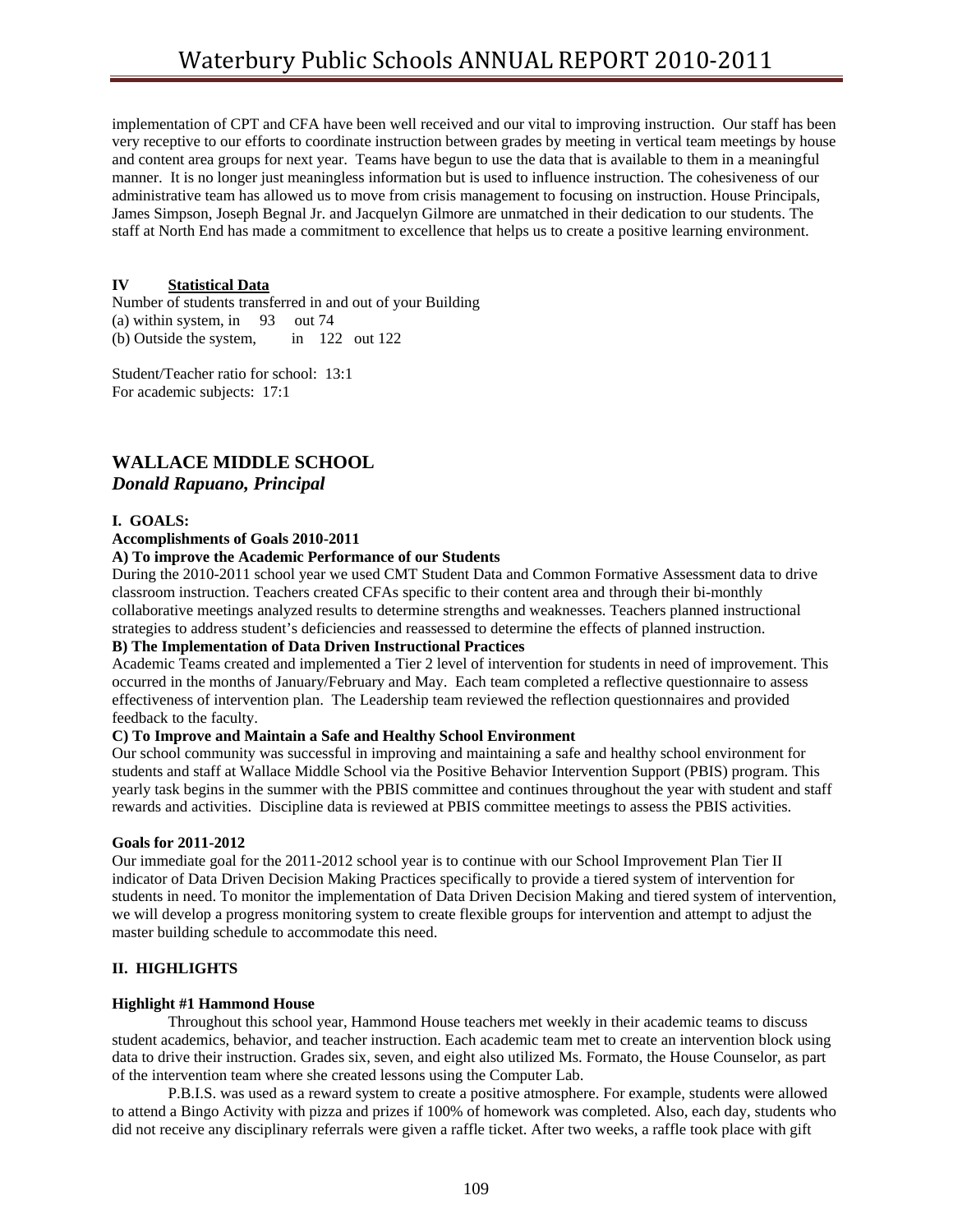cards. Finally teachers were given twenty tickets (P.A.W.S.) daily for two weeks. Teachers were required to give out a minimum of four tickets each period. At the end of two weeks, fifty names were pulled for an afternoon of Bingo, food, and prizes.

#### **Highlight # 2 Yeshion House**

 This year the sixth grade social studies classes participated in a research project focusing on the tragedies that occurred on September 11, 2001. Although the children gained a wealth of information during this process, they most enjoyed the hands-on projects that they got to create as part of their grade.

The 6<sup>th</sup> grade Accelerated Academy continued to demonstrate the successes of the previous school year. With the addition of new content specific M.S.A.A. texts, computer lab, and SMART Boards, the teachers were able to establish a high-challenging academic environment. In October, the students went to the Waterbury Water Treatment Plant for a tour of the facilities as a culminating activity for our water unit. This visit was historic as the Academy was the first group of visitors allowed to tour the plant since the events of 9/11! Also, the Academy participated in the 28<sup>th</sup> Annual Connecticut Invention Convention. The first step was a local convention which was held here at Wallace. In April, the top 18 students represented Wallace Middle School at the CIC day in Hartford where our students met Governor Dannel Malloy and had a picture taken with him. The overall top 10 students, including 7 from the Academy, went on to compete at the state level at Gampel Pavilion in May.

Mrs. Rusnov, 8<sup>th</sup> grade science teacher, implemented creative hands-on lessons involving a DNA edible model building contest, an exceptional bridge design competition with guest judges from the CT DOT and a guest speaker who was featured in CT Magazine as a Top Doc for 2009.

In Miss Hansen's  $7<sup>th</sup>$  grade science classroom, one of this year's highlights was experimenting with liquid nitrogen. Students watched several demonstrations with liquid nitrogen, including freezing apples and flowers, which become so frozen that they shattered on contact!

#### **Highlight # 3 Huckins House**

During the 2010-2011 school year, the Huckins House continued its pursuit of a culture of academic and behavioral success. Strict attention was given to data produced by the CMTs, CFAs, Benchmark Exams, and Collegial Discourse.

Utilizing the initiatives set forth by the Leadership Team, our curriculum was realigned and balanced by a careful review of the appropriate Grade Level Expectations, CMT strands and Content Standards. Our academic teams carefully disaggregated data collected by the various data teams as well their own data and as a result, they were able to further discuss the use of Effective Teaching Strategies in order to create learning opportunities for students. Furthermore, as the year progressed each academic team created dynamic Tier II intervention blocks to further target the academic challenges experienced by our students.

Classroom, Hallway and Cafe PBIS Lessons were used to instruct students on expected behavior at the beginning of the school year. Proper behavior was modeled by teachers and expected behavior was reinforced through Wallace's PAWS ticket program where students could receive awards throughout the school year via a raffle system. Furthermore those students who met PBIS criterion were allowed to enjoy PBIS activities such as movies, dances, and field trips.

# **III. STRENGTHS of the educational program:**

- The faculty is committed to providing our students with appropriate instruction so that they can meet their academic potential.
- The Leadership Team activity drives the instructional practices of Wallace Middle School.
- The faculty is motivated and receptive to Professional Development opportunities.
- The administration and faculty is committed to the creation of a safe and healthy school climate.
- A varied set of activities were planned and implemented to encourage a safe and healthy school climate via the PBIS committee.
- The faculty is committed to providing a tiered system of intervention for students with diverse learning styles.
- The administration is committed to developing and maintaining open lines of communication with our feeder elementary schools and Crosby High School.
- By creating a cooperative relationship with parents, we are successful in addressing the needs and concerns of our students and parents.
- The IRIS phone system was used extensively to communicate to parents from the main office about a variety of school announcements.
- The Wallace PTO was extremely active in building an inviting community for parents through various activities including holiday bingo night and relay for life.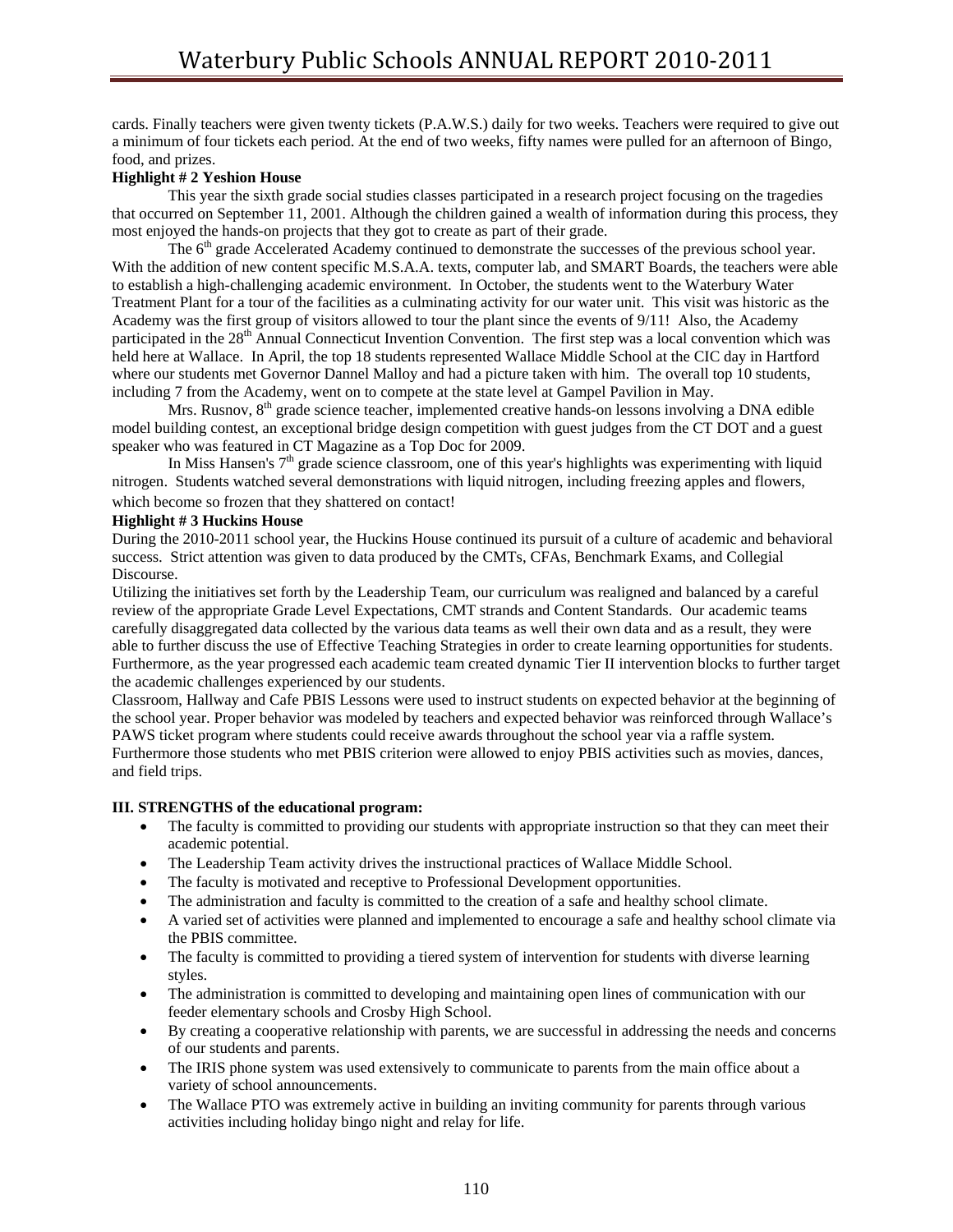### **IV. Statistical Data:**

#### **Student Awards:**

Over two hundred fifty  $8<sup>th</sup>$  graders received awards during our  $8<sup>th</sup>$  Grade Awards Night ceremony. Students received awards for academic performance, attendance, and positive school behavior.

Additional awards presented to graduating  $8<sup>th</sup>$  graders:

Dr. Michael F. Wallace Memorial Award Anthony Bryk Award Michael's Jewelers Award Highest Honors Award **Perfect Attendance** Hardest Worker Award Most Improved Award Boy of the Year Award Girl of the Year Award Language Arts Award Advanced English Award Mathematics Award Advanced Math Award Reading Award Science Award Social Studies Award **Art Award Art Award Foreign Language Award** Music Award Technology Education Award Theater Arts Award Family and Consumer Science Award Physical Education Award Health Award Scholar Athlete Award Focus Award Super Eighth Grade Award PAWS Award

#### **Transfer Information:**

Number of students transferred

Within system in \_\_57\_\_ out \_\_99 Outside System in \_54\_\_ out \_\_92\_\_

# **WEST SIDE MIDDLE SCHOOL**

*Charles Nappi, Principal* 

#### **1A GOALS**: Taken from our School Improvement Plan 2010-2011

Tier II Indicator #1: Implement a CommPACT School Model, partnering with the NEAG School of Education at UConn, school wide over the next three (3) years with the primary purpose to improve not only student achievement but through a shared leadership model.

How adults organize themselves to conduct business, interact with each other, coordinate their efforts, effects academic achievement, and other educational outcomes.

# **Strategies:**

- 1. Implement a school wide Positive Behavior System that will address school climate and reduce school suspensions
	- PBS will be a standing committee at West Side Middle School.
	- The school wide positive support team will attend workshops at UConn with Dr. Sugai through April 2011.
	- In-Service will be presented four times a year to all West Side Staff by PBS Committee school wide during Collaborative meetings. Four PBS initiatives will be started by the 2010-2011 school year.
	- A school-wide positive behavior support system using tangible rewards certificates will be used by all staff to track and reinforce student behavior.
	- Data will be analyzed by the PBS committee monthly to evaluate effectiveness and plan for future PBS initiative.
	- PBS: Student recognition certificate (WAMPUM), will be tied into the school store and dance, weekly and monthly rewards.
	- PBS will work with guidance counselors to plan and implement classroom instruction for behavior and character.
	- PBS Committee will plan and oversee weekly and monthly rewards for students.
	- The Student Council will work directly with the PBS team to collaboratively develop student suggested rewards and strategies for positive behavior.
	- Suspensions have been reduced to 28% as of May 2011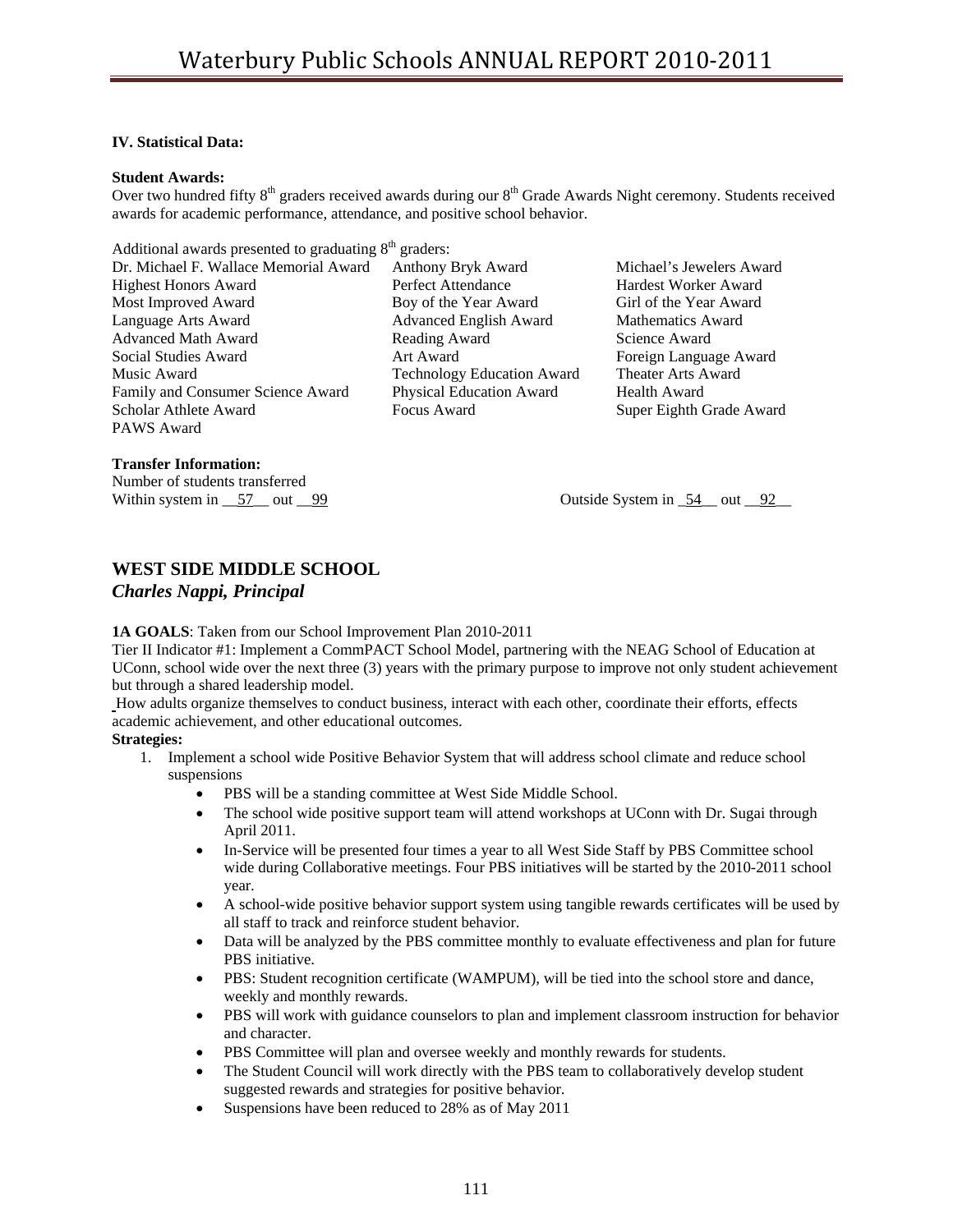- 2. Continue to implement Data Driven Decision Making techniques at weekly content, grade level meetings through the analysis of Common Formative Assessment results and student work.
	- All teachers will receive training in the Data team process and be in-serviced on the use of developing CFA's as mini benchmarks all year.
	- Weekly Data Team meetings will be conducted across grade level and content areas to collect and analyze data and make recommendations on Common Formative Assessments and Instructional Strategies. (Beginning Sept. 2010-2011)
	- Collaboration with content supervisors to streamline curriculum materials and resources for instruction. (Beginning Sept. 2010-2011)
	- Administrators and Team Leaders will receive Professional Development on Common Formative Assessment by Sept. 2011, and PLC from Solution Tree.

3. Conduct events and activities to increase parent involvement, Web page, Channel 16, monthly newsletter, volunteer recruitment, school dances, kickoff celebration, leadership forum, school concerts, open house **1B: Goals:** Taken from our School Improvement Plan (SIP) a major push to engineer the development of cadres was put in place through the re-adjustment of Unified Arts classes. With that process in place, the following component to vertical housing is now in place. The re-scheduling of Unified Arts was implemented as the result of input with teachers, our leadership data team, house principals, and recommendations from our Cambridge School Report. Simply put, having a Vertical and Horizontal Plan created more opportunities for staff to be viewed as a school (especially house principals working with children from all three (3) houses), without changing the Vertical House Philosophy. This simple switch of Unified Arts to meet by grade instead of by house provided us with a format that maximizes the flexibility for Grade Level and Content Level Data Teams during the school day. This was a grand-slam for the entire school. Now Grade Level meetings were able to be held alone with Content Level Assessment Training by the Central Office Supervisor during common planning time. This was a win-win in terms of negotiating with the Waterbury Teachers Association for having more time with teachers to discuss formative assessment, DDDM, PBS, and EIP goal met.

**II Highlights**: West Side Middle School named Safe Harbor as a result of academic achievement.

PBS Support Staff will attend three (3) two day training sessions with Dr. Sugai, at UConn by April 2011, PBS Support team will provide training and in-service for all West Side Staff two (2) times a year. Two major PBS initiatives will be put in place building-wide by June 2011 and data collected and analyzed to modify and evaluate the system. Student Council President will attend and participate in weekly PBS meetings. Teachers utilize data driven decision-making techniques through analysis of Common Formative Assessments and student performance at weekly content/grade level data meetings. Establish baseline for parent attendance who attends all school functions. Establish a baseline for parent involvement in specific committee memberships.

Goal Met:

- Open House (October 2010)-500 attendees
- Parent Conferences (weekly)
- **PPT** Meetings (weekly)-300 attendees
- Winter Concert (December 2010)-600 attendees
- Spring Concert (May 2010)-500 attendees
- Committee Meetings (Monthly)-20 Leadership Team meetings
- Parent Volunteers (Daily)-5 daily
- Grade 5 Welcome Night- 200 parents
- ConnCap-50 Parents
- School Dances (Sponsored by Parents-monthly)-20 Dances
- Data Team Meetings-50 Staff Attended
- 10 collaboration meetings held this year

#### **III Strengths**

PBS, Dr. Sugai (UConn) has personally visited West Side Middle School as a part of CommPACT. His research and results speak for themselves. This is year two of an ongoing process to improve our school climate. **SEM-R**: A nationwide systematic approach to reading through the differentiation of teaching comprehension vocabulary and fluency. Dr. Reiss and Dr. Renzuli will conduct a major push for Reading at West Side Middle School, Grant Value \$100,000 free for Waterbury as part of CommPACT has improved our Reading (see attached) **Read 180**: Scholastic Research Grant \$25,000 (free) for Special Education / ELL students was awarded to assess, and teach non-readers will be put in place in our school library. Results are attached as the highest in the city.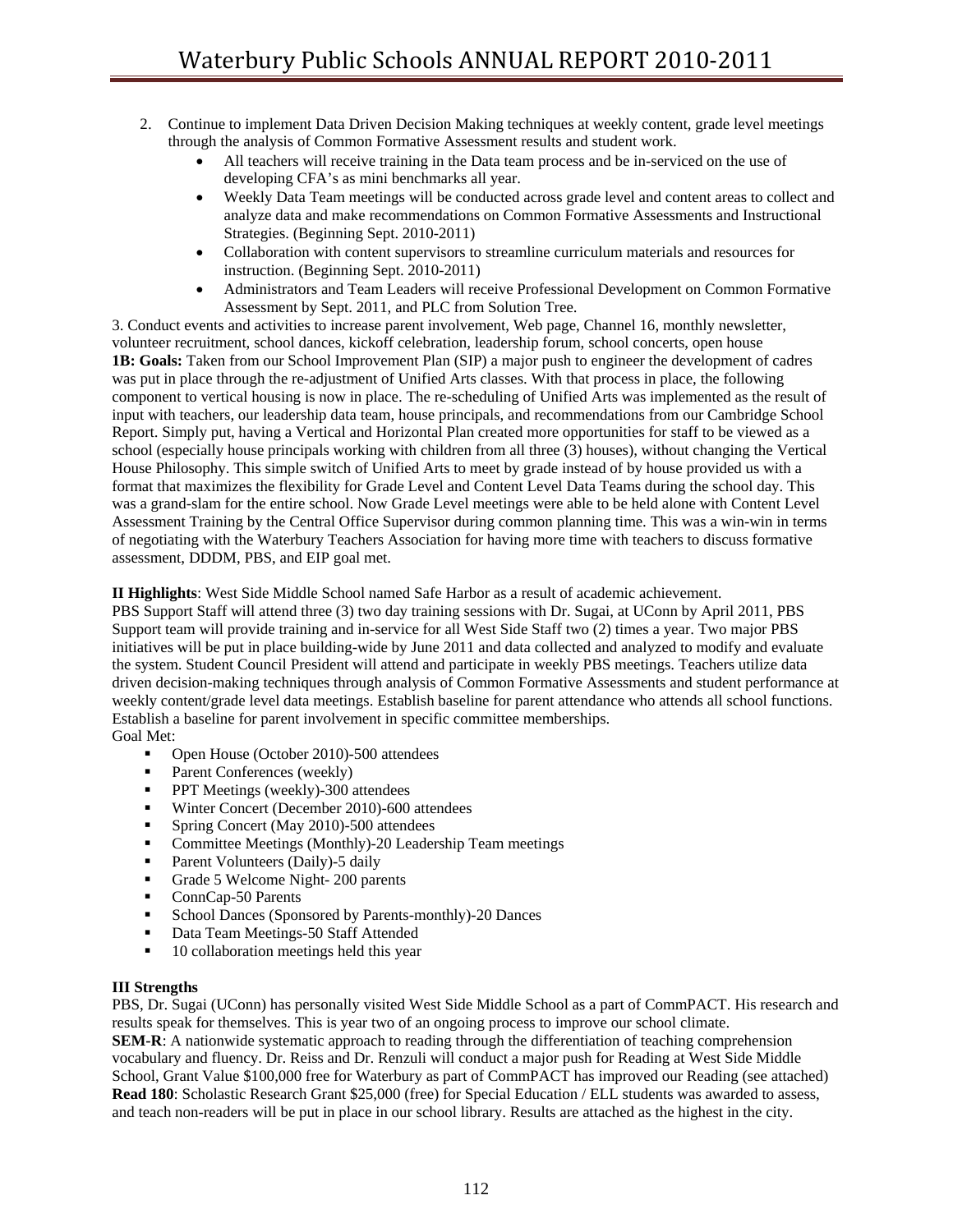| 2003-2004  | 2004-2005   | 2005-2006   | 2006-2007      | 2007-2008                   | 2008-2009                      | 2009-2010              |
|------------|-------------|-------------|----------------|-----------------------------|--------------------------------|------------------------|
| Vertical   | Vertical    | Vertical    | Vertical       | <b>Vertical House</b>       | <b>Vertical House</b>          | <b>SEM-R</b>           |
| House Plan | House Plan  | House Plan  | House Plan     | Plan                        | Plan                           |                        |
|            |             |             |                |                             |                                |                        |
|            | Data Driven | Data Driven | Data Driven    | Data Driven                 | Data Driven                    | $R-180$                |
|            | Decision    | Decision    | Decision       | Decision                    | Decision                       |                        |
|            | Making      | Making      | Making         | Making                      | Making                         |                        |
|            |             | Data Teams  | Data Teams     | Data Teams                  | Data Teams                     | Steering<br>Committees |
|            |             |             | Grade Level    | Grade Level                 | Grade Level                    |                        |
|            |             |             | Meetings       | Meetings                    | Meetings                       | Cadres                 |
|            |             |             |                |                             |                                | Work                   |
|            |             |             | <b>Block</b>   | <b>Block</b>                | <b>Block</b>                   |                        |
|            |             |             | Scheduling for | Scheduling for              | Scheduling for                 | <b>PLC</b>             |
|            |             |             | Reading        | Reading                     | Reading                        |                        |
|            |             |             |                | Parallel U.A.<br>Scheduling | Parallel U.A.<br>Scheduling    | <b>CFA</b>             |
|            |             |             |                |                             |                                |                        |
|            |             |             |                | Common                      | Common                         |                        |
|            |             |             |                | Formative                   | Formative                      |                        |
|            |             |             |                | Assessment                  | Assessment                     |                        |
|            |             |             |                |                             |                                |                        |
|            |             |             |                | Positive                    | Positive                       |                        |
|            |             |             |                | Behavior                    | Behavior                       |                        |
|            |             |             |                | Support                     | Support                        |                        |
|            |             |             |                | Professional                | Professional                   |                        |
|            |             |             |                | Learning                    | Learning                       |                        |
|            |             |             |                | Communities                 | Communities                    |                        |
|            |             |             |                |                             | <b>UConn</b>                   |                        |
|            |             |             |                |                             | CommPACT<br>Schools            |                        |
|            |             |             |                |                             | School Wide                    |                        |
|            |             |             |                |                             | Enrichment                     |                        |
|            |             |             |                |                             | Model                          |                        |
|            |             |             |                |                             | <b>SEM-R UConn</b><br>CommPACT |                        |

# **Leadership Planning, Best Practices Put in Place**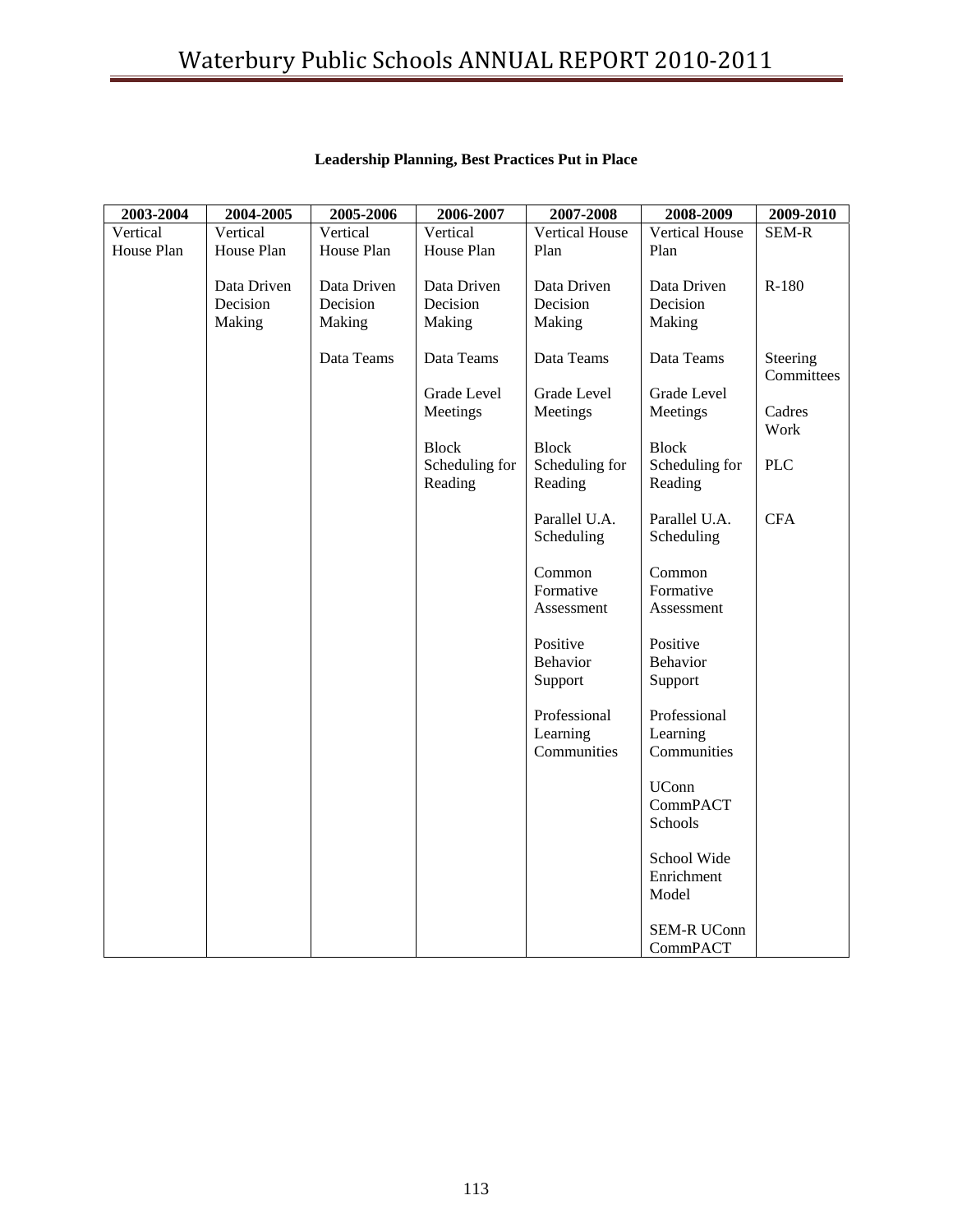#### **IV: Statistical Data**

Students Receiving Awards for  $8<sup>th</sup>$  Grade (by type, number)

| <b>Academics-181</b>           |        |                        |                                           |  |
|--------------------------------|--------|------------------------|-------------------------------------------|--|
| Valedictorian/Salutatorian-2   |        | First Honors- 51       |                                           |  |
| Second Honors-94               |        | Individual Subjects-34 |                                           |  |
| <b>Athletics-26</b>            |        |                        |                                           |  |
| Soccer-3                       |        | Cheerleading-3         |                                           |  |
| Boys' Baseball-3               |        | Girls' Softball-3      |                                           |  |
| Boys' Basketball- 3            |        | Swimming-2             |                                           |  |
| Girls Basketball-3             |        | Flag Football-3        |                                           |  |
| Cross Country-3                |        | Volleyball-3           |                                           |  |
| Attendance-17                  |        |                        |                                           |  |
| Perfect Attendance-17          |        |                        |                                           |  |
| <b>Outside Program-14</b>      |        |                        |                                           |  |
| CPEP-8                         |        |                        | CT. Middle Level Scholar Leader Award-2   |  |
| Michael's Jewelers-2           |        |                        | Waterbury Lions Club Art Poster Contest-1 |  |
| Domenic Mecca Award-1          |        |                        |                                           |  |
| Service-18                     |        |                        |                                           |  |
| Good Citizenship-7             |        | Forever Wave-7         |                                           |  |
| <b>Student Council-4</b>       |        |                        |                                           |  |
| <b>Other Awards Given-6</b>    |        |                        |                                           |  |
| Most Improved-6                |        |                        |                                           |  |
| <b>Unified Arts-79</b>         |        |                        |                                           |  |
| $P.E.-12$                      |        | Health-3               |                                           |  |
| $Art-12$                       |        | FCS-9                  |                                           |  |
| Tech. Ed-9                     |        | Spanish-6              |                                           |  |
| Chorus-6                       |        | Band-3                 |                                           |  |
| Guitar-3                       |        | Literacy-9             |                                           |  |
| Numeracy-3                     |        |                        |                                           |  |
| Number of students transferred |        |                        |                                           |  |
| Within system<br>in 101        | out 99 | Outside system         | in $140$ out $146$                        |  |

# **WATERBURY ARTS MAGNET SCHOOL**  *Elizabeth S. McGrath, Principal*

#### **I.A. GOALS FOR 2010-11**

1. Improve literacy by increasing percentage of students at proficiency or higher

- Develop tutoring/mentoring opportunities to supplement CMT/CAPT Review; implementation of the 'push-in' model in Literacy and English classes
- Implement CMT/CAPT prep classes in middle and high school
- Continue to develop Common Formative Assessments to identify the needs of students
- 2. Improve numeracy by increasing percentage of students at proficiency or higher
	- Develop tutoring/mentoring opportunities in CMT/CAPT prep classes to supplement Review
	- Integrate problem solving into all academic areas
	- Develop Common Formative Assessments to identify the needs of students
- 3. Increase parent participation and involvement in all aspects of the school
	- Expand use of the school web-site and email communication by parents
	- Expand informational, training and social opportunities
	- Expand parent participation in school committees through guidance counselors and the parent liaison
- 4. Refine programmatic offerings
	- Create a cohesive, sequence of course offerings, supportive of rigor in both the arts and academic areas
	- Develop components for community service for students
	- Further develop apprenticeships within the community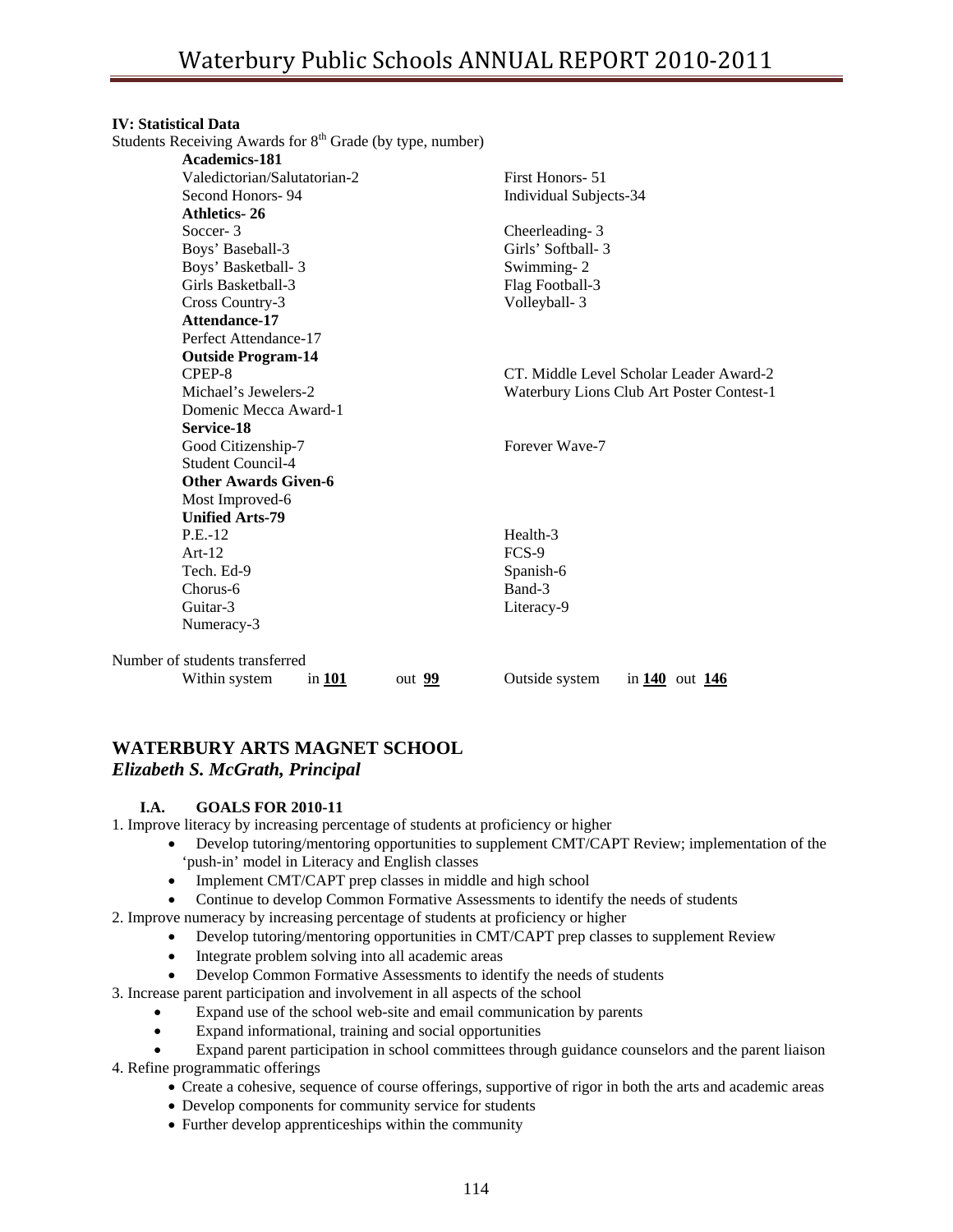# **I.B. GOALS FOR 2011-12**

1. Improve literacy by increasing percentage of students at proficiency or higher

- Develop tutoring/mentoring opportunities to supplement current programs at the tier two level.
- Refine CMT/CAPT prep classes in middle and high school
- Continue to develop Common Formative Assessments to identify the needs of students
- 2. Improve numeracy by increasing percentage of students at proficiency or higher
	- Develop tutoring/mentoring opportunities in CMT/CAPT prep classes to supplement current programs at the tier two level.
	- Continue to integrate problem solving into all academic areas
	- Continue to develop Common Formative Assessments to identify the needs of students
- 3. Increase parent participation and involvement in all aspects of the school
	- Expand use of the school web-site and email communication by parents
	- Expand informational, training and social opportunities
	- Expand parent participation in school committees through guidance counselors and the parent liaison
- 4. Refine programmatic offerings
	- Begin development of electronic portfolios in order to chronicle and showcase student work in both the arts and academic areas
	- Develop components for community service for students
	- Further develop apprenticeships within the community

# **II. HIGHLIGHTS /ACCOMPLISHMENTS**

- Initial accreditation by the New England Association of Schools and Colleges
- CMEA Highest Awards for Instrumental and Vocal
- Collaboration with UCONN in arts and academic areas
- Over 70 performances/Exhibits of Visual Art, Theater, Dance and Music at the Palace Theater, Apron Stage, Music Recital Hall, Atrium and in the community
- First place for Irish History Writing Contest and Veteran's Voices
- Participation in the National Honor Society
- Highest CMT and CAPT participation rate in the city
- Professional level student internships at the Palace Theater and the Republican-American newspaper
- Collaboration with Pilobolus Dance Company on dance residency and Shepaug Middle School on visual art city mural residency

# **III. STRENGTHS**

A. A culture of excellence and high standards and respect maintained by arts and academic staff, including criteria for student participation in performances and other special activities

B. An extensive range of learning experiences for students – both in the school and beyond the school – in the arts and academic areas

C. An extensive range of co-curricular experiences for students with the Palace Theater, Thomaston Opera House, Shakesperience Productions, Pilobolus Dance Company, and Mattatuck Museum

D. Extensive collaboration with area institutions, including Workforce Initiative, Life Dance Company, Waterbury Symphony

E. An ongoing commitment by staff to work above and beyond normal expectations, including support of an extended day program; new curricula in many areas; performances of Theater, Dance and Music; creation of numerous Art exhibitions; participation in a large range of additional activities

F. School-wide, consistent, ongoing integration of students with special needs and English Language Learners into every aspect of the life of the school

G. A strong connection between teachers, students and parents, with a strong PTSO and involvement of parents in many special activities and committees throughout the year.

# **IV. STATISTICAL DATA**

- Scholarships, Awards, Honors:
	- (16) CAPT Scholars
	- (2) CAPT Super Scholars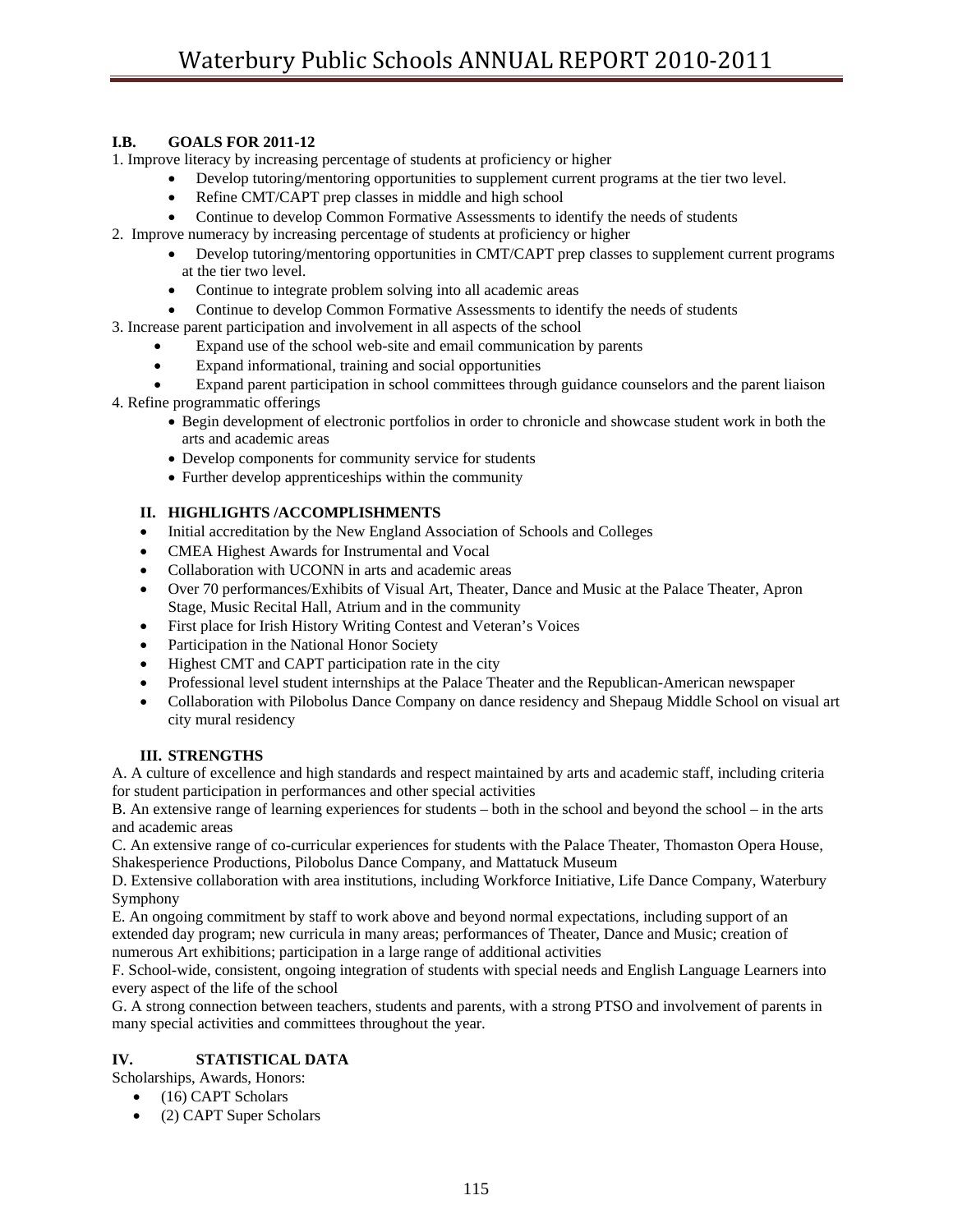- (12) Honor Society Inductees
- (49) Departmental Award winners
- (2) President's Education Award winners
- (5) Student Certificates of Achievement from the Center for Creative Youth
- (1) Thomaston Opera House Scholarship Winner
- (28) Senior College Scholarships from outside agencies
- (1) National Association of Secondary School Principals scholarship winner
- (2) CAS Arts Leadership Award winners
- (2) CAS Scholar-Leader Award winners
- Ten (10) student interns working at the Palace Theater
- Eighteen(12) student writers serving as Palace reporters for Children's Theater productions at the Palace
- (2) National Merit Scholarships
- (2) Connecticut Community Foundation Alexion Scholarships
- (1) Good Citizenship Award Placie King Education Dept. of Goodwill Lodge and Clock City Temple of Elks
- (1) University of Connecticut Presidential Scholars Award
- (2) Michael's Jeweler's Award
- (1) WAMS Theater Booster Club Award
- (1) WAMS Vocal Scholarship Award

Number of students transferred (as Middle School and High School, projected through the end of summer 2011): within system: 103 IN, 38 OUT outside the system: 54 IN, 31 OUT

| Graduation Information:      | Number | Percentage |
|------------------------------|--------|------------|
| Graduates                    | 107    | 94         |
| Entering four-year college   | 69     | 64         |
| Entering two-year college    | 32     | 30         |
| Entering vocational training | 2      | 2          |
| Entering workforce           |        |            |
| Entering military            |        |            |
| Unemployed                   |        |            |
| Undecided                    | 2      | 2          |
| Not graduating               |        |            |

# **CROSBY HIGH SCHOOL**

*Dr. Louis Padua, Principal* 

#### **I. GOALS:**

#### **a. Accomplishments of Goals 2010-11**

#### **To improve the Academic Performance of our Students:**

During the 2010-2011 school year, we used CMT/CAPT student data and Common Formative Assessment (CFA) data to drive classroom instruction. Teachers created CFA's specific to their content area. Through bi-monthly collaborative meetings, teachers were able to analyze CFA results to determine students' academic strengths and weaknesses. Utilizing this information, teachers were able to plan instructional strategies to address students' deficiencies. Students were periodically reassessed to determine the effects of classroom instruction. The administration along with content level supervisors monitored classroom instruction by completing teacher evaluations, reviewing teacher lesson plans and conducting Walkthrough observations.

#### **b. Goals for 2011-2012**

Our immediate goal for the 2011-2012 school year is to continue to implement and improve our efforts in promoting a school culture that embraces the Data Driven Decision Making Process. We plan on conducting several professional development workshops for our teachers in the Data Driven Decision Making process. Our goal is to use student achievement data to develop and implement instructional strategies that improve student achievement. Also, the administration will continue to improve the monitoring of the Data Driven Decision Making process by developing a school-wide universal teacher evaluation goal and by conducting more frequent walkthrough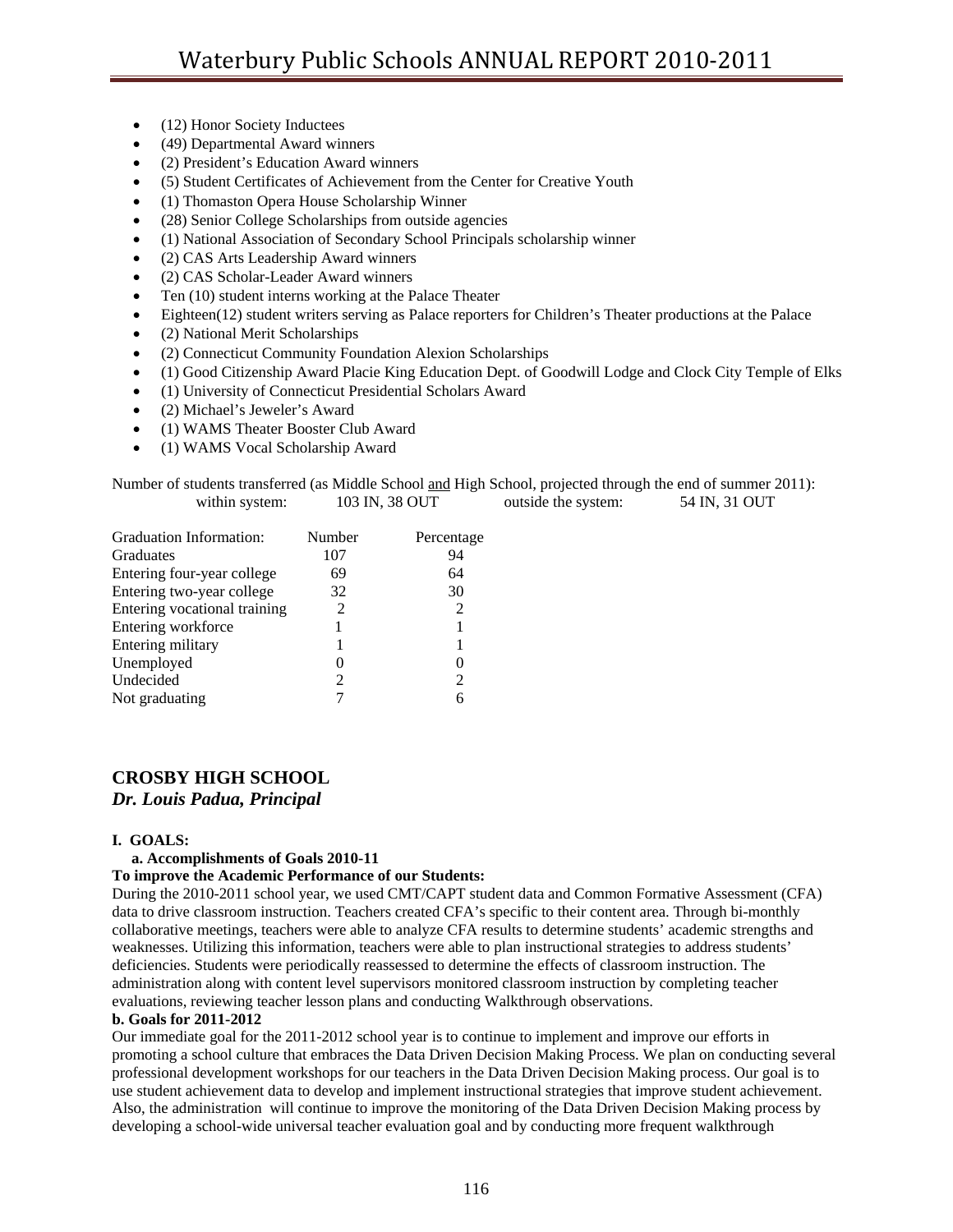observations of our data teams. Additionally, the administration will continue to require Data Teams to maintain biweekly agendas and minutes for periodic review by the school administration and content level supervisors.

#### **II. HIGHLIGHTS**

Crosby High School recently received full accreditation from the New England Association of Secondary Schools and Colleges (NEASC). Many commendations were cited in our report. Highly praised was our new Media Center. Additionally, several recommendations were made for improvements. We have named a NEASC Follow-Up Committee to begin to work on the recommendations identified in the NEASC report.

 Our English, Math, Science, and Social Studies Departments all developed and administrated Common Formative Assessments as part of our Data Driven Decision-Making Initiatives. The student data results were used to provide prescriptive classroom instruction to meet the academic needs of students in each of the content areas.

 Throughout the school year, students had the opportunity to meet with college representatives. A college and career fair was held in April and June for juniors and seniors. Speakers from "Making It Count" spoke to students about college and career planning. A Financial Aid Information Night was held in October and was well attended by students and parents. Representatives from NVCC and CONN-TAC program assisted individual students and their families in completing financial aid forms.

#### III. **STRENGTHS**

- The faculty is committed to providing our students with appropriate instruction so that they can meet their fullest academic potential.
- The faculty is motivated and receptive to Professional Development opportunities.
- The administration and faculty is committed to the creation of a safe and healthy school climate.
- The faculty is committed to providing differentiated instruction for students with diverse learning styles.
- The administration is committed to developing and maintaining open lines of communication with our entire school community and our feeder middle schools.
- Students are offered additional educational opportunities through our Career Academies, Culinary Arts and Jr. ROTC Program.
- Monthly newsletter, the school's website and the Progress Book system provide parents and guardians with the necessary information to actively participate in their child's education.

#### IV. **STATISTICAL DATA**

 Transfers Within System 114 in, 93 out Transfers Outside System 78 in, 126 out

High Schools:

| 1 Graduation Information        | Number   | Percent  |  |
|---------------------------------|----------|----------|--|
| a. Seniors                      | 315      |          |  |
| b. Entering 4-year college      | 75       | 24%      |  |
| c. Entering 2-year college      | 114      | 36%      |  |
| d. Entering vocational training | 19       | 6%       |  |
| e. Entering work force          | 48       | 15%      |  |
| f. Entering military            | 12       | 4        |  |
| g. Unemployed                   | $\theta$ | $\Omega$ |  |
| h. Not graduating               | 47*      | 15%      |  |
|                                 |          |          |  |

(\*includes 7 Special Ed students retained to continue programs)

2. Scholarship/Awards/Honors

Nearly 70 awards/recognitions were given out to 79 seniors on Senior Awards Night students.

Members of the Class of 2011 received acceptances to the University of Connecticut, Central Connecticut State University, Southern Connecticut State University, Western Connecticut State University, and University of Notre Dame Johnson & Wales, Lincoln College of New England, Post University, Andrews University, Gateway Community College, Mercy College, Quinnipiac University, Universidad Adventista de las Antillas (PR), Southern Adventist University, Springfield College, Washington Adventist University, Fairfield University, Stone Academy,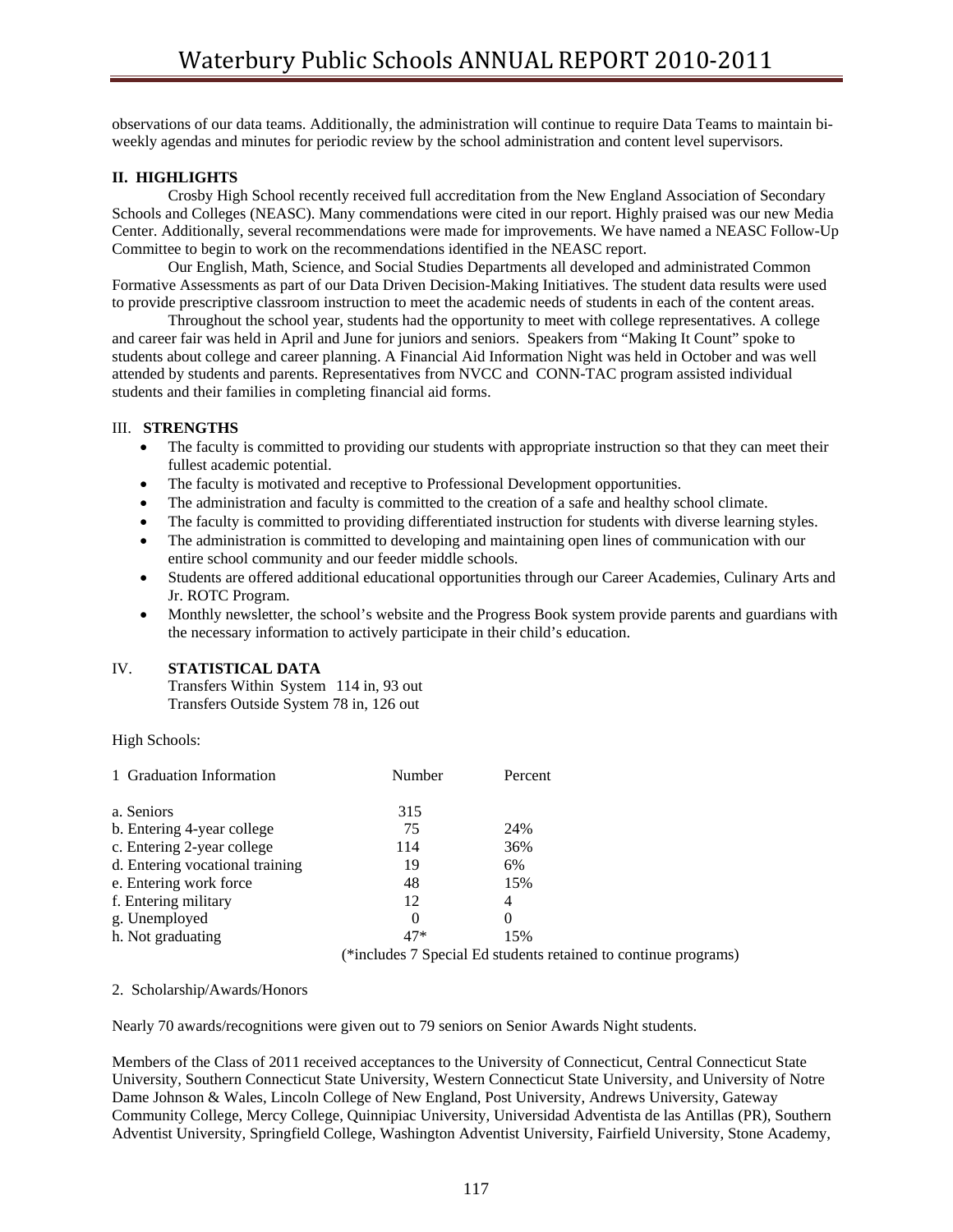Wells College, Tuskegee University, University of Bridgeport, Pace University, Lincoln Technical Institute, Holy Cross College, and Naugatuck Valley Community College

 Total scholarships, grants, and loans awarded from colleges and other sources totaled over \$1 million for over 100 seniors.

# **JOHN F. KENNEDY HIGH SCHOOL**

# *Michael Yamin, Principal*

# **I. GOALS**

#### **Accomplishments of Goals 2010-2011**

- 1. Goal #1 & Goal #2: regarding literacy and numeracy: In progress/TBD.
- 2. Goal #3 to reduce out of school suspensions. Goal accomplished.

# **II. HIGHLIGHTS 2010-2011**

- 1. The highlights for the Kennedy High School Science Department for the 2010-11 school year focused on a Reading for Information initiative, continued Common Formative Assessment (CFA) Implementation, New Course Offerings, Formation of a new Robotics Club, Lab Safety, and the implementation of SMART Board Technology.
- 2. Kennedy High School has successfully partnered with Naugatuck Valley Community College (NVCC), to teach a Human Biology and Environmental classes at Kennedy. Mr. Walker and Mr. DelDebbio will begin these courses in the fall.
- 3. Student Council held International Day, Club Day, and a Blood Drive.
- 4. The Robotics team had a great  $1<sup>st</sup>$  year up at the Hartford Convention Center. They learned a great deal and were extremely competitive. The KHS Robotics Team was the proud recipient of a \$1000.00 cash prize the first day of the contest and the support from parents, teachers, and sponsors was overwhelming. On Saturday there were representatives from JC Penny, 3 different engineers who had volunteered time with this year's KHS team; approximately 12 different parents, and a number of teachers and administrators from Waterbury involved. The team has grown to almost 35 members strong.
- 5. Created a CAPT prep position and re**-**aligned teaching assignment and reduced the size of ninth and tenth grade English classes.
- 6. PBIS marking period rewards included raffles, a movie, and a concert/hip-hop dance ensemble. The Kennedy PBIS students and various KHS clubs/groups also helped at the May 25 PBIS End of the Year Celebration for the elementary students.

# **Science Department:**

- 1. 14 students took the AP Biology test this year. In addition, 30 students participated in the SEARCH monitoring of Hop Brook water. The number of students taking the AP Biology exam will increase next year, since an additional AP Biology class has been added for next year.
- 2. 27 students took the AP Environmental Science Exam. This was over two times the number of students who took the test in 2010 (12).
- 3. 21 students took the AP Chemistry Exam this year. This number will also increase since we have also added a second section of AP Chemistry.
- 4. The Science Dept. transitioned from overhead notes to using SMART Board power point. All science teachers are using their SMART Boards daily, and it continues to enhance student learning.
- 5. The Science Department successfully implemented a fundraiser program to help raise money for the Science Academic Awards at the end of the year. The Science Department will be handing out 18 Academic Awards in June.

# **Social Studies Department:**

- 1. For the  $12<sup>th</sup>$  straight year, Advanced Placement US Government and Advanced Placement Comparative Politics Courses participated in the Global Ed Project. An Internet-based international relations program directed by UCONN which requires students to use the art of diplomacy as they role play the countries of Iran and Mexico.
- 2. For the second straight year, students in the American Studies class collected over 30 boxes of supplies to send to troops in Iraq and Afghanistan during the Christmas Holiday.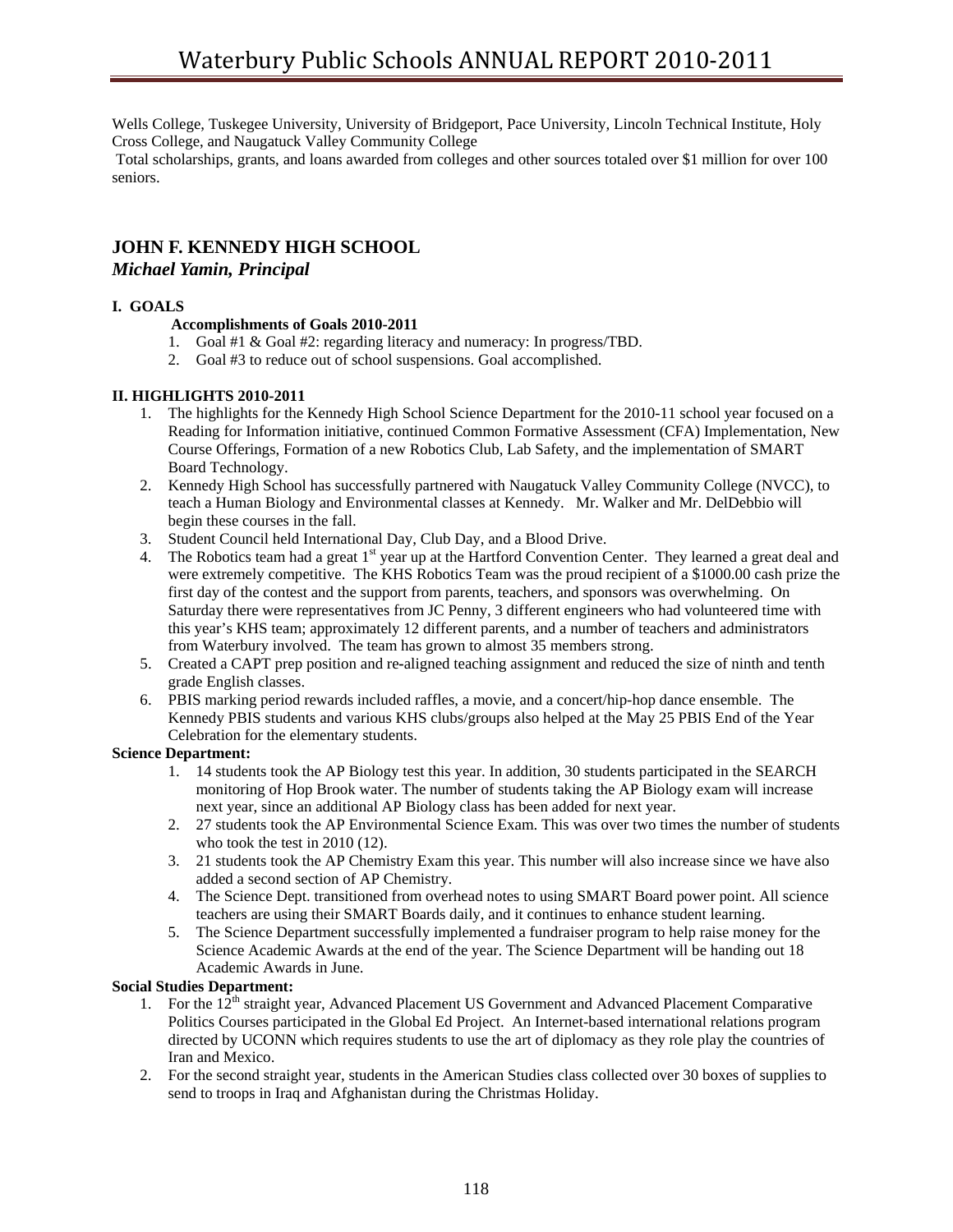- 3. American Studies continues to use its own On-Line Web page at Wiki-Spaces.
- 4. Online texts were used in five US History Courses. The success of the Online Program has resulted in a six year commitment to the E-Text.
- 5. Students in American Studies participated in the Center for First Amendment Rights Essay Writing Contest.
- 6. Students in US History II and World History classes attended a field trip to the Holocaust Museum in New York City.
- 7. The school resource officer was invited to speak to US History courses on the topic of police involvement in peaceful assemblies.
- 8. Stock Market Game: Each student was given \$10,000 to buy three stocks (one financial, one tech, one other) and follow their progress over 10 weeks. Students were also required to sell / trade stocks at least twice over that time. Winners were given prizes.
- 9. Obituaries of current and past leaders: Students had to write obituaries of current and past world leaders from the six countries studied (Tony Blair, Margaret Thatcher, Vicente Fox, Vladimir Putin, etc.). This project forced students to create a legacy for these leaders including accomplishments and failures of foreign and domestic policy.
- 10. US History II students used the Internet to find propaganda from WWI and then produced their own posters gathering support for the current War on Terror. This was done with the goal of helping them meet our student expectations as Effective Communicators that is expressed in our Mission statement

#### **Mathematic Department**

- Dave Peruta named Teacher of the Year
- Nicole Deveau and George Flaherty piloted a new co-teaching model successfully
- Vin Balsamo was part of the resurrection of the Robotics team
- Vin Balsamo had his high school Calculus teacher in as a guest speaker to his classes
- Gail Tibbals did a project connecting math to real world careers where students gave a visual and oral presentation on the connections they found

#### **English Department**

#### *Journalism Awards*

Students won four more awards, bringing their total to 44 awards since 2004. Honors included the 2011 New England Scholastic Press Association Feature Writing Award, Feature Photography Award, and Highest Achievement for a High School Award (featuring literacy work from August 2010 through the present). The fourth award was the 2011 Connecticut Daily News Journalism Award, which was presented in March at the Hartford Courant building featuring state newspaper CEOs and the University of Connecticut interim President Philip Austin. *AP English 11* 

Students read 15 novels, wrote nightly analytical essays, and to celebrate Dr. Seuss and Read Across America Day, dressed and spoke as a character from one of the novels. Each novel was represented. Students also created food, beverage and props relating to their character, and a photograph ran in the Waterbury Republican-American featuring their project.

#### **World Language Department:**

- 1. Dr. Paolino represented Kennedy High School World Languages at a conference at Central Connecticut State University.
- 2. The Spanish Club collected money for the Japanese tsunami Relief fund.
- 3. Italian Club donated food baskets/canned goods through New Opportunities, Inc. at Christmas time.
- 4. Italian Club/Spanish Club/ French Club volunteered in the PBS celebration and organized games for the fifth graders that visited our school.
- 5. Italian Club participated in UNICO Annual Day of Community Service on April 29<sup>th</sup> Non– perishable food drive to benefit Greater Waterbury Interfaith Ministries.
- 6. Won Grant for Personal Finance-H@R Block-Dollars and Sense- 4yr software program-
- Knowledge Matters-Virtual Business
- 7. Successfully completed a Carl Perkin Review with the State

#### **Business Department:**

- 1. Field Trips: Business Law: Waterbury Court House Visitation Program-CBA
- 2. Personal Finance: CT Youth Financial Education Conference-CCSU
- 3. University of New Haven for Accounting Conference with accounting class
- 4. DECA Conference Field Trip to Six Flags New Jersey
- 5. Business Law: Attorney John Gorman, City Attorney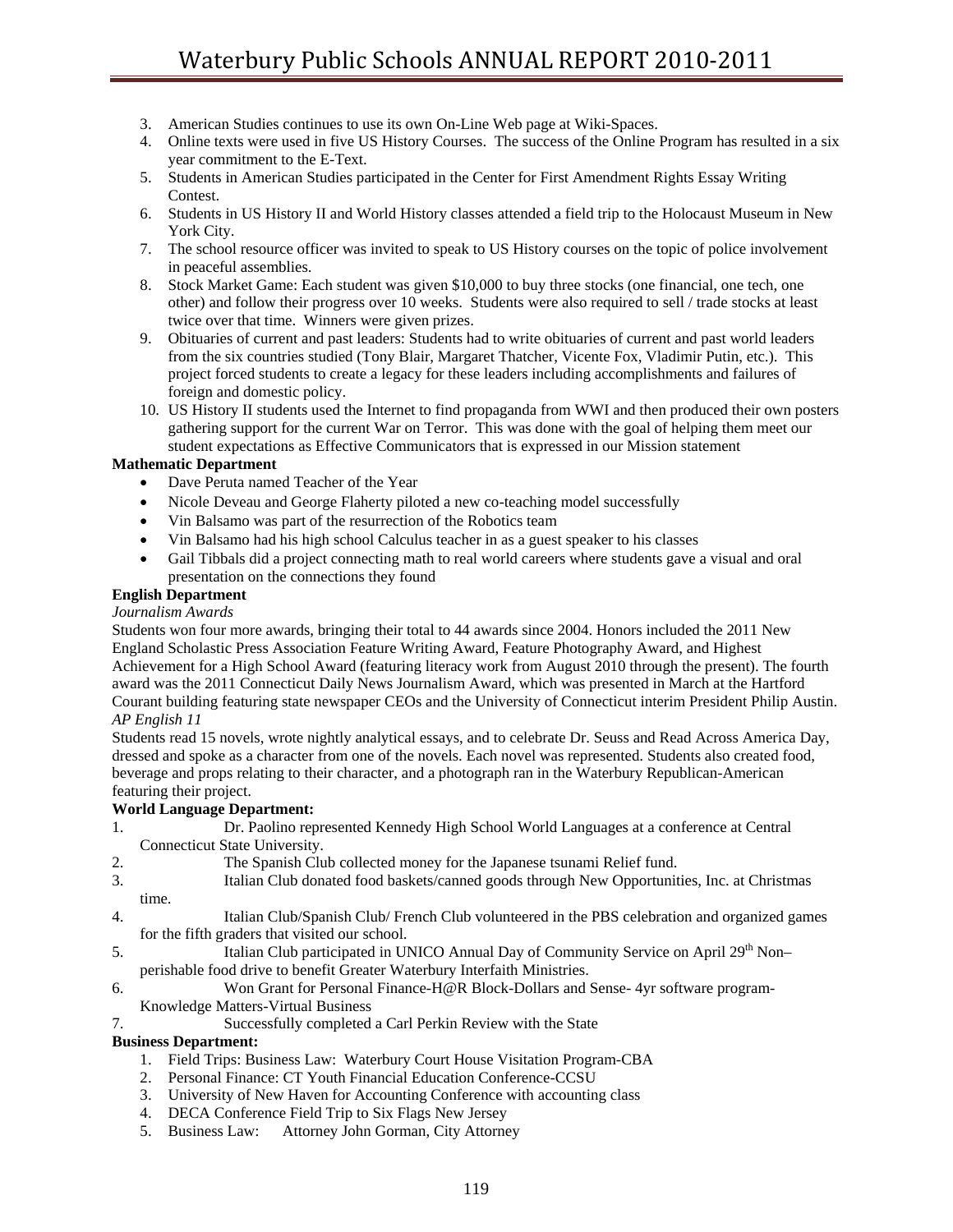- Judge Juliet Crawford-Criminal Court
- Law Day Activities-Supreme Court
- Jammy Davies-Jury Outreach Program
- Kate Scordino-Support Enforcement
- Julia O'Leary-Juvenile Probation
- 6. Accounting: Richard J. Dumont from Post University

Money Smart Program – Kim Curry from Thomaston

#### **Family Consumer Science Department:**

#### **1. ECE I and ECE II**

Certified in Infant/Child CPR through collaboration with Red Cross and Naugatuck Valley Community College.

Students toured the child care labs and attended a presentation by the admissions department about career planning. **2. ECE II** 

Job shadowing: NVCC Child Care Labs and art teacher.

Waterbury Public Schools Prekindergarten Program at Sprague School

Waterville Recreation Prekindergarten Program

#### **3. Eagle's Nest Preschool**

Serviced 12 preschoolers from the city of Waterbury

- Held a preschool graduation ceremony for the children, their relatives and all students involved in the program.
- UConn, ECE I and ECE II students provided child care for both Kennedy parent nights.
- The H.O.P.E. club continues to make a positive difference in our community. The students in the club participated in the "Relay for Life" camp out on June 4-5, 2011. They also collected money for the American Cancer Society with raffles, cookie and candy sales and the Cutest Baby Contest, tutored students at the North End Recreation Center, volunteered at local convalescent homes, served dinner and handed out clothing to less fortunate people at the W.O.W. Recreational Center on Thanksgiving Day and collected stuffed animals for distribution at a local hospital in Waterbury.

#### **Talented and Gifted**

**Mock Trial:** Kennedy defeated Valley Regional High School in this year's mock trial competition. Attorney Charles Stango shared his legal expertise each week from November to May on a voluntary basis. Attorney Stango is a Kennedy alumnus, class of '88 and currently works as a state prosecutor in Milford.

**Sign Language**: Students in grades 10 and 11 studied the basics of American Sign Language. Mrs. Holly Johnson, a sign language interpreter and Kennedy High School alumna, offered instructions in vocabulary and usage. Twenty students shared their new found language skill during the PBIS Celebration Day. One hundred and sixty students rotated through this mini-workshop in which high school students were paired with a fifth grader. At the end of the session, the fifth graders were able to sign their names and favorite animal and food signs.

**Peer Tutoring:** Students in the gifted program provide tutorial services for any student who needs additional help in all subject areas. Peer tutoring is available after school or during study halls. Students who are having difficulty in classes and/or are in danger of failing are referred by the guidance department for peer tutoring.

**Harvard Model United Nations:** Kennedy High School was invited to attend the Harvard Model United Nations in January. Kennedy is one of only eight schools from Connecticut who participate in this program. We represented Djibouti at the Model United Nations General Assembly in Boston and Cambridge, Massachusetts.

# **PBIS Program:**

The PBIS Program at Kennedy continued to reward students each marking who attained PBIS status.

The PBIS criteria for the 2010-2011 school years:

- 1. A student must have nothing more than a discipline warning.
- 2. A student cannot have more than 2 unexcused absences during the marking period.
- 3. If a student reaches 18 days being absent, he or she will not be eligible to receive a bracelet for the remainder of the school year.
- 4. Students who do not demonstrate appropriate behaviors or violate school rules will lose their bracelets but may re-earn them the following marking period if their behavior warrants it.
- 5. A student must be passing all classes.

#### **III. STRENGTHS of Educational program:**

John F. Kennedy High School KHS promotes academic excellence and individual opportunities for real-life application of knowledge. The administration and faculty ensure that all students have the opportunity to meet state and city exit criteria for graduation. Students are offered math and English lab courses to meet state standards as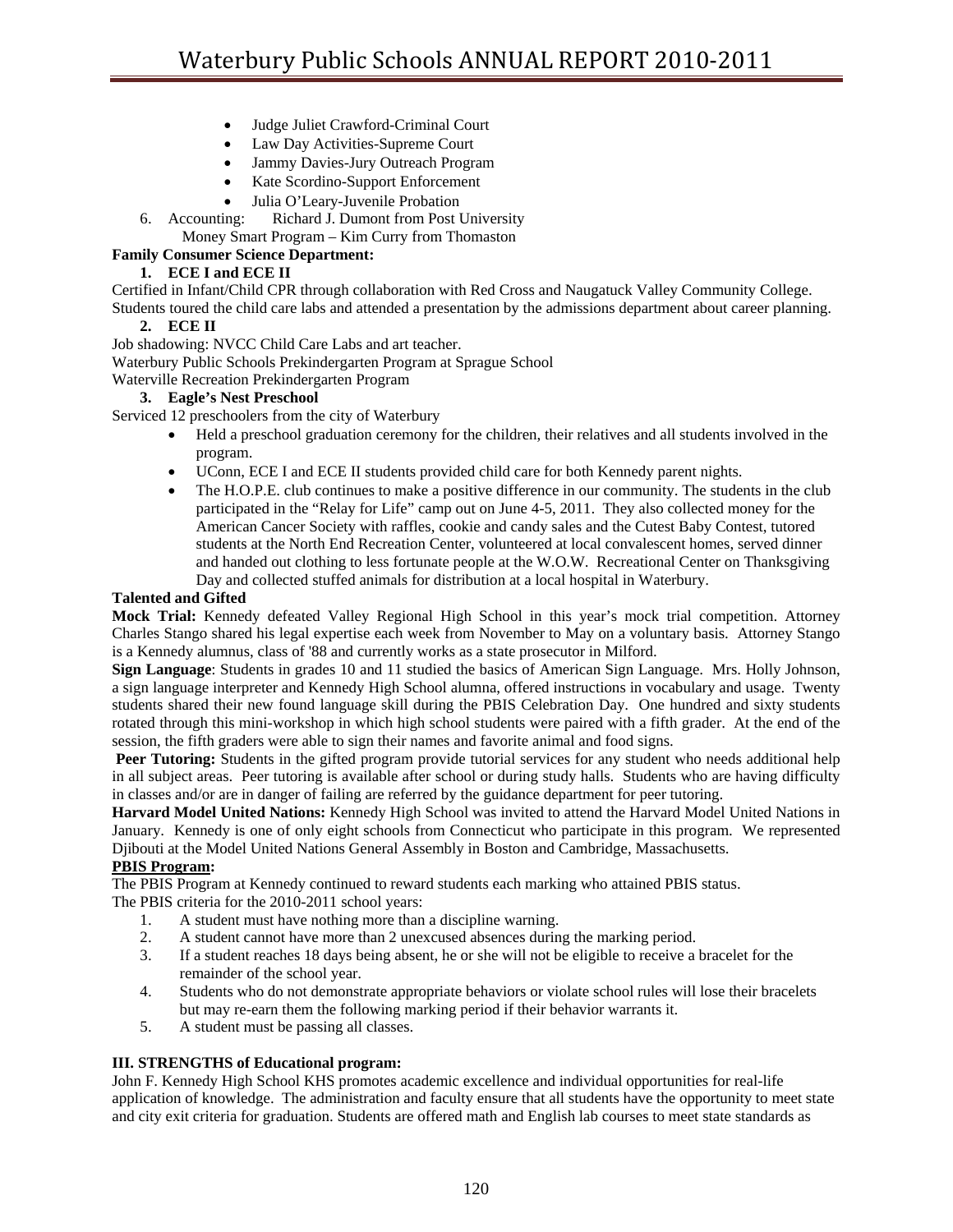defined by the Connecticut Academic Performance Test (CAPT). KHS offers fourteen Advanced Placement (AP) courses and 17 cooperative classes with local colleges. Teachers acknowledge our culturally diverse student body by incorporating lessons to prepare our students for postgraduate education as well as real world situations. "Individual opportunity" is a common goal among the staff, reflective in the various opportunities available to KHS's students through athletic teams, Student Theater, civic clubs, and electives. KHS offers individuals the opportunity to participate in courses such as clothing, music, art, physical education, computers, automotive, construction, graphics communication, video production, and child development. There are also programs available to students such as Allied Health, Students of Academic Renown (SOAR), Project Lead the Way and Working with Children. Throughout the year, many KHS students participate in programs, clubs, or extracurricular activities which provide community service opportunities. Students in the SOAR Program are required to perform at least 10 community service hours per year. National Honor Society applicants are required to perform 40 community service hours by their junior year. Renaissance Committee provides dinners for needy families during the holiday season. Key Club collects donations for UNICEF, Toys-for-Tots, and the American Cancer Society. HOPE Club serves meals at the St. Vincent de Paul's Soup Kitchen, helps Habitat for Humanity, and raises money for the Ronald McDonald House. Student Council sponsors a Red Cross Blood Drive, raises money for Cystic Fibrosis, and supports a holiday can/food drive. DECA Club sponsors the "Fill-a-Bus" toy drive and holiday parties for elementary school students. KHS's clubs, extracurricular activities, and athletic teams provide students the opportunity to pursue individual interests and foster social development. Within these groups, students assume leadership positions, work cooperatively, enhance interpersonal relationships, and develop personal responsibility.

#### **IV. Statistical Data:**

| 1n  | out | 93                                 |
|-----|-----|------------------------------------|
| in  | out | 155                                |
|     |     | Percent-approx.                    |
| 285 |     | 91%                                |
| 144 |     | 50%                                |
| 75  |     | 26%                                |
| 31  |     | 10%                                |
| 30  |     | 10%                                |
| 8   |     | 2.5%                               |
| 4   |     | 1.5%                               |
| 27  |     | 10%                                |
|     |     | 132<br><b>150</b><br><b>Number</b> |

#### **Scholarships, Awards, Honors 203**

Academic –Achievement-Attendance-Business-English-CAPT-Community Service-English-Excellence-History-Journalism-Media-Music-Art-Drama-FCCLA-Technology-World Language-Special Education-Physical Education & Sports-Science-Technology-

| $\alpha$ bords belonge reconsider<br><b>College Grants/Scholarships:</b> | \$904,000.00   |  |
|--------------------------------------------------------------------------|----------------|--|
| Loans                                                                    | \$280,000.00   |  |
| Which over 4 year's totals:                                              | \$1,184,000.00 |  |

#### **Scholarships have been award to students from the following Community Organizations or Individual Families:**

| 1900 Club                               | American Legion of Post 165               |
|-----------------------------------------|-------------------------------------------|
| <b>ASPIRA Club</b>                      | Delta Kappa Gamma International           |
| <b>AHEPIA</b>                           | Caesar Batalla Capitol Scholarship        |
| Camille Perugini Charitable Trust       | Grace Cummings Community Service Award    |
| <b>Connecticut Community Foundation</b> | Crime Stoppers                            |
| Daughters of the American Revolution    | <b>DECA</b>                               |
| Frank Lombardo Memorial                 | Italian American Club (Italian Heritage)  |
| James and Phyllis Tracy Scholarship     | F. Curtis and Susan B. Thrall Scholarship |
| Julia Ashe Memorial                     | <b>Kennedy Foundation</b>                 |
|                                         |                                           |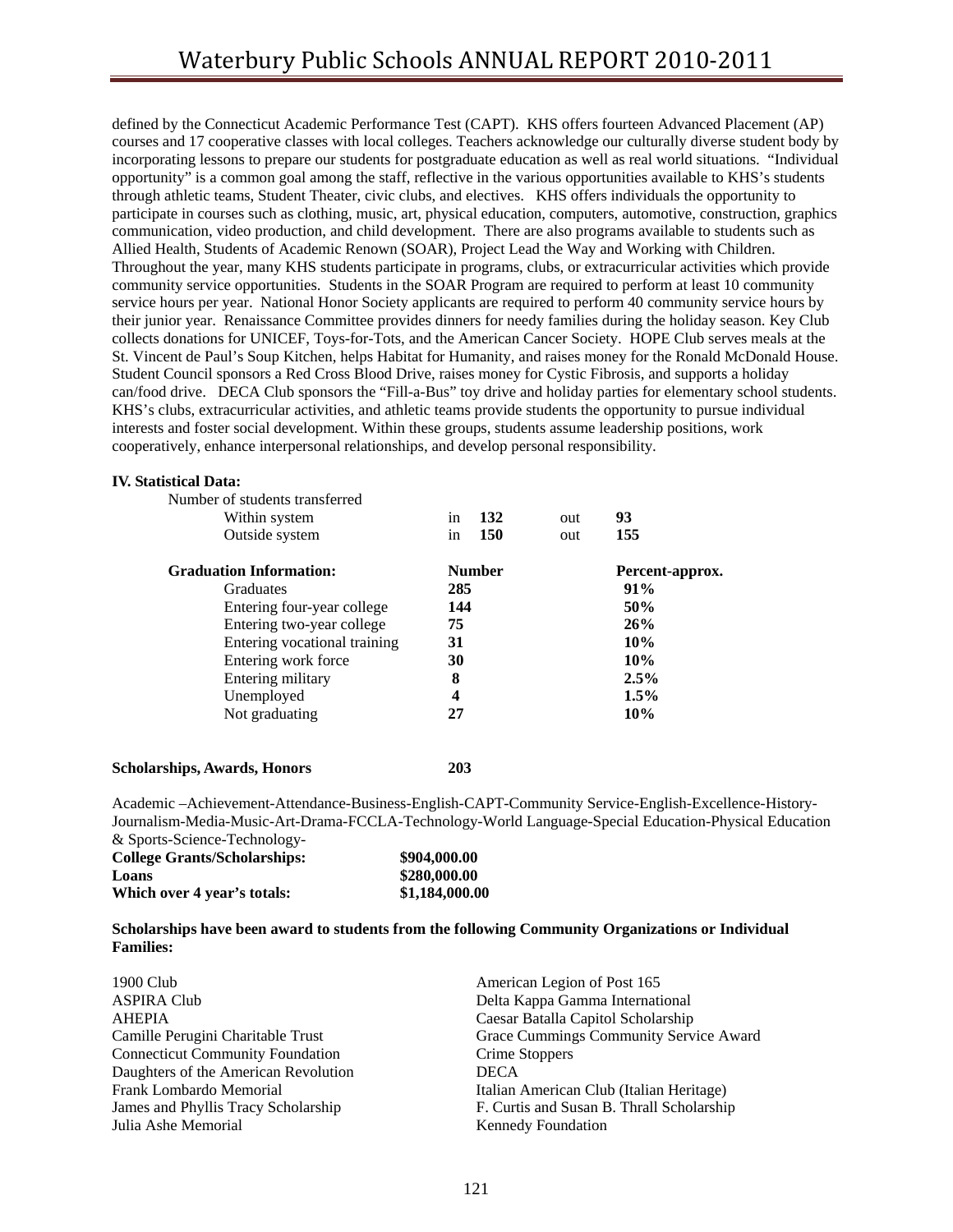Lia Pescetelli Scholarship St. Mary's School of Nursing Maloney Inter-district Magnet School Olympian Club St. Mary's Hospital Ted DeLauro UCONN Leadership Scholarship UNICO Waterbury Bar Association Waterbury Retired Teachers Waterbury Sportsman U.S. Marine Scholarship Anita Dewry Memorial Scholarship National Merit Scholarship Citizenship Scholarship President's Award Frank Perrella Award Good will Lodge of ELKS 1325 U.S. Army Scholarship Waterbury School of Nursing Kennedy PTSA Yale Book Club Harvard Club St. Michael Book Club University of Rochester Alexion Scholarship Michael Jewelers Ct. Society of Certified Public Accountants Aspira CIAC Award of Excellence National Marketing Award Society of Women Engineers J.F. Kennedy Class of 1968

Waterbury Jaycees **Waterbury Hispanic Firefighters Scholarship** 

#### **KENNEDY HIGH SCHOOL CLASS OF 2011: COLLEGES & UNIVERSITY Acceptances**

Belle Academy of Cosmetology Bentley University (Massachusetts) Berkeley College (NJ) Boston College (MASS) Boston University (MASS) Central CT State University Clemson University (South Carolina) Colby Sawyer College Connecticut School of Broadcasting Coppin State University (Maryland) Earlham College (Indiana) Eastern Nazarene College (Massa) Elon University (North Carolina) Emmanuel College (Boston) Evangel University (Missouri) Fairfield University Fordham University (New York) Gateway Community College Georgia State University Gettysburg College (PA) ITT Tech Johnson and Wales University (RI) Kapiolani College (Honolulu, HI) Lincoln Technical College Long Island University (New York) Mitchell College North Carolina Central College Northeastern University (MASS) Pace University (NY) Police Academy Porter and Chester Post University Providence College (Rhode Island) Sage College of Albany (NY) Southern Connecticut State University St. John's University (NY) St. Joseph's University (PA) Stone Academy Suffolk University (Massachusetts) Trinity College (Hartford) Tuskegee University (Alabama) University of Bridgeport University of Connecticut University of Hartford University of Massachusetts (Amherst) University of New Haven Western Connecticut State University

Albertus Magnus College American International College (Massachusetts) Mt. St. Mary's College (NY) Naugatuck Valley Community College Newbury College (Massachusetts) North Carolina Agriculture and Technical State University University of Rhode Island Wentworth Institute of Technology (Massachusetts)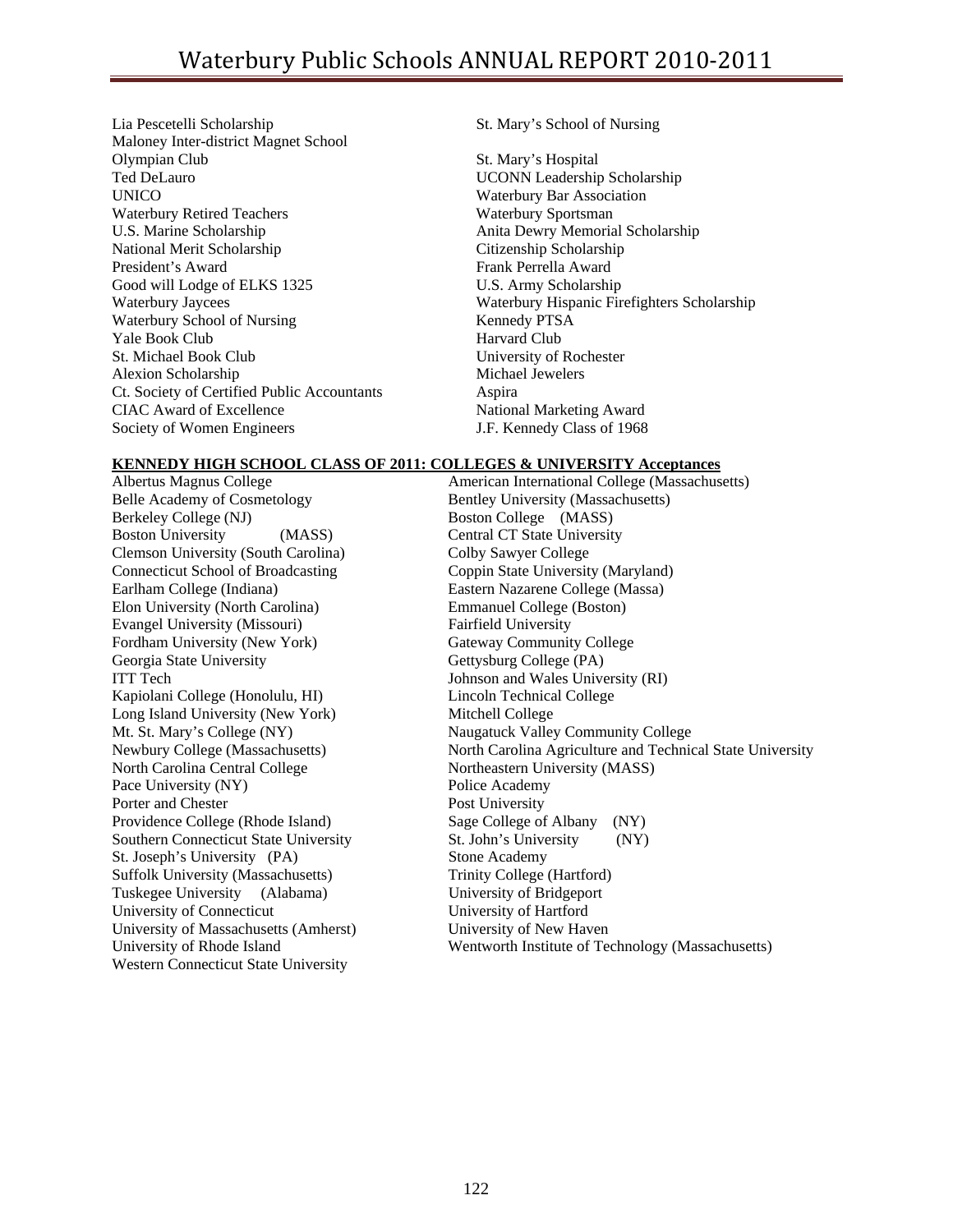# **WILBY HIGH SCHOOL**  *Robyn Apicella, Principal*

### **I. GOALS:**

#### **a. Accomplishment of Goals 2010-2011**

The Wilby High School Improvement plan is modeled after the District Improvement Plan. The School Improvement Team and staff assessed and interpreted results from calibrated CAPT format, benchmark and common formative assessments in both Literacy and Numeracy. This information was analyzed during department meetings and PD days, increasing collaboration between department and content teachers and enhancing instruction and learning. The following programs; English Writing Portfolios, Reading Apprenticeship, My Access Writing Lab and Read 180 program for  $10<sup>th</sup>$  grade continue this year as assets in improving student achievement. This year, freshman and sophomore students submitted over 5,000 essays through My Access in preparation for the CAPT. All core content departments continued Cali training and were involved in the construction and use of common formative assessments within their collaborative teams. This year a student advisory program was implemented where every faculty member and student meet once a month in an informal setting to discuss pertinent life lessons. This year also marks the second year of our Cyberchallenge grant where freshman students meet with industry representative to collaborate on problem solving.

#### **b. Goals 2011-2012**

Wilby High school will continue to identify and utilize best practices for maintaining a safe learning environment through our advisory program, conflict resolution and a collaborative approach with staff, students and parents to ensure intervention prior to referral. Our AP program has been successful in altering our school culture to the extent that students are willing to challenge themselves with AP courses. This year we will concentrate on maximizing student AP exam pass rates through after school tutorial sessions and Saturday prep sessions throughout the year. This next year a selective team of freshman and sophomore students will participate in the final year of our grant to collaborate on problems in industry. Wilby will expand vertical teaming between Wilby and North End Middle School and start dual enrollment opportunities with Naugatuck Valley College. Wilby will continue to attain high achievement in Numeracy and Literacy with calibrated assessments and differentiated instruction using SMART Boards, laboratory equipment and a tutor for remediation in those areas, My Access and Read 180 programs. Algebra 1 and reading courses will be block scheduled to maximize student instruction and improve student learning.

#### **II. HIGHLIGHTS from 2010-2011**

Ten certified nursing assistants graduated this year. 100% of the students taking the CNA certification examination passed. Our Technology Department raced a new modified electric car in May at the Electrothon and placed third. During spring break Wilby High School was transformed into a temporary dental hospital when Missions of Mercy opened up a 2-day clinic here. Many of the Wilby faculty and student body volunteered for the event which was very successful. This year Wilby High School staff and faculty participated in our decennial NEASC self-study. As a result of the study, the need to alter our school core values and beliefs emerged as well as the need to revise our school-wide rubrics. Additional partnerships were formed with area colleges to offer additional dual enrollment credit courses for junior and senior students. For a second year, Wilby High School partnered with CBIA for the Cyberchallenge grant where four teams of freshman students and veteran sophomore mentors research and offer solutions to problems submitted by state industries. NorthEast Utilities announced that they would fund our AP program as a partner under Project Opening Doors. In addition, Wilby High School was featured in a nationwide commercial campaign promoting AP courses and scholarship. As a result of this, Exxon-Mobil presented the school with a \$10,000 grant toward future AP projects. Beginning in January of 2011, construction began on our science labs and greenhouse. These renovations also included expansion of some existing areas to bring the school into compliance with current ADA guidelines. All of the renovations are scheduled to be completed by the end of August 2011.

#### **III. STRENGTHS:**

The strength of Wilby's educational program is that the staff is committed to maximizing student achievement, ensuring both academic and personal growth in a climate and culture conducive to learning. The staff works together as a cohesive unit to celebrate the diversity of our population with many cultural events. This year, core content area collaborative teams learned to work together to diversify instruction and improve student learning. Wilby has a multitude of course selections to help accommodate the diverse needs of students. Our ninth grade academy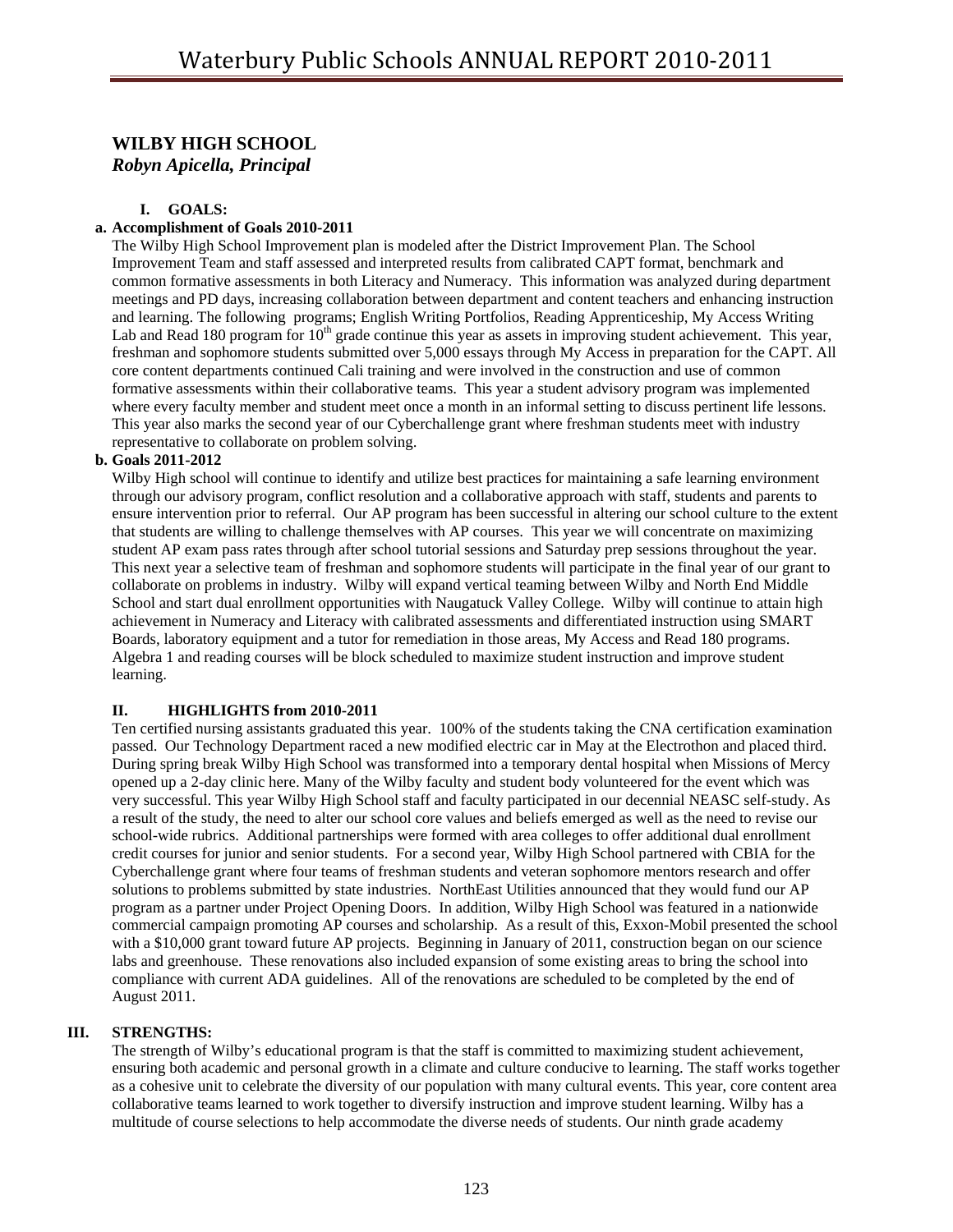provides a strong mentoring program in collaboration with Waterbury Hospital, which is the foundation for our Career Academy. This program has produced amazing results. 25 percent of all courses offered at Wilby are higherlevel courses, including our ATOMS program. This will steadily increase with our AP grant program. We currently have 18 AP courses and numerous honor classes. For those students who desire to pursue a military career, we have our MC JRROTC. For those interested in the health field, we have our Allied Health program that certifies EMTs, MRTs and Nursing Assistants. We also have 33 inclusion classes for special education and a very strong Technology Education program with a television studio. We continue to review the data to make any improvements and necessary changes.

### **IV. Statistical Data**

#### **a. Scholarships/Awards/Honors**

To date, approximately 61 seniors have received college scholarships totaling approximately \$2.1 million during the 2010-11 school year. Figures will increase as financial aid package confirmations occur. To date, 86 students (Grades 9-12) received multiple awards, honors and accolades at the annual Awards night assembly. Many community awards are renewable each year.

#### **B. Number of students transferred**

#### **Within system – in 80 out 137 Outside system – in 128 out 198**

#### **C. Graduation Information**

|                                     | <b>Number</b> | Percent |
|-------------------------------------|---------------|---------|
| <b>Graduates</b>                    | 264           | 86%     |
| <b>Entering 4-year college</b>      | 83            | 37      |
| <b>Entering 2-year college</b>      | 101           | 44      |
| <b>Entering vocational training</b> | 16            |         |
| <b>Entering work force</b>          |               |         |
| <b>Entering military</b>            | o             |         |
| Unemployed                          | 11            |         |
| Not graduating*                     | 37            | 14      |

**\*Includes students returning for 5th year.** 

As of this date, out of 264 seniors, 227 are graduating in June 2011**.** At this time, the above figures are an approximation.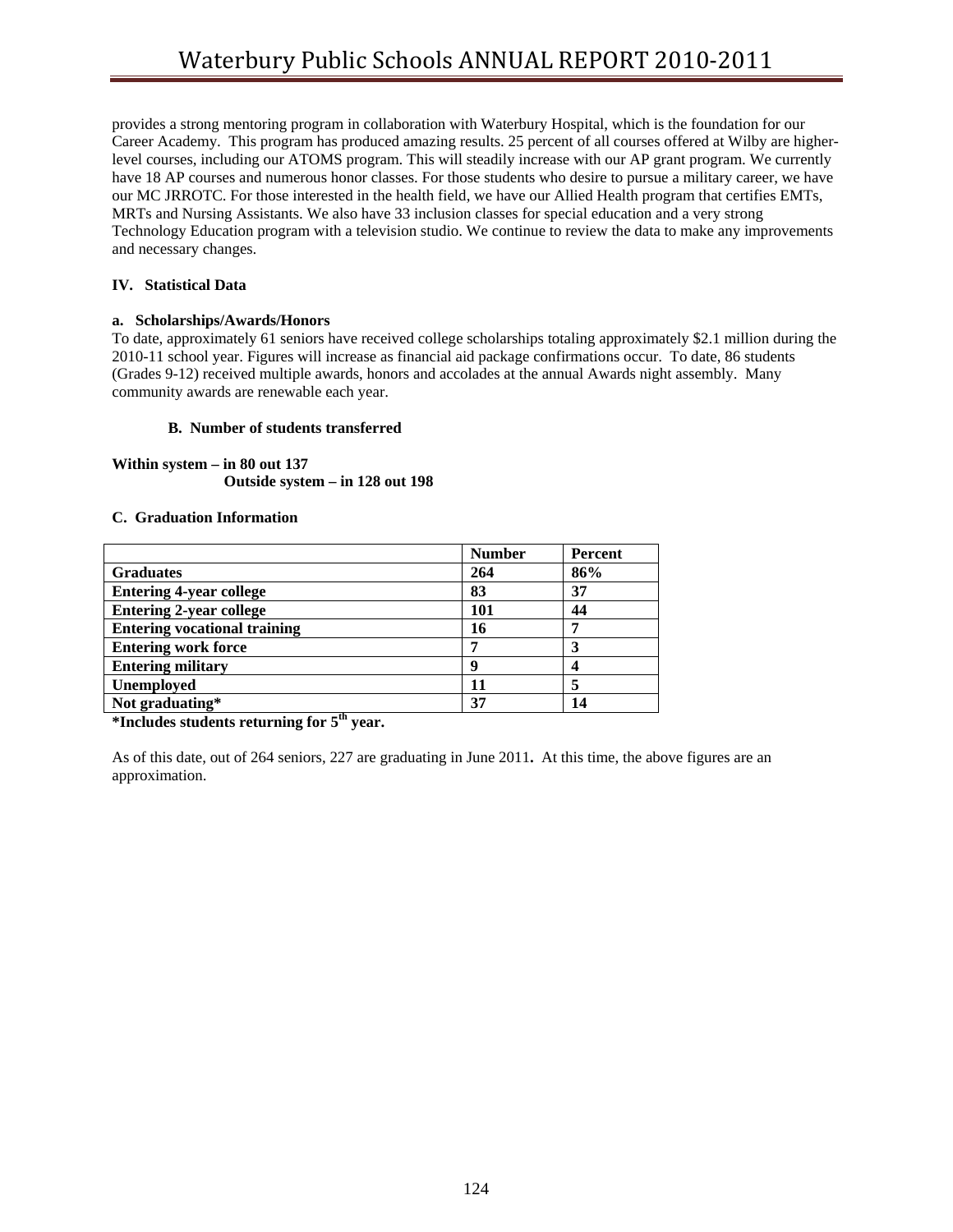# **ALTERNATIVE PROGRAMS AND ADULT EDUCATION**

# **ALTERNATIVE PROGRAMS**

*Michele Buerkle, Principal* 

#### **I. Goals**

#### **Accomplished 2010-2011 Annual Goals**

**The Alternative Programs will attain high academic achievement for all students in Literacy.** 

 Literacy has again been our focus this school year. All teachers attended weekly data team meetings, where teachers evaluated student assignments, and discussed reading strategies to address students' deficiencies. Each teacher implemented the strategies, assessed students' work, and collected data. This data was used to drive the instruction and professional development. This year, literacy based thematic lessons were planned. All instruction was driven from the theme/novel used for cross-curricular instruction. Vocabulary was a main focus. Word Walls were also used throughout the school. Additional methods of implementation were informal observations, walk-through checks, and the teacher evaluation process. The Read 180 program was fully implemented this year. All grade 9 students were scheduled for Read 180. Scheduling adjustments were made to allow for 90-minute block periods for reading. Assessment data showed significant growth for all students utilizing this program. All grade 10 students were scheduled for a literacy course. Instruction in literacy focused on reading literary texts with an emphasis on vocabulary development and comprehension. A tier 2/3 literacy intervention period was also provided this year. This class was designed to provide instruction in reading, writing, and CAPT preparatory skills. Specific CAPT test items and vocabulary were highlighted. Students were instructed using sample test items. The course was rigorous using a skill and drill strategy. Students below proficiency were targeted for this course. A course in writing continued to be a requirement for tenth graders. Students use the writing rubric and holistic scoring to improve their writing skills. Students used their skills to write books and poetry this year. Students were very proud of their accomplishments. Again this year through collaborative efforts, students put their poems to music and created their own raps. Students were engaged and excelled in this area. Students enjoyed presenting all of their creative work to parents and the student body at various performances and presentations throughout the school year.

#### **The Alternative Programs will provide a safe and secure teaching and learning environment.**

 This year, the Positive Behavioral Incentive Support Program continued to be implemented. The Alternative PBIS program is designed to bring consistency to classroom management. There is a hierarchy of consequences, and students have many opportunities to learn and display appropriate classroom behavior. Students who earn the necessary number of behavior points for following the set classroom rules earn a special activity or reward at the end of each week. Through ongoing team meetings and data analysis, this program is revised as needed. A benefit of this program is that a positive school climate continues to build. Character Counts is one facet of the P.B.I.S. model and has been part of our weekly student recognition activities for the past six years. Specific character attributes are taught each week. Students who are "caught being good" are recognized and rewarded every week.

 The Prevention Center is another feature of the Alternative Programs. The center is available to students throughout the school day. A counselor provides individual counseling, peer mediation, violence prevention, and other services. This has been an integral part of our program and has allowed students to deescalate and return to their classrooms. This center is vital to the success of our students. This year the use of the prevention center was expanded to provide small group and individual counseling. Topics varied and were based on the students' needs.

Counselors are assigned to all homeroom classes. The Life Management teacher and counselor co-taught life skills and guidance curriculum. Through instruction in this class, individualized behavior goals were established and PBIS point sheets were generated. Students reported to their homeroom at the end of each day to meet with their counselor and teacher. At that time, counselors helped students identify problem areas and planned strategies to assist them in becoming successful.

#### **The Alternative Programs will attain high academic achievement for all students in numeracy.**

 This year, the middle school and high school math teachers met bi-monthly with the math supervisor. They attended District math curriculum and assessment meetings. Their attendance was critical in keeping the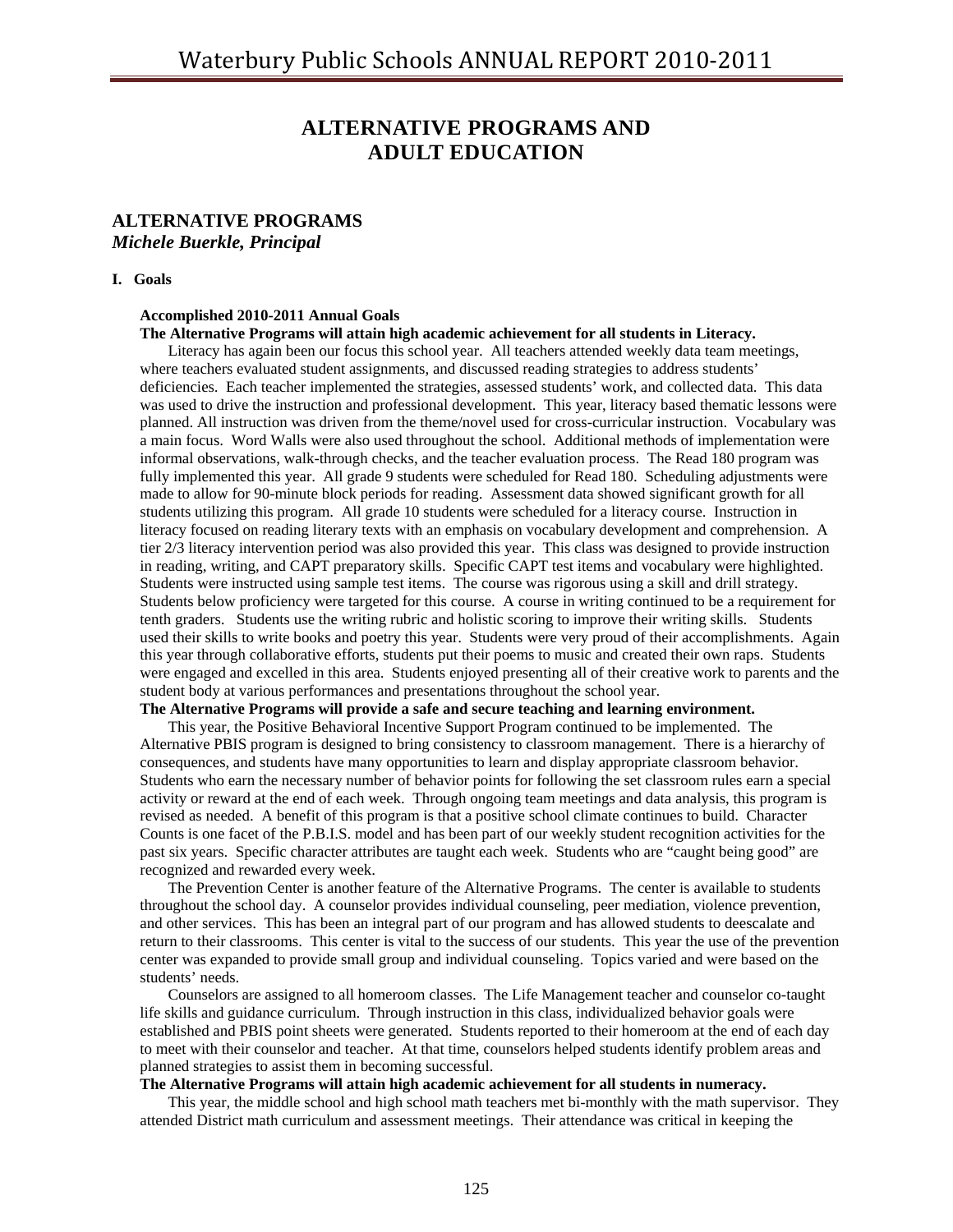Alternative School math curriculum aligned with the District. Also, teachers received benchmark assessments, pacing guides and materials through this collaborative process. Professional Development in the area of technology was also provided through the math supervisor. A math data team was created this year. The data team consisted of all teachers of math within the Alternative Programs. Teachers used benchmark assessments to collaborate on best practices and plan instruction.

#### **The Alternative Program will ensure that parents are actively engaged in the education process.**

 A school-based team continued to develop a plan to increase parent participation. This year our Hispanic Awareness Celebration was a huge success. Students presented their work to the school, community, friends, and families. Several students performed in the District Language Arts Festival. The Alternative Programs staff also planned the second Annual Arts & Science Fair, which was well-attended and a success. Students were thrilled to exhibit their work and give an oral presentation. Parents and community members enjoyed this program. We also held our second annual School & Family End of the Year Picnic. We will continue to plan events of this nature as data shows an increase of parent participation for these events.

#### **Goals for the 2011-2012 Year**

#### **The Alternative Programs will attain high academic achievement for all schools in Literacy.**

 Literacy will continue to be the focus for the next school year. Teachers of all core courses will dedicate instruction time to reading comprehension, vocabulary development, responding to text, and other skill-building strategies to improve student achievement. All staff will continue to participate in weekly data team meetings as a professional learning community. The team will develop consistent instructional strategies. Teachers will be required to create and administer common formative assessments on a regular basis to measure student achievement. This data will continue to be collected and analyzed; the results will drive instruction. The results will be used to plan additional prescriptive instructional support to address the needs of students identified as below proficiency in those areas. The Read 180 will be expanded for the 2011-2012 school year. All grade 7, 8 and 9 students will be enrolled in Read 180. All grade 10 students will be enrolled in a literacy course. This course will focus on vocabulary development and literacy instruction, and prepare students for the CAPT. An English 11 and 12 course will be added to the courses offered next year and will be aligned with the District curriculum.

#### **The Alternative Programs will provide a safe and secure teaching and learning environment.**

The Positive Behavioral Incentive Support team will continue to examine and analyze data using the AS400 and SWISS systems. The data will be used to plan incentives, make changes to schedules, and plan appropriately for student success. Counselors will continue to work collaboratively with teachers. A guidance counseling period will remain in the schedule, but the plan of implementation will be revised. Individual counseling will continue to be a vital part of the program. All staff will continue to contact parents with student attendance, behavior, and academic progress reports. Staff members will continue to document results of all contacts as this information is utilized in developing individualized programs for students. Professional development will be provided to staff in the area of PBIS. Teachers will learn the next steps of implementation of the program. Teachers will be expected to teach and model the behavioral expectations.

#### **The Alternative Programs will ensure that parents are actively engaged in the education process.**  Multicultural programs will continue to be planned as they have been quite successful. Community members and parents actively participate in these events creating a positive, nurturing learning environment. Other programs which highlight student success and foster a positive school climate, as well as community involvement, will continue to be implemented.

#### **The Alternative Programs will attain high academic achievement in numeracy.**

 Teachers will continue to work closely with the math supervisor in order to keep abreast of best practices, align math curriculum with the District and utilize common assessments. The use of technology will be expanded for both teachers and students. SMART Boards, web-based programs, and other technology have been purchased. Professional Development will be provided. I am confident that through the use of these innovations, students will be motivated, engaged and spend more time on task, leading to student success. Online learning will be implemented this year. Students will have the opportunity to retrieve credit, as well as accelerate their opportunity to earn credits through this program design. Math and English will be the first of these courses offered. The online learning will be utilized as blended learning in other courses. Expansion of this program will be explored throughout the 2011-2012 school year.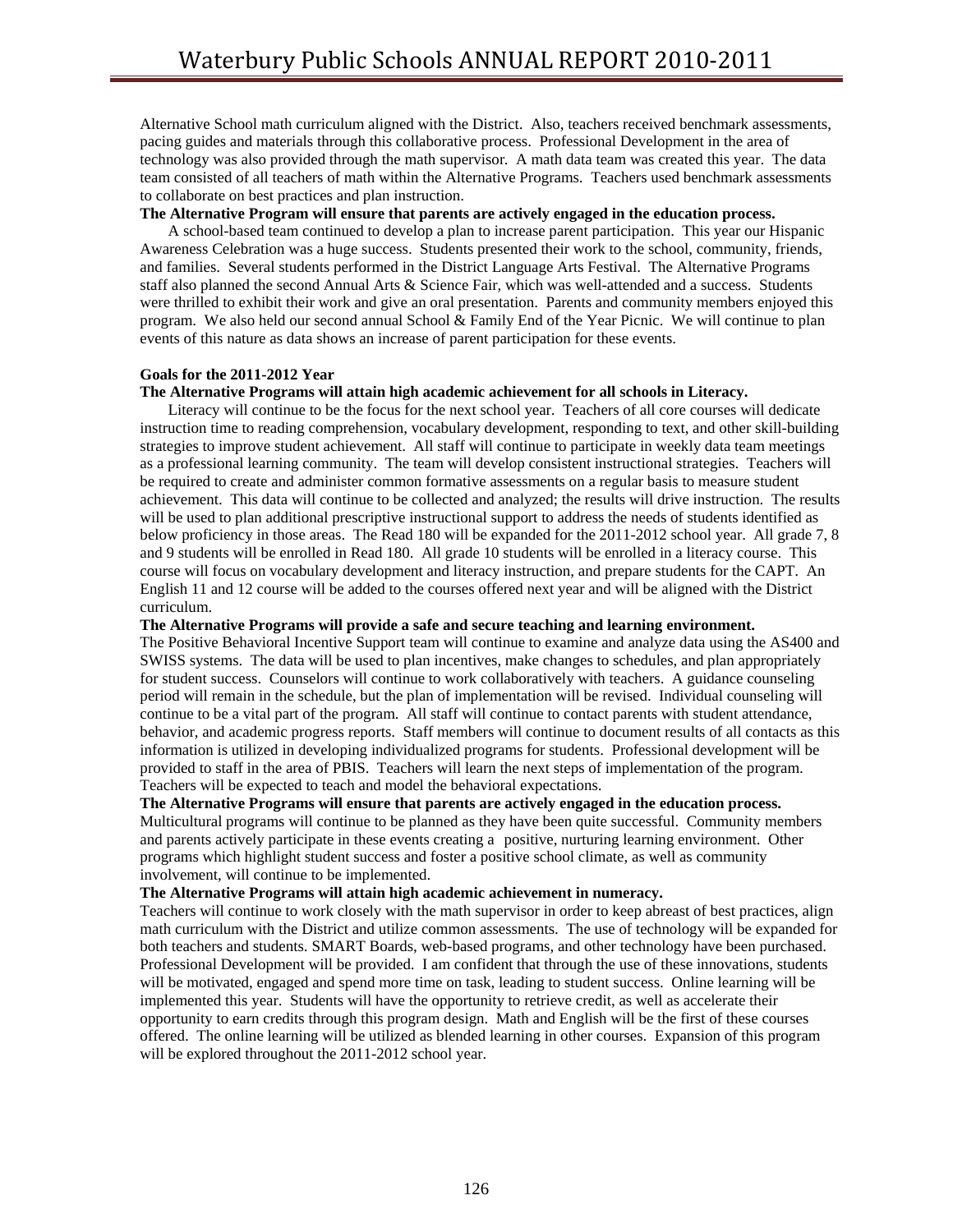# **II. Highlights**

# **Highlight #1**

The Community Involvement Program continues to be successful in fostering a positive school-to-community link. Students were provided the opportunity to experience a sense of pride and self-worth through this program. Students continued their work at Haven Health Convalescent Home assisting the elderly. They also volunteered at the WOW Center and the local soup kitchens. The Waterbury pre-school classes at Driggs were added this year. Selected students read stories and assisted pre-K students with art projects and other lessons. Our students enjoyed working with young children. The middle school students were also afforded the opportunity to participate this year. Participation was based on student attendance and behavior. The site for the middle school students was the new P.A.L. location working with volunteers from the police department. This was a wonderful opportunity for our students to build a positive relationship with the local law enforcement. Students worked very hard in an effort to earn time at this job site. Parents continue to express support for this program based on their child's improvement in the areas of truancy and self-esteem. **Highlight #2** 

 The Enlightenment After School Program was very successful this year. There were many components to this program. Students were able to earn credit lost due to truancy. Students were also afforded the opportunity to retrieve credit lost due to failing grades, missed work, or other issues. Through the after school program, a student council was formed. This student body developed into a student/principal advisory committee. Students developed communication skills and used these skills to express ideas regarding school issues to the principal during monthly meetings. Students also planned PBIS activities, encouraging others to stay on track and be successful. The students involved in the Student Council became so invested: they began to monitor their peers' behaviors, speaking on matters of discipline and respect for their school. The outcome was beyond our plan and was wonderful to all.

### **Highlight #3**

This year the college awareness program continues to be a success. The high school students participated in several field trips to various college campuses. There they were administered entrance exams and toured the facility. Our juniors and seniors were assigned to a mentor who was able to answer questions about college life. The students ate lunch with their mentor in the union hall and observed an actual class! This experience was life changing for some of our students. The freshman and sophomore class attended presentations at school and were administered a career inventory. All students met with the guidance counselor on an individual basis. Parents were also invited to these meetings and information was provided. Group career planning was scheduled throughout the school year. Through this initiative, an increased number of students have shown interest in attending college. Also, an increased number of students have applied to local colleges.

### **III. The strengths of the educational program are as follows:**

- 1. The teaching staff is committed to educating "at risk" students. Teachers continue to go beyond the requirements of their job description.
- 2. The support team continues to have a positive impact on students. The support staff addresses the multitude of student issues through a team approach. This team has assisted students, parents, and staff in resolving many student-related problems. The team also provides additional support to students and their families when necessary. The "Character Counts" program, an incentive program for appropriate school behavior and the attendance program is offered through the prevention center staff. Individual behavior plans, crisis intervention, peer mediation, and peer mentoring are just a few programs that are the responsibility of the support staff. These programs are vital in securing the health, safety, and education of our students.
- 3. Course offerings are continuously being monitored and revised to meet student needs while adding rigor to raise expectations.
- 4. Students' needs are addressed and programs are designed to help individuals meet with success. A variety of other activities and field trips provided experiential learning and language development to our students.
- 5. This year choral and instrumental groups were expanded. An amazing number of students showed interest in this program. This program has been a wonderful experience for our students.
- 6. The Community Involvement Program continues to provide students with prevocational skills. Many students have been so successful; they continue to volunteer and others have found employment opportunities through this program. Course offerings will be expanded for next year.
- 7. A Life Management course is mandatory for all high school students. Through this course, students are provided instruction aligned with the guidance and prevention curriculum. This course will be expanded to all grades and programs for the next school year.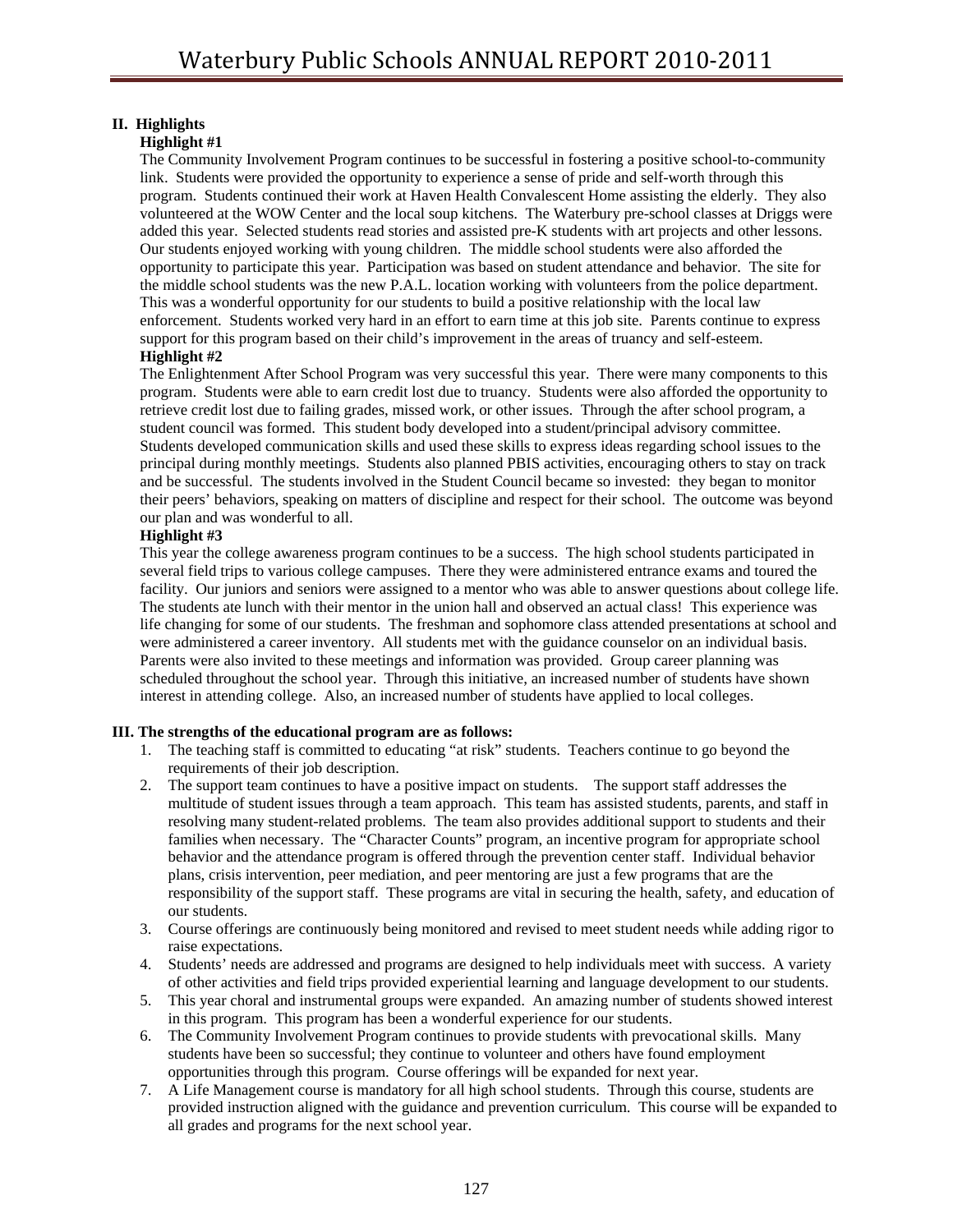# **IV. Statistical Data**

A. Number of students transferred in and out of building within system: In – 148; Out – 28 Number of students transferred in and out of building outside the system: In  $-0$ ; Out  $-137$ 

#### **B. Graduation Information**

|    |                              | Number | Percent |
|----|------------------------------|--------|---------|
| a. | Graduates                    | 14     | 63.0%   |
| b. | Entering 4-year college      |        | 4.5%    |
|    | Entering 2-year college      | 3      | 13.6%   |
| d. | Entering vocational training |        | 9.0%    |
| e. | Entering work force          |        | 13.6%   |
|    | Entering military            |        |         |
| g. | Unemployed                   |        | 31.8%   |
| h. | Not graduating               | 8      | 36.3%   |

# **Scholarships/Awards/Honors**

### **Enlightenment High School Awards**  1 Business 1 Citizenship 1 English 1 Literacy 1 Mathematics 1 Science 1 Social Studies 1 Reading 5 Most Improved **Enlightenment Middle School Awards**  1 Art 2 Citizenship 2 Reading 2 2 Reading 2 2 Reading 2 2 Reading 2 2 Reading 2 2 Reading 2 2 Reading 2 2 Reading 2 2 Reading 2 2 Reading 2 2 Reading 2 2 Reading 2 2 Reading 2 2 Reading 2 2 Reading 2 2 Reading 2 2 Reading 2 2 Reading 2 2 Read 4 Mathematics 2 Science 2 Social Studies 1 Physical Education 2 Most Improved **Excel Program Awards**  1 Academic Achievement 4 Most Improved 1 Citizenship 1 Reading 1 Life Management 2 Literacy 3 Mathematics 1 Science 2 Language Arts 1 Social Studies 1 Art 1 Family and Consumer Science 2 Physical Education

- **Other Awards**
- 2 Superintendent's Award 2011 2 Principal's Award 6 Outstanding Attendance 2 School Spirit 2 Most Improved – ELL Program 3 Citizenship & Cooperation – ELL Program 1 Community Involvement 1 2011 Mother of the Year Essay Contest 2 Music
- 
- 
- 
- 
- 
- 
- 
- 

- 
- 
- 
- 
-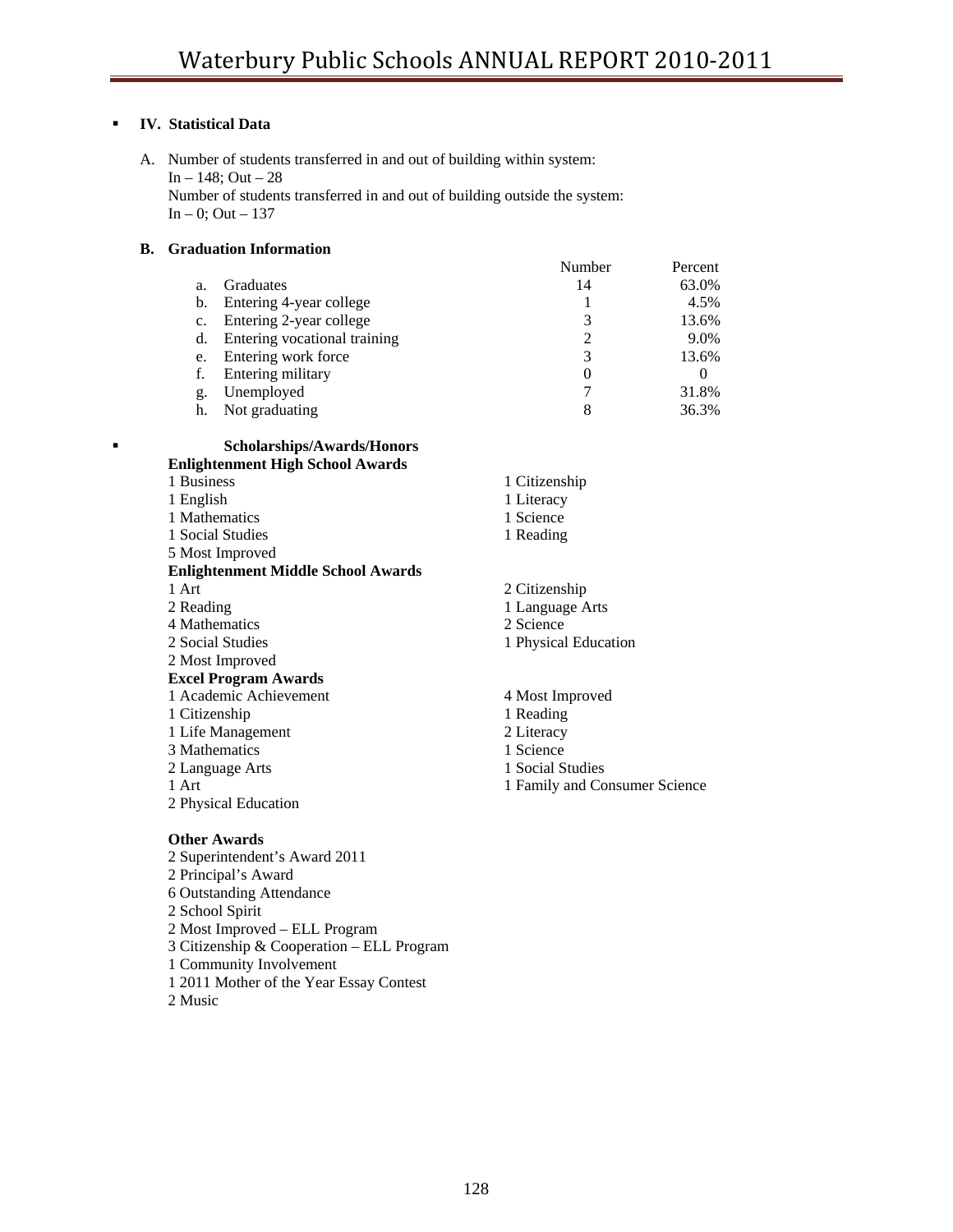# **WATERBURY ADULT EDUCATION**

# *Antonio Musto, Principal*

# I. GOALS

# a. **Accomplishment of Goals 2010-2011**

**\*\*\*\*\*\*\*** *Note: All statistical data generated by Computer Associates is available on our Connecticut Adult Reporting System in July and this data will be forwarded when compiled.* 

1*.* To meet or exceed the Connecticut negotiated performance standards in the core indicators.

- Core Indicator 1: Site records indicate a measurable improvement in reading, writing/speaking the English language and numeracy literacy skill levels. Students in the ABE/GED and ESL program areas have surpassed the state targeted benchmarks pertaining to CASAS scale score gains by performance skill areas and student advancement in educational functioning levels.
- Core Indicator 2: Again far exceeding the state targeted benchmark; nearly 80% of the graduating class has been accepted into postsecondary education, job training programs, the military or employment.
- <sup>295</sup> students in the high school completion program have earned a diploma, repeating a stellar response to the student-oriented high school credit diploma program.

# 2. Student Retention

- The resource room/study hall continued to have a positive effect on student retention.
- On-site attendance records indicate an increase in student retention and the utilization of instructional hours provided in all program areas.
- The high school division continues to have significant retention increases, as evidenced by the percentage of students who have earned credits toward their high school diploma.
- 3. Improve curriculum and instruction as a vehicle to assist students to become literate, and to obtain the knowledge and skills necessary for employment, self-sufficiency, and postsecondary education.
	- The Adult Basic Education STAR reading class was expanded throughout the ABE program.
	- A high percentage of the students in the Adult Basic Education component attained an increase in the CASAS reading assessment. Much of this accomplishment can be attributed to the expansion of the literacy curriculum to include modules of high interest in the concentrations of contemporary life skills, geography, health and contemporary issues.
	- This current year several students were involved with community service programs throughout the city.

### 4. Facility

Continue to monitor pursuit of larger plant facilities to accommodate the program's needs.

### 5. Professional Development

Throughout this past year, professional development concentrated on the Professional Learning Community. The staff attended PLC training, and teams were organized. PLC teams concentrated on student attendance issues, school culture and student performance. Other workshops provided teachers with decisive teaching strategies (Functional Writing and Competency -Based Education) for improving student learning gains. Staff participated in many ATDN and SDE workshops. Workshop topics included Functional Writing (multilevels), Mathematics Institute (CASAS), Reading Disabilities, Transition Program, Department of Labor, AHSCDP Overview, CARS Forest & Trees Program, Serving Youth with Disabilities Conference, CAACE Conference, Regional Facilitators Roundtable, Regional Directors Roundtable, Administrator Workshops, and CCS Facilitator Advisory Board sessions. The ABE department attended STAR and Numeracy training.

### b**. Goals for 2011-2012**

1. Provide transitional and support services across program areas.

- Orchestrate the guidance department's activities to reflect collaboration among the transition  $\&$  career coordinator, school counselors, and classroom instructors in all program areas.
- Provide individual and small group counseling that focuses on the knowledge and skills necessary for high school completion, the 21<sup>st</sup> Century workforce, and post-secondary options.
- 2. Revise curriculums to reflect the skills and critical thinking competencies crucial to meeting the challenges of the 21<sup>st</sup> Century.
	- Review all existing curriculums for alignment to State and CASAS standards. Develop curriculums for new courses. Review instructional materials for content that is indicative of contemporary, ageappropriate formats that reflect current trends in education and employment acquisition.
	- Execute the math instructional strategies and utilize the resources acquired through the participation in the 2010-2011 CANMI sequential workshops.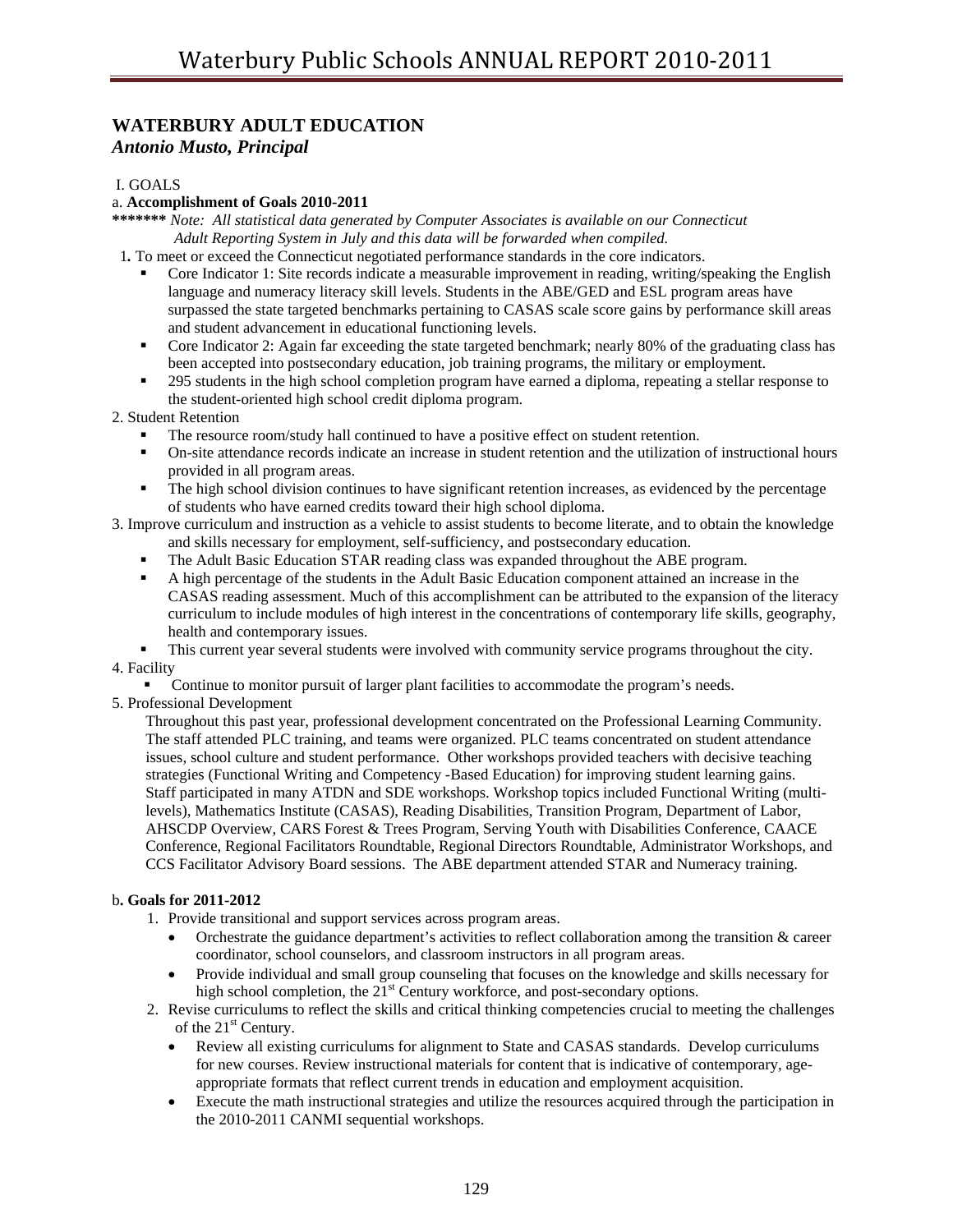- 3. Monitor learning gains and high school completion rates.
	- Core Indicator 1: Demonstrated improvements in literacy skill levels in reading, writing, numeracy, problem solving, and English language acquisition.
	- Core Indicator 2: Placement in, retention in, or completion of postsecondary education, training, unsubsidized employment or career advancement.
	- Core Indicator 3: Receipt of a secondary diploma or its recognized equivalent.
- 4. To participate in professional development activities aimed to facilitate our program's goals.
	- All program areas participate in on-site collaboration sessions that afford teachers the opportunity to address issues concerning student retention, learning gains, curriculum revisions, and effective instructional strategies.
	- ABE/GED teachers continue to engage in workshops that are designed to incorporate a wide range of research-based instructional strategies in the effective delivery of math and reading content standards.
	- Program wide teachers participate in an interactive workshop presented by the Transitional-Career coordinator, school counselors, and representatives from the labor market, post-secondary school, military, and job training programs.
	- Teachers participate in a variety of Adult Training & Development Network workshops that are focused on writing strategies, serving adults with learning disabilities, CCS/competency-based education, GED policies and strategies, technology applications, ESL strategies, and workplace education.
- 5. Continue to monitor pursuit of larger plant facilities to accommodate the program's needs.

# II. **HIGHLIGHTS**

- 1. Throughout this past year, interagency partnerships and collaboration flourished.
	- The PLC training for the staff was a success. Five PLC teams were organized.
	- All students were exposed to career exploration.
	- Study skills class was expanded. Career exploration class was added to the low functioning ABE students.
	- The stock market instructional game was added to the consumer math class.
	- STAR reading program was successful. Six staff members were trained and are using STAR.
	- **Instruction in ESL, mathematics, phlebotomy, and certified nursing assistant for WorkForce/One Stop,** Interfaith Agency and Family Services clients
	- **ESL** and GED preparation for OIC and NOW clients
	- **ESL** instruction for Chase School, Walsh School, and La Casa
	- Basic skills and ESL instruction & assessment with LVA
	- The IBEST, Integrated Basic Education and Skills Training program was a success.
- 2. All goals and learning gains exceeded targets in the two Program Improvement Grants.
	- Industry Concept Education Workplace Education Program
	- Career Development Program Employability skills development for ESL students The Career Development Program expanded to the ABE program.

3. Student-oriented initiatives had a positive impact on students, as evidenced by the increased retention rate and program completers.

- The creation of a resource room/study hall staffed by a program aide from  $8 \text{ am} 2 \text{ pm}$
- The strategic use of classroom aides in the basic skills classes
- The administration's open-door policy for students and staff
- The school newspaper continues to be a positive factor towards student learning. Many students contribute articles.
- Addition of a new art class.

### III. **STRENGTHS**

- High morale, enthusiasm, and open communication within the student and staff populations continue to have a positive effect on student performance.
- Superior student performance in achieving learning gains in CASAS reading, writing, and math standardized assessments.
- The ability of instructors to modify teaching strategies to address the highly diversified classes.
- Servicing and meeting the needs of targeted populations (LEP adults, students with disabilities, teens, displaced workers, and the underemployed).